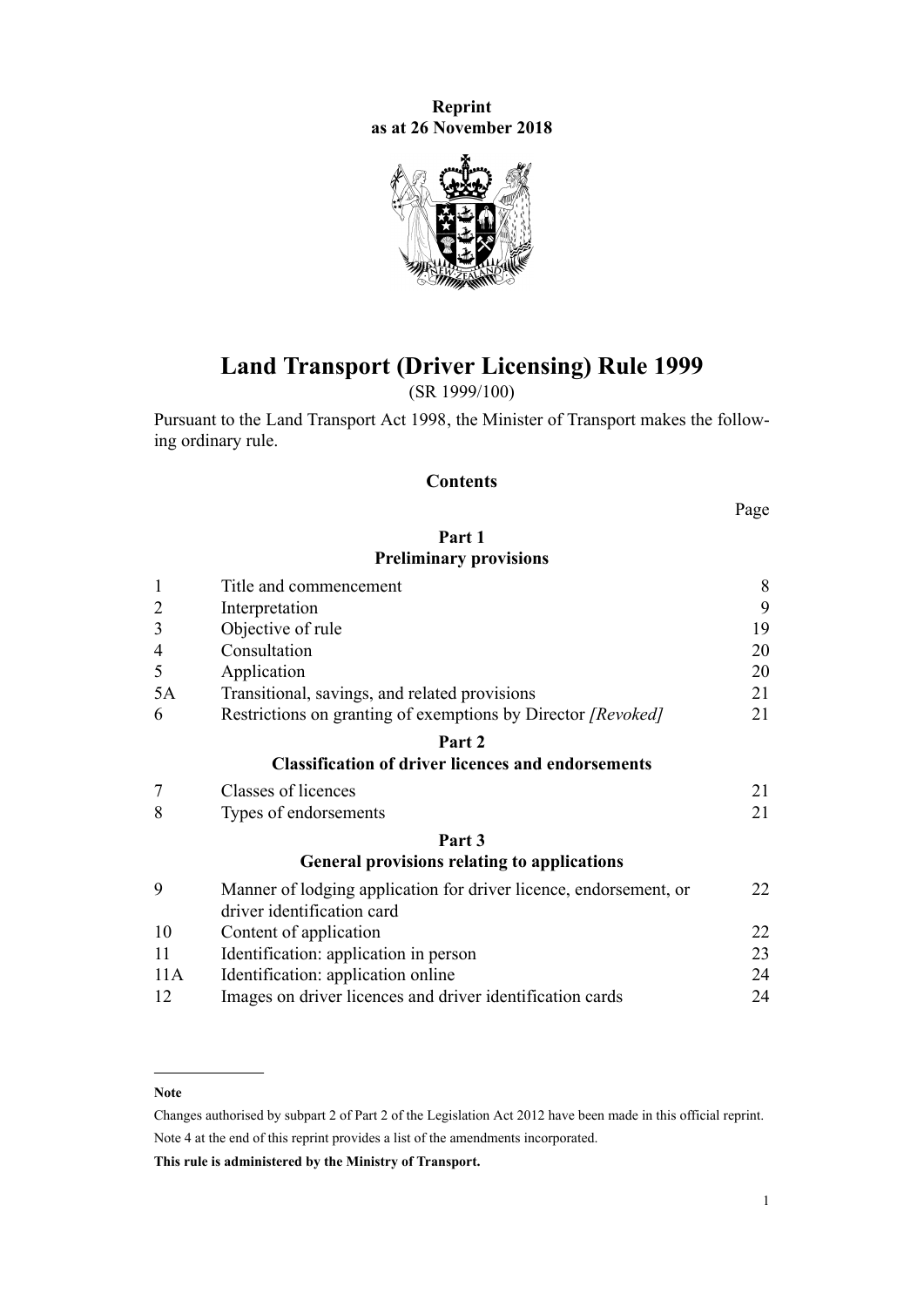|                 | <b>Land Transport (Driver Licensing) Rule 1999</b>                            | Reprinted as at<br>26 November 2018 |
|-----------------|-------------------------------------------------------------------------------|-------------------------------------|
| 12A<br>13       | Statements in applications made online<br>Eyesight test                       | 25<br>25                            |
| 14              | Fees                                                                          | 26                                  |
|                 | Part 4<br>Learner licences, restricted licences, and full licences            |                                     |
|                 | Learner licences                                                              |                                     |
| 15              | Obtaining learner licence                                                     | 26                                  |
| 16              | Conditions of learner licence                                                 | 27                                  |
|                 | Restricted licences                                                           |                                     |
| 17              | Obtaining restricted licence                                                  | 29                                  |
| 18              | Conditions of restricted licence                                              | 30                                  |
|                 | <b>Full licences</b>                                                          |                                     |
| 19              | Obtaining full licence                                                        | 31                                  |
|                 | Part 4A                                                                       |                                     |
|                 | <b>Accelerated licensing process</b>                                          |                                     |
| 19A             | Interpretation                                                                | 34                                  |
| 19 <sub>B</sub> | Accelerated licensing process: who may apply                                  | 34                                  |
| 19C<br>19D      | Form of application<br>Approval to take part in accelerated licensing process | 34<br>35                            |
| 19E             | Revocation of approval                                                        | 35                                  |
|                 | Stage 1: Preliminary assessment                                               |                                     |
| 19F             | Notice of approval to commence stage 1                                        | 35                                  |
| 19G             | Stage 1: preliminary assessment                                               | 36                                  |
|                 | Stage 2: Supervised driving with conditions and assessment                    |                                     |
| 19H             | Stage 2: supervised driving with conditions                                   | 36                                  |
| 19I             | Application to undertake stage 2 assessment                                   | 37                                  |
| 19J             | Stage 2 assessment                                                            | 37                                  |
|                 | Stage 3: Unsupervised driving with conditions and assessment                  |                                     |
| 19K             | Stage 3: unsupervised driving with conditions                                 | 38                                  |
|                 | Exit assessment and obtaining Class 4 or Class 5 licence                      |                                     |
| 19L<br>19M      | Application to undertake exit assessment<br>Exit assessment                   | 39<br>39                            |
| 19N             | Obtaining Class 4 or Class 5 licence                                          | 39                                  |
|                 | Part 5                                                                        |                                     |
|                 | <b>Endorsements</b>                                                           |                                     |
|                 | Dangerous goods (D) endorsement                                               |                                     |
| 20              | When dangerous goods endorsement required                                     | 40                                  |
| 21              | Obtaining dangerous goods endorsement                                         | 40                                  |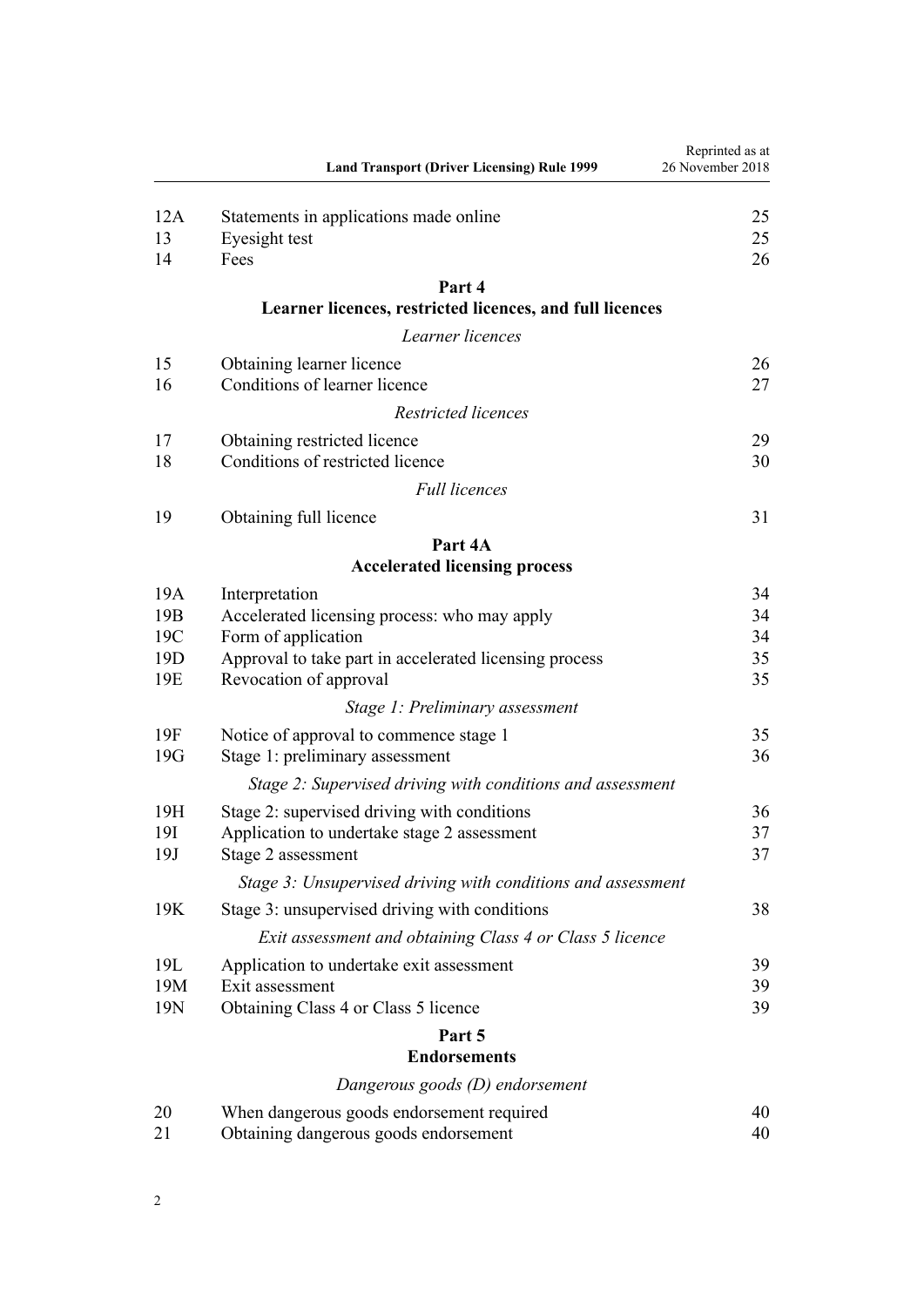| Reprinted as at  |
|------------------|
| 26 November 2018 |

| 26 November 2018 | <b>Land Transport (Driver Licensing) Rule 1999</b> |
|------------------|----------------------------------------------------|
|------------------|----------------------------------------------------|

|    | Driving instructor (I) endorsement                                                                                                              |    |
|----|-------------------------------------------------------------------------------------------------------------------------------------------------|----|
| 22 | When driving instructor endorsement required                                                                                                    | 40 |
| 23 | Obtaining driving instructor endorsement                                                                                                        | 40 |
| 24 | Vehicles in which driving instructor endorsement authorises<br>instruction                                                                      | 41 |
| 25 | Holder of driving instructor endorsement must retain records of<br>instruction provided and comply with requirements arising out of<br>audits   | 42 |
|    | Passenger (P) endorsement                                                                                                                       |    |
| 26 | When passenger endorsement required                                                                                                             | 42 |
| 27 | Obtaining passenger endorsement                                                                                                                 | 43 |
|    | Forklift, roller, tracks, and wheels (special-type vehicle F, R, T and<br>W) endorsements                                                       |    |
| 28 | When special-type vehicle endorsement required                                                                                                  | 44 |
| 29 | Obtaining special-type endorsement                                                                                                              | 45 |
|    | Testing officer (O) endorsement                                                                                                                 |    |
| 30 | When testing officer endorsement required                                                                                                       | 45 |
| 31 | Obtaining testing officer endorsement                                                                                                           | 45 |
| 32 | Holder of testing officer endorsement must retain records of driver<br>testing undertaken and comply with requirements arising out of<br>audits | 46 |
|    | Vehicle recovery $(V)$ endorsement                                                                                                              |    |
| 33 | When vehicle recovery endorsement required                                                                                                      | 46 |
| 34 | Obtaining vehicle recovery endorsement                                                                                                          | 46 |
| 35 | Criteria and procedure in relation to fit and proper person test                                                                                | 47 |
|    | Part 6                                                                                                                                          |    |
|    | <b>Driver identification cards</b>                                                                                                              |    |
| 36 | Application for driver identification card                                                                                                      | 48 |
|    | Driver identification card property of Agency                                                                                                   |    |
| 37 | Driver identification card property of Agency                                                                                                   | 49 |
|    | Part 7                                                                                                                                          |    |
|    | <b>Medical fitness</b>                                                                                                                          |    |
| 38 | Eyesight testing                                                                                                                                | 49 |
| 39 | Medical declaration                                                                                                                             | 50 |
| 40 | Special medical examination                                                                                                                     | 51 |
| 41 | Requirements of medical examination                                                                                                             | 51 |
| 42 | Powers of Agency                                                                                                                                | 52 |

[43](#page-51-0) [Advice of right to appeal](#page-51-0) [52](#page-51-0)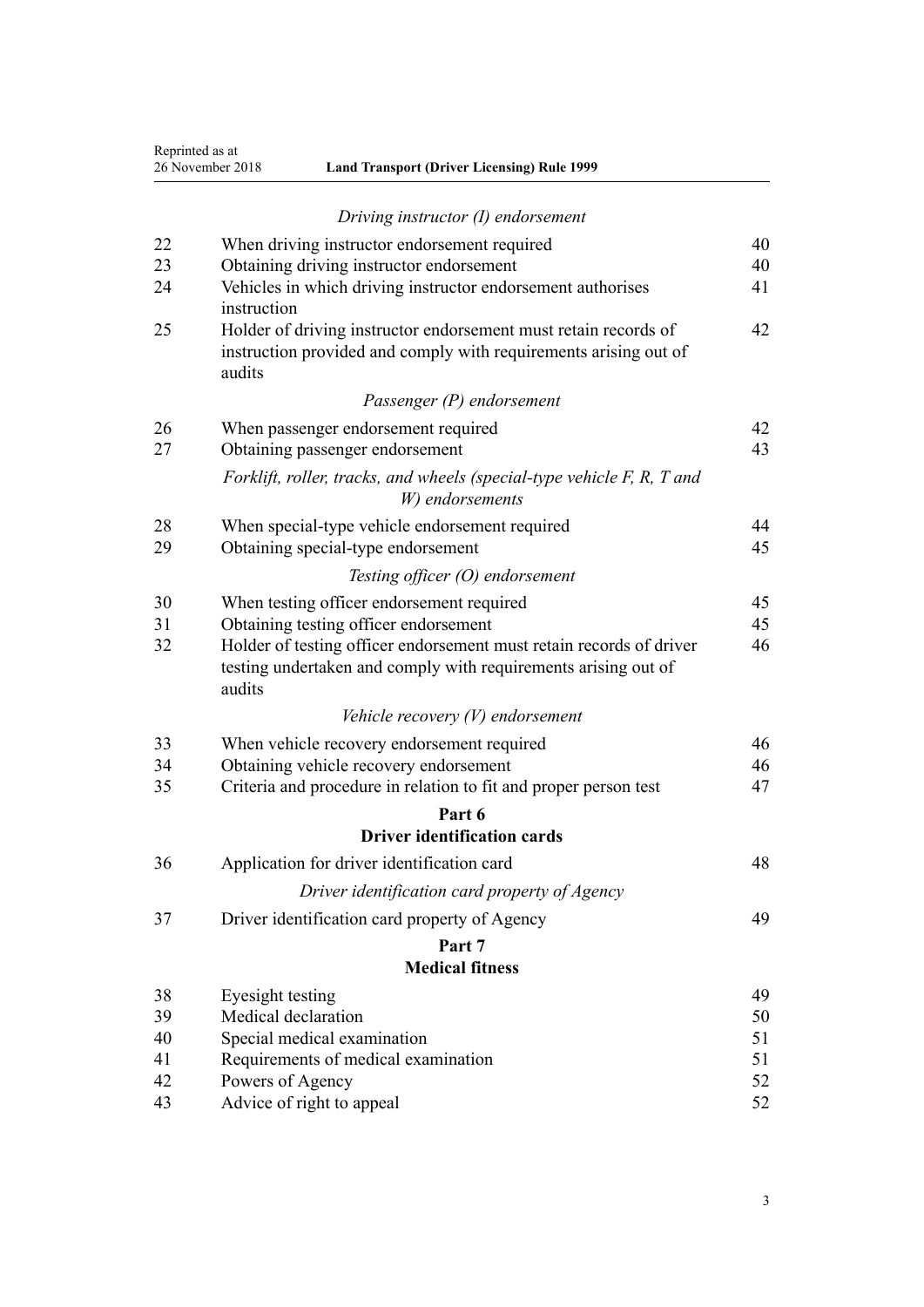# *[General provision about medical certificates](#page-52-0)*

## *[Revoked]*

| 44  | Medical certificates                                                                                      | 53 |
|-----|-----------------------------------------------------------------------------------------------------------|----|
| 44A | Obligations of person who issues medical certificate                                                      | 54 |
| 44B | Applicants may be referred for on-road safety test                                                        | 54 |
|     | Part 8                                                                                                    |    |
|     | Theory and practical tests for driver licences                                                            |    |
|     | Theory tests                                                                                              |    |
| 45  | Theory tests required                                                                                     | 55 |
| 46  | Standard for passing theory test                                                                          | 55 |
| 47  | Theory test to be conducted by licensing agent or testing officer                                         | 55 |
|     | Practical driving tests                                                                                   |    |
| 48  | Practical skills tests required                                                                           | 56 |
| 49  | On-road safety test                                                                                       | 56 |
| 49A | Transitional provision for applicants 80 years and over applying<br>for driver licence                    | 56 |
| 50  | Practical driving test not to be completed using certain vehicles                                         | 57 |
| 51  | Standard for passing practical test                                                                       | 57 |
| 52  | Persons who may conduct practical driving tests                                                           | 57 |
| 52A | Practical driving test may be terminated                                                                  | 57 |
|     | Applicant for more than 1 class of licence                                                                |    |
| 53  | Applicant for more than 1 class of licence                                                                | 58 |
|     | Certification test for testing officer                                                                    |    |
| 54  | Certification test for testing officer                                                                    | 58 |
|     | Person taking test must produce identification                                                            |    |
| 55  | Person taking test must produce identification                                                            | 59 |
|     | Part 9                                                                                                    |    |
|     | <b>Conditions relating to driver licences and endorsements</b>                                            |    |
| 56  | Conditions relating to physical disability                                                                | 59 |
| 57  | Condition imposed on Class 1R licence in relation to driving motor<br>vehicle with automatic transmission | 60 |
| 57A | Transitional provision for condition relating to automatic<br>transmission vehicle                        | 60 |
| 58  | Removal of condition relating to automatic transmission                                                   | 60 |
| 59  | Condition relating to automatic transmission not to apply in certain                                      | 61 |
|     | circumstances                                                                                             |    |
|     | Part 10                                                                                                   |    |
|     | Period of validity of driver licences and endorsements                                                    |    |
| 60  | Period of validity of driver licence                                                                      | 61 |

| 61 | Period of validity of endorsement |  |
|----|-----------------------------------|--|

4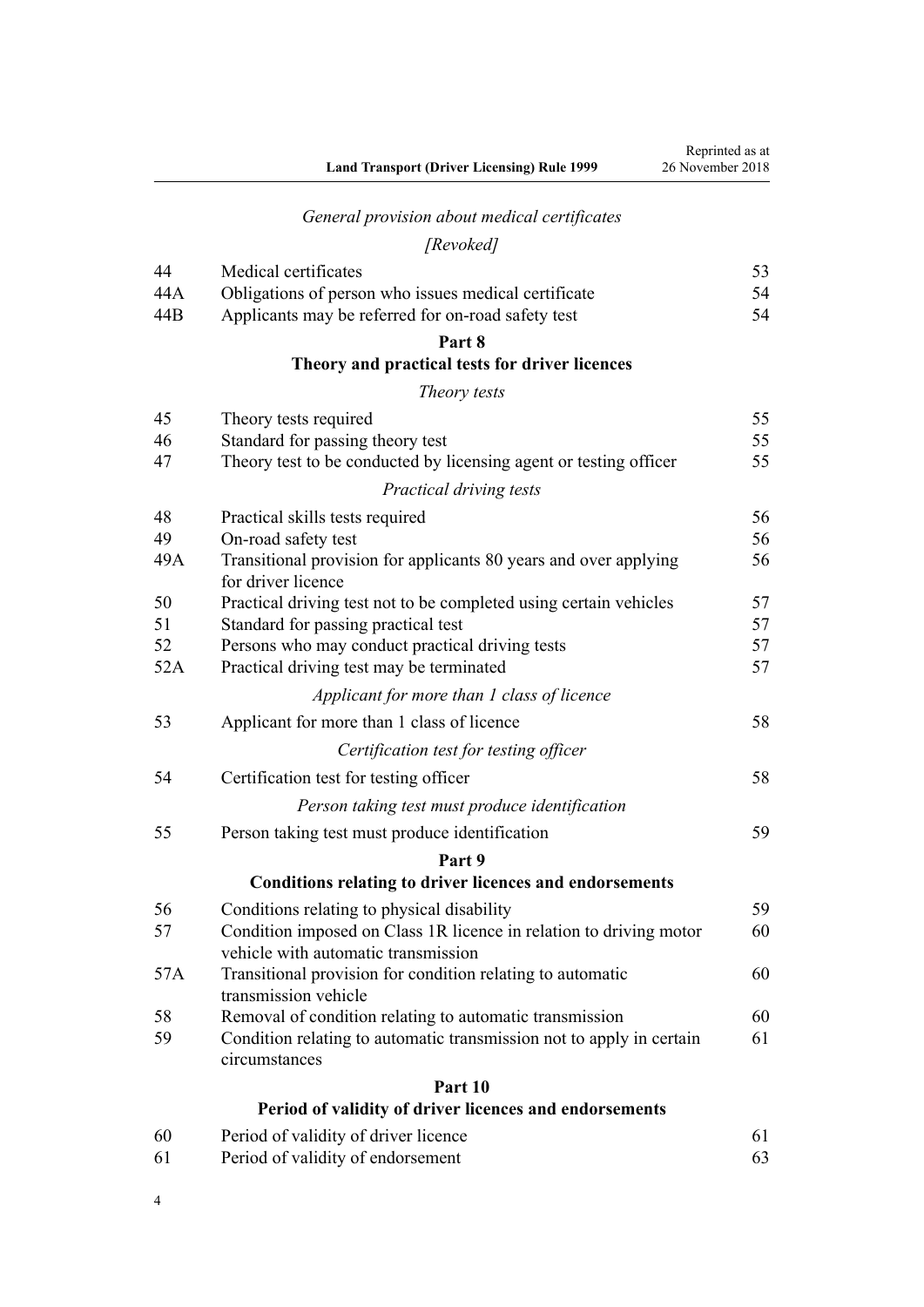## **[Part 11](#page-62-0)**

## **[Format of driver licences, driver identification cards, and](#page-62-0)** "**[L](#page-62-0)**" **[\(learner\) plates](#page-62-0)**

| -62 | Features to verify and protect licence integrity | 63. |
|-----|--------------------------------------------------|-----|
| -63 | Form of driver licence                           | 64  |
| -64 | Form of temporary driver licence                 | 66. |
| -65 | Form of driver identification card               | 66. |
| -66 | Form of "L" plate                                |     |

## **[Part 12](#page-67-0)**

## **[Renewal, replacement, and reinstatement of driver licences](#page-67-0) [and endorsements](#page-67-0)**

## *[Renewal of driver licence](#page-67-0)*

| 67  | Renewal of driver licence                                                                                                | 68 |
|-----|--------------------------------------------------------------------------------------------------------------------------|----|
| 67A | Reinstatement of driver licence with respect to those who have<br>been disqualified for more than 12 months after end of | 70 |
|     | disqualification                                                                                                         |    |
| 67B | Reinstatement of driver licence after end of suspension for any                                                          | 72 |
|     | period (other than under section 95 of Act) or disqualification for a<br>period of not more than 12 months               |    |
| 67C | Reinstatement of driver licence when there is no alcohol interlock                                                       | 72 |
|     | licence or zero alcohol licence in force                                                                                 |    |
| 68  | Special provision relating to person who is overseas, or in prison<br>or hospital [Revoked]                              | 73 |
|     | Renewal of endorsement                                                                                                   |    |
| 69  | Renewal of endorsement                                                                                                   | 73 |
| 70  | Renewal of passenger, vehicle recovery, driving instructor, testing                                                      | 73 |
|     | officer, or dangerous goods endorsement                                                                                  |    |
| 71  | Renewal of special-type endorsement                                                                                      | 75 |
| 72  | Special provision relating to person overseas, or in prison or<br>hospital [Revoked]                                     | 75 |
| 73  | Renewal of driver identification card                                                                                    | 75 |
|     | Replacement of driver licence or driver identification card                                                              |    |
| 74  | Replacement of driver licence or driver identification card if lost,<br>stolen, etc                                      | 76 |
| 75  | Replacement of driver licence or driver identification card if<br>surrendered                                            | 77 |
| 76  | Discovery of replaced licence or driver identification card                                                              | 77 |
|     | Part 13                                                                                                                  |    |
|     | Suspension, revocation, and surrender of driver licences or<br>endorsements                                              |    |
| 77  | Requirements for tests, medical examinations, and approved<br>courses                                                    | 78 |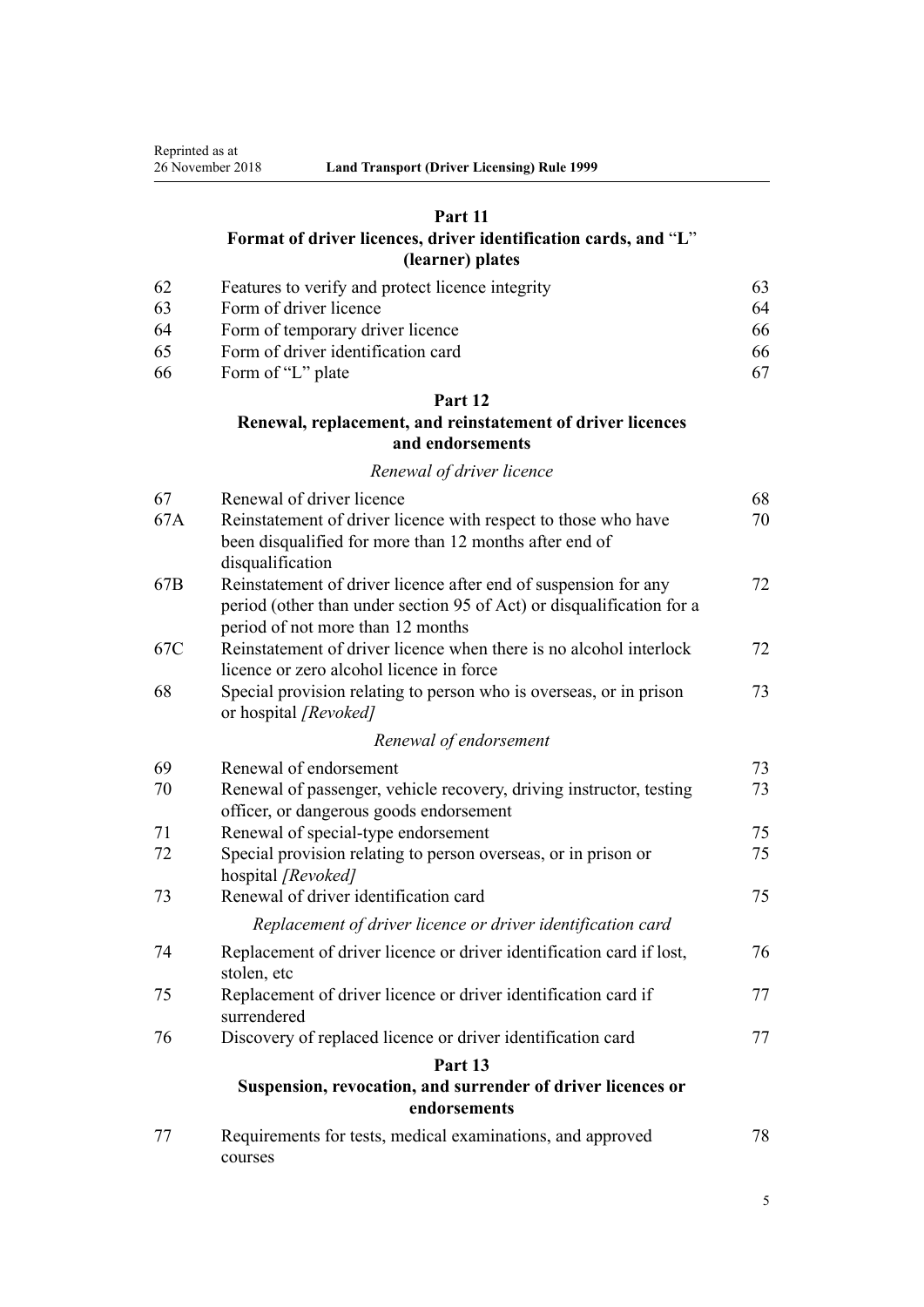|          | <b>Land Transport (Driver Licensing) Rule 1999</b>                                                      | Reprinted as at<br>26 November 2018 |
|----------|---------------------------------------------------------------------------------------------------------|-------------------------------------|
| 78       | Requirement to be in notice                                                                             | 79                                  |
| 79       | Obligations on person required to undertake test or medical<br>examination, or complete approved course | 80                                  |
|          | Suspension of driver licences and endorsements                                                          |                                     |
| 80<br>81 | Suspending driver licence for medical reasons<br>Suspension of endorsements                             | 80<br>81                            |
|          | Revocation of driver licences and endorsements                                                          |                                     |
| 82       | Revocation of driver licence or endorsement                                                             | 81                                  |
| 83       | Suspension and revocation of endorsements                                                               | 83                                  |
|          | Surrender of certain documents                                                                          |                                     |
| 84       | Surrender of driver identification card that has been suspended or<br>revoked                           | 83                                  |
| 85       | Voluntary surrender of driver licence or endorsement                                                    | 84                                  |
| 85A      | Reinstatement of surrendered driver licence or endorsement                                              | 84                                  |
|          | Replacement driver licence or endorsement                                                               |                                     |
| 86       | Replacement of driver licence or endorsement revoked on medical<br>grounds                              | 85                                  |
| 87       | Licence may not be renewed while licence suspended or holder<br>disqualified                            | 87                                  |
|          | Part 14                                                                                                 |                                     |
|          | Recognition of overseas licences and licensing of drivers from                                          |                                     |
|          | overseas                                                                                                |                                     |
| 88       | Recognition of overseas driver licence or permit                                                        | 87                                  |
| 88A      | Recognition of overseas agricultural motor vehicle licence or<br>permit                                 | 88                                  |
|          | Overseas driver licence conversion                                                                      |                                     |
| 89       | Obtaining New Zealand driver licence                                                                    | 89                                  |
| 89A      | Requirements not applying to overseas drivers                                                           | 90                                  |
| 90       | New Zealand driver licence may be subject to learner or restricted<br>conditions                        | 91                                  |
| 91       | Requirements for diplomatic and consular personnel                                                      | 91                                  |
| 92       | <b>Obtaining International Driving Permit</b>                                                           | 92                                  |
|          | Part 15                                                                                                 |                                     |
|          | Approval of courses and course providers                                                                |                                     |
|          | Approval of courses                                                                                     |                                     |
| 93       | Agency may approve courses                                                                              | 92                                  |
| 94       | Requirements for approval of course                                                                     | 94                                  |
| 95       | Application for approval of course                                                                      | 95                                  |
| 96       | Approval of course                                                                                      | 95                                  |
| 97       | Agency may consent to modification of course                                                            | 96                                  |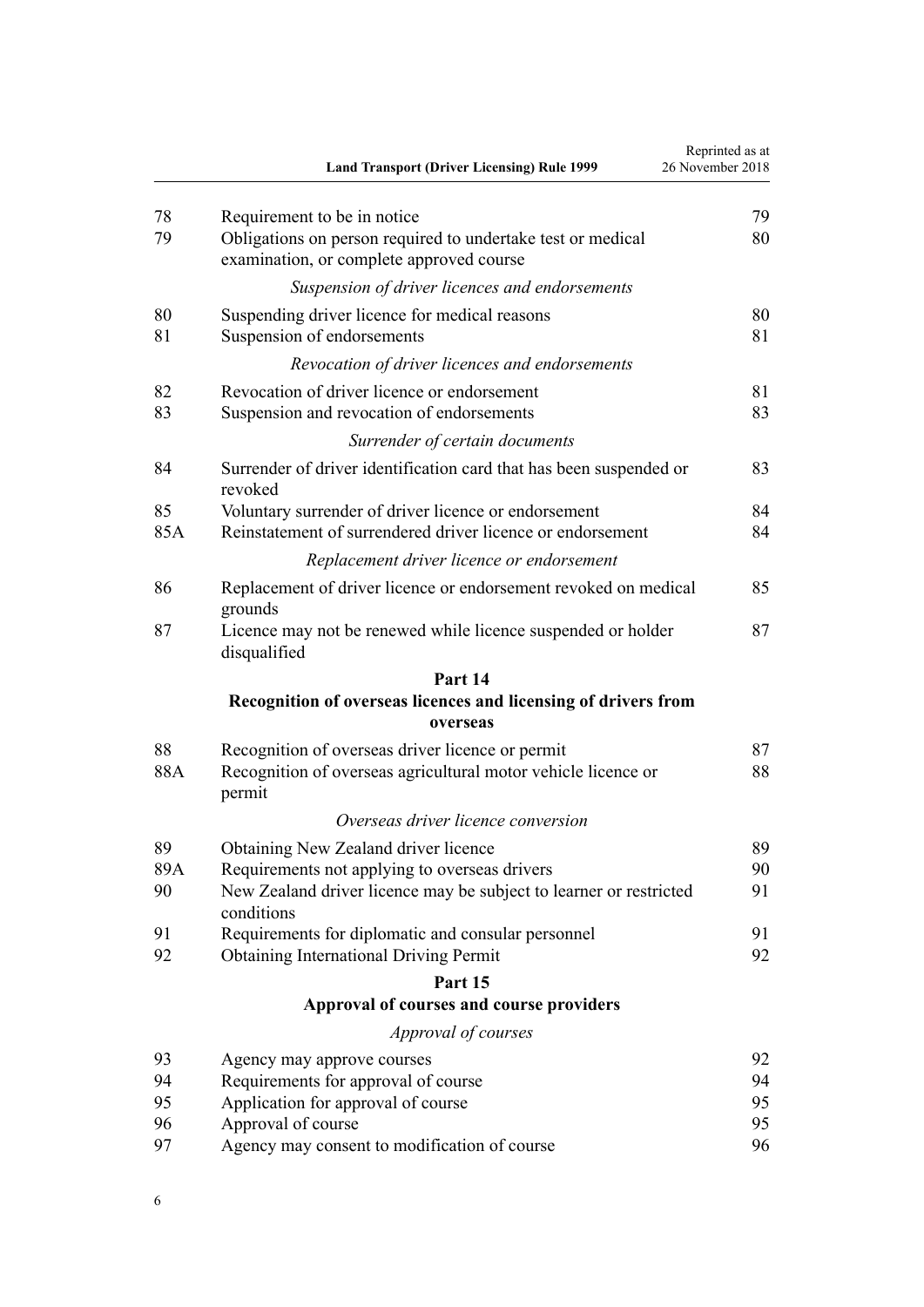| Reprinted as at<br>26 November 2018<br><b>Land Transport (Driver Licensing) Rule 1999</b> |                                                                                                                               |     |
|-------------------------------------------------------------------------------------------|-------------------------------------------------------------------------------------------------------------------------------|-----|
| 98                                                                                        | Agency may revoke course approval                                                                                             | 96  |
|                                                                                           | Approval of course providers                                                                                                  |     |
| 99                                                                                        | Agency may approve course providers                                                                                           | 97  |
| 100                                                                                       | Requirements for approval as course provider                                                                                  | 97  |
| 101                                                                                       | Application for approval as course provider                                                                                   | 97  |
| 102                                                                                       | Approval as course provider                                                                                                   | 98  |
| 103                                                                                       | Agency may revoke or suspend approval of course provider                                                                      | 98  |
|                                                                                           | Part 16                                                                                                                       |     |
|                                                                                           | Miscellaneous provisions relating to responsibilities of drivers                                                              |     |
| 104                                                                                       | Prohibition on display of "L" plate except in appropriate<br>circumstances                                                    | 99  |
| 105                                                                                       | Prohibition on defacing, etc, driver licence or driver identification<br>card                                                 | 99  |
|                                                                                           | Part 17                                                                                                                       |     |
|                                                                                           | <b>Transitional provisions</b>                                                                                                |     |
|                                                                                           | Driver licences continued in force by section $23(4)$ of Act                                                                  |     |
| 106                                                                                       | Equivalent class or type of driver licences and endorsements                                                                  | 100 |
| 107                                                                                       | Holder of certificate of approval or provisional certificate of<br>approval as driving instructor                             | 101 |
| 108                                                                                       | Holder of approval as testing officer                                                                                         | 101 |
| 109                                                                                       | Holder of hazardous substances endorsement                                                                                    | 101 |
| 110                                                                                       | Forklift drivers                                                                                                              | 101 |
| 111                                                                                       | Conditions continue in force                                                                                                  | 102 |
| 112                                                                                       | Expiry of driver licences, etc                                                                                                | 102 |
| 113                                                                                       | Obtaining new driver licence                                                                                                  | 102 |
| 114                                                                                       | Additional requirements relating to issue of passenger<br>endorsements                                                        | 103 |
| 115                                                                                       | Additional requirements relating to issue of vehicle recovery<br>endorsement                                                  | 104 |
| 116                                                                                       | Person holding more than 1 class of licence                                                                                   | 104 |
| 117                                                                                       | Person issued with learner or restricted licence                                                                              | 104 |
| 118                                                                                       | Provision relating to time for which licence held                                                                             | 104 |
|                                                                                           | Period of validity of licences and endorsements issued under this<br>Part                                                     |     |
| 119                                                                                       | Period of validity of licences issued under this Part [Revoked]                                                               | 105 |
| 120                                                                                       | Period of validity of endorsements issued under this Part                                                                     | 105 |
|                                                                                           | Transitional provision relating to driver licences expired,<br>suspended, etc, when rule comes into force                     |     |
| 121                                                                                       | Person disqualified or holding expired or suspended driver licence<br>not required to have held learner or restricted licence | 105 |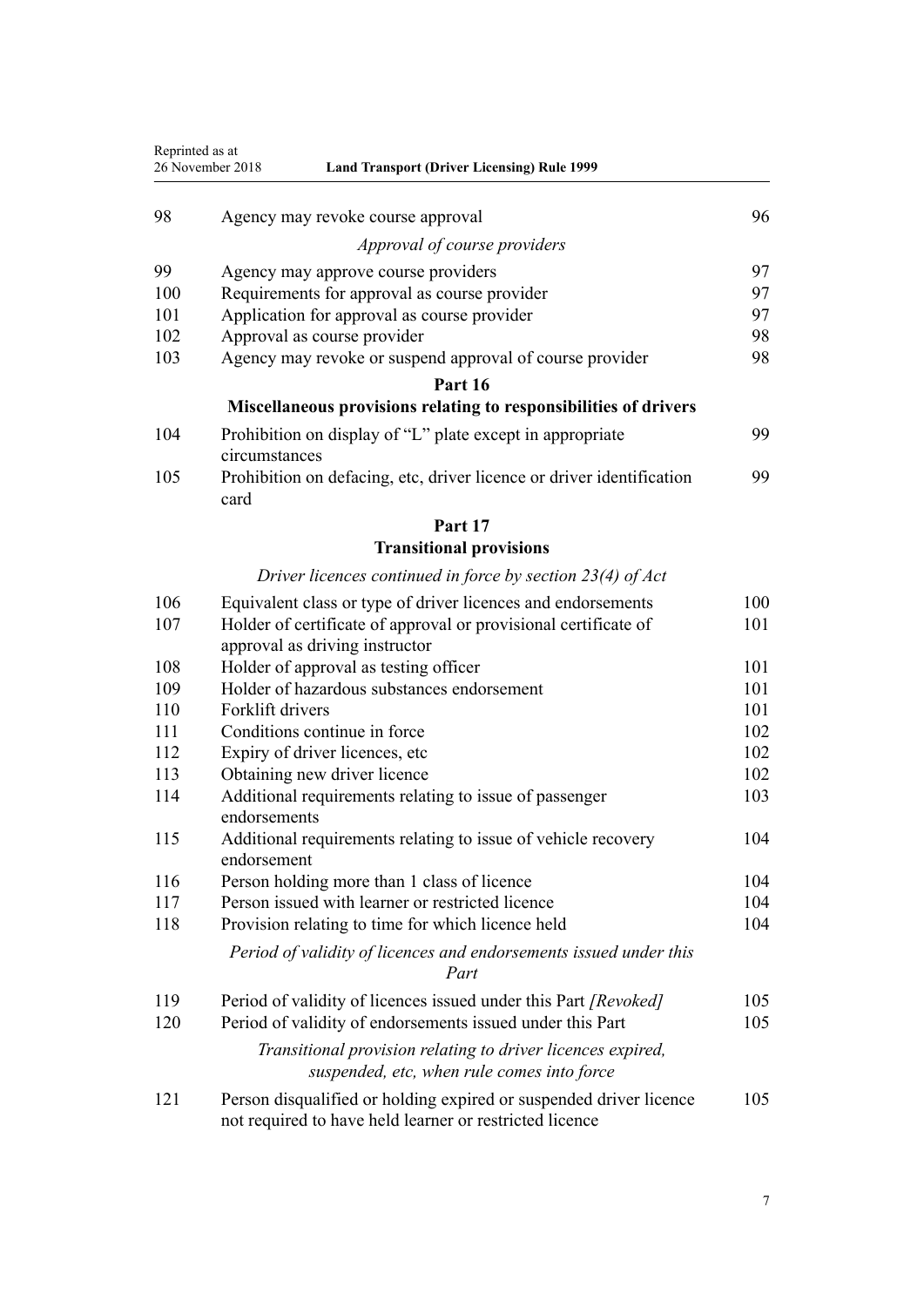<span id="page-7-0"></span>

| Part 1 r 1 | <b>Land Transport (Driver Licensing) Rule 1999</b>                                                                                         | Reprinted as at<br>26 November 2018 |
|------------|--------------------------------------------------------------------------------------------------------------------------------------------|-------------------------------------|
|            | Transitional provision relating to renewal of $P$ , $I$ , $O$ , and $V$<br>endorsement                                                     |                                     |
| 122        | P, I, O, and V endorsements may be re-issued for 12 months                                                                                 | 106                                 |
|            | <b>Schedule 1</b><br>Objective of the rule                                                                                                 | 107                                 |
|            | <b>Schedule 2</b><br>Consultation carried out under section 161(2) of the Act                                                              | 108                                 |
|            | <b>Schedule 2A</b><br><b>Transitional, savings, and related provisions</b>                                                                 | 110                                 |
|            | <b>Schedule 3</b><br><b>Classes of driver licence</b>                                                                                      | 111                                 |
|            | <b>Schedule 4</b><br><b>Types of licence endorsement</b>                                                                                   | 114                                 |
|            | <b>Schedule 5</b><br><b>Theory tests</b>                                                                                                   | 114                                 |
|            | [Revoked]                                                                                                                                  |                                     |
|            | <b>Schedule 6</b><br><b>Practical driving tests</b>                                                                                        | 114                                 |
|            | [Revoked]                                                                                                                                  |                                     |
|            | <b>Schedule 7</b><br><b>Certification test for testing officer</b>                                                                         | 114                                 |
|            | [Revoked]                                                                                                                                  |                                     |
|            | <b>Schedule 7A</b><br>Countries from which holders of driver licence or permit not<br>required to sit theory test for Class 1 or 6 licence | 115                                 |
|            | <b>Schedule 8</b><br>Countries from which holders of driver licence or permit not<br>required to sit practical driving test                | 116                                 |
|            | <b>Schedule 9</b><br><b>Evidence of identity</b>                                                                                           | 118                                 |

# **Rule**

# **Part 1 Preliminary provisions**

## **1 Title and commencement**

(1) This rule may be cited as the Land Transport (Driver Licensing) Rule 1999.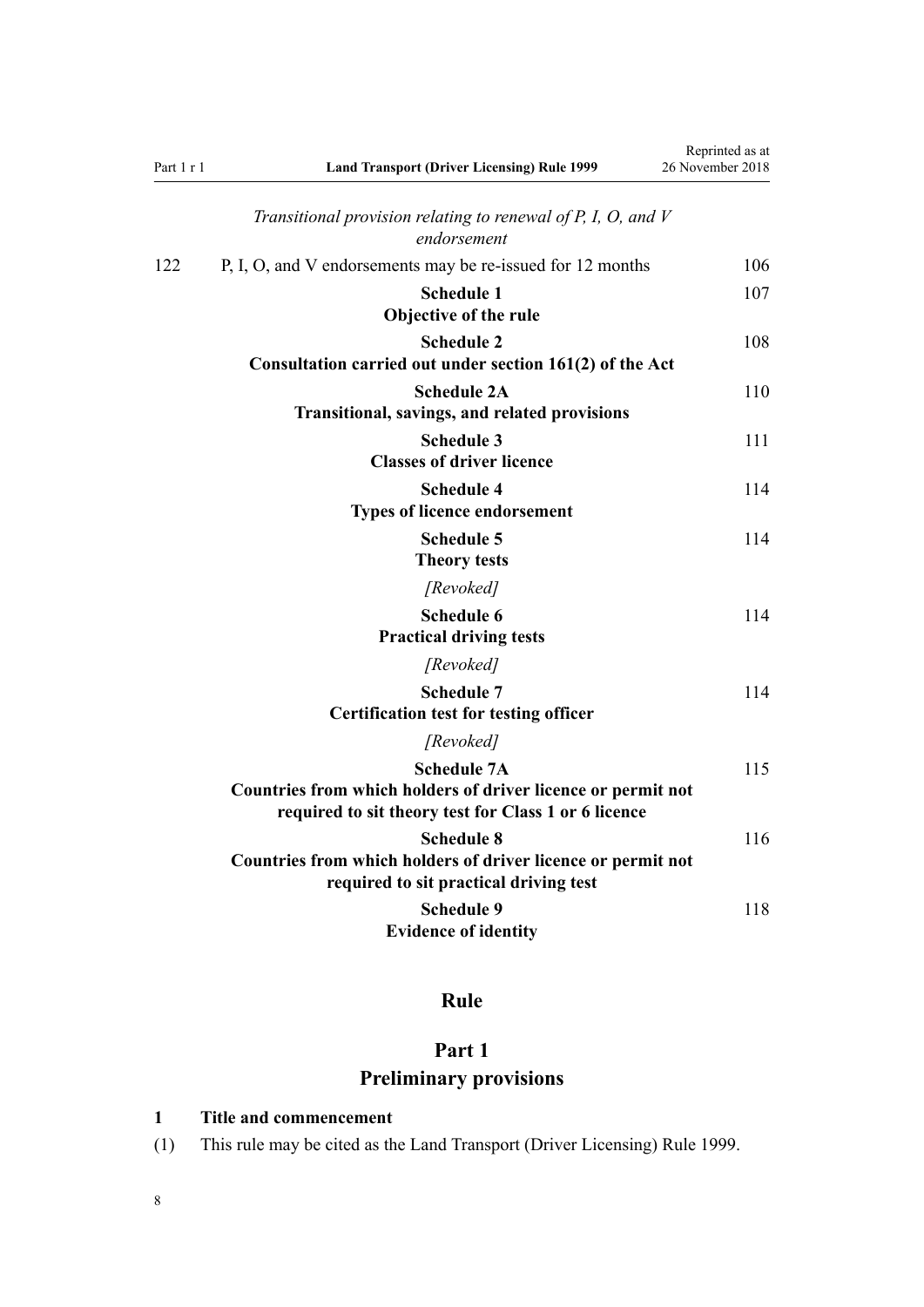- <span id="page-8-0"></span>(2) This rule is the Land Transport Rule 91001.
- (3) This rule comes into force on 3 May 1999.

## **2 Interpretation**

(1) In this rule, unless the context otherwise requires,—

**accurate English translation**, in relation to a valid driver licence or permit issued overseas, means a translation prepared by—

- (a) a diplomatic representative at a high commission, embassy, or consulate; or
- (b) the overseas issuing authority; or
- (c) a translation service acceptable to the Agency

**Act** means the [Land Transport Act 1998](http://legislation.govt.nz/pdflink.aspx?id=DLM433612)

**Agency** means the New Zealand Transport Agency established under [section](http://legislation.govt.nz/pdflink.aspx?id=DLM228044) [93](http://legislation.govt.nz/pdflink.aspx?id=DLM228044) of the Land Transport Management Act 2003

#### **agricultural motor vehicle**—

- (a) means a vehicle that is designed, constructed, or adapted for agricultural purposes; and
- (b) includes—
	- (i) an agricultural tractor; and
	- (ii) an agricultural trailer; but
- (c) does not include any vehicle that is—
	- (i) of a class specified in Table A of Part 2 of the Land Transport Rule: Vehicle Standards Compliance 2002; and
	- (ii) designed or constructed for general road use

#### **agricultural purpose**—

- (a) includes—
	- (i) land cultivation:
	- (ii) growing and harvesting crops (including horticulture and viticulture):
	- (iii) rearing livestock:
	- (iv) any land management operation undertaken in connection with—
		- (A) the operation or management of a farm; or
		- (B) a purpose described in subparagraphs (i) to (iii); but
- (b) does not include forestry, or any land management operation not referred to in paragraph  $(a)(iv)$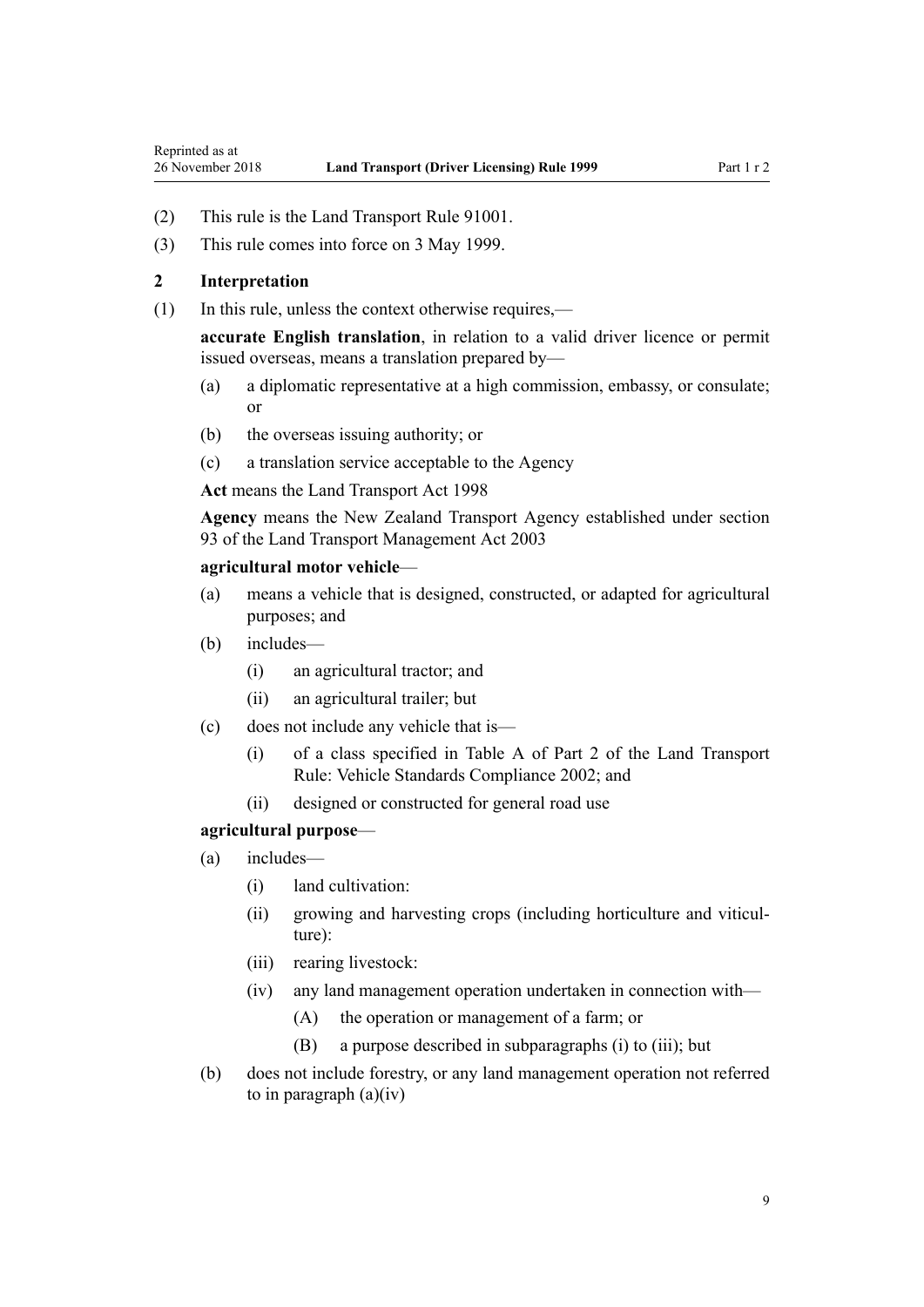**agricultural tractor** means a vehicle that is designed and constructed principally for the purposes of—

- (a) towing an agricultural trailer; or
- (b) drawing, or powering, an implement ordinarily used for an agricultural purpose

#### **agricultural trailer**—

- (a) means a trailer that is used principally for agricultural purposes; and
- (b) includes a wheeled agricultural implement, the wheels of which are in contact with the road when the implement is being towed; but
- (c) does not include—
	- (i) a trailer that is—
		- (A) designed principally for the carriage of goods; and
		- (B) operated at a speed exceeding 40 kph; or
	- (ii) a logging trailer

**all-terrain vehicle** means a vehicle (with or without motorcycle controls and equipment) that—

- (a) is principally designed for off-road use; and
- (b) has 3 or more wheels; and
- (c) has an engine capacity exceeding 50 ml; and
- (d) has a gross weight of less than 1 000 kg

**ambulance** means a motor vehicle designed and used principally for the carriage of sick or injured persons

**approved course** means a course approved under [clause 96](#page-94-0)

**approved motorcycle** means the make and model of any motorcycle that—

- (a) has an engine capacity of 250 cc or less, unless the Agency has prohibited the use of that make and model of motorcycle by notice published on the Agency's Internet site; or
- (b) has an engine capacity of more than 250 cc but not more than 660 cc and a power-to-weight ratio of not more than 150 kilowatts per tonne and is approved for use by the Agency by notice published on the Agency's Internet site

**articulated bus** means a bus consisting of 2 or more rigid sections that—

- (a) articulate relative to each other; and
- (b) have interconnecting passenger compartments that allow passengers to move freely between them; and
- (c) are not easily detachable from each other without specialist equipment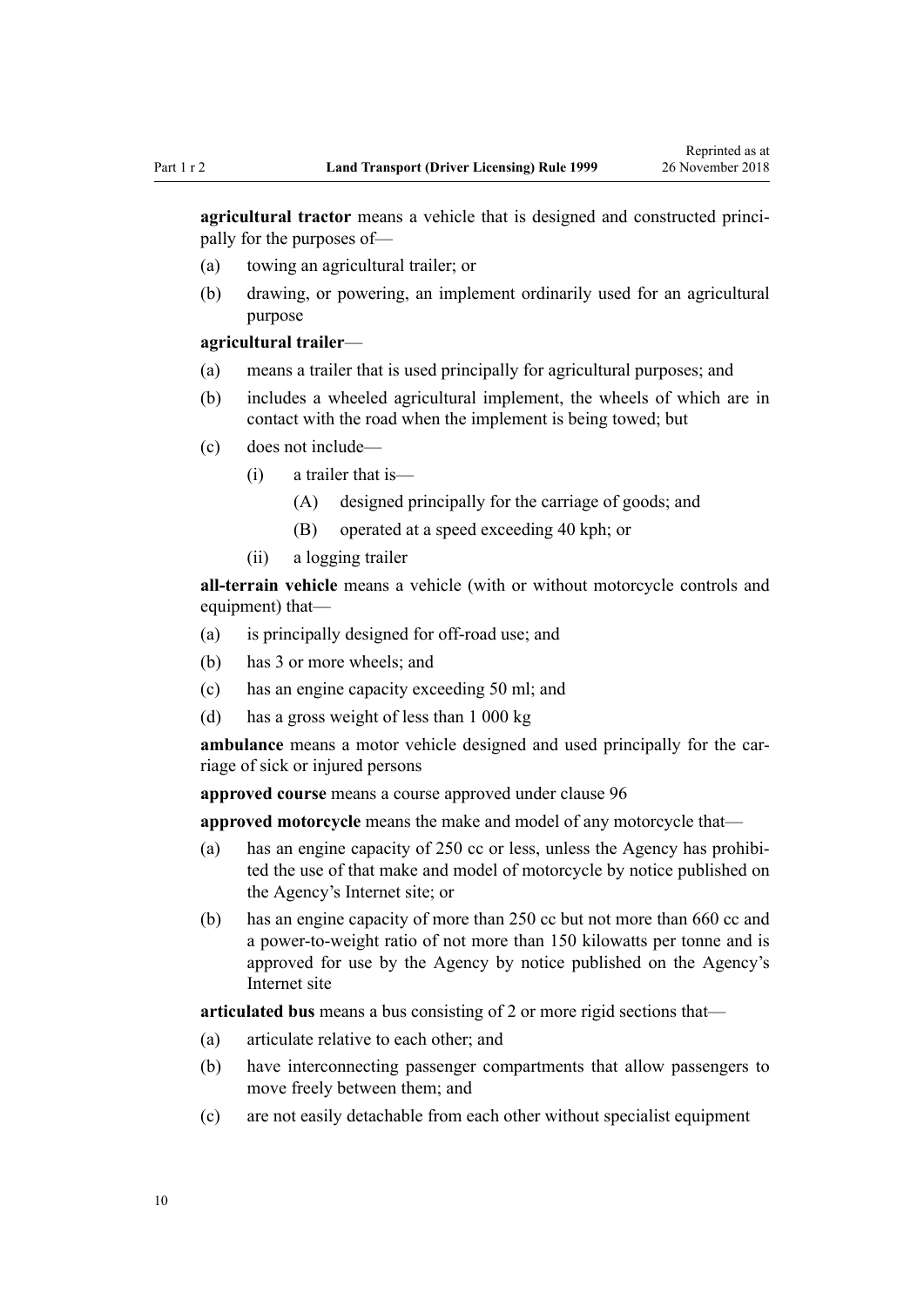**Authority** means the Agency established by [section 66](http://legislation.govt.nz/pdflink.aspx?id=DLM227581) of the Land Transport Management Act 2003

**class**, in relation to a driver licence, means a class of licence specified in [Schedule 3](#page-110-0)

**combination vehicle** means any motor vehicle (other than a special-type vehicle) with a trailer attached or that has any pivot points to allow any part of the chassis of the vehicle to move or rotate in relation to any other part of the chassis of the vehicle

**correcting lenses** includes glasses, contact lenses, and other aids to vision worn by a person

**country** includes a State, territory, province, or other part of a country

**course provider** means an individual or an organisation approved under this rule to provide a course that has been approved under this rule

**dangerous goods** means goods declared to be dangerous goods in Land Transport Rule: Dangerous Goods 2005

#### **dependant** means—

- (a) a child who ordinarily resides with a licence holder or a licence holder's spouse or partner and—
	- (i) whose care is primarily the responsibility of the licence holder or the licence holder's spouse or partner; and
	- (ii) who is being maintained as a member of the licence holder's family; and
	- (iii) who is financially dependent on the licence holder or the licence holder's spouse or partner; and
	- (iv) who is not a person in respect of whom payments are being made under [section 363](http://legislation.govt.nz/pdflink.aspx?id=DLM154316) of the Oranga Tamariki Act 1989; or
- (b) a relative of the licence holder (other than a child to whom paragraph (a) applies or the spouse or partner of the licence holder) by blood, marriage, civil union, or adoption who ordinarily resides with the licence holder, and who receives a social security benefit under the [Social Secur](http://legislation.govt.nz/pdflink.aspx?id=DLM6783102)[ity Act 2018;](http://legislation.govt.nz/pdflink.aspx?id=DLM6783102) or
- (c) any other person not covered by paragraphs (a) or (b) for whom the licence holder is the primary caregiver

**driver identification card** means a card issued under the regulations or the rules made under the Act

**endorsement** means an endorsement specified in [Schedule 4](#page-113-0)

**forklift** means a motor vehicle (not being fitted with self-laying tracks) designed principally to lift, carry, or stack goods by means of 1 or more tines, platens, clamps, or other similar attachments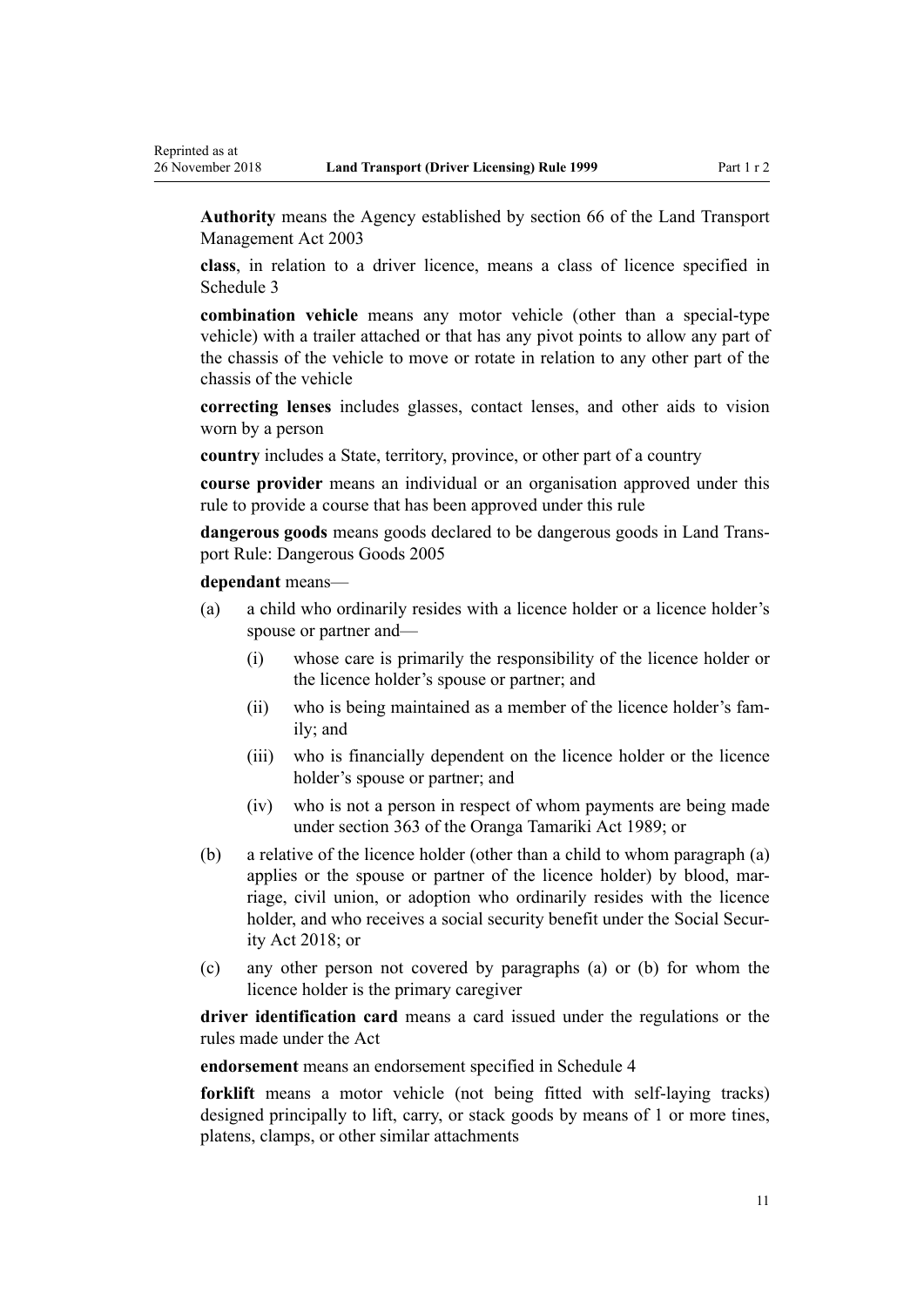**full licence** means a driver licence of any class that is not subject to the conditions of a learner licence or a restricted licence

**gross combined weight** means the aggregate of the gross laden weights of the vehicles that make up a combination vehicle

**gross laden weight**, in relation to a motor vehicle, means—

- (a) the greatest of the following weights:
	- (i) a weight specified (subsequent to the latest modification specified, if any) as the gross laden weight of the vehicle by the manufacturer of the vehicle:
	- (ii) a weight specified as the gross laden weight of the vehicle, or of a vehicle of that kind, by or under regulations or rules made under the Act:
	- (iii) the weight of the vehicle, together with the load that the vehicle is for the time being carrying, including equipment and accessories:
- (b) if evidence is adduced in respect of any but not all of the 3 weights referred to in paragraph (a), the greater of the weights, or (as the case may be) the only weight, in respect of which evidence is adduced:
- (c) if evidence is not adduced in respect of any of the weights referred to in paragraph (a), the total of the unladen weight of the vehicle and the weight of the maximum load that the vehicle may safely carry

**guardian** has the same meaning as in [section 15](http://legislation.govt.nz/pdflink.aspx?id=DLM317411) of the Care of Children Act 2004

**highest class**, in relation to a driver licence, means the licence class with the highest number, other than Class 6, as set out in [Schedule 3](#page-110-0)

**L**, when following a licence class number, is an abbreviation for a learner licence

**large passenger service vehicle** has the same meaning as in the [Land Trans](http://legislation.govt.nz/pdflink.aspx?id=DLM433612)[port Act 1998](http://legislation.govt.nz/pdflink.aspx?id=DLM433612)

**learner licence** means a learner driver licence issued under [Part 4](#page-25-0)

**licensing agent** means the Agency or a person to whom the Agency has delegated functions and powers under [section 73\(1\)](http://legislation.govt.nz/pdflink.aspx?id=DLM330308) of the Crown Entities Act 2004 in relation to the issuing, renewal, and replacement of driver licences

**light trailer** means a trailer whose gross laden weight does not exceed 3 500 kg

**medical practitioner** means a health practitioner who is, or is deemed to be, registered with the Medical Council of New Zealand continued by [section](http://legislation.govt.nz/pdflink.aspx?id=DLM204329) [114\(1\)\(a\)](http://legislation.govt.nz/pdflink.aspx?id=DLM204329) of the Health Practitioners Competence Assurance Act 2003 as a practitioner of the profession of medicine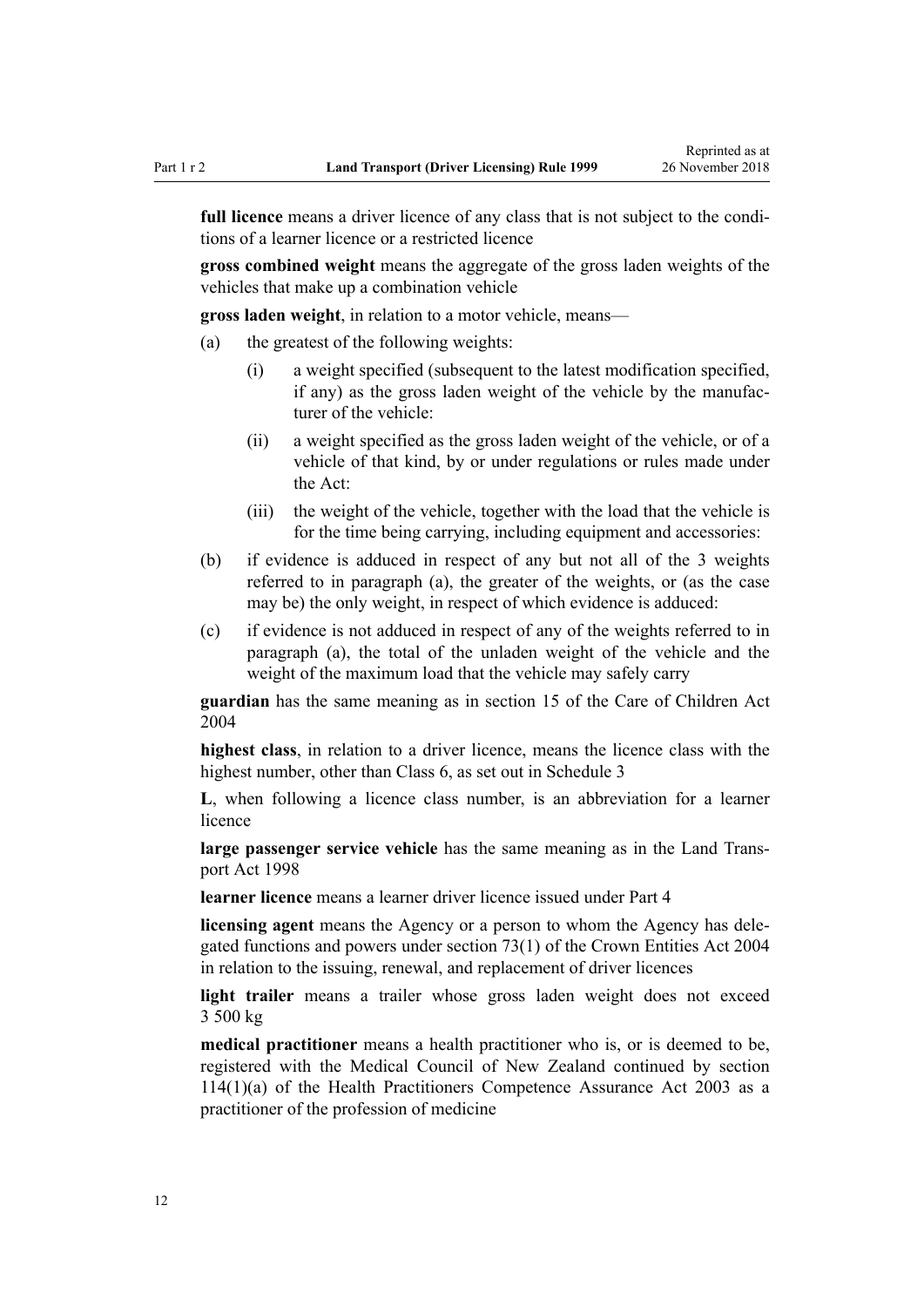#### **mobility device** means—

- (a) a vehicle that—
	- (i) is designed and constructed (not merely adapted) for use by persons who require mobility assistance due to a physical or neurological impairment; and
	- (ii) is powered solely by a motor that has a maximum power output not exceeding 1 500 W; or
- (b) a vehicle that the Agency has declared under [section 168A\(1\)](http://legislation.govt.nz/pdflink.aspx?id=DLM435415) of the Land Transport Act 1998 to be a mobility device

**moped** has the same meaning as in [section 2\(1\)](http://legislation.govt.nz/pdflink.aspx?id=DLM433619) of the Land Transport Act 1998

#### **motor vehicle**—

- (a) means a vehicle drawn or propelled by mechanical power; and
- (b) includes a trailer; but
- (c) does not include—
	- (i) a vehicle running on rails; or
	- (ii) *[Revoked]*
	- (iii) a trailer (other than a trailer designed solely for the carriage of goods) that is designed and used exclusively as part of the armament of the New Zealand Defence Force; or
	- (iv) a trailer running on 1 wheel and designed exclusively as a speed measuring device or for testing the wear of vehicle tyres; or
	- (v) a vehicle designed for amusement purposes and used exclusively within a place of recreation, amusement, or entertainment to which the public does not have access with motor vehicles; or
	- (vi) a pedestrian-controlled machine; or
	- (vii) a vehicle that the Agency has declared is not a motor vehicle under [section 168A](http://legislation.govt.nz/pdflink.aspx?id=DLM435415) of the Land Transport Act 1998; or
	- (viii) a mobility device

#### **motorcycle**—

- (a) means a motor vehicle running on 2 wheels, or not more than 3 wheels when fitted with a sidecar; and
- (b) includes a vehicle with motorcycle controls that is approved as a motorcycle by the Agency; but
- (c) does not include a moped

**national register of driver licences** means the register maintained by the Authority under [section 199](http://legislation.govt.nz/pdflink.aspx?id=DLM435603) of the Act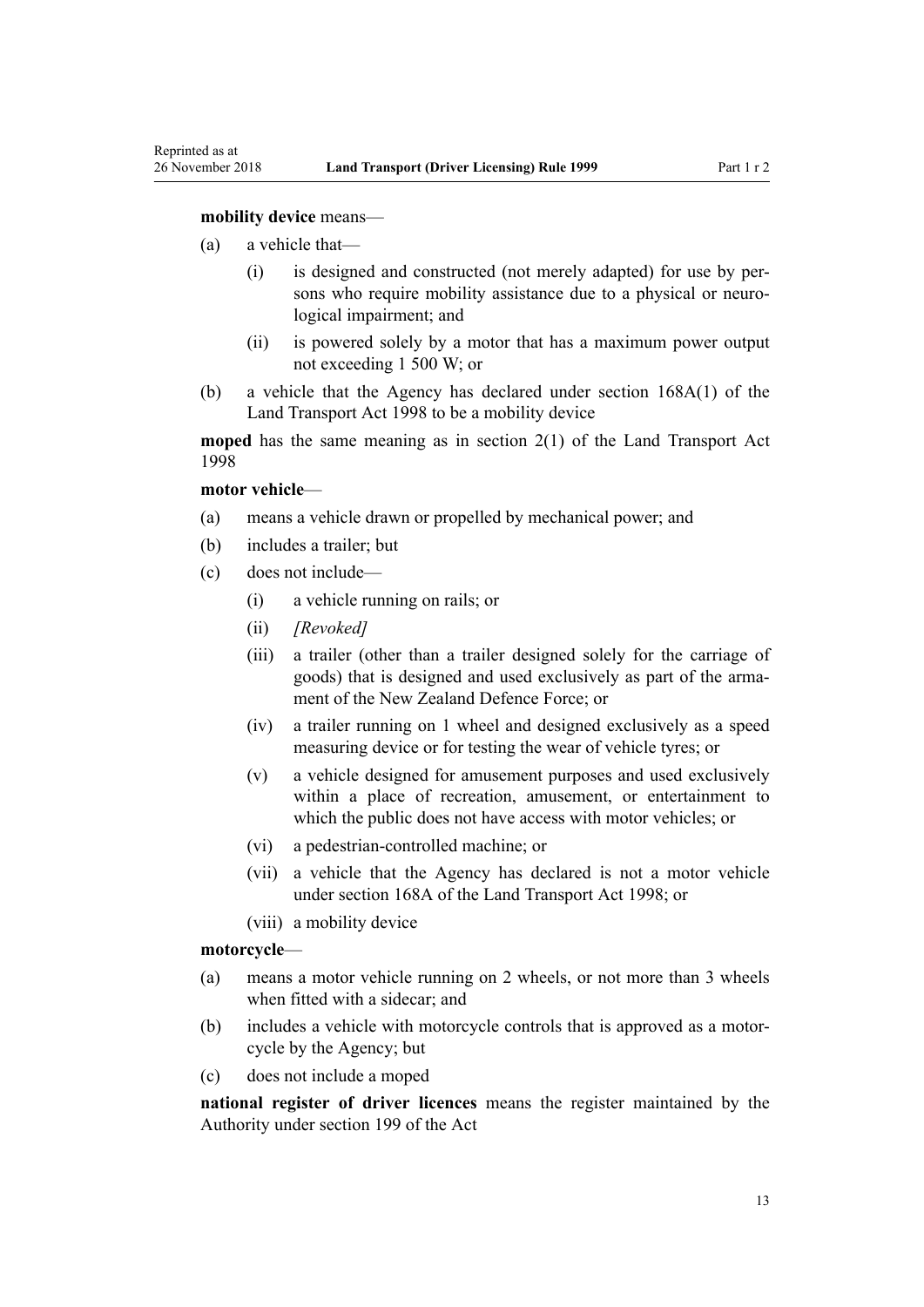**occupational therapist** means a health practitioner who is, or is deemed to be, registered with the Occupational Therapy Board continued by [section 114\(1\)\(a\)](http://legislation.govt.nz/pdflink.aspx?id=DLM204329) of the Health Practitioners Competence Assurance Act 2003 as a practitioner of the profession of occupational therapy

**on-road safety test** means the test specified in [clause 49](#page-55-0)

**optometrist** means a health practitioner who is, or is deemed to be, registered with the Optometrists and Dispensing Opticians Board continued by [section](http://legislation.govt.nz/pdflink.aspx?id=DLM204329) [114\(1\)\(a\)](http://legislation.govt.nz/pdflink.aspx?id=DLM204329) of the Health Practitioners Competence Assurance Act 2003 as a practitioner of the profession of optometry

**parent** has the same meaning as in [section 2\(1\)](http://legislation.govt.nz/pdflink.aspx?id=DLM147094) of the Oranga Tamariki Act 1989

**partner**, in the phrase "spouse or partner" and in related contexts, means a civil union partner or a de facto partner

**passenger service** has the same meaning as in the [Land Transport Act 1998](http://legislation.govt.nz/pdflink.aspx?id=DLM433612)

**passenger service vehicle** means a vehicle used or available for use in a passenger service for the carriage of passengers; but does not include a vehicle specified as an exempt vehicle in the Act or in regulations or rules made under the Act

**pivot steer vehicle** means a vehicle with a chassis that is split into 2 dependent parts connected by a permanent steering pivot

**R**, when following a licence class number, is an abbreviation for a restricted licence

**registered health professional** means a health practitioner who is, or is deemed to be, registered with an authority established or continued by [section](http://legislation.govt.nz/pdflink.aspx?id=DLM204329) [114](http://legislation.govt.nz/pdflink.aspx?id=DLM204329) of the Health Practitioners Competence Assurance Act 2003 as a practitioner of a particular health profession

**restricted licence** means a restricted driver licence issued under [Part 4](#page-25-0)

**rigid vehicle** means a vehicle that does not have any pivot points to allow any part of the chassis of the vehicle to move or rotate in relation to any other part of the chassis of the vehicle; and includes an articulated bus and a pivot steer vehicle

**road** includes—

- (a) a street; and
- (b) a motorway; and
- (c) a beach; and
- (d) a place to which the public have access, whether as of right or not; and
- (e) all bridges, culverts, ferries, and fords forming part of a road or street or motorway, or a place referred to in paragraph (d); and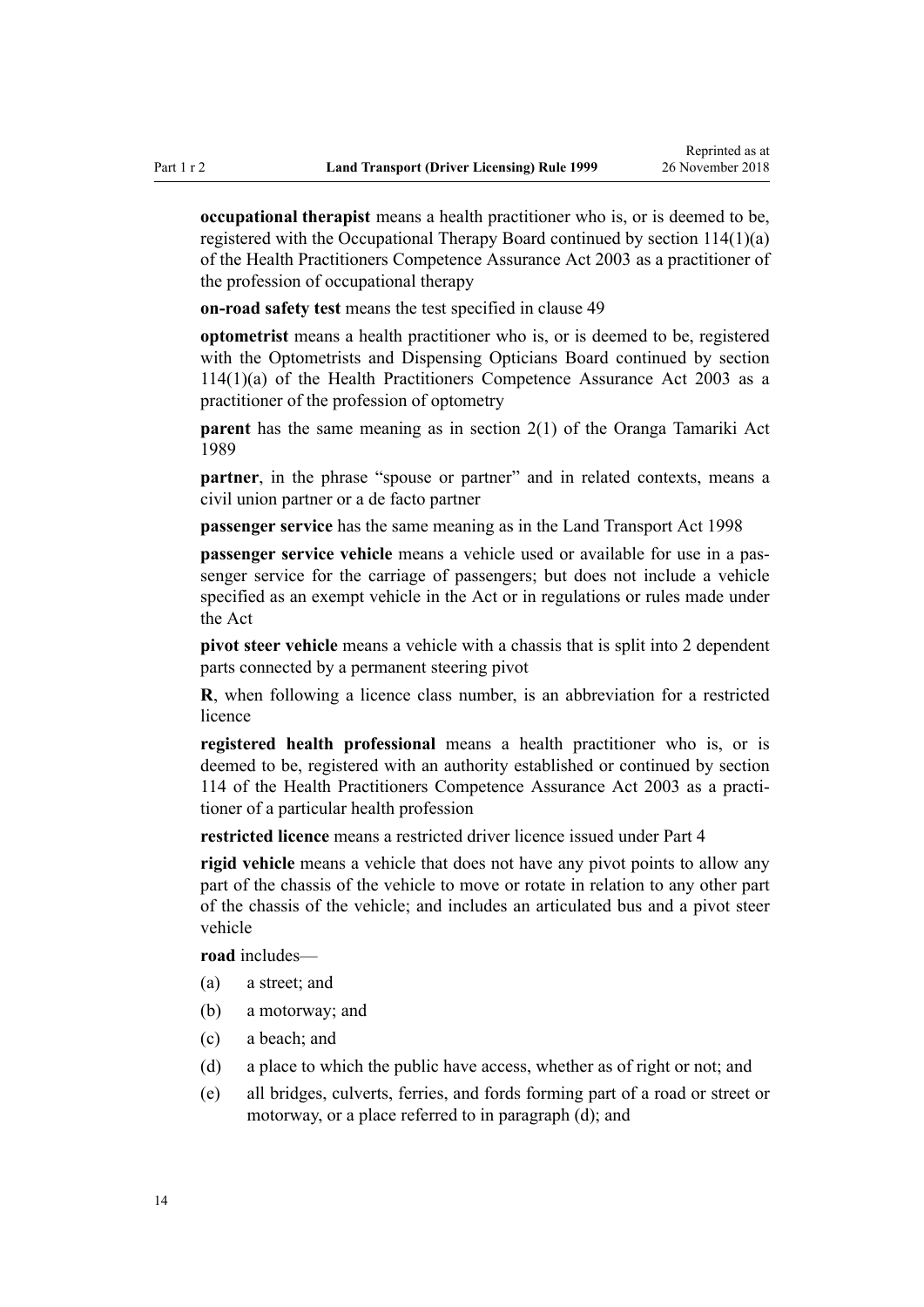(f) all sites at which vehicles may be weighed for the purposes of the Act or any other enactment

**small passenger service vehicle** has the same meaning as in [section 2\(1\)](http://legislation.govt.nz/pdflink.aspx?id=DLM433619) of the Land Transport Act 1998

**special-type vehicle** means any motor vehicle that—

- (a) is a forklift; or
- (b) runs on rollers; or
- (c) runs on—

Reprinted as at

- (i) self-laying tracks; or
- (ii) wheels, but is not a passenger vehicle, a trade vehicle, a tractor, a fire engine, or a vehicle recovery service vehicle

**testing officer** means a person who is the holder of a testing officer endorsement

**Testing Officer's Manual** means the Driver Testing Officer's Manual produced by the Authority setting out the requirements for administering theory tests and practical driving tests for the purposes of this rule

**trade vehicle** means a motor vehicle designed exclusively or principally for the carriage of goods; and—

- (a) includes—
	- (i) a motor vehicle that has been adapted by the permanent attachment of machinery or other similar apparatus; and
	- (ii) a motorised mobile home or self-propelled caravan; but
- (b) does not include—
	- (i) a moped or motorcycle:
	- (ii) a motor vehicle fitted with self-laying tracks:
	- (iii) a forklift vehicle:
	- (iv) a vehicle recovery service vehicle while the vehicle is being used to tow or carry any other vehicle:
	- (v) a fire engine:
	- (vi) an ambulance

**tradesperson's vehicle** means a motor vehicle whose body is designed or adapted for use principally by tradespersons to carry special purpose trade equipment or trade goods (excluding general freight)

**trailer** means a vehicle without power that is capable of being drawn or propelled by a motor vehicle from which it is readily detachable; but does not include—

(a) a sidecar attached to a motorcycle; or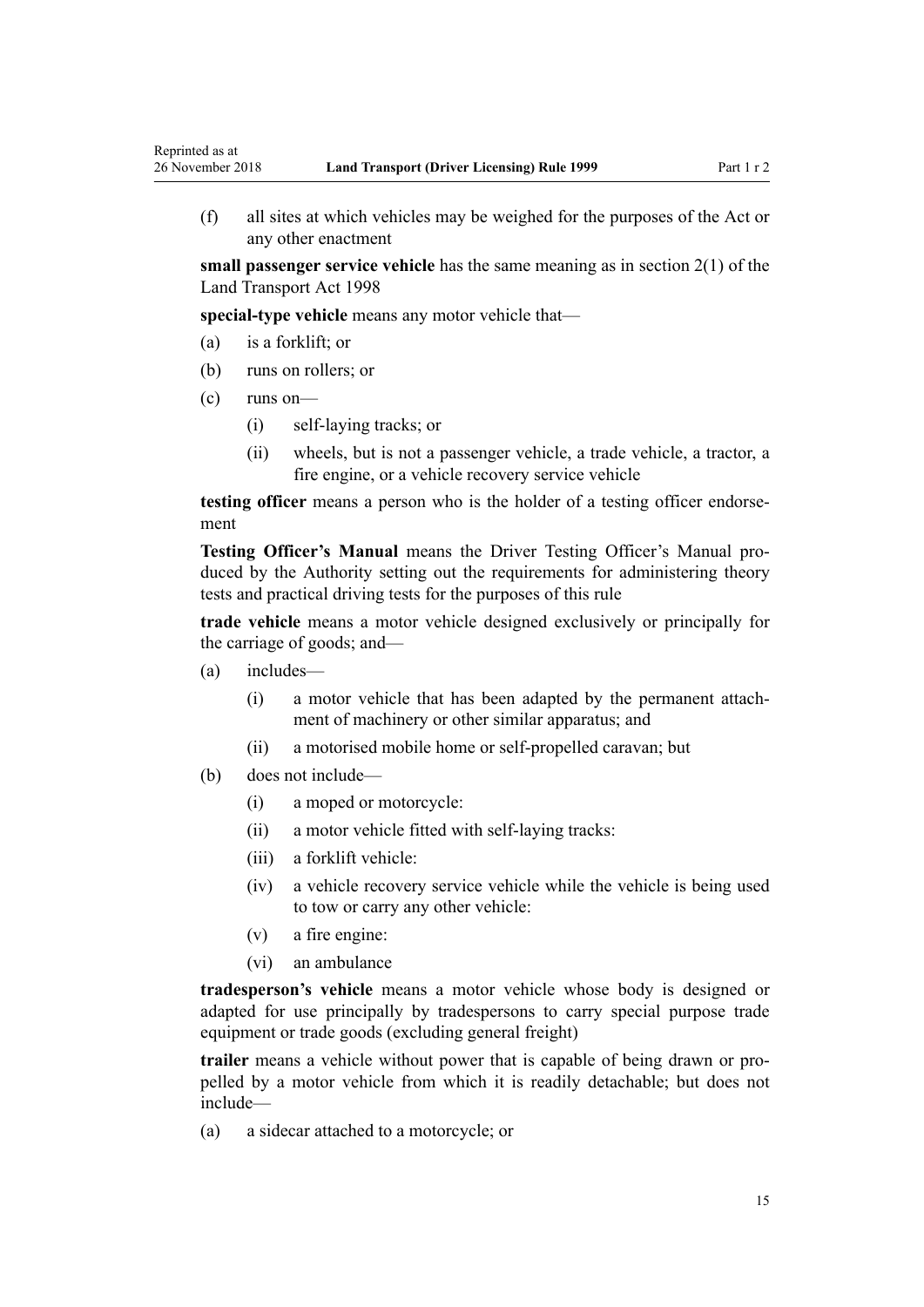(b) a vehicle normally propelled by mechanical power while it is being temporarily towed without the use of its own power

#### **vehicle**—

- (a) means a contrivance equipped with wheels, tracks, or revolving runners on which it moves or is moved; and
- (b) includes a hovercraft, a skateboard, in-line skates, and roller skates; but
- (c) does not include—
	- (i) a perambulator or pushchair:
	- (ii) a shopping or sporting trundler not propelled by mechanical power:
	- (iii) a wheelbarrow or hand-trolley:
	- (iv) *[Revoked]*
	- (v) a pedestrian-controlled lawnmower:
	- (vi) a pedestrian-controlled agricultural machine not propelled by mechanical power:
	- (vii) an article of furniture:
	- (viii) an invalid wheelchair not propelled by mechanical power:
	- (ix) any other contrivance specified by any other rule made under the Act not to be a vehicle for the purposes of this definition

**vehicle recovery service** means the towing or carrying on any road of a motor vehicle, irrespective of the size or design of the towing or carrying vehicle, and whether or not the towing or carrying of the vehicle is carried out by a person intending to carry out repairs on the vehicle; but does not include—

- (a) the towing or carrying of any motorcycle or moped; or
- (b) the towing or carrying of one motor vehicle by another where—
	- (i) the towing or carrying is not carried out directly or indirectly for reward; and
	- (ii) the towing or carrying vehicle is not designed or adapted for the purpose of towing or carrying motor vehicles; or
- (c) the towing or carrying of a vehicle by a person who owns the vehicle; or
- (d) any service where the Agency has, in writing, notified the operator that the nature of the service is such that the carriage of vehicles should be treated as the carriage of goods; or
- (e) any service specified as an exempt service in the Act or in the regulations or rules made under the Act

**vehicle recovery service vehicle** means a vehicle used in a vehicle recovery service for towing or carrying on a road any motor vehicle; but does not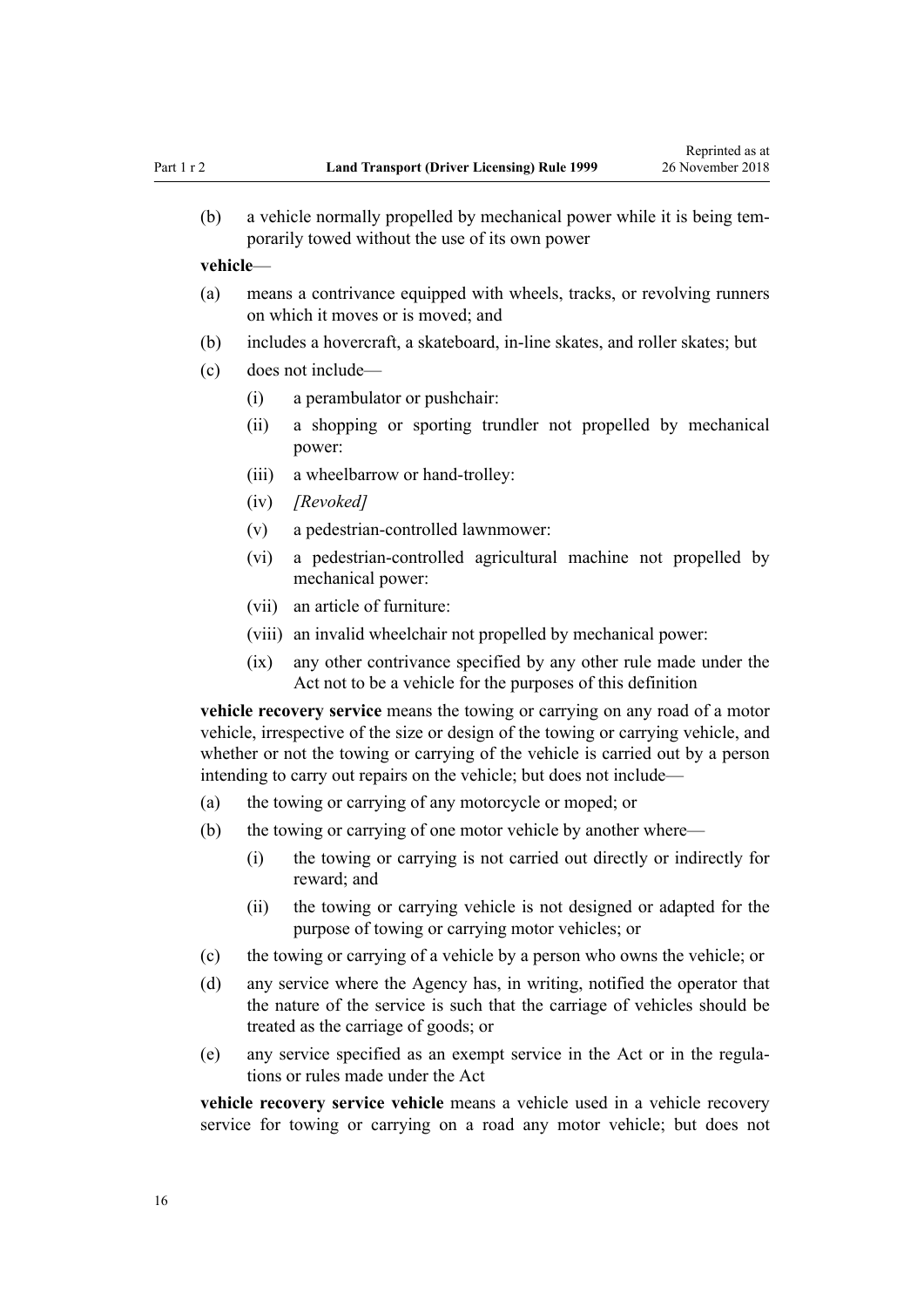Reprinted as at

include a vehicle that is not designed or adapted for the purpose of towing or carrying motor vehicles.

- (2) For the purposes of this rule, in a year that is not a leap year, birthdays and other dates that would otherwise occur on 29 February are deemed to occur on 28 February.
- (3) Unless the context otherwise requires, terms and expressions that are used but not defined in this rule but that are defined in the Act have the same meaning as in the Act.

Clause 2(1) **accurate English translation**: inserted, on 1 October 2011, by [clause 6\(3\)](http://legislation.govt.nz/pdflink.aspx?id=DLM3956501) of the Land Transport (Driver Licensing) Amendment Rule 2011 (SR 2011/306).

Clause 2(1) **Agency**: inserted, on 1 August 2008, by [section 50\(2\)](http://legislation.govt.nz/pdflink.aspx?id=DLM1313622) of the Land Transport Management Amendment Act 2008 (2008 No 47).

Clause 2(1) **agricultural motor vehicle**: inserted, on 1 June 2013, by [clause 6\(1\)](http://legislation.govt.nz/pdflink.aspx?id=DLM5102233) of the Land Transport (Driver Licensing) Amendment Rule 2013 (SR 2013/100).

Clause 2(1) **agricultural purpose**: inserted, on 1 June 2013, by [clause 6\(1\)](http://legislation.govt.nz/pdflink.aspx?id=DLM5102233) of the Land Transport (Driver Licensing) Amendment Rule 2013 (SR 2013/100).

Clause 2(1) **agricultural tractor**: inserted, on 1 June 2013, by [clause 6\(1\)](http://legislation.govt.nz/pdflink.aspx?id=DLM5102233) of the Land Transport (Driver Licensing) Amendment Rule 2013 (SR 2013/100).

Clause 2(1) **agricultural trailer**: inserted, on 1 June 2013, by [clause 6\(1\)](http://legislation.govt.nz/pdflink.aspx?id=DLM5102233) of the Land Transport (Driver Licensing) Amendment Rule 2013 (SR 2013/100).

Clause 2(1) **all-terrain vehicle**: amended, on 1 June 2013, by [clause 6\(2\)](http://legislation.govt.nz/pdflink.aspx?id=DLM5102233) of the Land Transport (Driver Licensing) Amendment Rule 2013 (SR 2013/100).

Clause 2(1) **ambulance**: inserted, on 1 June 2006, by [clause 3\(1\)](http://legislation.govt.nz/pdflink.aspx?id=DLM375678) of the Land Transport (Driver Licensing) Amendment Rule 2006 (SR 2006/84).

Clause 2(1) **approved motorcycle**: inserted, on 1 October 2012, by [clause 6\(3\)](http://legislation.govt.nz/pdflink.aspx?id=DLM3956501) of the Land Transport (Driver Licensing) Amendment Rule 2011 (SR 2011/306).

Clause 2(1) **Authority**: substituted, on 1 December 2004, by [section 19\(2\)](http://legislation.govt.nz/pdflink.aspx?id=DLM321838) of the Land Transport Management Amendment Act 2004 (2004 No 97).

Clause 2(1) **Authority**: amended, on 1 August 2008, by [section 50\(2\)](http://legislation.govt.nz/pdflink.aspx?id=DLM1313622) of the Land Transport Management Amendment Act 2008 (2008 No 47).

Clause 2(1) **combination vehicle**: amended, on 4 October 1999, by [clause 2\(1\)](http://legislation.govt.nz/pdflink.aspx?id=DLM293670) of the Land Transport (Driver Licensing) Amendment Rule 1999 (SR 1999/302).

Clause 2(1) **country**: inserted, on 1 July 2013, by [clause 6](http://legislation.govt.nz/pdflink.aspx?id=DLM5159809) of the Land Transport (Driver Licensing) Amendment Rule (No 2) 2013 (SR 2013/131).

Clause 2(1) **dangerous goods**: amended, on 1 October 2011, by [clause 6\(1\)](http://legislation.govt.nz/pdflink.aspx?id=DLM3956501) of the Land Transport (Driver Licensing) Amendment Rule 2011 (SR 2011/306).

Clause 2(1) **dependant** paragraph (a): amended, on 26 April 2005, by [section 12](http://legislation.govt.nz/pdflink.aspx?id=DLM334004) of the Relationships (Statutory References) Act 2005 (2005 No 3).

Clause 2(1) **dependant** paragraph (a)(i): amended, on 26 April 2005, by [section 12](http://legislation.govt.nz/pdflink.aspx?id=DLM334004) of the Relationships (Statutory References) Act 2005 (2005 No 3).

Clause 2(1) **dependant** paragraph (a)(iii): amended, on 26 April 2005, by [section 12](http://legislation.govt.nz/pdflink.aspx?id=DLM334004) of the Relationships (Statutory References) Act 2005 (2005 No 3).

Clause 2(1) **dependant** paragraph (a)(iv): amended, on 14 July 2017, by [section 149](http://legislation.govt.nz/pdflink.aspx?id=DLM7287401) of the Children, Young Persons, and Their Families (Oranga Tamariki) Legislation Act 2017 (2017 No 31).

Clause 2(1) **dependant** paragraph (b): amended, on 26 November 2018, by [section 459](http://legislation.govt.nz/pdflink.aspx?id=DLM6784038) of the Social Security Act 2018 (2018 No 32).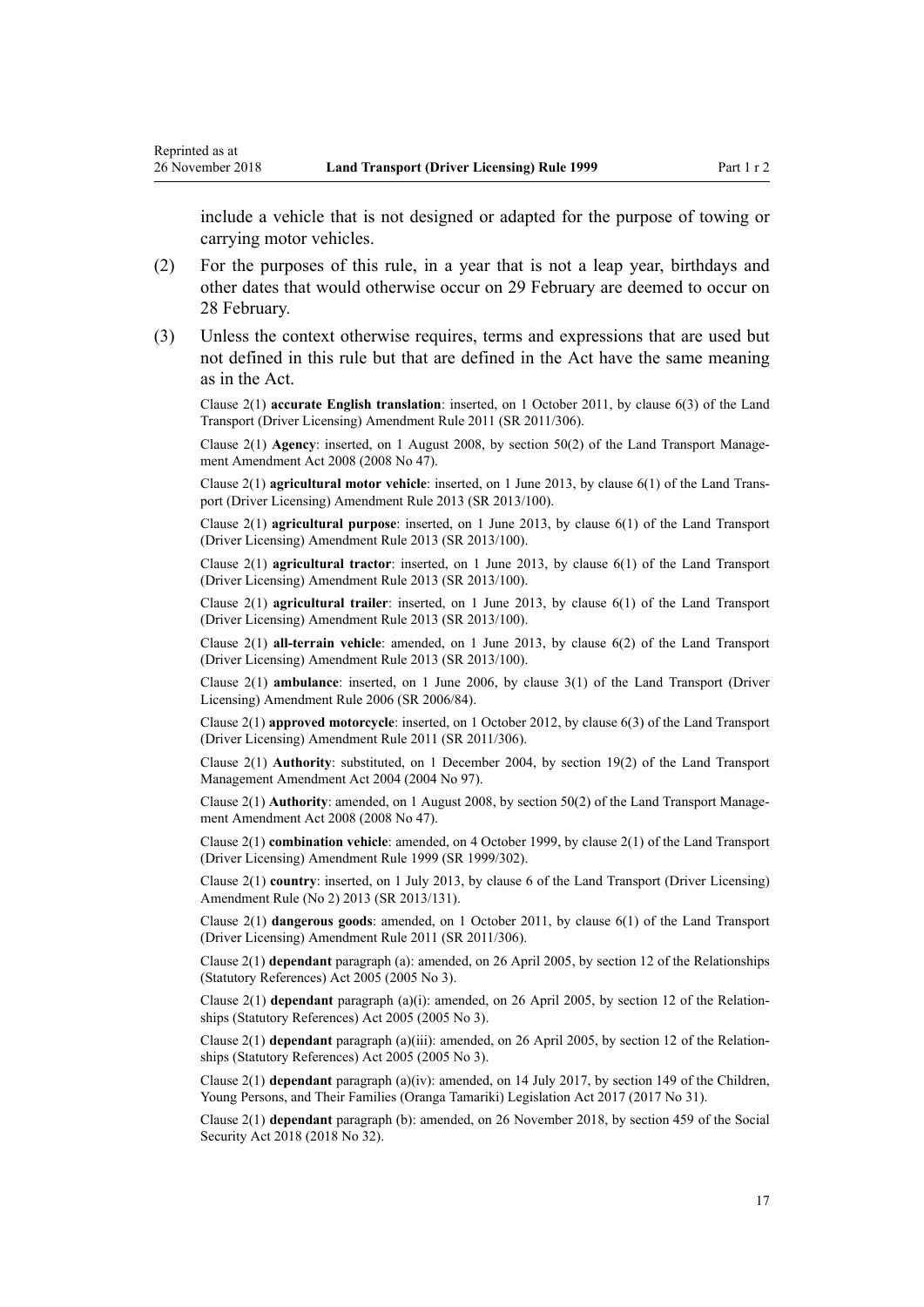Clause 2(1) **dependant** paragraph (b): amended, on 26 April 2005, by [section 12](http://legislation.govt.nz/pdflink.aspx?id=DLM334004) of the Relationships (Statutory References) Act 2005 (2005 No 3).

Clause 2(1) **Director**: revoked, on 1 August 2008, by [section 50\(2\)](http://legislation.govt.nz/pdflink.aspx?id=DLM1313622) of the Land Transport Management Amendment Act 2008 (2008 No 47).

Clause 2(1) **driver identification card**: substituted, on 1 October 2007, by [section 95\(11\)](http://legislation.govt.nz/pdflink.aspx?id=DLM353501) of the Land Transport Amendment Act 2005 (2005 No 77).

Clause 2(1) **guardian**: inserted, on 1 October 2011, by [clause 6\(3\)](http://legislation.govt.nz/pdflink.aspx?id=DLM3956501) of the Land Transport (Driver Licensing) Amendment Rule 2011 (SR 2011/306).

Clause 2(1) **highest class**: amended, on 1 June 2006, by [clause 3\(2\)](http://legislation.govt.nz/pdflink.aspx?id=DLM375678) of the Land Transport (Driver Licensing) Amendment Rule 2006 (SR 2006/84).

Clause 2(1) **large passenger service vehicle**: replaced, on 1 October 2017, by [section 110\(8\)](http://legislation.govt.nz/pdflink.aspx?id=DLM6960929) of the Land Transport Amendment Act 2017 (2017 No 34).

Clause 2(1) **licensing agent**: amended, on 1 October 2011, by [clause 6\(2\)](http://legislation.govt.nz/pdflink.aspx?id=DLM3956501) of the Land Transport (Driver Licensing) Amendment Rule 2011 (SR 2011/306).

Clause 2(1) **licensing agent**: amended, on 1 August 2008, by [section 50\(2\)](http://legislation.govt.nz/pdflink.aspx?id=DLM1313622) of the Land Transport Management Amendment Act 2008 (2008 No 47).

Clause 2(1) **light trailer**: inserted, on 1 June 2006, by [clause 3\(1\)](http://legislation.govt.nz/pdflink.aspx?id=DLM375678) of the Land Transport (Driver Licensing) Amendment Rule 2006 (SR 2006/84).

Clause 2(1) **medical practitioner**: inserted, on 18 September 2004, by [section 175\(3\)](http://legislation.govt.nz/pdflink.aspx?id=DLM205009) of the Health Practitioners Competence Assurance Act 2003 (2003 No 48).

Clause 2(1) **mobility device**: inserted, on 22 June 2005, by [section 95\(10\)](http://legislation.govt.nz/pdflink.aspx?id=DLM353501) of the Land Transport Amendment Act 2005 (2005 No 77).

Clause 2(1) **mobility device** paragraph (b): amended, on 1 August 2008, by [section 50\(2\)](http://legislation.govt.nz/pdflink.aspx?id=DLM1313622) of the Land Transport Management Amendment Act 2008 (2008 No 47).

Clause 2(1) **moped**: substituted, on 1 May 2011, by [section 35\(6\)](http://legislation.govt.nz/pdflink.aspx?id=DLM2015063) of the Land Transport Amendment Act 2009 (2009 No 17).

Clause 2(1) **moped**: amended, on 1 November 2012, by [clause 6](http://legislation.govt.nz/pdflink.aspx?id=DLM4773435) of the Land Transport (Driver Licensing) Amendment Rule 2012 (SR 2012/302).

Clause 2(1) **motor vehicle** paragraph (c)(ii): revoked, on 22 June 2005, by [section 95\(10\)](http://legislation.govt.nz/pdflink.aspx?id=DLM353501) of the Land Transport Amendment Act 2005 (2005 No 77).

Clause 2(1) **motor vehicle** paragraph (c)(vi): amended, on 22 June 2005, by [section 95\(10\)](http://legislation.govt.nz/pdflink.aspx?id=DLM353501) of the Land Transport Amendment Act 2005 (2005 No 77).

Clause 2(1) **motor vehicle** paragraph (c)(vii): added, on 22 June 2005, by [section 95\(10\)](http://legislation.govt.nz/pdflink.aspx?id=DLM353501) of the Land Transport Amendment Act 2005 (2005 No 77).

Clause 2(1) **motor vehicle** paragraph (c)(vii): amended, on 1 August 2008, by [section 50\(2\)](http://legislation.govt.nz/pdflink.aspx?id=DLM1313622) of the Land Transport Management Amendment Act 2008 (2008 No 47).

Clause 2(1) **motor vehicle** paragraph (c)(viii): added, on 22 June 2005, by [section 95\(10\)](http://legislation.govt.nz/pdflink.aspx?id=DLM353501) of the Land Transport Amendment Act 2005 (2005 No 77).

Clause 2(1) **motorcycle**: substituted, on 10 May 2011, by [section 100\(3\)](http://legislation.govt.nz/pdflink.aspx?id=DLM3231293) of the Land Transport (Road Safety and Other Matters) Amendment Act 2011 (2011 No 13).

Clause 2(1) **occupational therapist**: inserted, on 18 September 2004, by [section 175\(3\)](http://legislation.govt.nz/pdflink.aspx?id=DLM205009) of the Health Practitioners Competence Assurance Act 2003 (2003 No 48).

Clause 2(1) **older driver test**: revoked, on 4 December 2006, by [clause 6](http://legislation.govt.nz/pdflink.aspx?id=DLM386141) of the Land Transport (Driver Licensing) Amendment Rule (No 2) 2006 (SR 2006/152).

Clause 2(1) **on-road safety test**: inserted, on 4 December 2006, by [clause 6](http://legislation.govt.nz/pdflink.aspx?id=DLM386141) of the Land Transport (Driver Licensing) Amendment Rule (No 2) 2006 (SR 2006/152).

Clause 2(1) **on-road safety test**: amended, on 1 August 2011, by [section 100\(4\)](http://legislation.govt.nz/pdflink.aspx?id=DLM3231293) of the Land Transport (Road Safety and Other Matters) Amendment Act 2011 (2011 No 13).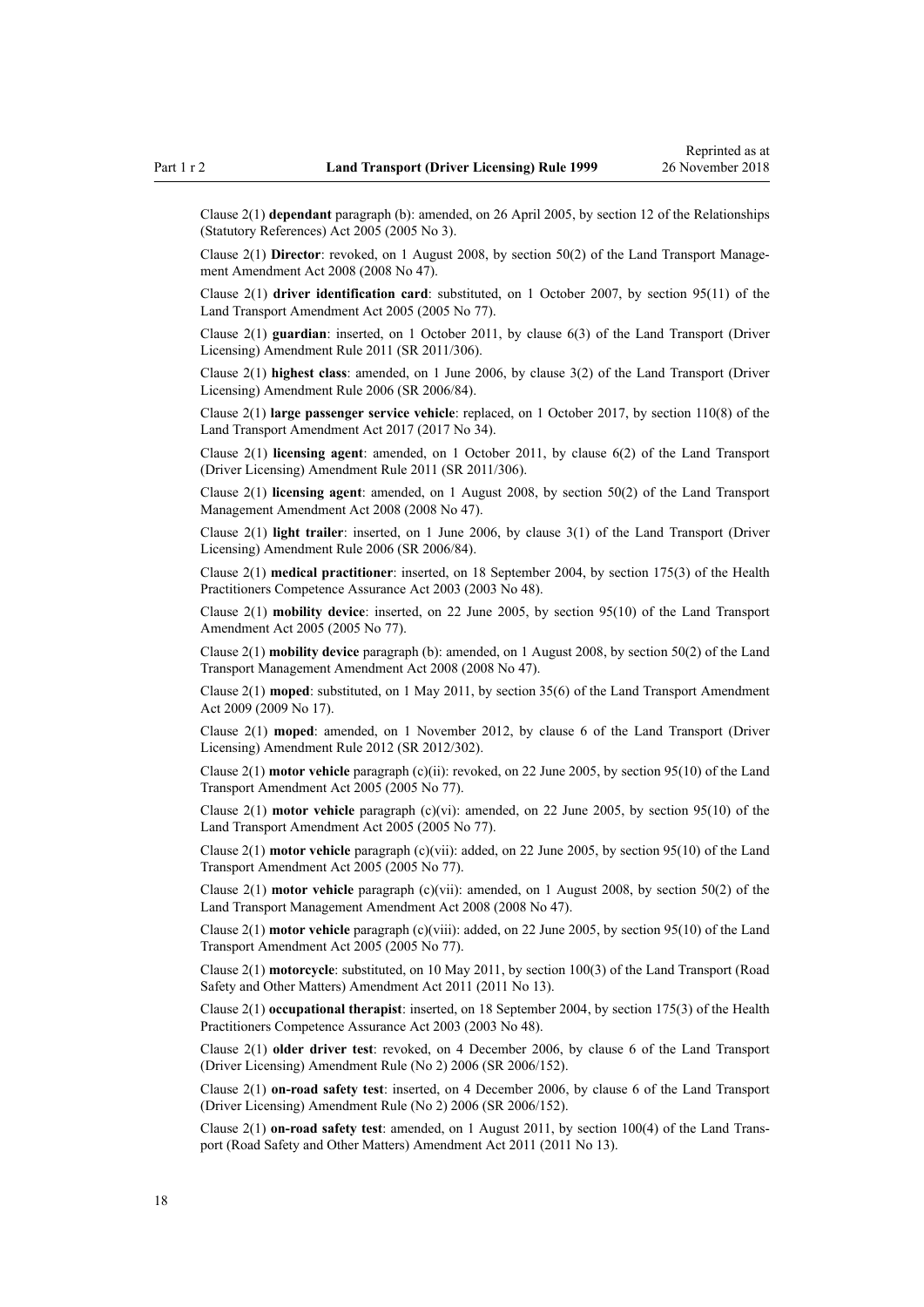<span id="page-18-0"></span>Clause 2(1) **optometrist**: inserted, on 18 September 2004, by [section 175\(3\)](http://legislation.govt.nz/pdflink.aspx?id=DLM205009) of the Health Practitioners Competence Assurance Act 2003 (2003 No 48).

Clause 2(1) **parent**: inserted, on 1 October 2011, by [clause 6\(3\)](http://legislation.govt.nz/pdflink.aspx?id=DLM3956501) of the Land Transport (Driver Licensing) Amendment Rule 2011 (SR 2011/306).

Clause 2(1) **parent**: amended, on 14 July 2017, by [section 149](http://legislation.govt.nz/pdflink.aspx?id=DLM7287401) of the Children, Young Persons, and Their Families (Oranga Tamariki) Legislation Act 2017 (2017 No 31).

Clause 2(1) **partner**: inserted, on 26 April 2005, by [section 12](http://legislation.govt.nz/pdflink.aspx?id=DLM334004) of the Relationships (Statutory References) Act 2005 (2005 No 3).

Clause 2(1) **passenger service**: replaced, on 1 October 2017, by [section 110\(8\)](http://legislation.govt.nz/pdflink.aspx?id=DLM6960929) of the Land Transport Amendment Act 2017 (2017 No 34).

Clause 2(1) **passenger service vehicle**: amended, on 1 October 2007, by [section 95\(11\)](http://legislation.govt.nz/pdflink.aspx?id=DLM353501) of the Land Transport Amendment Act 2005 (2005 No 77).

Clause 2(1) **pivot steer vehicle**: inserted, on 1 June 2006, by [clause 3\(1\)](http://legislation.govt.nz/pdflink.aspx?id=DLM375678) of the Land Transport (Driver Licensing) Amendment Rule 2006 (SR 2006/84).

Clause 2(1) **registered health professional**: inserted, on 18 September 2004, by [section 175\(3\)](http://legislation.govt.nz/pdflink.aspx?id=DLM205009) of the Health Practitioners Competence Assurance Act 2003 (2003 No 48).

Clause 2(1) **registered medical practitioner**: revoked, on 18 September 2004, by [section 175\(3\)](http://legislation.govt.nz/pdflink.aspx?id=DLM205009) of the Health Practitioners Competence Assurance Act 2003 (2003 No 48).

Clause 2(1) **registered occupational therapist**: revoked, on 18 September 2004, by [section 175\(3\)](http://legislation.govt.nz/pdflink.aspx?id=DLM205009) of the Health Practitioners Competence Assurance Act 2003 (2003 No 48).

Clause 2(1) **registered optometrist**: revoked, on 18 September 2004, by [section 175\(3\)](http://legislation.govt.nz/pdflink.aspx?id=DLM205009) of the Health Practitioners Competence Assurance Act 2003 (2003 No 48).

Clause 2(1) **rigid vehicle**: amended, on 1 June 2006, by [clause 3\(3\)](http://legislation.govt.nz/pdflink.aspx?id=DLM375678) of the Land Transport (Driver Licensing) Amendment Rule 2006 (SR 2006/84).

Clause 2(1) **small passenger service vehicle**: replaced, on 1 October 2017, by [section 110\(8\)](http://legislation.govt.nz/pdflink.aspx?id=DLM6960929) of the Land Transport Amendment Act 2017 (2017 No 34).

Clause 2(1) **special-type vehicle** paragraph (c)(ii): amended, on 4 October 1999, by [clause 2\(2\)](http://legislation.govt.nz/pdflink.aspx?id=DLM293670) of the Land Transport (Driver Licensing) Amendment Rule 1999 (SR 1999/302).

Clause 2(1) **spouse**: revoked, on 26 April 2005, by [section 12](http://legislation.govt.nz/pdflink.aspx?id=DLM334004) of the Relationships (Statutory References) Act 2005 (2005 No 3).

Clause 2(1) **trade vehicle** paragraph (b)(v): added, on 1 June 2006, by [clause 3\(4\)](http://legislation.govt.nz/pdflink.aspx?id=DLM375678) of the Land Transport (Driver Licensing) Amendment Rule 2006 (SR 2006/84).

Clause 2(1) **trade vehicle** paragraph (b)(vi): added, on 1 June 2006, by [clause 3\(4\)](http://legislation.govt.nz/pdflink.aspx?id=DLM375678) of the Land Transport (Driver Licensing) Amendment Rule 2006 (SR 2006/84).

Clause 2(1) **tradesperson's vehicle**: inserted, on 1 June 2006, by [clause 3\(1\)](http://legislation.govt.nz/pdflink.aspx?id=DLM375678) of the Land Transport (Driver Licensing) Amendment Rule 2006 (SR 2006/84).

Clause 2(1) **vehicle** paragraph (c)(iv): revoked, on 22 June 2005, by [section 95\(10\)](http://legislation.govt.nz/pdflink.aspx?id=DLM353501) of the Land Transport Amendment Act 2005 (2005 No 77).

Clause 2(1) **vehicle recovery service** paragraph (d): amended, on 1 August 2008, by [section 50\(2\)](http://legislation.govt.nz/pdflink.aspx?id=DLM1313622) of the Land Transport Management Amendment Act 2008 (2008 No 47).

Clause 2(1) **vehicle recovery service** paragraph (e): substituted, on 1 October 2007, by [section](http://legislation.govt.nz/pdflink.aspx?id=DLM353501) [95\(11\)](http://legislation.govt.nz/pdflink.aspx?id=DLM353501) of the Land Transport Amendment Act 2005 (2005 No 77).

Clause 2(3): added, on 1 October 2011, by [clause 6\(4\)](http://legislation.govt.nz/pdflink.aspx?id=DLM3956501) of the Land Transport (Driver Licensing) Amendment Rule 2011 (SR 2011/306).

#### **3 Objective of rule**

A statement of the objective of this rule is set out in [Schedule 1.](#page-106-0)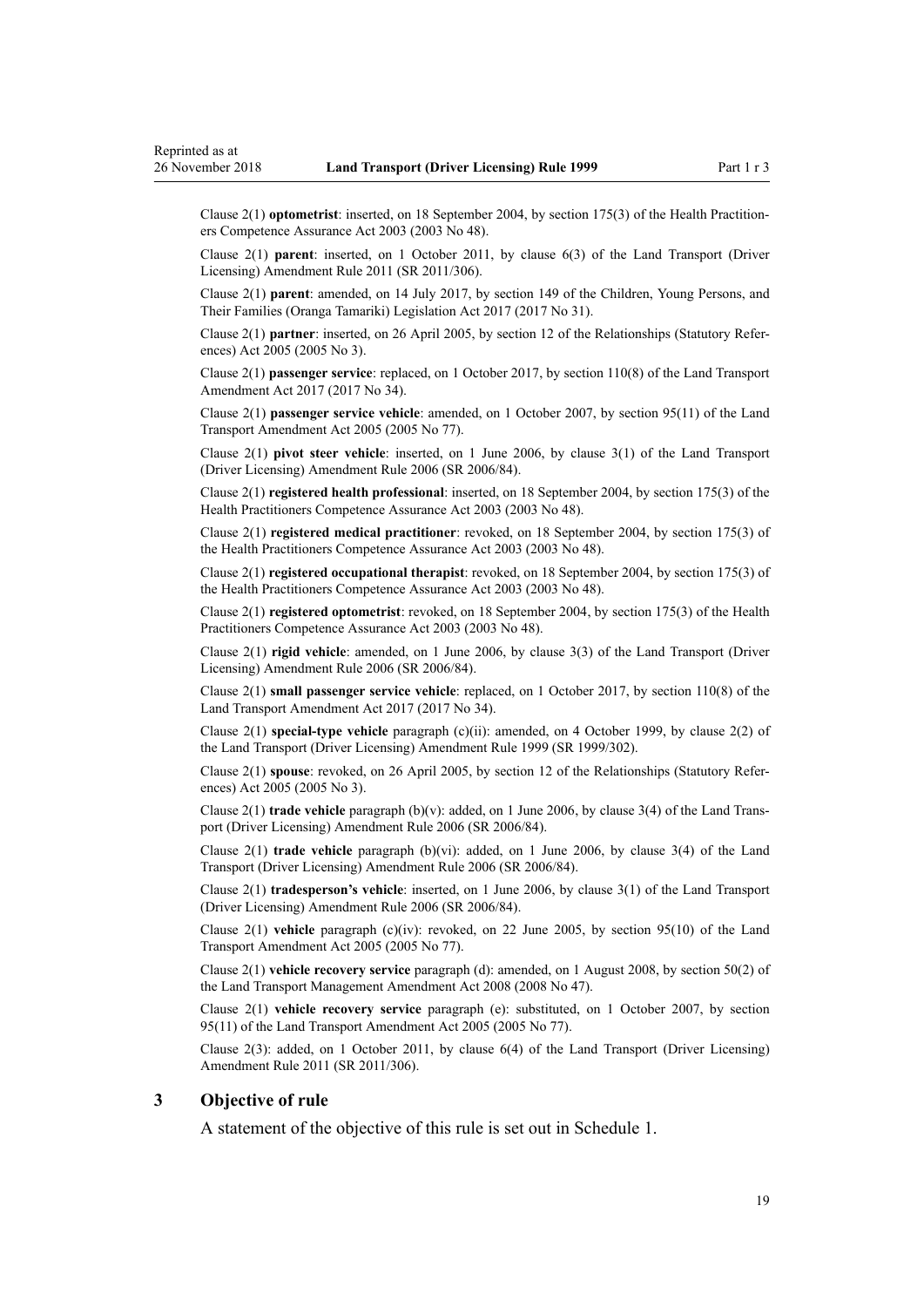#### <span id="page-19-0"></span>**4 Consultation**

The statement of the extent of the consultation that has been carried out in relation to this rule under [section 161\(2\)](http://legislation.govt.nz/pdflink.aspx?id=DLM435195) of the Act is set out in [Schedule 2](#page-107-0).

### **5 Application**

- (1) The provisions of this rule set out in subclause (2) do not apply to a member of the New Zealand Defence Force who applies to be issued with a driver licence if that person—
	- (a) is required to drive motor vehicles covered by that class of licence as part of that person's military duties; and
	- (b) has successfully completed a course provided by the New Zealand Defence Force for that purpose and which is approved by the Agency; and
	- (c) includes, with the person's application, a letter from the person's commanding officer detailing compliance with paragraphs (a) and (b).
- (2) The provisions referred to in subclause (1) are—
	- (aa) the requirement in [clause 15](#page-25-0) that an applicant for a Class 2L licence must hold, and have held for at least 6 months, a full Class 1 licence:
	- (a) the requirement in [clause 15](#page-25-0) that an applicant for a Class 3L licence must hold, and have held for at least 6 months, a full Class 2 licence:
	- (b) the requirement in [clause 15](#page-25-0) that an applicant for a Class 4L licence must hold, and have held for at least 12 months, a full Class 2 licence:
	- (c) the requirement in [clause 15](#page-25-0) that an applicant for a Class 5L licence must hold, and have held for at least 6 months, a full Class 4 licence:
	- (d) the requirements in [clause 17](#page-28-0) that an applicant for a restricted licence of a particular class must hold, and have held for at least 6 months, a learner licence of that class:
	- (e) the requirements in [clause 19](#page-30-0) that an applicant for a full licence must hold, and have held, an appropriate learner licence or restricted licence for a particular time.
- (3) Clause  $16(1)(b)$ , (c)(i), and (d)(i) do not apply to an apprentice, technician, or mechanic in the motor trade when that person is driving, in the course of that person's employment, a motor vehicle that is owned by, or is in the custody of, that person's employer.
- (4) [Clause 16\(1\)\(b\), \(c\)\(i\), and \(d\)\(i\)](#page-26-0) do not apply to a person who is driving a motor vehicle that is clearly marked as being used for driving instruction.

Clause 5(1)(b): amended, on 1 August 2008, by [section 50\(2\)](http://legislation.govt.nz/pdflink.aspx?id=DLM1313622) of the Land Transport Management Amendment Act 2008 (2008 No 47).

Clause 5(2)(aa): inserted, on 1 June 2006, by [clause 6](http://legislation.govt.nz/pdflink.aspx?id=DLM375691) of the Land Transport (Driver Licensing) Amendment Rule 2006 (SR 2006/84).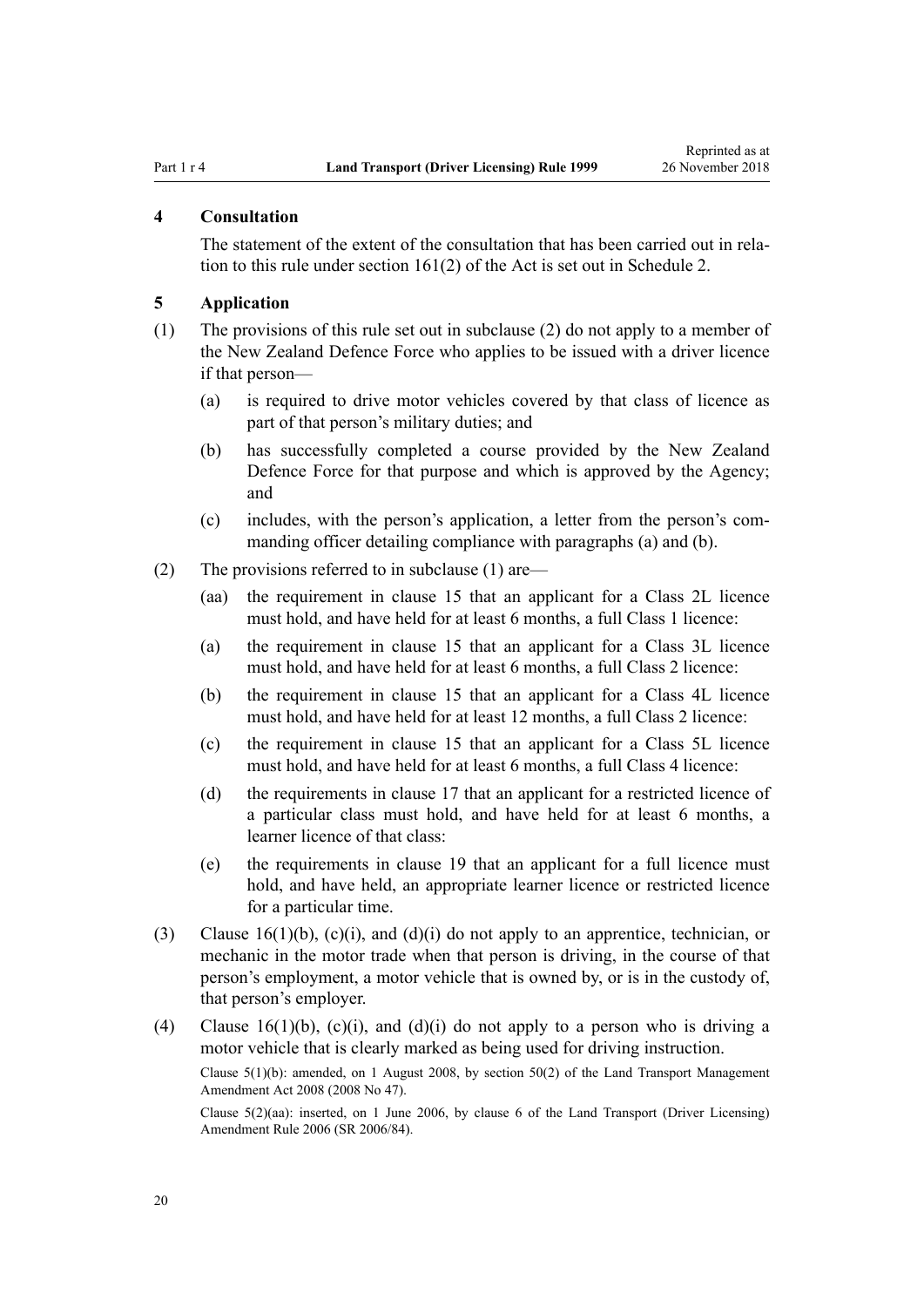<span id="page-20-0"></span>Reprinted as at

Clause  $5(3)$ : amended, on 16 June 2008, by clause  $6(1)$  of the Land Transport (Driver Licensing) Amendment Rule 2008 (SR 2008/119).

Clause 5(4): amended, on 16 June 2008, by [clause 6\(2\)](http://legislation.govt.nz/pdflink.aspx?id=DLM1317909) of the Land Transport (Driver Licensing) Amendment Rule 2008 (SR 2008/119).

#### **5A Transitional, savings, and related provisions**

The transitional, savings, and related provisions set out in [Schedule 2A](#page-109-0) have effect according to their terms.

Clause 5A: inserted, on 1 December 2014, by [clause 6](http://legislation.govt.nz/pdflink.aspx?id=DLM6216910) of the Land Transport (Driver Licensing) Amendment Rule 2014 (LI 2014/265).

## **6 Restrictions on granting of exemptions by Director**

#### *[Revoked]*

Clause 6: revoked, on 4 October 1999, by [clause 5](http://legislation.govt.nz/pdflink.aspx?id=DLM293673) of the Land Transport (Driver Licensing) Amendment Rule 1999 (SR 1999/302).

## **Part 2**

## **Classification of driver licences and endorsements**

## **7 Classes of licences**

- (1) The classes of driver licences that may be issued are set out in column 1 of [Schedule 3.](#page-110-0)
- (2) The holder of a licence of a class specified in column 1 of [Schedule 3](#page-110-0) is authorised to drive a vehicle described in relation to that class of licence in column 2 of Schedule 3, and any other vehicle authorised in accordance with subclauses (3) to (6), in accordance with the conditions imposed by or under this rule.
- (3) The holder of a Class 2 licence is authorised to drive a vehicle to which Class 1 relates.
- (4) The holder of a Class 3 licence is authorised to drive a vehicle to which Class 2 or Class 1 relates.
- (5) The holder of a Class 4 licence is authorised to drive a vehicle to which Class 2 or Class 1 relates.
- (6) The holder of a Class 5 licence is authorised to drive a vehicle to which any of Classes 1 to 4 relate.

## **8 Types of endorsements**

The types of endorsements that may be issued are set out in [Schedule 4.](#page-113-0)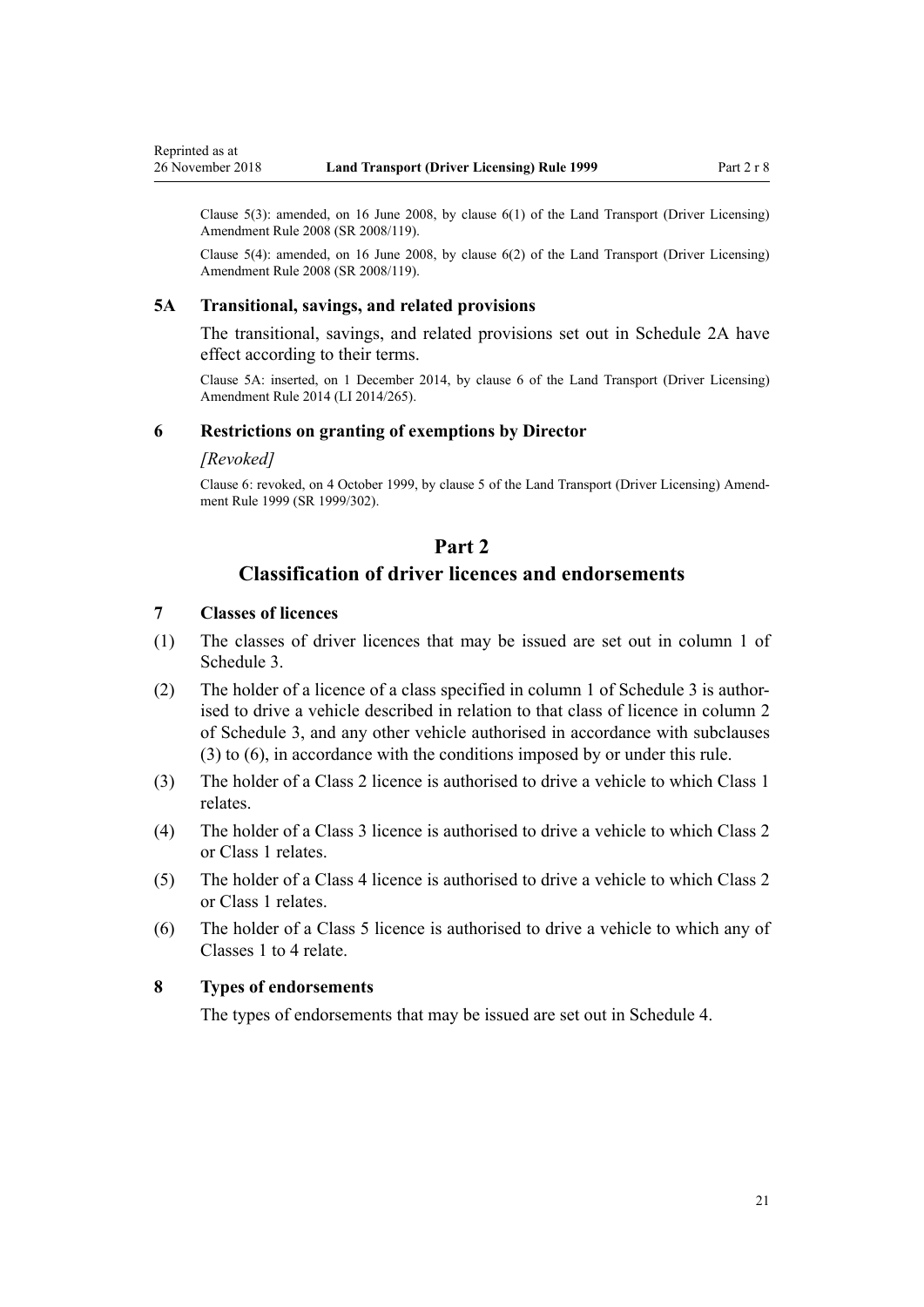## **Part 3**

## **General provisions relating to applications**

## <span id="page-21-0"></span>**9 Manner of lodging application for driver licence, endorsement, or driver identification card**

- (1) An application to obtain, renew, replace, or reinstate a driver licence, an endorsement, or a driver identification card must be lodged with a licensing agent.
- (2) An application under [clause 86\(2\)](#page-84-0) must be made to the Agency.
- (3) If the Agency provides a system for the lodging online of an application, the application may be lodged in that manner.

Clause 9: replaced, on 1 December 2014, by [clause 7](http://legislation.govt.nz/pdflink.aspx?id=DLM6216912) of the Land Transport (Driver Licensing) Amendment Rule 2014 (LI 2014/265).

#### **10 Content of application**

A person who applies to obtain, renew, replace, or reinstate a driver licence, an endorsement, or a driver identification card must complete an application form that must include—

- (a) the applicant's full name; and
- (b) the applicant's residential and postal addresses; and
- (c) the applicant's date of birth; and
- (d) the applicant's place of birth; and
- (e) the applicant's gender; and
- (f) the medical declaration required by [clause 39](#page-49-0) and, if required by that clause, a medical certificate in accordance with that clause; and
- (g) the class of driver licence or type of endorsement applied for; and
- (h) if the application is for a passenger, vehicle recovery, driving instructor, or testing officer endorsement, whether the applicant is applying for the endorsement to be issued for a period of 1 year or a period of 5 years; and
- (i) whether the applicant agrees to be an organ donor; and
- (j) whether the applicant requests that the applicant's address appear on the driver licence; and
- (k) a signed statement by the applicant that, to the best of the applicant's knowledge and belief, all the information given by the applicant is correct and that the applicant is not disqualified from obtaining or holding a driver licence.

Clause 10: replaced, on 1 December 2014, by [clause 7](http://legislation.govt.nz/pdflink.aspx?id=DLM6216912) of the Land Transport (Driver Licensing) Amendment Rule 2014 (LI 2014/265).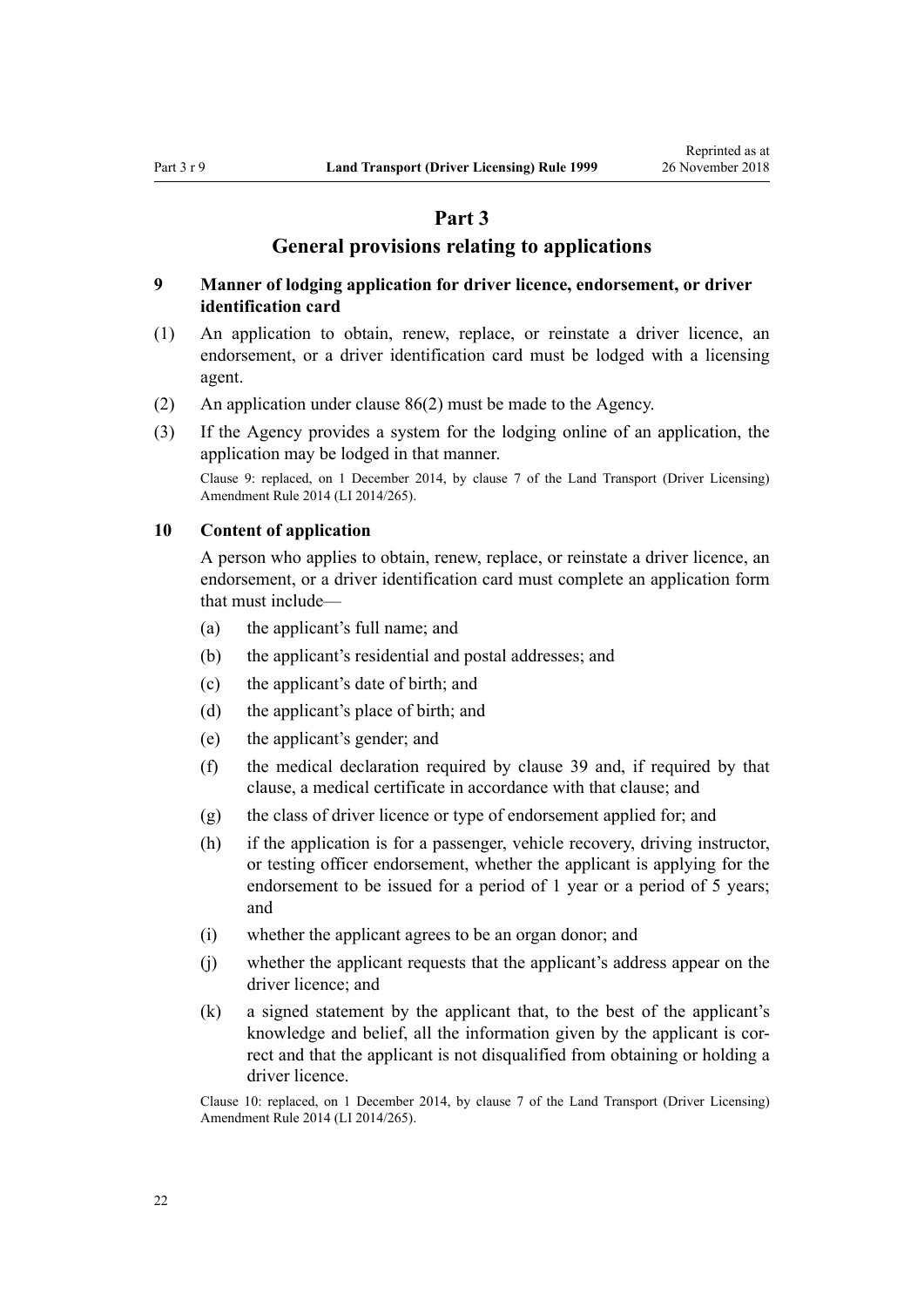## **11 Identification: application in person**

<span id="page-22-0"></span>Reprinted as at

- (1) This clause applies if an application is made in person.
- (2) An applicant who is applying to obtain the applicant's first New Zealand photographic driver licence must produce the following evidence of identity of the applicant to be sighted by a licensing agent:
	- (a) a current and valid New Zealand passport; or
	- (b) an original and current document specified in [Part 1](#page-117-0) of Schedule 9 and an original and current document specified in [Part 2](#page-117-0) of Schedule 9.
- (3) In any case other than one to which subclause (2) applies, the applicant must produce the following evidence of identity of the applicant to be sighted by a licensing agent:
	- (a) a current New Zealand photographic driver licence; or
	- (b) a current and valid New Zealand passport; or
	- (c) an original and current document specified in [Part 1](#page-117-0) of Schedule 9 and an original and current document specified in [Part 2](#page-117-0) of Schedule 9.
- (4) Despite subclauses (2) and (3), the Agency may accept the following documents for up to 2 years after their expiry date:
	- (a) a New Zealand passport, if accompanied by an original and current document specified in [Part 2](#page-117-0) of Schedule 9:
	- (b) a New Zealand photographic driver licence:
	- (c) a passport issued by or on behalf of the government of a country other than New Zealand:
	- (d) a firearms licence issued under the [Arms Act 1983](http://legislation.govt.nz/pdflink.aspx?id=DLM72621) that contains a photograph.
- (5) If an applicant provides a document from [Part 1](#page-117-0) or [2](#page-117-0) of Schedule 9 that does not contain a photographic image of the applicant, the applicant must also provide the Agency with—
	- (a) a photographic image of the applicant that has been taken within the previous 6 months, and that complies with the requirements of [clause 12\(4\)](#page-23-0) and  $(5)$ ; and
	- (b) a verification statement in relation to that photographic image that has been signed by an identity referee.
- (6) The applicant must provide one of the documents specified in [Part 3](#page-118-0) of Schedule 9 if the applicant wishes to have the driver licence, endorsement, or driver identification card issued in a name that—
	- (a) is not the same as the applicant's name on a document referred to in [Part](#page-117-0) [1](#page-117-0) or [2](#page-117-0) of Schedule 9; or
	- (b) is not the same as the applicant's name on the national register of driver licences.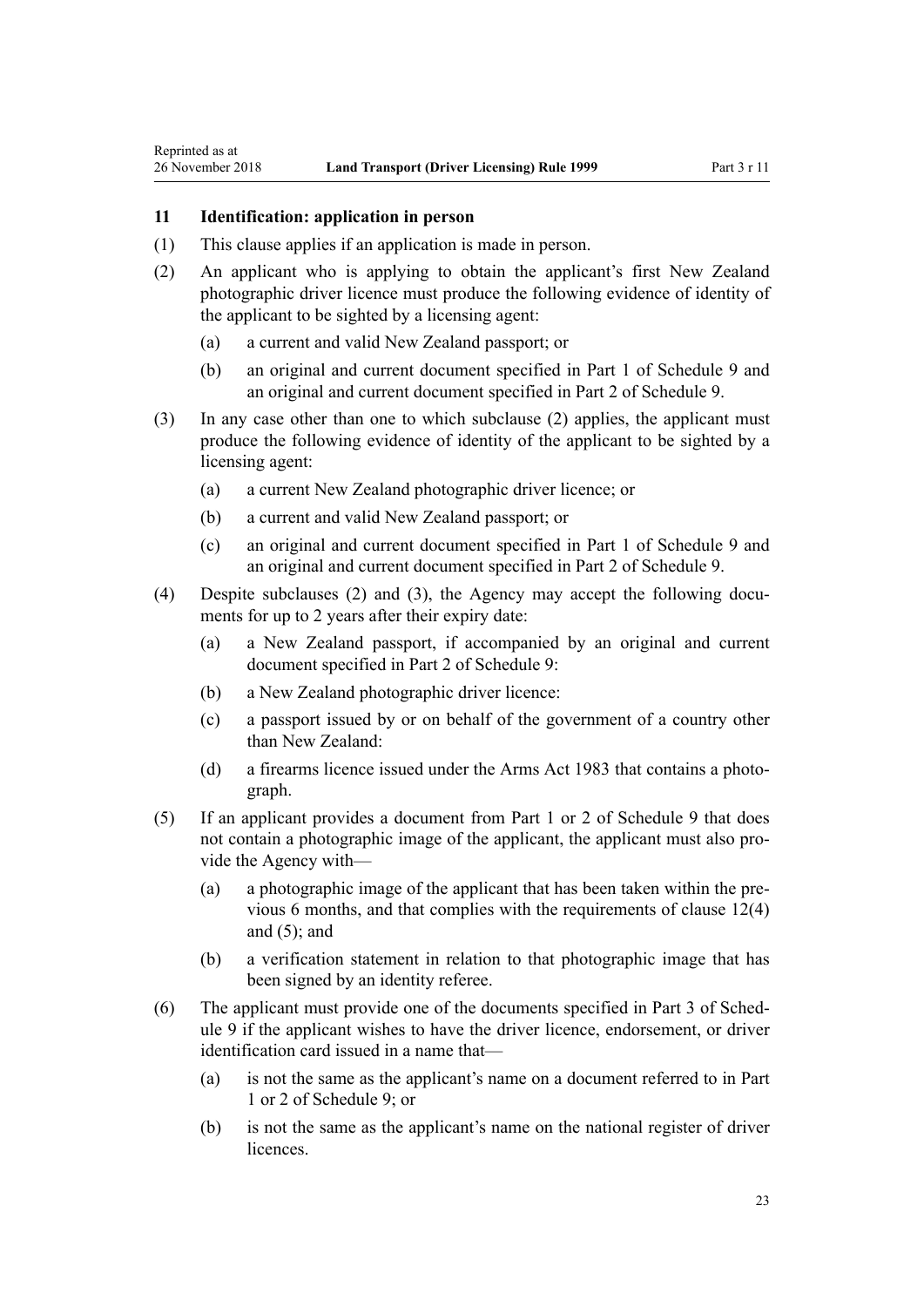- <span id="page-23-0"></span>(7) Despite anything in subclauses (2) to  $(6)$ —
	- (a) if the Agency considers that the information contained in driver licences, passports, or other documents issued by or on behalf of the government of a country other than New Zealand may not be reliable, the Agency may issue a direction to all licensing agents prohibiting the acceptance of all or any specified class of documents issued by or on behalf of the government of that country as evidence of the identity of the applicant; and
	- (b) no document to which a direction under paragraph (a) applies may be accepted by a licensing agent as evidence of the identity of the applicant while that direction remains in force.
- (8) The Agency may accept any document in substitution for a document of a kind specified in [Schedule 9](#page-117-0) if the Agency is satisfied that—
	- (a) the applicant is unable to provide the document of the kind specified in Schedule 9: and
	- (b) the alternative document is of equivalent authenticity and effect.
- (9) In this clause, **identity referee** means a person who—
	- (a) holds a valid and current New Zealand passport or New Zealand driver licence; and
	- (b) has known the applicant for 1 year or more; and
	- (c) is 16 years of age or older; and
	- (d) is not related to the applicant or part of the applicant's extended family; and
	- (e) is not a spouse or partner of the applicant; and
	- (f) does not live at the same address as the applicant.

Clause 11: replaced, on 1 December 2014, by [clause 7](http://legislation.govt.nz/pdflink.aspx?id=DLM6216912) of the Land Transport (Driver Licensing) Amendment Rule 2014 (LI 2014/265).

#### **11A Identification: application online**

If an application is lodged online, the applicant must, instead of complying with [clause 11](#page-22-0), use identity credentials in terms of the [Electronic Identity Veri](http://legislation.govt.nz/pdflink.aspx?id=DLM1777800)[fication Act 2012.](http://legislation.govt.nz/pdflink.aspx?id=DLM1777800)

Clause 11A: inserted, on 1 December 2014, by [clause 7](http://legislation.govt.nz/pdflink.aspx?id=DLM6216912) of the Land Transport (Driver Licensing) Amendment Rule 2014 (LI 2014/265).

#### **12 Images on driver licences and driver identification cards**

- (1) An applicant who is applying to obtain the applicant's first New Zealand photographic driver licence must allow the licensing agent to take a photographic image of the applicant and an electronic impression of the applicant's signature.
- (2) Subclause (3) applies if a person is applying to-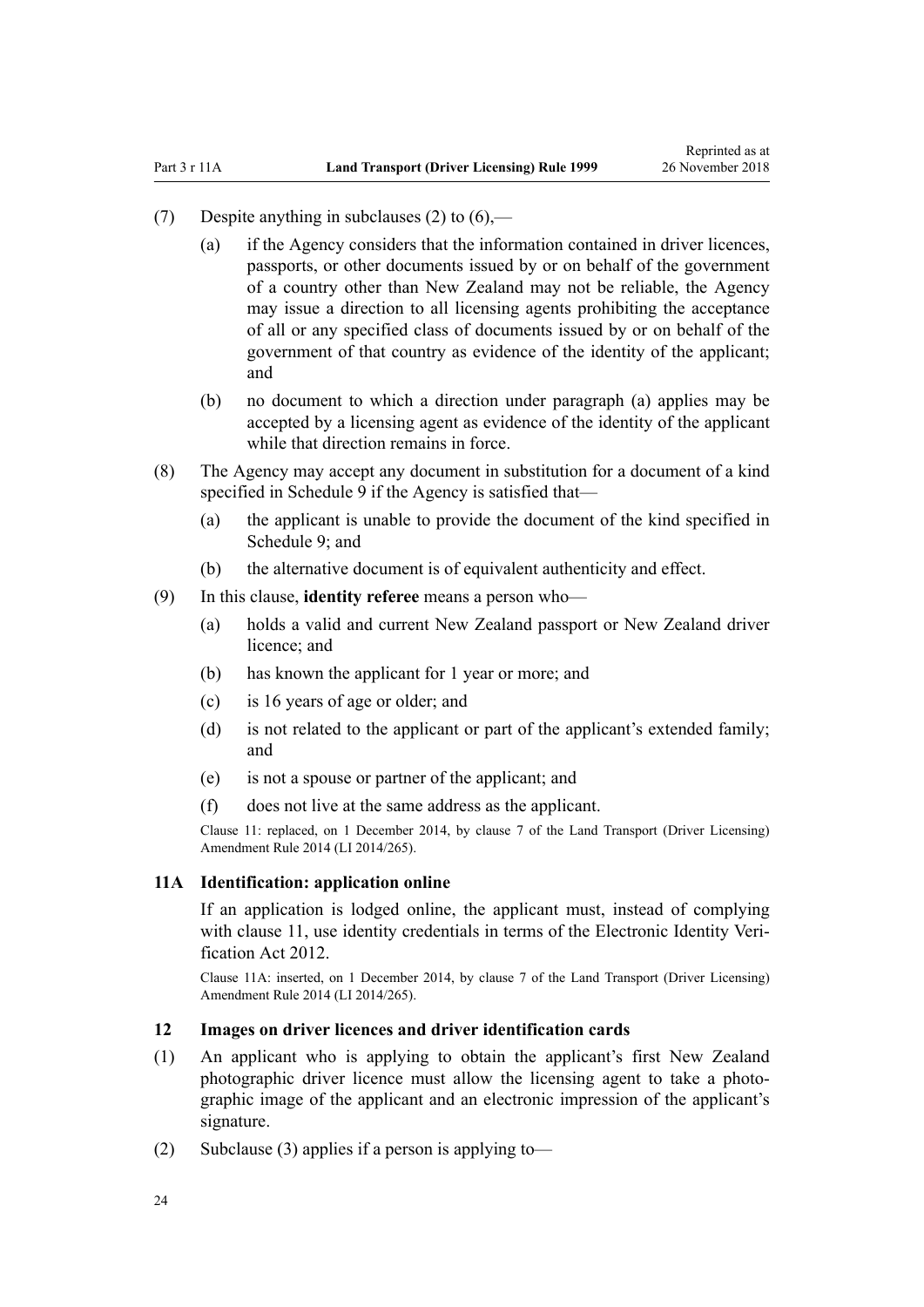- <span id="page-24-0"></span>(a) renew or reinstate a driver licence or obtain an additional licence class; or
- (b) obtain or renew a driver identification card; or
- (c) replace a driver licence or driver identification card where [clause](#page-75-0)  $74(2)(c)$  applies.
- (3) The applicant must,—
	- (a) if applying in person, allow the licensing agent to take a photographic image of the applicant; or
	- (b) if applying online, provide a photographic image of the applicant that complies with the specified requirements of the Agency in relation to electronic format, file size, and any other matter.
- (4) In the photographic image, the applicant must not be wearing sunglasses, a hat, any head coverings, or anything else that obscures the applicant's face or prevents the photographic image from being a good likeness of the applicant.
- (5) Despite subclause (4), the Agency may permit an applicant to wear an item on or near the applicant's face if—
	- (a) the Agency is satisfied that the applicant is required to wear the item for religious or medical reasons; and
	- (b) the applicant provides the Agency with a signed statement to that effect; and
	- (c) the applicant's facial features from the bottom of the chin to the top of the forehead and both edges of the face are clearly shown; and
	- (d) the Agency is satisfied that the item does not prevent the photographic image from being a good likeness of the applicant.
- (6) An applicant for the renewal of a driver licence who is 80 years of age or over is required to comply with subclause (3) only if renewing a licence at 86 years of age or any birthday that is 10 years or a multiple of 10 years after the person's 86th birthday.

Clause 12: replaced, on 1 December 2014, by [clause 7](http://legislation.govt.nz/pdflink.aspx?id=DLM6216912) of the Land Transport (Driver Licensing) Amendment Rule 2014 (LI 2014/265).

## **12A Statements in applications made online**

Where this rule provides that a signed statement must be made by an applicant or other specified person, and the application is made online, the statement must be made, but need not be signed.

Clause 12A: inserted, on 1 December 2014, by [clause 7](http://legislation.govt.nz/pdflink.aspx?id=DLM6216912) of the Land Transport (Driver Licensing) Amendment Rule 2014 (LI 2014/265).

### **13 Eyesight test**

An applicant must pass an eyesight test as specified in [clause 38](#page-48-0) when applying—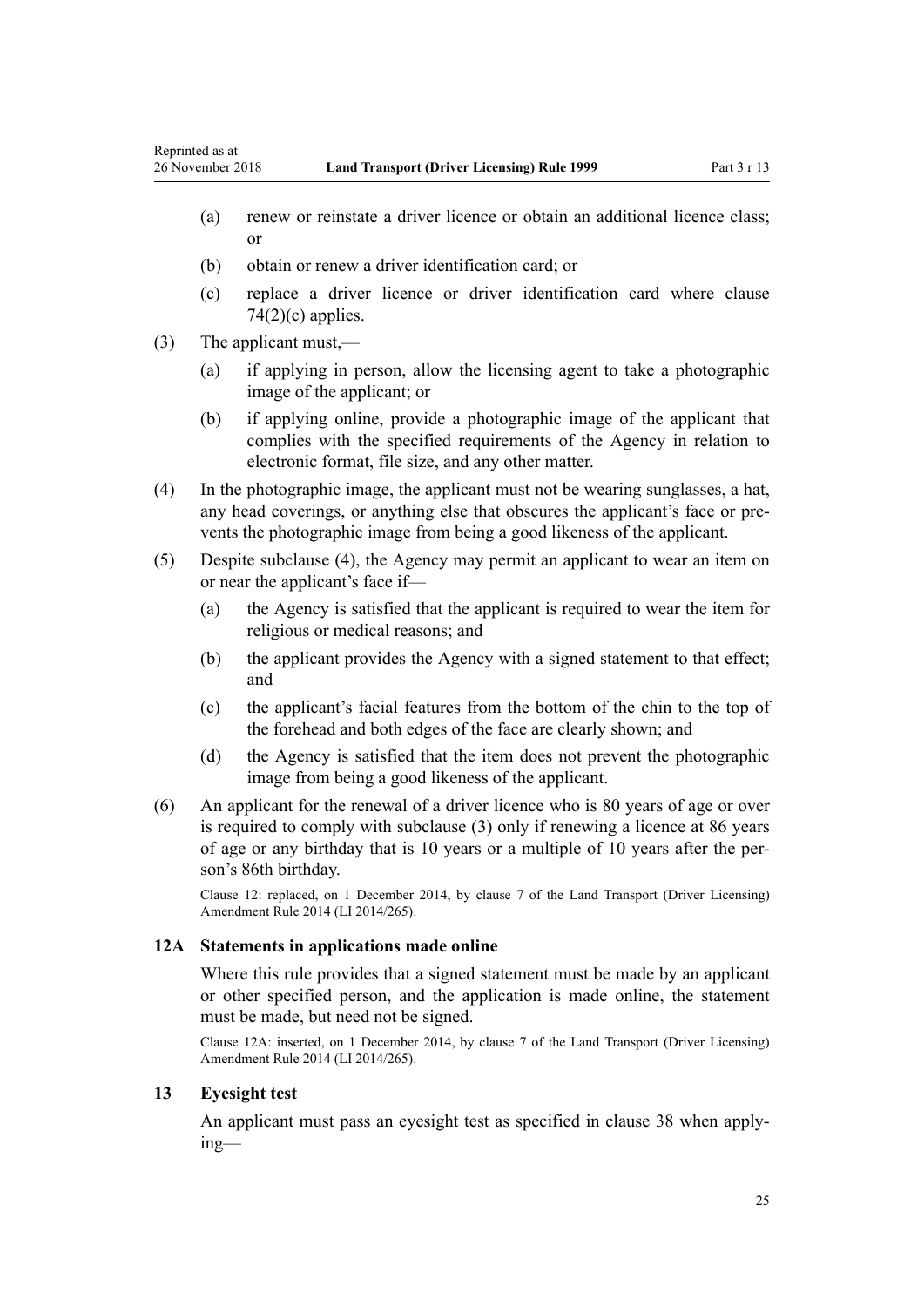- <span id="page-25-0"></span>(a) to obtain a driver licence or an endorsement; or
- (b) to obtain an additional licence class; or
- (c) to renew a driver licence or an endorsement; or
- (d) to reinstate a licence where the licence will be issued with a new expiry date.

Clause 13: replaced, on 1 December 2014, by [clause 7](http://legislation.govt.nz/pdflink.aspx?id=DLM6216912) of the Land Transport (Driver Licensing) Amendment Rule 2014 (LI 2014/265).

#### **14 Fees**

When applying to obtain, renew, replace, or reinstate a driver licence, an endorsement, or a driver identification card or any application under [Part 4A](#page-33-0) a person must pay the appropriate fee or fees (if any) specified in or assessed in accordance with regulations made under the Act.

Clause 14: amended, on 1 October 2011, by [clause 9](http://legislation.govt.nz/pdflink.aspx?id=DLM3956593) of the Land Transport (Driver Licensing) Amendment Rule 2011 (SR 2011/306).

Clause 14: amended, on 10 May 2011, by [section 100\(3\)](http://legislation.govt.nz/pdflink.aspx?id=DLM3231293) of the Land Transport (Road Safety and Other Matters) Amendment Act 2011 (2011 No 13).

## **Part 4**

## **Learner licences, restricted licences, and full licences**

#### *Learner licences*

#### **15 Obtaining learner licence**

A person is entitled to be issued with a learner licence of the class specified in column 1 of the table to this clause if the person—

- (a) has made an application in accordance with [Part 3;](#page-21-0) and
- (b) has satisfied the requirements set out in column 2 of the table in relation to that class of licence.

#### Table to clause 15

#### **Class of licence Requirements to be satisfied by applicant**

| Class 1L | (a)  | is 16 years of age or over at date of application                                              |  |  |  |  |  |
|----------|------|------------------------------------------------------------------------------------------------|--|--|--|--|--|
|          | (b)  | passes the appropriate theory test under clause 45                                             |  |  |  |  |  |
|          | (c)  | if 75 years of age or over, produces a medical certificate in accordance<br>with clause 44     |  |  |  |  |  |
| Class 2L | (a)  | holds, and has held for at least 6 months, a full Class 1 licence                              |  |  |  |  |  |
|          | (b)  | passes the appropriate theory test under clause 45                                             |  |  |  |  |  |
|          | (c)  | produces a medical certificate in accordance with clause 44                                    |  |  |  |  |  |
| Class 3L | (a)  | if under 25 years of age, holds, and has held for at least 6 months, a full<br>Class 2 licence |  |  |  |  |  |
|          | (ab) | if 25 years of age or over,—                                                                   |  |  |  |  |  |
|          |      | holds, and has held for at least 3 months, a full Class 2 licence;<br>$\left( 1\right)$<br>or  |  |  |  |  |  |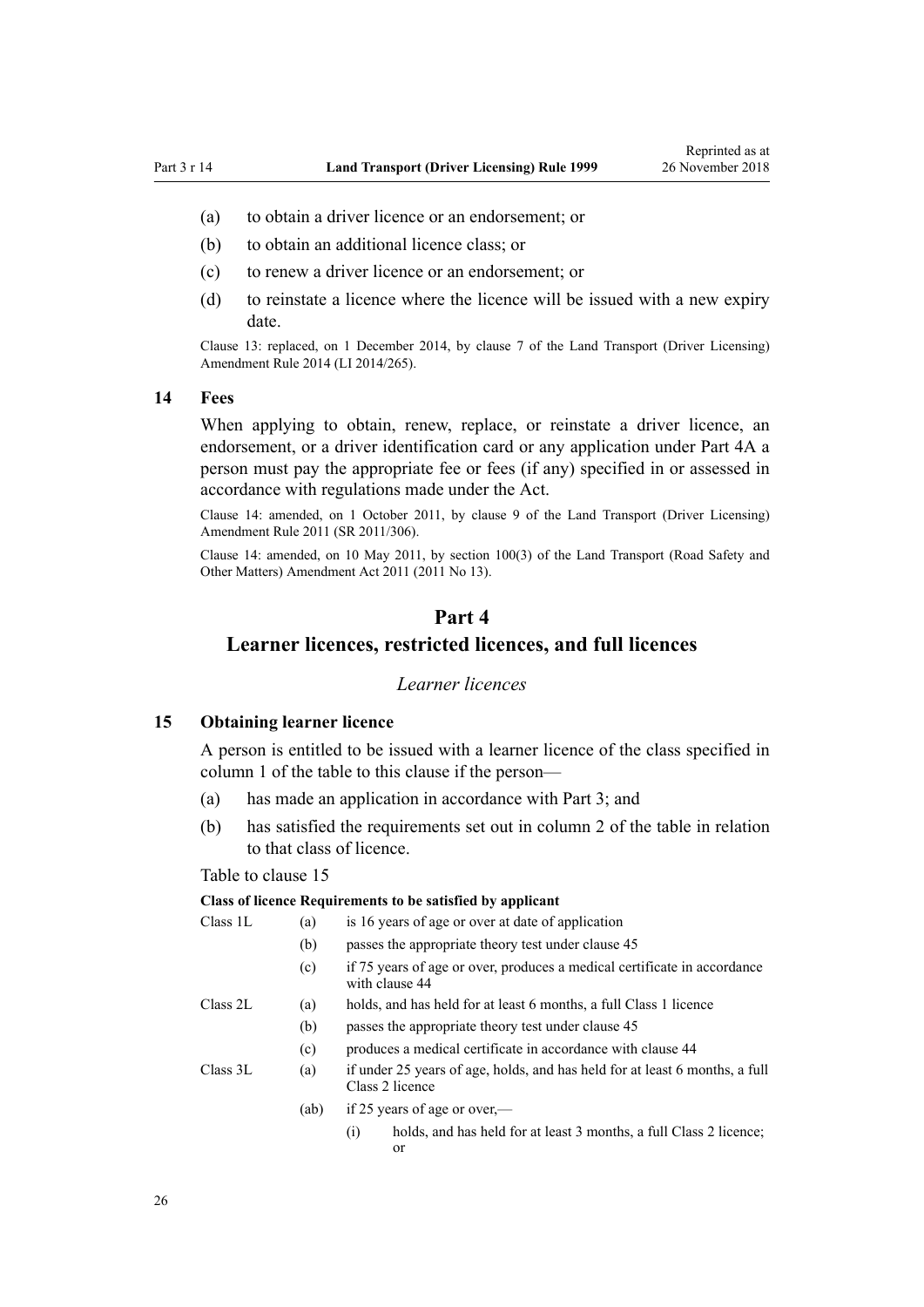#### <span id="page-26-0"></span>**Class of licence Requirements to be satisfied by applicant**

|          |      | (ii)                                                                                                                                                 | holds a full Class 2 licence and provides a certificate showing<br>successful completion of an approved course |  |  |  |
|----------|------|------------------------------------------------------------------------------------------------------------------------------------------------------|----------------------------------------------------------------------------------------------------------------|--|--|--|
|          | (b)  | passes the appropriate theory test under clause 45                                                                                                   |                                                                                                                |  |  |  |
|          | (c)  | produces a medical certificate in accordance with clause 44                                                                                          |                                                                                                                |  |  |  |
| Class 4L | (a)  | if under 25 years of age, holds, and has held for at least 6 months, a full<br>Class 2 licence                                                       |                                                                                                                |  |  |  |
|          | (ab) | if 25 years of age or over,—                                                                                                                         |                                                                                                                |  |  |  |
|          |      | (i)                                                                                                                                                  | holds, and has held for at least 3 months, a full Class 2 licence;<br>or                                       |  |  |  |
|          |      | (ii)                                                                                                                                                 | holds a full Class 2 licence and provides a certificate showing<br>successful completion of an approved course |  |  |  |
|          | (b)  | produces a medical certificate in accordance with clause 44                                                                                          |                                                                                                                |  |  |  |
| Class 5L | (a)  | if under 25 years of age, holds, and has held for at least 6 months, a full<br>Class 4 licence                                                       |                                                                                                                |  |  |  |
|          | (ab) | if 25 years of age or over,—                                                                                                                         |                                                                                                                |  |  |  |
|          |      | (i)                                                                                                                                                  | holds, and has held for at least 3 months, a full Class 4 licence;<br>or                                       |  |  |  |
|          |      | (ii)                                                                                                                                                 | holds a full Class 4 licence and provides a certificate showing<br>successful completion of an approved course |  |  |  |
|          | (b)  | passes the appropriate theory test under clause 45 (unless applicant has<br>previously passed the theory test required to obtain a Class 3L licence) |                                                                                                                |  |  |  |
|          | (c)  | produces a medical certificate in accordance with clause 44                                                                                          |                                                                                                                |  |  |  |
| Class 6L | (a)  | is 16 years of age or over at date of application                                                                                                    |                                                                                                                |  |  |  |
|          | (b)  | passes the appropriate theory test under clause 45                                                                                                   |                                                                                                                |  |  |  |
|          | (c)  | produces certificate of successful completion of basic handling skills<br>test under clause 48                                                       |                                                                                                                |  |  |  |
|          | (d)  |                                                                                                                                                      | if 75 years of age or over, produces a medical certificate in accordance<br>with clause 44                     |  |  |  |
|          |      |                                                                                                                                                      |                                                                                                                |  |  |  |

Clause 15(a): replaced, on 1 December 2014, by [clause 8](http://legislation.govt.nz/pdflink.aspx?id=DLM6216921) of the Land Transport (Driver Licensing) Amendment Rule 2014 (LI 2014/265).

Clause 15 table: amended, on 1 August 2011, by [section 100\(4\)](http://legislation.govt.nz/pdflink.aspx?id=DLM3231293) of the Land Transport (Road Safety and Other Matters) Amendment Act 2011 (2011 No 13).

Clause 15 table: amended, on 1 June 2006, by [clause 8\(1\)](http://legislation.govt.nz/pdflink.aspx?id=DLM375693) of the Land Transport (Driver Licensing) Amendment Rule 2006 (SR 2006/84).

Clause 15 table: amended, on 1 June 2006, by [clause 8\(2\)](http://legislation.govt.nz/pdflink.aspx?id=DLM375693) of the Land Transport (Driver Licensing) Amendment Rule 2006 (SR 2006/84).

Clause 15 table: amended, on 1 June 2006, by [clause 8\(3\)](http://legislation.govt.nz/pdflink.aspx?id=DLM375693) of the Land Transport (Driver Licensing) Amendment Rule 2006 (SR 2006/84).

#### **16 Conditions of learner licence**

- (1) The holder of a learner licence of a particular class is authorised to drive a vehicle to which that class of licence relates if the holder complies with the following conditions:
	- (a) the holder must not drive the vehicle (unless driving a motorcycle, moped, or an all-terrain vehicle) unless the holder is accompanied in the vehicle by a person who—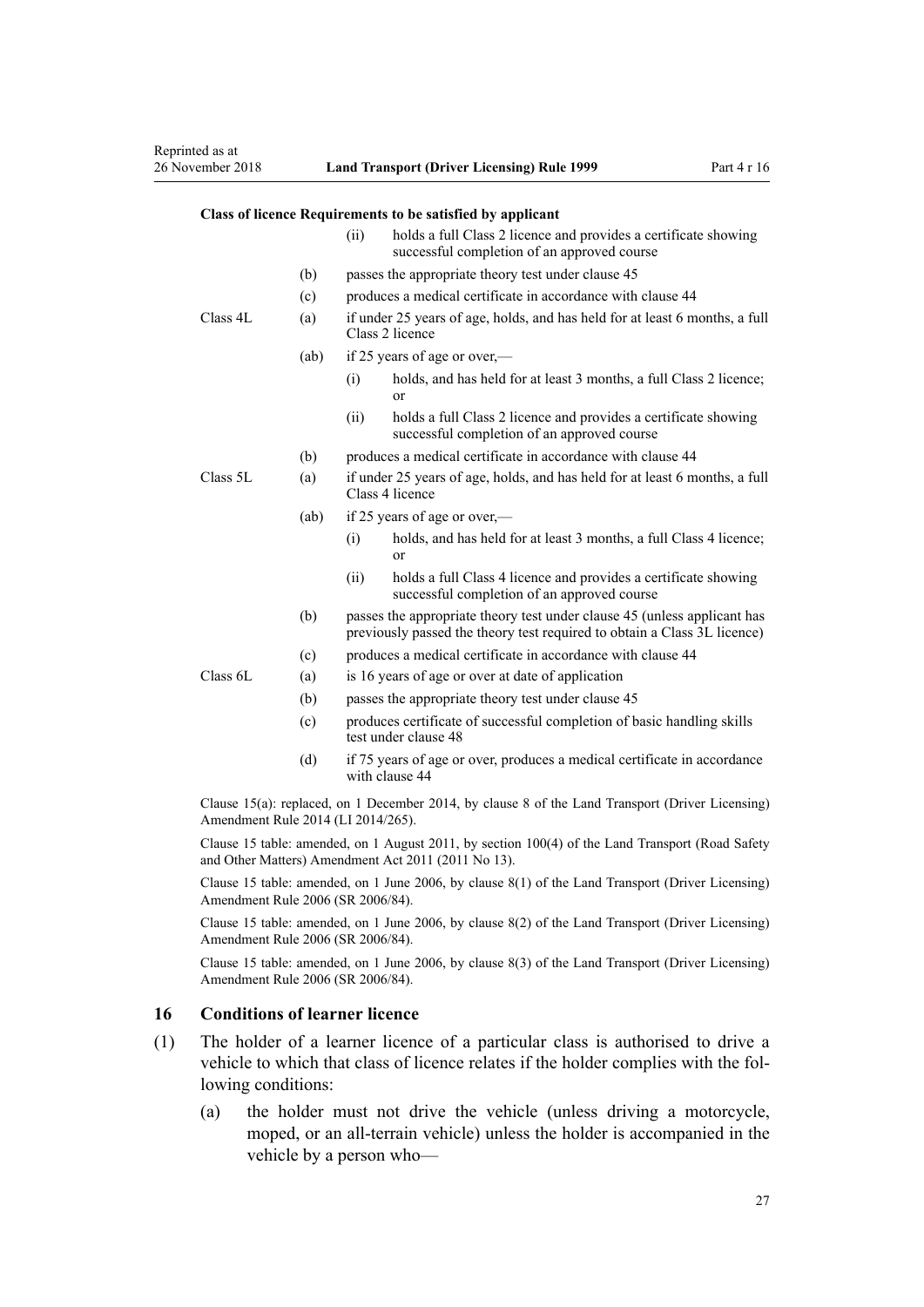- (i) either—
	- (A) holds, and has held for at least 2 years, a full New Zealand photographic driver licence that authorises that person to drive that vehicle and that is not subject to a condition imposed under [clause 67](#page-67-0), [67A,](#page-69-0) [86](#page-84-0), or [89;](#page-88-0) or
	- (B) holds a full New Zealand photographic driver licence that authorises that person to drive that vehicle and that is not subject to a condition imposed under [clause 67,](#page-67-0) [67A,](#page-69-0) [86](#page-84-0), or [89,](#page-88-0) and has held for at least 2 years the equivalent of a full New Zealand photographic driver licence issued in a licensing jurisdiction other than New Zealand; and
- (ii) is in charge of the vehicle; and
- (iii) is seated in the front passenger seat or, if there is no front passenger seat available, is seated as close as is practicable to the driver; and
- (b) in the case of a Class 1L licence, where the holder is driving a car, the holder must display on the vehicle an "L" plate as specified in [clause 66](#page-66-0):
- (c) in the case of a Class 1L or Class 6L licence, where the holder is riding a moped, the holder—
	- (i) must display on the vehicle an "L" plate as specified in [clause 66;](#page-66-0) and
	- (ii) must not drive between the hours of 10 pm and 5 am; and
	- (iii) must not carry another person on the moped or in a sidecar attached to the moped:
- (d) in the case of a Class 6L licence, where the holder is riding a motorcycle, the holder—
	- $(i)$  must—
		- (A) ride an approved motorcycle; and
		- (B) display on the vehicle an "L" plate as specified in [clause](#page-66-0) [66;](#page-66-0) and
	- (ii) must not—
		- (A) ride between the hours of 10 pm and 5 am; or
		- (B) use the motorcycle to tow another vehicle; or
		- (C) carry another person on the motorcycle or in a sidecar attached to the motorcycle.
- (2) The conditions imposed under this clause are in addition to any conditions imposed on the licence holder under [Part 9](#page-58-0).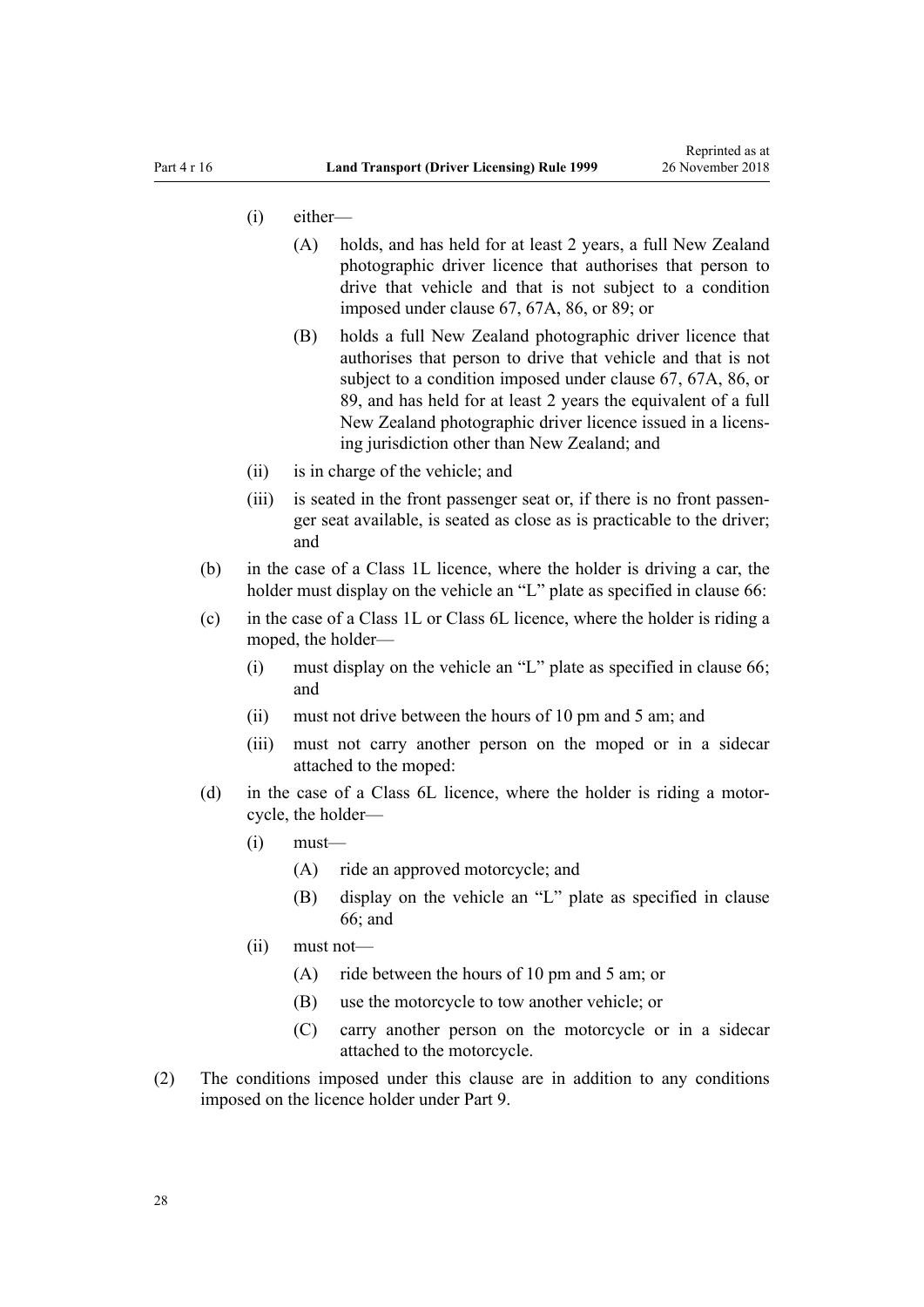<span id="page-28-0"></span>Clause 16(1)(a)(i): substituted, on 1 October 2011, by [clause 10\(1\)](http://legislation.govt.nz/pdflink.aspx?id=DLM3956503) of the Land Transport (Driver Licensing) Amendment Rule 2011 (SR 2011/306).

Clause 16(1)(b): substituted, on 1 June 2006, by [clause 9](http://legislation.govt.nz/pdflink.aspx?id=DLM375694) of the Land Transport (Driver Licensing) Amendment Rule 2006 (SR 2006/84).

Clause 16(1)(c): substituted, on 1 June 2006, by [clause 9](http://legislation.govt.nz/pdflink.aspx?id=DLM375694) of the Land Transport (Driver Licensing) Amendment Rule 2006 (SR 2006/84).

Clause  $16(1)(c)(ii)$ : amended, on 16 June 2008, by [clause 7\(1\)](http://legislation.govt.nz/pdflink.aspx?id=DLM1317910) of the Land Transport (Driver Licensing) Amendment Rule 2008 (SR 2008/119).

Clause  $16(1)(c)(iii)$ : added, on 16 June 2008, by [clause 7\(2\)](http://legislation.govt.nz/pdflink.aspx?id=DLM1317910) of the Land Transport (Driver Licensing) Amendment Rule 2008 (SR 2008/119).

Clause 16(1)(d): replaced, on 1 October 2012, by [clause 5\(2\)](http://legislation.govt.nz/pdflink.aspx?id=DLM4064302) of the Land Transport (Driver Licensing) Amendment Rule (No 2) 2011 (SR 2011/346).

## *Restricted licences*

## **17 Obtaining restricted licence**

A person is entitled to be issued with a restricted licence of the class specified in column 1 of the table to this clause if the person—

- (a) has made an application in accordance with [Part 3;](#page-21-0) and
- (b) has satisfied the requirements set out in column 2 of the table in relation to that class of licence.

## **Class of**

| licence  |               |     | Requirements to be satisfied by applicant                                                                                                       |
|----------|---------------|-----|-------------------------------------------------------------------------------------------------------------------------------------------------|
| Class 1R |               | (a) | is 16 years and 6 months of age or over on the date of<br>application, and holds and has held for at least 6 months,<br>a Class 1L licence      |
|          |               | (b) | passes the restricted licence test under clause 48                                                                                              |
|          |               | (c) | if 75 years of age or over or if renewing a licence under<br>clause $67(5)(a)$ , produces a medical certificate in<br>accordance with clause 44 |
| Class 6R | either        | (a) | is 16 years and 6 months of age or over on the date of<br>application, and holds and has held for at least 6 months,<br>a Class 6L licence      |
|          |               | (b) | passes the restricted licence test under clause 48                                                                                              |
|          |               | (c) | if 75 years of age or over or if renewing a licence under<br>clause $67(5)(a)$ , produces a medical certificate in<br>accordance with clause 44 |
|          | <sub>or</sub> | (a) | is 16 years and 6 months of age or over on the date of<br>application and holds a Class 6L licence                                              |
|          |               | (b) | provides a certificate showing successful completion by<br>the applicant of an approved course of a type specified<br>in clause $93(d)$         |
|          |               | (c) | if 75 years of age or over or if renewing a licence under<br>clause $67(5)(a)$ , produces a medical certificate in<br>accordance with clause 44 |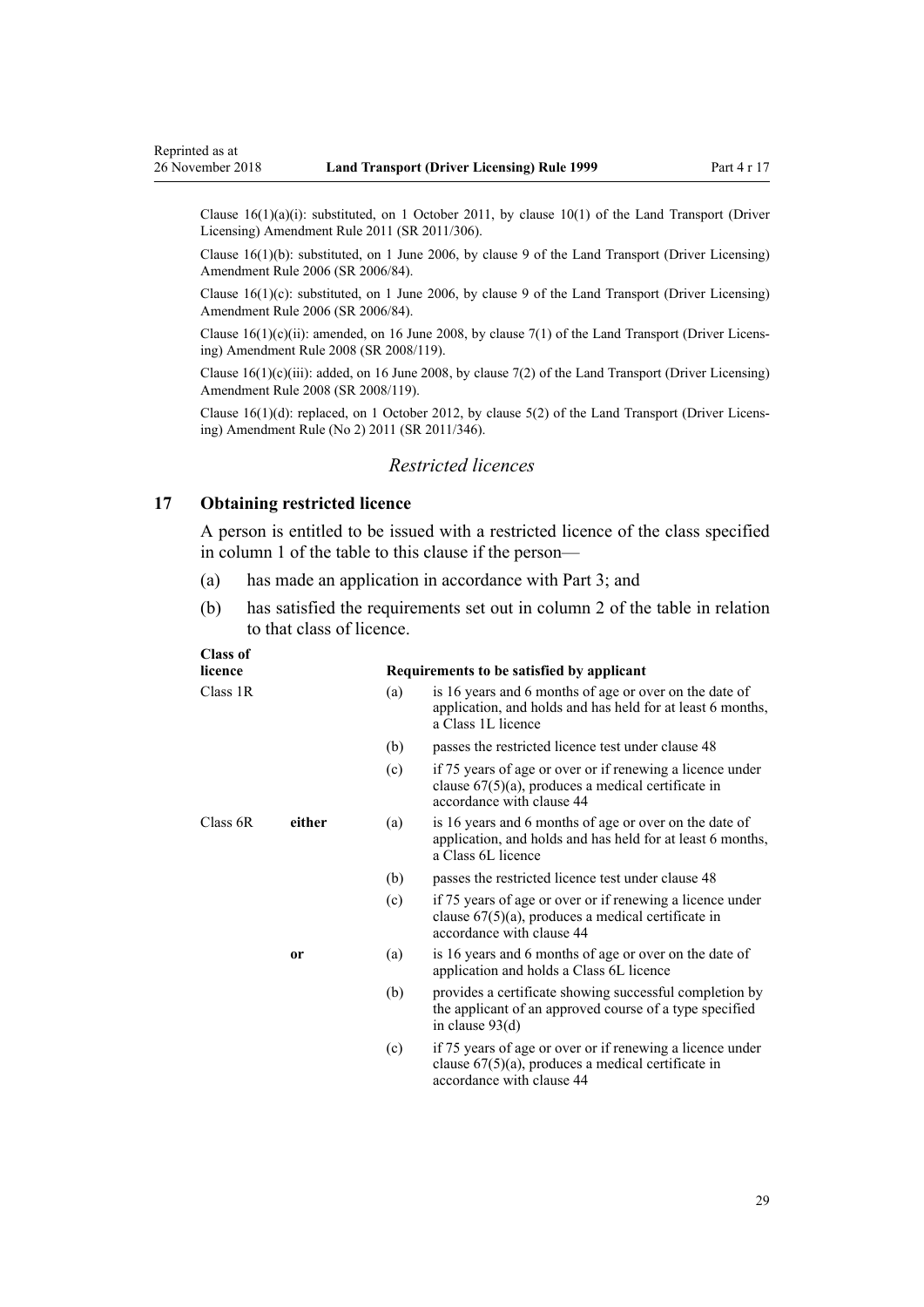<span id="page-29-0"></span>Clause 17(a): replaced, on 1 December 2014, by [clause 9](http://legislation.govt.nz/pdflink.aspx?id=DLM6216922) of the Land Transport (Driver Licensing) Amendment Rule 2014 (LI 2014/265).

Clause 17 table: replaced, on 1 October 2012, by [clause 11](http://legislation.govt.nz/pdflink.aspx?id=DLM3956505) of the Land Transport (Driver Licensing) Amendment Rule 2011 (SR 2011/306).

#### **18 Conditions of restricted licence**

- (1) The holder of a restricted licence of a particular class is authorised to drive a vehicle to which that class of licence relates if the holder complies with the following conditions:
	- (a) in the case of a Class 1R licence, the holder—
		- (i) must not carry any passenger, other than the holder's spouse, partner, parent, guardian, or dependant, unless the holder is accompanied by a person described in subclause (2); and
		- (ii) must not drive between the hours of 10 pm and 5 am unless the holder is accompanied by a person described in subclause (2); and
	- (b) in the case of a Class 6R licence, where the holder is riding a motorcycle, the holder—
		- (i) must ride an approved motorcycle; and
		- (ii) must not—
			- (A) ride between the hours of 10 pm and 5 am; or
			- (B) use the motorcycle to tow another vehicle; or
			- (C) carry another person on the motorcycle or in a sidecar attached to the motorcycle; and
	- (c) in the case of a Class 6R licence, where the holder is riding a moped, the holder must not—
		- (i) ride between the hours of 10 pm and 5 am; or
		- (ii) carry another person on the moped or in a sidecar attached to the moped.
- (2) A person referred to in subclause  $(1)(a)(i)$  and  $(ii)$  is a person who—
	- (a) either—
		- (i) holds, and has held for at least 2 years, a full New Zealand photographic driver licence that authorises that person to drive that vehicle and that is not subject to a condition imposed under [clause](#page-67-0) [67,](#page-67-0) [67A](#page-69-0), [86,](#page-84-0) or [89](#page-88-0); or
		- (ii) holds a full New Zealand photographic driver licence that authorises that person to drive that vehicle and that is not subject to a condition imposed under [clause 67](#page-67-0), [67A,](#page-69-0) [86](#page-84-0), or [89,](#page-88-0) and has held for at least 2 years the equivalent of a full New Zealand photographic driver licence issued in a licensing jurisdiction other than New Zealand; and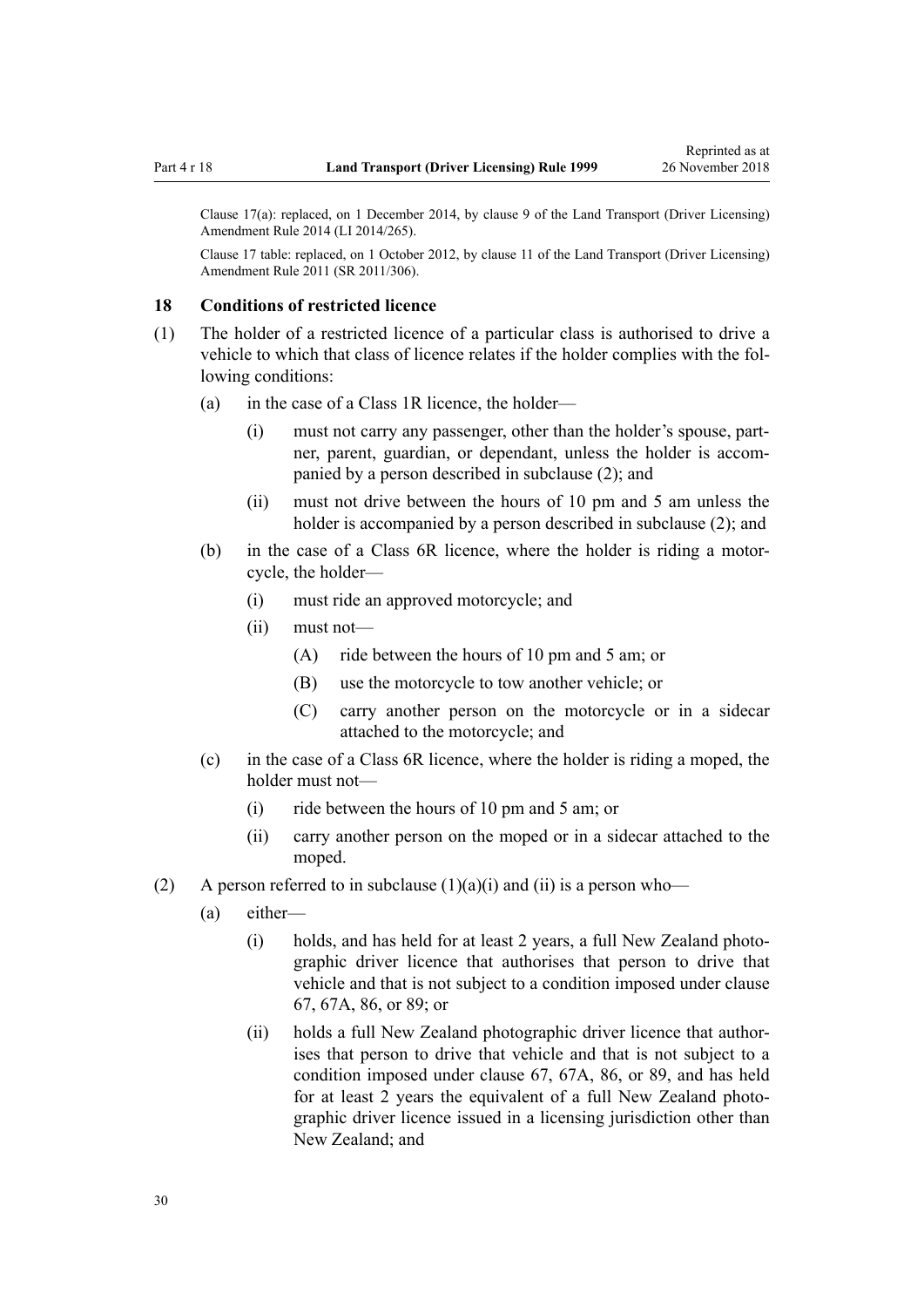- (b) is in charge of the vehicle; and
- (c) is seated in the front passenger seat or, if there is no front passenger seat available, is seated as close as is practicable to the driver.
- (3) The conditions imposed under this clause are in addition to any conditions imposed on the licence holder under [Part 9](#page-58-0).

Clause  $18(1)(a)(i)$ : amended, on 1 October 2011, by [clause 12\(1\)](http://legislation.govt.nz/pdflink.aspx?id=DLM3956507) of the Land Transport (Driver Licensing) Amendment Rule 2011 (SR 2011/306).

Clause 18(1)(b): replaced, on 1 October 2012, by [clause 6\(2\)](http://legislation.govt.nz/pdflink.aspx?id=DLM4064304) of the Land Transport (Driver Licensing) Amendment Rule (No 2) 2011 (SR 2011/346).

Clause 18(1)(c): added, on 1 October 2011, by [clause 12\(2\)](http://legislation.govt.nz/pdflink.aspx?id=DLM3956507) of the Land Transport (Driver Licensing) Amendment Rule 2011 (SR 2011/306).

Clause 18(2): substituted, on 1 October 2011, by [clause 12\(3\)](http://legislation.govt.nz/pdflink.aspx?id=DLM3956507) of the Land Transport (Driver Licensing) Amendment Rule 2011 (SR 2011/306).

#### *Full licences*

#### **19 Obtaining full licence**

**Class of**

<span id="page-30-0"></span>Reprinted as at

A person is entitled to be issued with a full licence of the class specified in column 1 of the table to this clause if the person—

- (a) has made an application in accordance with [Part 3;](#page-21-0) and
- (b) has satisfied the requirements set out in column 2 of the table in relation to that class of licence.

| Смээ ог<br>licence |        |     | Requirements to be satisfied by applicant |                                                                                                                                                                                                                                                                                                    |  |  |
|--------------------|--------|-----|-------------------------------------------|----------------------------------------------------------------------------------------------------------------------------------------------------------------------------------------------------------------------------------------------------------------------------------------------------|--|--|
| Class 1            |        | (a) |                                           | if under 25 years of age,—                                                                                                                                                                                                                                                                         |  |  |
|                    |        |     | (i)                                       | is 18 years of age or over on the date of<br>application and holds, and has held for at least<br>18 months, a Class 1R licence; or                                                                                                                                                                 |  |  |
|                    |        |     | (ii)                                      | is 17 years and 6 months of age or over on the<br>date of application and holds, and has held for at<br>least 12 months, a Class 1R licence, if the person<br>provides a certificate showing successful<br>completion by the person of an approved course<br>of a type specified in clause $93(a)$ |  |  |
|                    |        | (b) |                                           | if 25 years of age or over, holds and has held a Class 1R<br>licence for either—                                                                                                                                                                                                                   |  |  |
|                    |        |     | (i)                                       | at least 6 months; or                                                                                                                                                                                                                                                                              |  |  |
|                    |        |     | (ii)                                      | at least 3 months if the person provides a<br>certificate showing successful completion by the<br>person of an approved course of a type specified<br>in clause $93(a)$                                                                                                                            |  |  |
|                    |        | (c) |                                           | passes the full licence test under clause 48                                                                                                                                                                                                                                                       |  |  |
|                    |        | (d) |                                           | if 75 years of age or over or if renewing a licence under<br>clause $67(5)(a)$ , produces a medical certificate in<br>accordance with clause 44                                                                                                                                                    |  |  |
| Class 2            | either | (a) | licence                                   | holds, and has held for at least 6 months, a Class 2L                                                                                                                                                                                                                                              |  |  |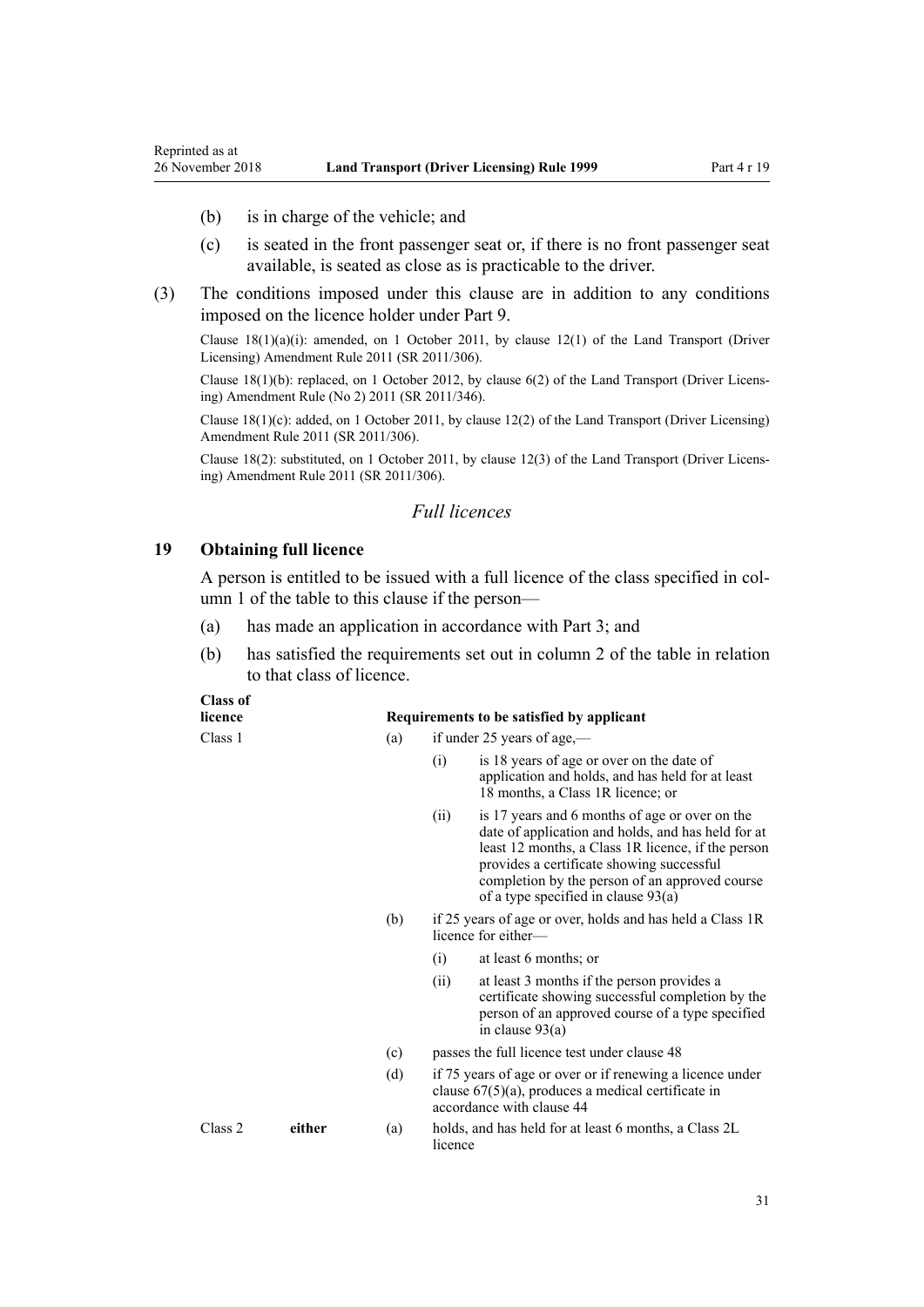| <b>Class of</b><br>licence |               |            | Requirements to be satisfied by applicant                                                                                                                                                        |  |  |
|----------------------------|---------------|------------|--------------------------------------------------------------------------------------------------------------------------------------------------------------------------------------------------|--|--|
|                            |               |            | passes the full licence test under clause 48<br>(b)                                                                                                                                              |  |  |
|                            |               | (c)        | produces a medical certificate in accordance with clause<br>44                                                                                                                                   |  |  |
|                            |               |            | holds a Class 2L licence                                                                                                                                                                         |  |  |
|                            | or            | (a)<br>(b) | provides a certificate showing successful completion by<br>the person of an approved course of a type specified in<br>clause 93(c) in a motor vehicle for which a Class 2<br>licence is required |  |  |
|                            |               | (c)        | produces a medical certificate in accordance with clause<br>44                                                                                                                                   |  |  |
| Class 3                    | either        | (a)        | holds, and has held for at least 6 months, a Class 3L<br>licence                                                                                                                                 |  |  |
|                            |               | (b)        | passes the full licence test under clause 48                                                                                                                                                     |  |  |
|                            |               | (c)        | produces a medical certificate in accordance with clause<br>44                                                                                                                                   |  |  |
|                            | or            | (a)        | holds a Class 3L licence                                                                                                                                                                         |  |  |
|                            |               | (b)        | provides a certificate showing successful completion by<br>the person of an approved course of a type specified in<br>clause 93(c) in a motor vehicle for which a Class 3<br>licence is required |  |  |
|                            |               | (c)        | produces a medical certificate in accordance with clause<br>44                                                                                                                                   |  |  |
| Class 4                    | either<br>(a) |            | holds, and has held for at least 6 months, a Class 4L<br>licence                                                                                                                                 |  |  |
|                            | (b)           |            | passes the full licence test under clause 48                                                                                                                                                     |  |  |
|                            |               | (c)        | produces a medical certificate in accordance with clause<br>44                                                                                                                                   |  |  |
|                            | or            | (a)        | holds a Class 4L licence                                                                                                                                                                         |  |  |
|                            |               | (b)        | provides a certificate showing successful completion by<br>the person of an approved course of a type specified in<br>clause 93(c) in a motor vehicle for which a Class 4<br>licence is required |  |  |
|                            |               | (c)        | produces a medical certificate in accordance with clause<br>44                                                                                                                                   |  |  |
|                            | or            | (a)        | if under 25 years of age,-                                                                                                                                                                       |  |  |
|                            |               |            | holds and has held a Class 1 licence for at least 2<br>(i)<br>years; and                                                                                                                         |  |  |
|                            |               |            | holds a Class 2 licence<br>(ii)                                                                                                                                                                  |  |  |
|                            |               | (b)        | if 25 years of age or over,—                                                                                                                                                                     |  |  |
|                            |               |            | holds and has held a Class 1 licence for at least<br>(i)<br>12 months; and                                                                                                                       |  |  |
|                            |               |            | holds a Class 2 licence<br>(i)                                                                                                                                                                   |  |  |
|                            |               | (c)        | provides a certificate showing successful completion of<br>an approved course of a type specified under clause<br>$93(k)$ in a motor vehicle requiring a class 4 licence                         |  |  |
|                            |               | (d)        | produces a medical certificate in accordance with clause<br>44                                                                                                                                   |  |  |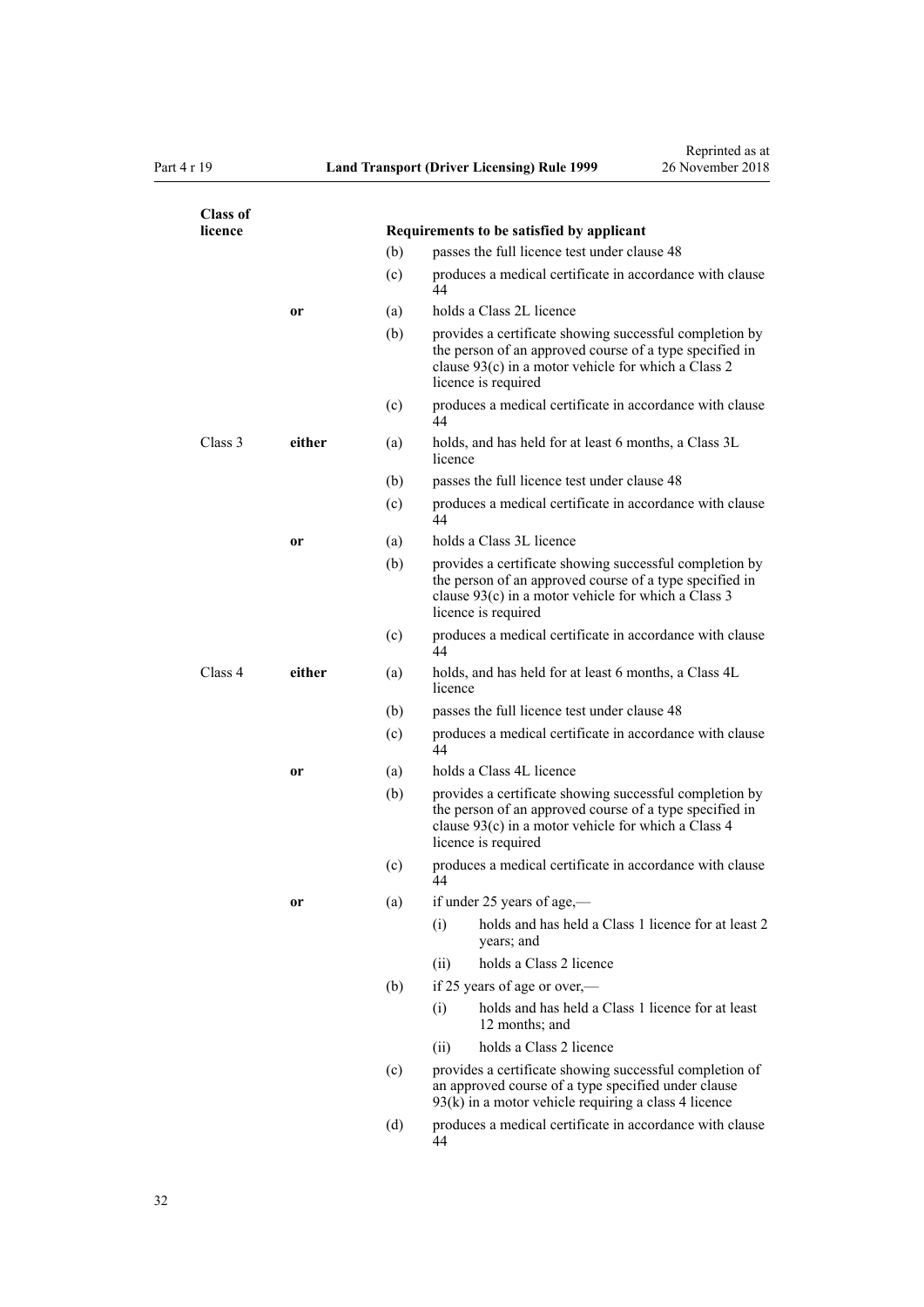Reprinted as at<br>26 November 2018

| <b>Class of</b><br>licence |        |     |                                                                                                                                                                                                  | Requirements to be satisfied by applicant                                                                                                       |  |
|----------------------------|--------|-----|--------------------------------------------------------------------------------------------------------------------------------------------------------------------------------------------------|-------------------------------------------------------------------------------------------------------------------------------------------------|--|
| Class 5                    | either | (a) | holds, and has held for at least 6 months, a Class 5L<br>licence                                                                                                                                 |                                                                                                                                                 |  |
|                            |        | (b) |                                                                                                                                                                                                  | passes the full licence test under clause 48                                                                                                    |  |
|                            |        | (c) | 44                                                                                                                                                                                               | produces a medical certificate in accordance with clause                                                                                        |  |
|                            | or     | (a) | holds a Class 5L licence                                                                                                                                                                         |                                                                                                                                                 |  |
| (b)                        |        |     | provides a certificate showing successful completion by<br>the person of an approved course of a type specified in<br>clause 93(c) in a motor vehicle for which a Class 5<br>licence is required |                                                                                                                                                 |  |
|                            |        | (c) | produces a medical certificate in accordance with clause<br>44                                                                                                                                   |                                                                                                                                                 |  |
|                            | or     | (a) | if under 25 years of age,—                                                                                                                                                                       |                                                                                                                                                 |  |
|                            |        |     | (i)                                                                                                                                                                                              | holds and has held a Class 1 licence for at least 2<br>years; and                                                                               |  |
|                            |        |     | (ii)                                                                                                                                                                                             | holds a Class 2 licence                                                                                                                         |  |
|                            |        | (b) |                                                                                                                                                                                                  | if 25 years of age or over,—                                                                                                                    |  |
|                            |        |     | (i)                                                                                                                                                                                              | holds and has held a Class 1 licence for at least<br>12 months; and                                                                             |  |
|                            |        |     | (ii)                                                                                                                                                                                             | holds a Class 2 licence                                                                                                                         |  |
|                            |        | (c) | provides a certificate showing successful completion of<br>an approved course of a type specified under clause<br>$93(k)$ in a motor vehicle requiring a Class 5 licence                         |                                                                                                                                                 |  |
|                            |        | (d) | 44                                                                                                                                                                                               | produces a medical certificate in accordance with clause                                                                                        |  |
|                            |        | (e) | 45(1)                                                                                                                                                                                            | passes the theory test for a Class 5 licence under clause                                                                                       |  |
| Class 6                    |        | (a) |                                                                                                                                                                                                  | if 18 years of age or over on the date of application,—                                                                                         |  |
|                            |        |     | (i)                                                                                                                                                                                              | holds, and has held for at least 18 months, a<br>Class 6R licence; and                                                                          |  |
|                            |        |     | (11)                                                                                                                                                                                             | passes the full licence test under clause 48                                                                                                    |  |
|                            |        | (b) | if 17 years and 6 months of age or over on the date of<br>application,-                                                                                                                          |                                                                                                                                                 |  |
|                            |        |     | (i)                                                                                                                                                                                              | holds, and has held for at least 12 months, a<br>Class 6R licence; and                                                                          |  |
|                            |        |     | (ii)                                                                                                                                                                                             | provides a certificate showing successful<br>completion by the person of an approved course<br>of a type specified in clause 93(e)              |  |
|                            |        | (c) |                                                                                                                                                                                                  | if 75 years of age or over or if renewing a licence under<br>clause $67(5)(a)$ , produces a medical certificate in<br>accordance with clause 44 |  |
|                            |        |     |                                                                                                                                                                                                  | Clause 19(a): replaced, on 1 December 2014, by clause 10 of the Land Transport (Driver Licensing)                                               |  |

Amendment Rule 2014 (LI 2014/265).

Clause 19 table: replaced, on 1 October 2012, by [clause 13](http://legislation.govt.nz/pdflink.aspx?id=DLM3956509) of the Land Transport (Driver Licensing) Amendment Rule 2011 (SR 2011/306).

33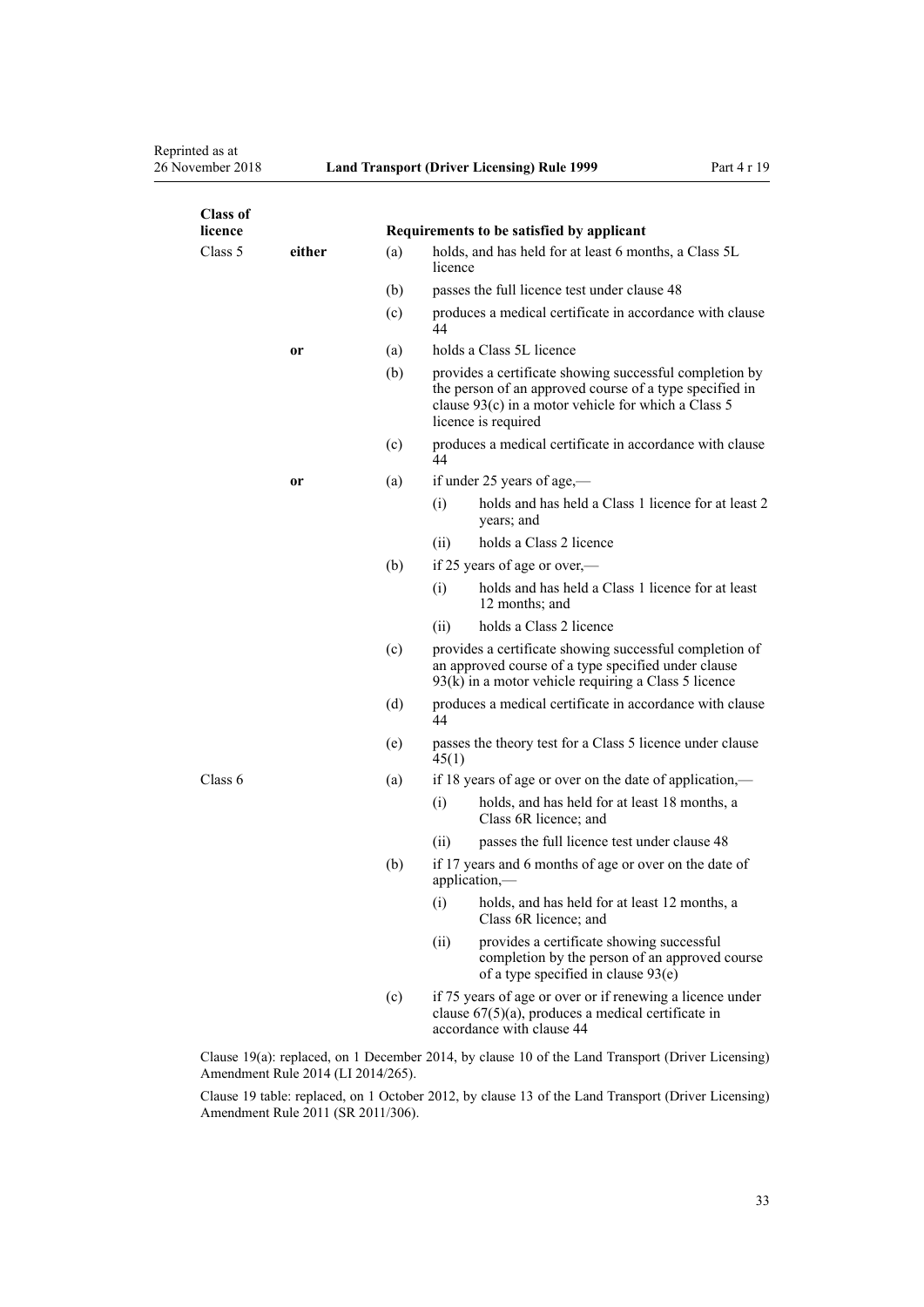## **Part 4A**

## **Accelerated licensing process**

<span id="page-33-0"></span>Part 4A: inserted, on 1 October 2012, by [clause 14](http://legislation.govt.nz/pdflink.aspx?id=DLM3956511) of the Land Transport (Driver Licensing) Amendment Rule 2011 (SR 2011/306).

## **19A Interpretation**

In this Part,—

**application** means an application to take part in the accelerated licensing process under this Part

**approved employer** means a transport service operator approved by the Agency under [clause 19D](#page-34-0)

**hours of darkness** has the same meaning as in [clause 1.6](http://legislation.govt.nz/pdflink.aspx?id=DLM302197) of the Land Transport (Road User) Rule 2004.

Clause 19A: inserted, on 1 October 2012, by [clause 14](http://legislation.govt.nz/pdflink.aspx?id=DLM3956511) of the Land Transport (Driver Licensing) Amendment Rule 2011 (SR 2011/306).

### **19B Accelerated licensing process: who may apply**

- (1) A person may apply to the Agency under this Part to take part as a driver in the accelerated licensing process to obtain a Class 4 licence or a Class 5 licence (as the case may be), if the person—
	- (a) holds, and has held a Class 1 licence for—
		- (i) at least 2 years, if under 25 years of age; or
		- (ii) at least 12 months, if 25 years of age or over; and
	- (b) holds a Class 2 licence.
- (2) A transport service operator may apply to the Agency under this Part to take part as an approved employer in the accelerated licensing process if the operator has—
	- (a) an operator safety rating of 4 stars or more as specified in clause 2.1(2) of Land Transport Rule: Operator Safety Rating 2008, if a rating has been assigned; and
	- (b) a reporting and control system that is—
		- (i) approved by the Agency in writing; and
		- (ii) designed to provide appropriate supervision of a driver participating in the accelerated licensing process.

Clause 19B: inserted, on 1 October 2012, by [clause 14](http://legislation.govt.nz/pdflink.aspx?id=DLM3956511) of the Land Transport (Driver Licensing) Amendment Rule 2011 (SR 2011/306).

#### **19C Form of application**

- (1) An application to take part in the accelerated licensing process must be made on an application form approved by the Agency.
- (2) The application must include the following information: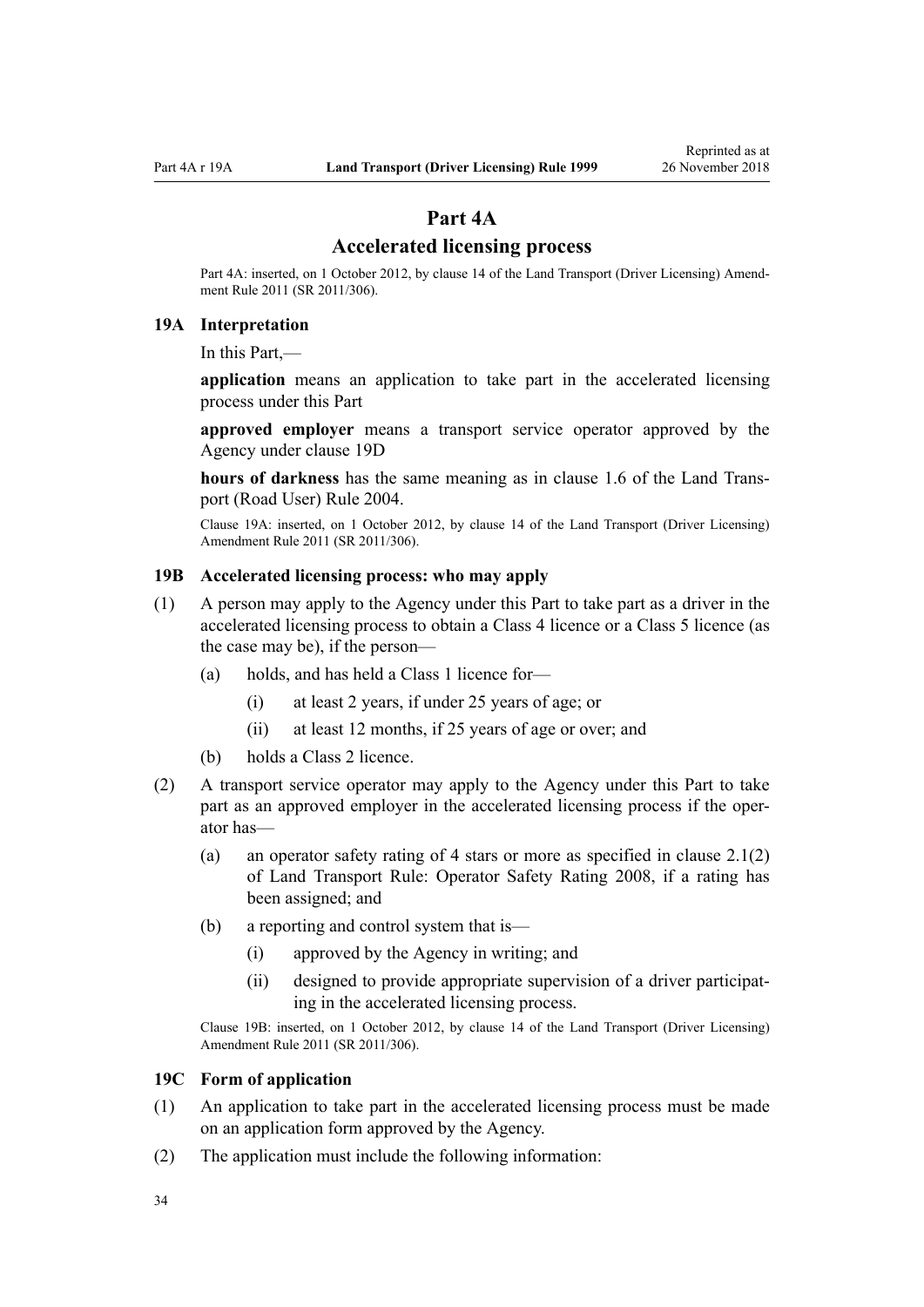- <span id="page-34-0"></span>(a) the applicant's full name and address:
- (b) the applicant's driver licence number:
- (c) if the application is to take part as a driver, the name of the applicant's employer during the accelerated licensing process and the employer's transport service licence number:
- (d) the licence class to which the application relates:
- (e) details of any traffic offences committed by the applicant.
- (3) If the application is to take part as a driver, the applicant must produce to the Agency a medical certificate in accordance with [clause 44.](#page-52-0)

Clause 19C: inserted, on 1 October 2012, by [clause 14](http://legislation.govt.nz/pdflink.aspx?id=DLM3956511) of the Land Transport (Driver Licensing) Amendment Rule 2011 (SR 2011/306).

#### **19D Approval to take part in accelerated licensing process**

The Agency may approve an application to take part in the accelerated licensing process as a driver or an employer if the Agency considers that the applicant is—

- (a) a suitable candidate for the process; and
- (b) likely to comply with the requirements of this Part.

Clause 19D: inserted, on 1 October 2012, by [clause 14](http://legislation.govt.nz/pdflink.aspx?id=DLM3956511) of the Land Transport (Driver Licensing) Amendment Rule 2011 (SR 2011/306).

#### **19E Revocation of approval**

The Agency may revoke an approval of a driver or an employer under clause 19D if—

- (a) the driver does not comply with any of the conditions specified in [clause](#page-35-0) [19H\(3\)](#page-35-0) or [19K\(3\);](#page-37-0) or
- (b) the employer is assigned an operator safety rating of 1, 2, or 3 stars under clause 2.1(2) of Land Transport Rule: Operator Safety Rating 2008, if a rating has been assigned; or
- (c) the Agency considers that the employer's reporting and control system does not provide appropriate supervision of the driver.

Clause 19E: inserted, on 1 October 2012, by [clause 14](http://legislation.govt.nz/pdflink.aspx?id=DLM3956511) of the Land Transport (Driver Licensing) Amendment Rule 2011 (SR 2011/306).

### *Stage 1: Preliminary assessment*

Heading: inserted, on 1 October 2012, by [clause 14](http://legislation.govt.nz/pdflink.aspx?id=DLM3956511) of the Land Transport (Driver Licensing) Amendment Rule 2011 (SR 2011/306).

#### **19F Notice of approval to commence stage 1**

- (1) On approving an application under clause 19D, the Agency must provide the driver with a written notice of approval to commence stage 1.
- (2) The notice of approval must state—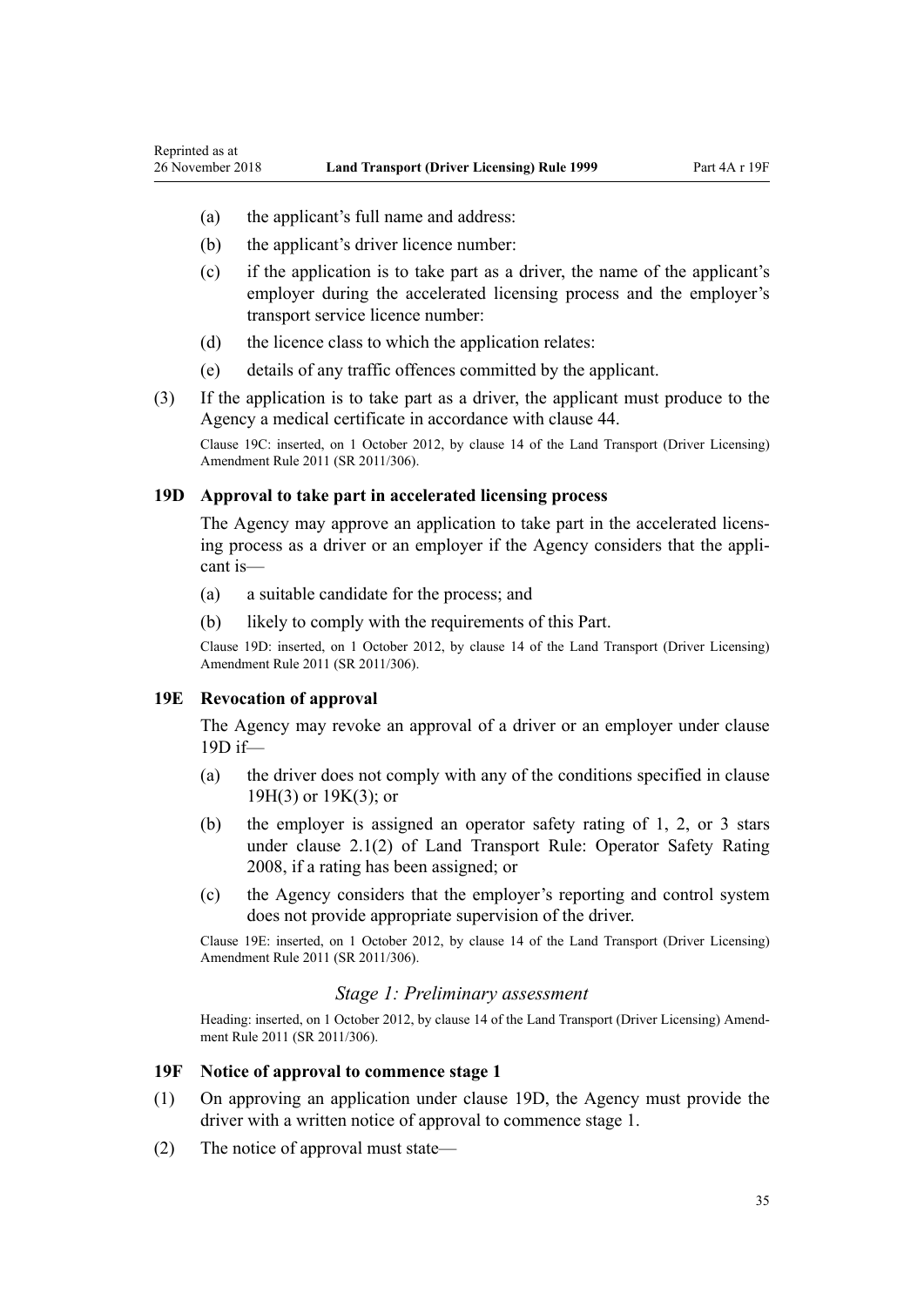- <span id="page-35-0"></span>(a) the applicant's name and driver licence number; and
- (b) whether the approval is in respect of a Class 4 or Class 5 licence.
- (3) The Agency must specify an expiry date on the notice of approval after which date the approval is no longer valid for the purpose of commencing stage 1. Clause 19F: inserted, on 1 October 2012, by [clause 14](http://legislation.govt.nz/pdflink.aspx?id=DLM3956511) of the Land Transport (Driver Licensing)

**19G Stage 1: preliminary assessment**

Amendment Rule 2011 (SR 2011/306).

A driver whose application has been approved by the Agency must successfully complete a preliminary assessment to determine the driver's suitability to drive a vehicle for which either a Class 4 or Class 5 licence is required in accordance with the conditions set out in clause 19H(3).

Clause 19G: inserted, on 1 October 2012, by [clause 14](http://legislation.govt.nz/pdflink.aspx?id=DLM3956511) of the Land Transport (Driver Licensing) Amendment Rule 2011 (SR 2011/306).

#### *Stage 2: Supervised driving with conditions and assessment*

Heading: inserted, on 1 October 2012, by [clause 14](http://legislation.govt.nz/pdflink.aspx?id=DLM3956511) of the Land Transport (Driver Licensing) Amendment Rule 2011 (SR 2011/306).

#### **19H Stage 2: supervised driving with conditions**

- (1) A driver who has successfully completed the stage 1 assessment under clause 19G may be issued with a written notice of approval by the Agency to drive a motor vehicle for which either a Class 4 or Class 5 licence would otherwise be required.
- (2) The notice of approval must state the conditions with which the driver must comply.
- (3) The conditions are that the driver—
	- (a) must carry the notice of approval at all times when driving a vehicle to which the approval relates:
	- (b) must produce the notice of approval for inspection without delay after being required to do so by an enforcement officer:
	- (c) may only be employed by the approved employer specified under [clause](#page-33-0)  $19C(2)(c)$  while driving a vehicle for which either a Class 4 or Class 5 licence is required:
	- (d) must maintain a logbook in a format specified in clause 8.1(6) of Land Transport Rule: Work Time and Logbooks 2007:
	- (e) must comply with the rest breaks requirements specified in clause 2.1(1) of Land Transport Rule: Work Time and Logbooks 2007 or in any variation of those requirements that are approved by the Agency (including an alternative fatigue management scheme):
	- (f) must not drive the vehicle for more than 8 hours in a cumulative work day: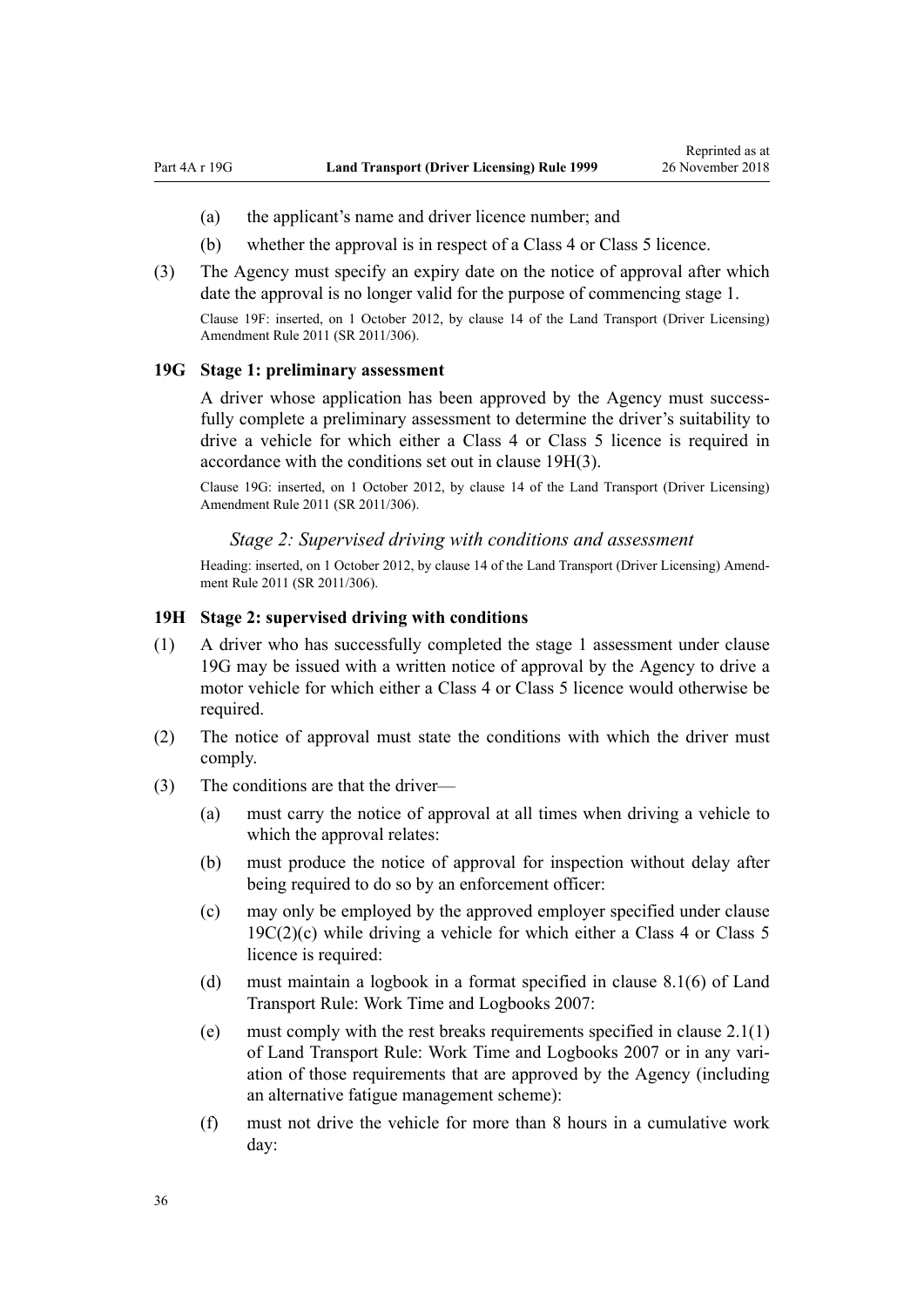- <span id="page-36-0"></span>(g) must not undertake any other work time duties, except those specified in the notice of approval:
- (h) must not drive the vehicle during the hours of darkness:
- (i) must not drive the vehicle unless accompanied by a supervisor.
- (4) Despite subclause  $(3)(c)$ , a driver who changes employment may continue to take part in the accelerated licensing process only if the driver's new employer is an approved employer and the Agency has approved the change for the purposes of this Part.
- (5) The driver must not drive a vehicle to which the approval relates unless accompanied by a supervisor who—
	- (a) holds, and has held for at least 2 years, a New Zealand full licence of a class that authorises the person to drive that vehicle; and
	- (b) is in charge of the vehicle; and
	- (c) is seated next to the driver at all times.
- (6) The Agency must specify an expiry date on the notice of approval after which date the approval is no longer valid.

Clause 19H: inserted, on 1 October 2012, by [clause 14](http://legislation.govt.nz/pdflink.aspx?id=DLM3956511) of the Land Transport (Driver Licensing) Amendment Rule 2011 (SR 2011/306).

#### **19I Application to undertake stage 2 assessment**

- (1) A driver who has completed at least 60 hours of supervised driving in a vehicle for which a Class 4 or Class 5 licence is required may apply to the Agency to undertake a stage 2 assessment.
- (2) The application must be in a form approved by the Agency and be accompanied by a signed statement from the driver and the applicant's approved employer that the conditions set out in [clause 19H\(3\)](#page-35-0) have been complied with.
- (3) The Agency may approve an application to take part in a stage 2 assessment if the Agency considers that the applicant is a suitable candidate for the process and has completed the requirements set out in [clause 19G.](#page-35-0)

Clause 19I: inserted, on 1 October 2012, by [clause 14](http://legislation.govt.nz/pdflink.aspx?id=DLM3956511) of the Land Transport (Driver Licensing) Amendment Rule 2011 (SR 2011/306).

## **19J Stage 2 assessment**

- (1) A driver whose application has been approved under clause 19I(3) must successfully complete a course specified in [clause 93\(j\)](#page-91-0) to determine the driver's suitability for an approval to drive a vehicle for which either a Class 4 or Class 5 licence is required in accordance with the conditions set out in [clause 19K\(3\)](#page-37-0).
- (2) The course provider must issue a driver who successfully completes the course with a certificate of completion.
- (3) The certificate must show the licence class for which the assessment was taken.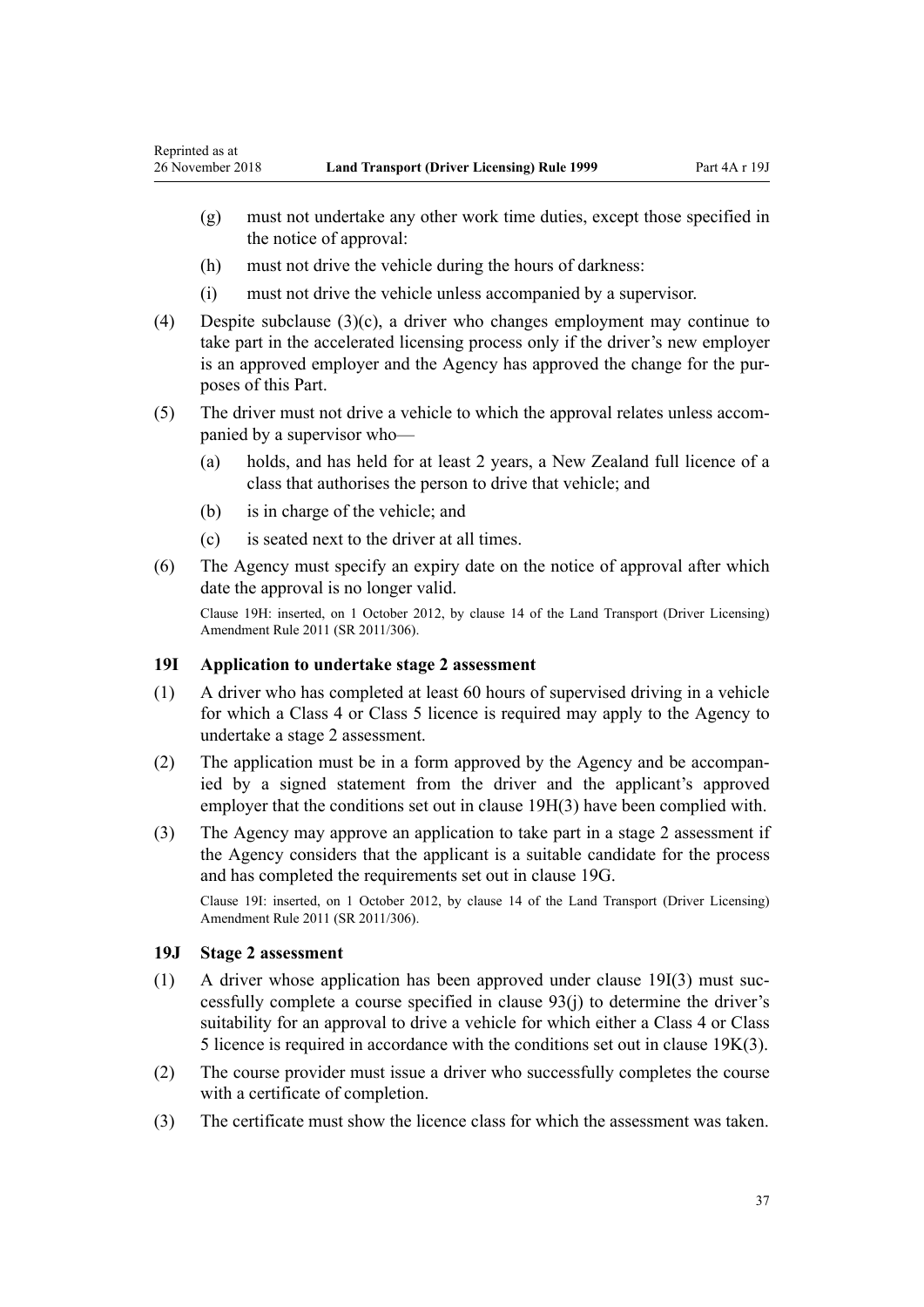<span id="page-37-0"></span>Clause 19J: inserted, on 1 October 2012, by [clause 14](http://legislation.govt.nz/pdflink.aspx?id=DLM3956511) of the Land Transport (Driver Licensing) Amendment Rule 2011 (SR 2011/306).

#### *Stage 3: Unsupervised driving with conditions and assessment*

Heading: inserted, on 1 October 2012, by [clause 14](http://legislation.govt.nz/pdflink.aspx?id=DLM3956511) of the Land Transport (Driver Licensing) Amendment Rule 2011 (SR 2011/306).

#### **19K Stage 3: unsupervised driving with conditions**

- (1) A driver who has successfully completed the requirements of a course specified in [clause 93\(j\)](#page-91-0) may be issued with a written notice of approval by the Agency to drive a vehicle for which either a Class 4 or Class 5 licence would otherwise be required.
- (2) A notice of approval must state the conditions with which the driver must comply.
- (3) The conditions are that the driver—
	- (a) must carry the notice of approval at all times when driving a vehicle to which the approval relates:
	- (b) must produce the notice of approval for inspection without delay if required to do so by an enforcement officer:
	- (c) may only be employed by the approved employer specified under [clause](#page-33-0)  $19C(2)(c)$  while driving a vehicle for which either a Class 4 or Class 5 licence is required:
	- (d) must maintain a logbook in a format specified in clause 8.1(6) of Land Transport Rule: Work Time and Logbooks 2007:
	- (e) must comply with the rest breaks requirements specified in clause 2.1(1) of Land Transport Rule: Work Time and Logbooks 2007 or in any variation of those requirements that are approved by the Agency (including an alternative fatigue management scheme):
	- (f) may only drive for more than 8 hours in each cumulative work day when 140 hours or more of unsupervised driving of the vehicle have been completed:
	- (g) must not undertake any other work time duties, except those specified in the notice of approval:
	- (h) may only drive during the hours of darkness when 60 hours or more of unsupervised driving of the vehicle have been completed.
- (4) Despite subclause (3)(c), a driver who changes employment may continue to take part in the accelerated licensing process only if the driver's new employer is an approved employer and the Agency has approved the change for the purposes of this Part.
- (5) The Agency must state an expiry date on the notice of approval after which date the approval is no longer valid.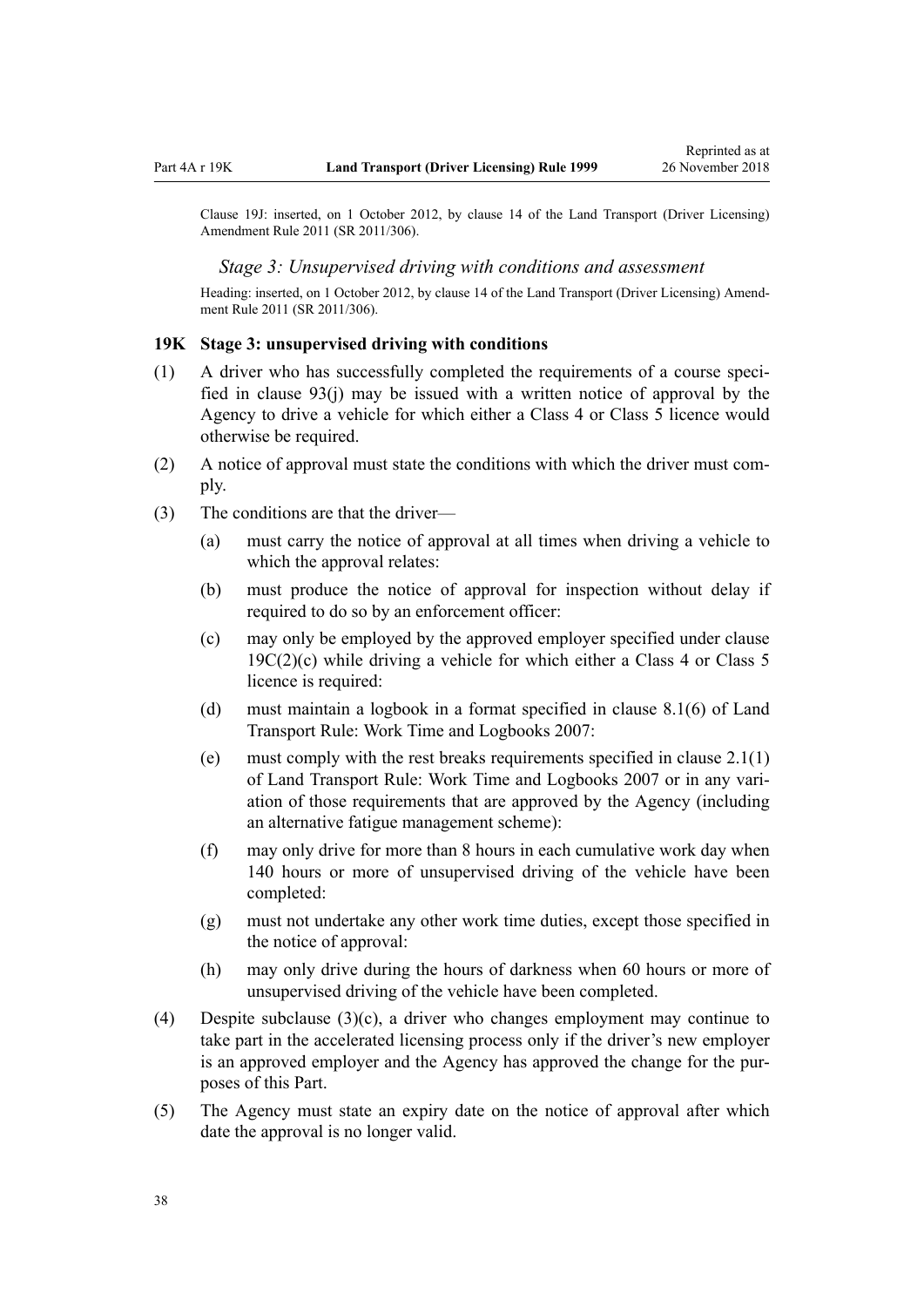Clause 19K: inserted, on 1 October 2012, by [clause 14](http://legislation.govt.nz/pdflink.aspx?id=DLM3956511) of the Land Transport (Driver Licensing) Amendment Rule 2011 (SR 2011/306).

### *Exit assessment and obtaining Class 4 or Class 5 licence*

Heading: inserted, on 1 October 2012, by [clause 14](http://legislation.govt.nz/pdflink.aspx?id=DLM3956511) of the Land Transport (Driver Licensing) Amendment Rule 2011 (SR 2011/306).

### **19L Application to undertake exit assessment**

- (1) A driver who has completed at least 200 hours of unsupervised driving may apply to the Agency for an approval to undertake a course assessing the driver's driving skills specified in [clause 93\(k\)](#page-91-0).
- (2) The application must be in a form approved by the Agency and be accompanied by a signed statement from the driver and the driver's employer that the conditions specified in [clause 19K\(3\)](#page-37-0) have been complied with.
- (3) To avoid doubt, the hours of unsupervised driving accumulated for the purposes of an exit assessment are in addition to the hours of supervised driving specified in [clause 19I\(1\).](#page-36-0)
- (4) An applicant under this clause must have completed at least 20 hours of unsupervised driving during the hours of darkness.

Clause 19L: inserted, on 1 October 2012, by [clause 14](http://legislation.govt.nz/pdflink.aspx?id=DLM3956511) of the Land Transport (Driver Licensing) Amendment Rule 2011 (SR 2011/306).

#### **19M Exit assessment**

- (1) A driver whose application has been approved under clause 19L must successfully complete an exit assessment specified in [clause 93\(k\)](#page-91-0) to determine the driver's suitability to hold a Class 4 or Class 5 licence.
- (2) The course provider must issue a driver who successfully completes the exit assessment with a certificate of completion.
- (3) The certificate must show the licence class for which the assessment was taken. Clause 19M: inserted, on 1 October 2012, by [clause 14](http://legislation.govt.nz/pdflink.aspx?id=DLM3956511) of the Land Transport (Driver Licensing) Amendment Rule 2011 (SR 2011/306).

#### **19N Obtaining Class 4 or Class 5 licence**

On successful completion of an exit assessment, a person is entitled to apply for and to be issued with a Class 4 or Class 5 licence (as the case may be) if the person complies with the requirements of [clause 19](#page-30-0) in relation to a Class 4 or Class 5 licence.

Clause 19N: inserted, on 1 October 2012, by [clause 14](http://legislation.govt.nz/pdflink.aspx?id=DLM3956511) of the Land Transport (Driver Licensing) Amendment Rule 2011 (SR 2011/306).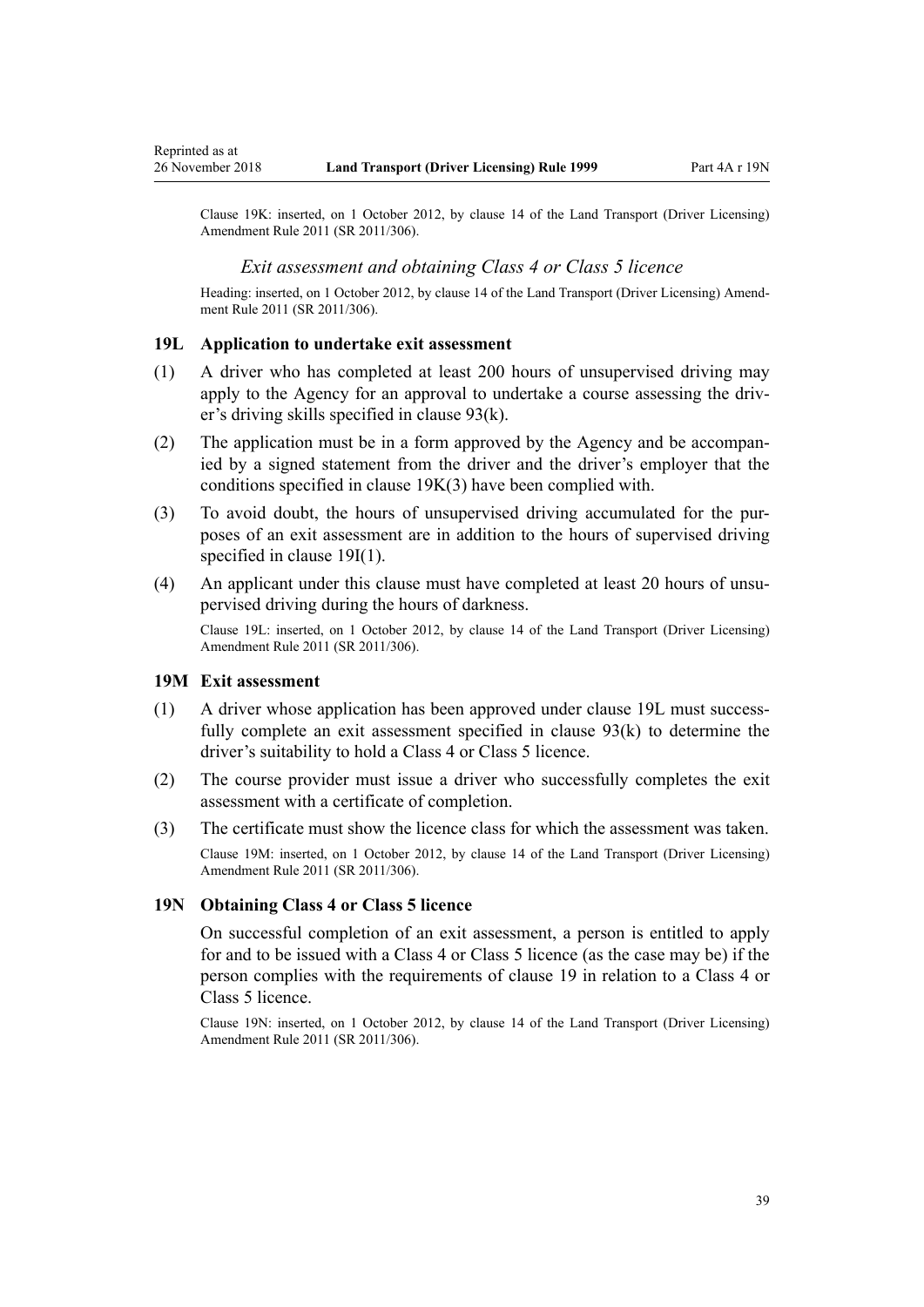# **Part 5**

# **Endorsements**

*Dangerous goods (D) endorsement*

### **20 When dangerous goods endorsement required**

A person who drives a motor vehicle that is transporting dangerous goods must hold a dangerous goods endorsement if required to do so under Land Transport Rule: Dangerous Goods 2005.

Clause 20: amended, on 1 October 2011, by [clause 15](http://legislation.govt.nz/pdflink.aspx?id=DLM3956721) of the Land Transport (Driver Licensing) Amendment Rule 2011 (SR 2011/306).

## **21 Obtaining dangerous goods endorsement**

A person is entitled to obtain a dangerous goods endorsement on that person's driver licence if the person—

- (a) has made an application in accordance with [Part 3;](#page-21-0) and
- (b) provides a certificate of his or her successful completion of an approved course of a type specified in clause  $93(b)(iii)$  that is issued within 60 days of the date of the application.

Clause 21(a): replaced, on 1 December 2014, by [clause 11](http://legislation.govt.nz/pdflink.aspx?id=DLM6216924) of the Land Transport (Driver Licensing) Amendment Rule 2014 (LI 2014/265).

Clause 21(b): replaced, on 1 October 2012, by [clause 16](http://legislation.govt.nz/pdflink.aspx?id=DLM3956513) of the Land Transport (Driver Licensing) Amendment Rule 2011 (SR 2011/306).

#### *Driving instructor (I) endorsement*

### **22 When driving instructor endorsement required**

A person who, for financial or commercial gain, provides instruction on a road in driving a motor vehicle must hold a driving instructor endorsement for those classes of licence that relate to the motor vehicles for which the person intends to provide instruction.

Clause 22: amended, on 22 June 2005, by [section 95\(10\)](http://legislation.govt.nz/pdflink.aspx?id=DLM353501) of the Land Transport Amendment Act 2005 (2005 No 77).

## **23 Obtaining driving instructor endorsement**

- (1) A person is entitled to obtain a driving instructor endorsement on that person's driver licence if—
	- (a) the person has made an application in accordance with [Part 3](#page-21-0); and
	- (b) the person holds, and has held for at least 2 years, a New Zealand full licence of a class that authorises the person to drive a vehicle of a type in which the applicant intends to provide instruction; and
	- (c) the person provides evidence of his or her successful completion of an approved course of a type specified in [clause 93\(b\)\(iv\)](#page-91-0); and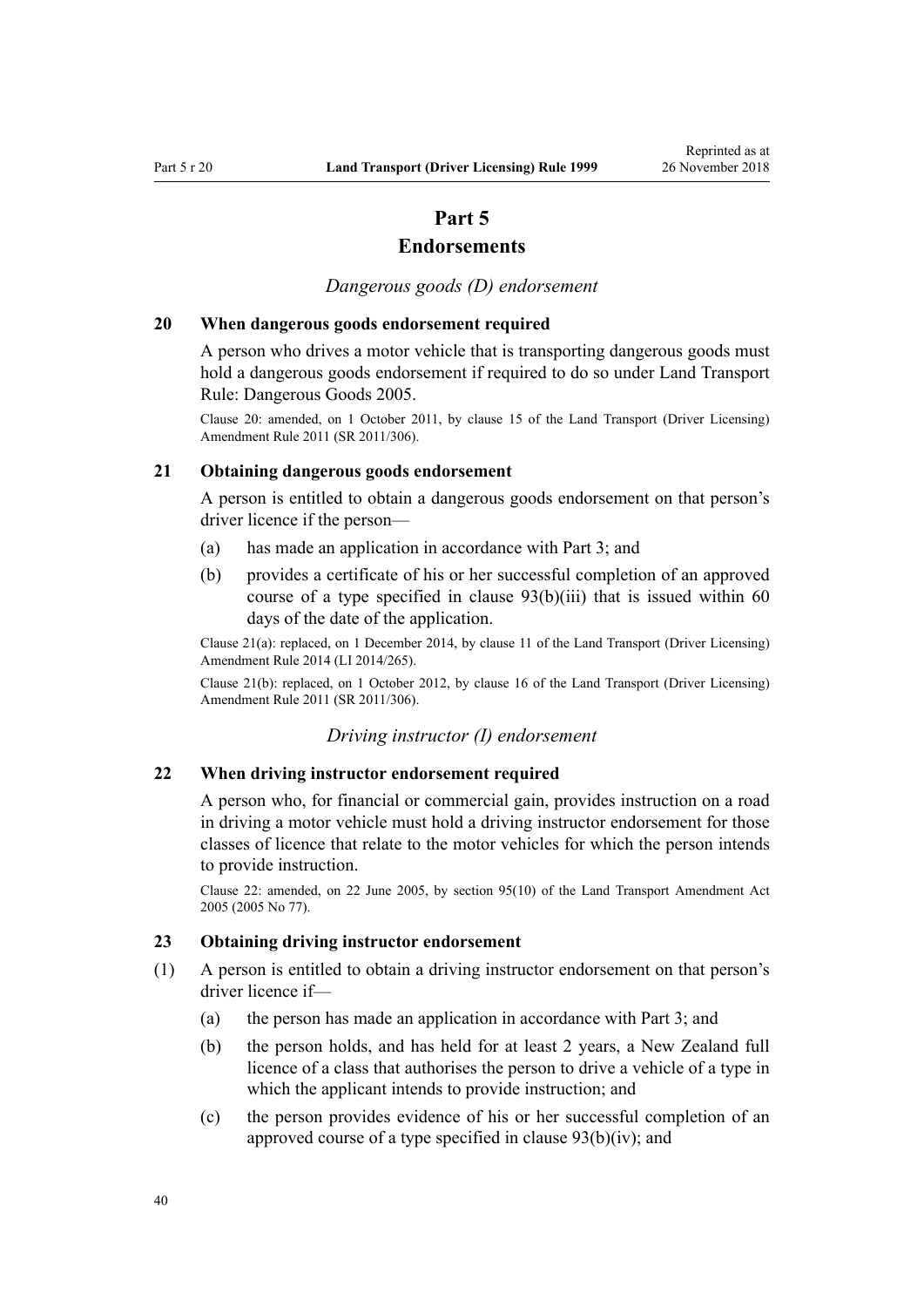- (d) the person passes a full licence test under [clause 48](#page-55-0) unless, in the 5 years immediately preceding the date of application, the person has passed a full licence test required for a Class 1 licence; and
- (e) the person produces a medical certificate in accordance with [clause 44;](#page-52-0) and
- (f) the person consents to the carrying out of checks as to whether or not the person is a fit and proper person to be the holder of a driving instructor endorsement, and consents to the carrying out of those checks from time to time during the period of validity of the endorsement; and
- (g) the Agency is satisfied in accordance with clause  $35(1)$  that the person is a fit and proper person to be the holder of a driving instructor endorsement.
- (2) Despite subclause (1), a person who holds a driving instructor endorsement and who applies to add another class of vehicle to that endorsement is entitled to obtain a driving instructor endorsement for that class of vehicle if—
	- (a) the person holds, and has held for at least 2 years, a New Zealand full licence of a class that authorises the person to drive that class of vehicle; and
	- (b) the person complies with—
		- (i) the provisions listed in subclause  $(1)(a)$ , other than [clause 13](#page-24-0); and
		- (ii) subclause  $(1)(f)$  and  $(g)$ .

Clause 23(1)(a): replaced, on 1 December 2014, by [clause 12](http://legislation.govt.nz/pdflink.aspx?id=DLM6216925) of the Land Transport (Driver Licensing) Amendment Rule 2014 (LI 2014/265).

Clause 23(1)(b): amended, on 1 October 2011, by [clause 17\(1\)](http://legislation.govt.nz/pdflink.aspx?id=DLM3956722) of the Land Transport (Driver Licensing) Amendment Rule 2011 (SR 2011/306).

Clause 23(1)(d): substituted, on 1 June 2006, by [clause 11](http://legislation.govt.nz/pdflink.aspx?id=DLM375696) of the Land Transport (Driver Licensing) Amendment Rule 2006 (SR 2006/84).

Clause 23(1)(d): amended, on 1 August 2011, by [section 100\(4\)](http://legislation.govt.nz/pdflink.aspx?id=DLM3231293) of the Land Transport (Road Safety and Other Matters) Amendment Act 2011 (2011 No 13).

Clause 23(1)(f): amended, on 4 October 1999, by [clause 9\(1\)](http://legislation.govt.nz/pdflink.aspx?id=DLM293677) of the Land Transport (Driver Licensing) Amendment Rule 1999 (SR 1999/302).

Clause 23(1)(g): amended, on 1 August 2008, by [section 50\(2\)](http://legislation.govt.nz/pdflink.aspx?id=DLM1313622) of the Land Transport Management Amendment Act 2008 (2008 No 47).

Clause 23(2): added, on 4 October 1999, by [clause 9\(2\)](http://legislation.govt.nz/pdflink.aspx?id=DLM293677) of the Land Transport (Driver Licensing) Amendment Rule 1999 (SR 1999/302).

Clause 23(2)(a): amended, on 1 October 2011, by [clause 17\(2\)](http://legislation.govt.nz/pdflink.aspx?id=DLM3956722) of the Land Transport (Driver Licensing) Amendment Rule 2011 (SR 2011/306).

#### **24 Vehicles in which driving instructor endorsement authorises instruction**

A driving instructor endorsement, when followed by a licence class number, authorises the holder to provide instruction in the driving of motor vehicles to which that licence class relates.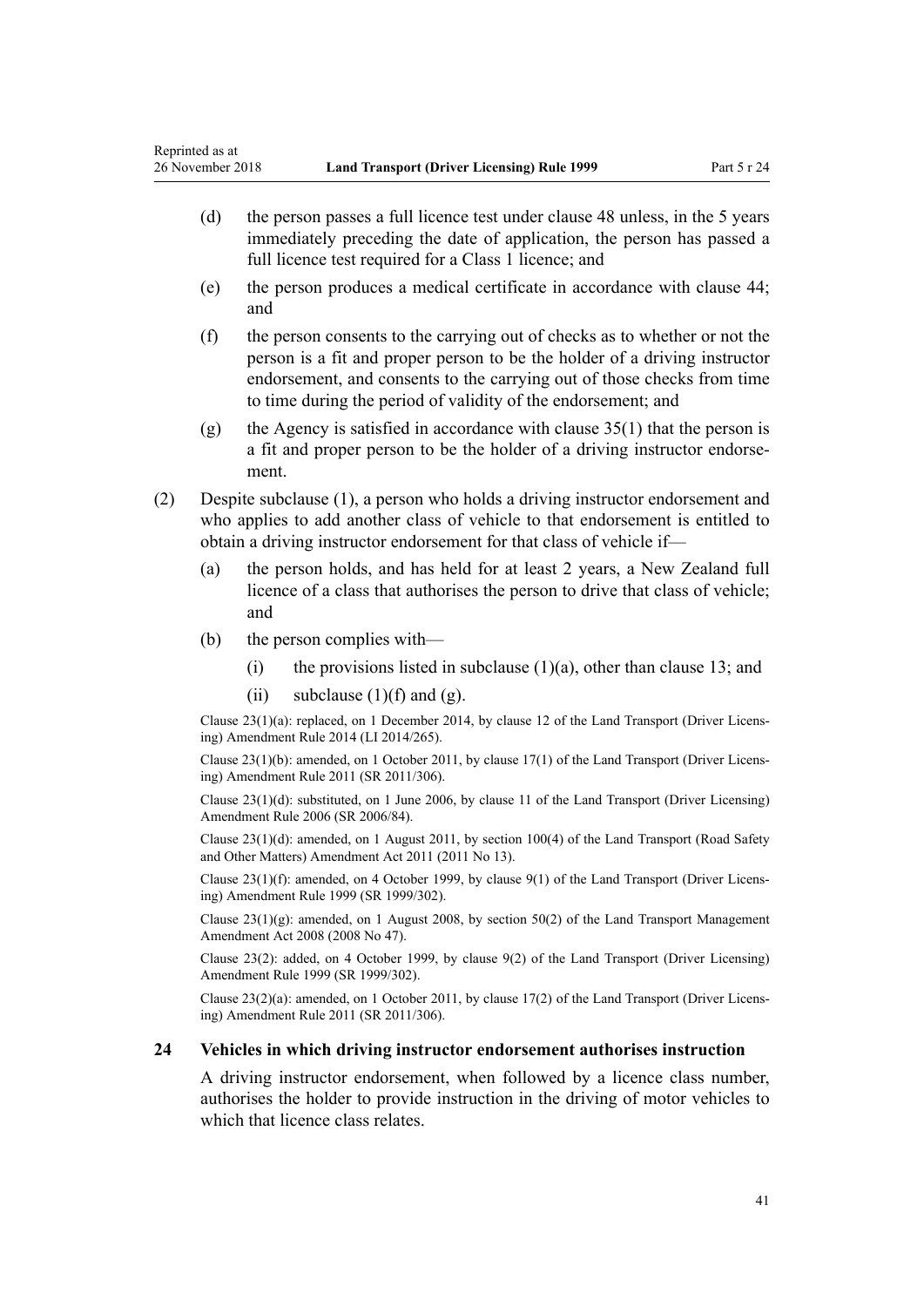# **25 Holder of driving instructor endorsement must retain records of instruction provided and comply with requirements arising out of audits**

The holder of a driving instructor endorsement must—

- (a) retain, for at least 12 months after the instruction is provided, records of the driving instruction provided by the person for financial or commercial gain; and
- (b) comply with any requirement made in writing by the Agency to that person arising out of an audit of that person under [section 198](http://legislation.govt.nz/pdflink.aspx?id=DLM435602) of the Act.

Clause 25(a): amended, on 22 June 2005, by [section 95\(10\)](http://legislation.govt.nz/pdflink.aspx?id=DLM353501) of the Land Transport Amendment Act 2005 (2005 No 77).

Clause 25(b): amended, on 1 August 2008, by [section 50\(2\)](http://legislation.govt.nz/pdflink.aspx?id=DLM1313622) of the Land Transport Management Amendment Act 2008 (2008 No 47).

# *Passenger (P) endorsement*

## **26 When passenger endorsement required**

- (1) A person must hold a passenger endorsement if that person drives—
	- (a) a motor vehicle that is operated in a passenger service; or
	- (b) *[Revoked]*
- (2) Despite subclause (1), a passenger endorsement is not required if the transport is provided in any of the following situations:
	- (a) when the motor vehicle is an ambulance being used in an ambulance service; or
	- (b) when an employer is providing transport for the employer's employees and the driver is an employee of that employer; or
	- (c) when a car pool is being conducted in which persons are carried to or from their place of employment, business, or education under a costsharing arrangement between occupants of the vehicle; or
	- (d) when a parent is transporting a child under a Ministry of Education transport allowance; or
	- (e) when the driver is a volunteer driving the motor vehicle to assist in the activities of an incorporated charitable organisation or a hospital; or
	- (f) when the motor vehicle is being operated to escort a lawfully detained person by—
		- (i) a personal guard; or
		- (ii) a Police employee; or
		- (iii) a security officer; or
	- (g) when the only person or persons being carried in the vehicle, in addition to the driver, is or are present—
		- (i) to service or test the vehicle; or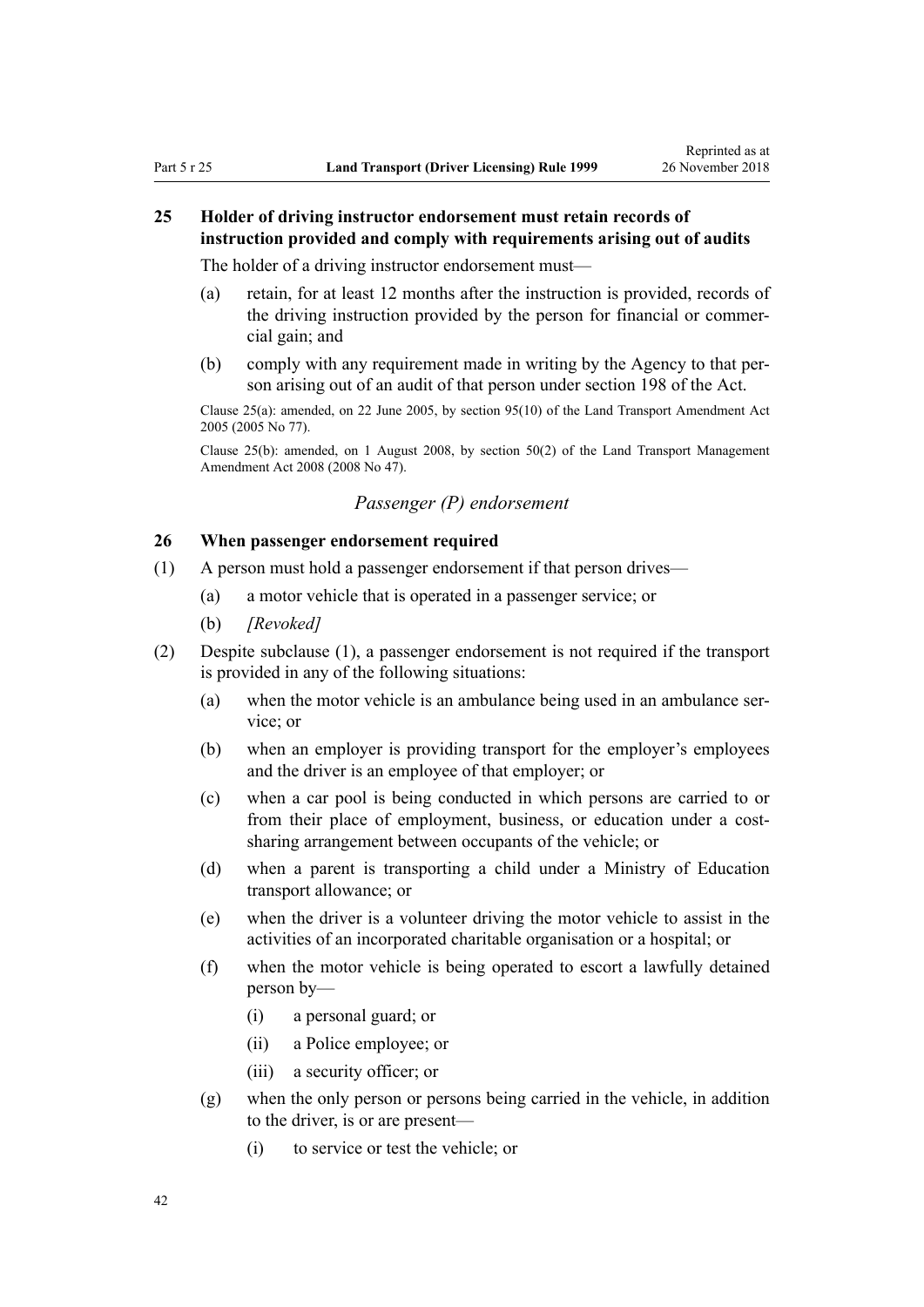- (ii) to instruct or test the driver; or
- (iii) to receive instruction; or
- (h) when the driver is a private chauffeur; or
- (i) when the motor vehicle is being used in a facilitated cost-sharing arrangement.
- (3) In subclause  $(2)(f)$ ,—

**personal guard** has the meaning given to it in [section 10](http://legislation.govt.nz/pdflink.aspx?id=DLM1594507) of the Private Security Personnel and Private Investigators Act 2010

**Police employee** has the meaning given to it in [section 4](http://legislation.govt.nz/pdflink.aspx?id=DLM1102132) of the Policing Act 2008

**security officer** means a person appointed or engaged under [section 17](http://legislation.govt.nz/pdflink.aspx?id=DLM295415) of the Corrections Act 2004.

Clause 26(1)(b): revoked, on 1 October 2007, by [section 95\(11\)](http://legislation.govt.nz/pdflink.aspx?id=DLM353501) of the Land Transport Amendment Act 2005 (2005 No 77).

Clause 26(2)(f): replaced, on 1 November 2012, by [clause 7\(1\)](http://legislation.govt.nz/pdflink.aspx?id=DLM4773437) of the Land Transport (Driver Licensing) Amendment Rule 2012 (SR 2012/302).

Clause 26(2)(g): added, on 1 June 2006, by [clause 12\(2\)](http://legislation.govt.nz/pdflink.aspx?id=DLM375697) of the Land Transport (Driver Licensing) Amendment Rule 2006 (SR 2006/84).

Clause  $26(2)(h)$ : added, on 1 June 2006, by [clause 12\(2\)](http://legislation.govt.nz/pdflink.aspx?id=DLM375697) of the Land Transport (Driver Licensing) Amendment Rule 2006 (SR 2006/84).

Clause 26(2)(h): amended, on 1 October 2017, by [section 110\(8\)](http://legislation.govt.nz/pdflink.aspx?id=DLM6960929) of the Land Transport Amendment Act 2017 (2017 No 34).

Clause 26(2)(i): inserted, on 1 October 2017, by [section 110\(8\)](http://legislation.govt.nz/pdflink.aspx?id=DLM6960929) of the Land Transport Amendment Act 2017 (2017 No 34).

Clause 26(3): added, on 1 June 2006, by [clause 12\(3\)](http://legislation.govt.nz/pdflink.aspx?id=DLM375697) of the Land Transport (Driver Licensing) Amendment Rule 2006 (SR 2006/84).

Clause 26(3) **personal guard**: inserted, on 1 April 2011, by [section 121\(2\)](http://legislation.govt.nz/pdflink.aspx?id=DLM1594656) of the Private Security Personnel and Private Investigators Act 2010 (2010 No 115).

Clause 26(3) **Police employee**: inserted, on 1 November 2012, by [clause 7\(2\)](http://legislation.govt.nz/pdflink.aspx?id=DLM4773437) of the Land Transport (Driver Licensing) Amendment Rule 2012 (SR 2012/302).

Clause 26(3) **security guard**: revoked, on 1 April 2011, by [section 121\(2\)](http://legislation.govt.nz/pdflink.aspx?id=DLM1594656) of the Private Security Personnel and Private Investigators Act 2010 (2010 No 115).

Clause 26(3) **security officer**: substituted, on 16 June 2008, by [clause 9](http://legislation.govt.nz/pdflink.aspx?id=DLM1317912) of the Land Transport (Driver Licensing) Amendment Rule 2008 (SR 2008/119).

### **27 Obtaining passenger endorsement**

- (1) A person is entitled to obtain a passenger endorsement on that person's driver licence if—
	- (a) the person has made an application in accordance with [Part 3](#page-21-0); and
	- (b) the person holds, and has held for at least 2 years, a New Zealand full licence of a class other than Class 6; and
	- (c) *[Revoked]*
	- (d) *[Revoked]*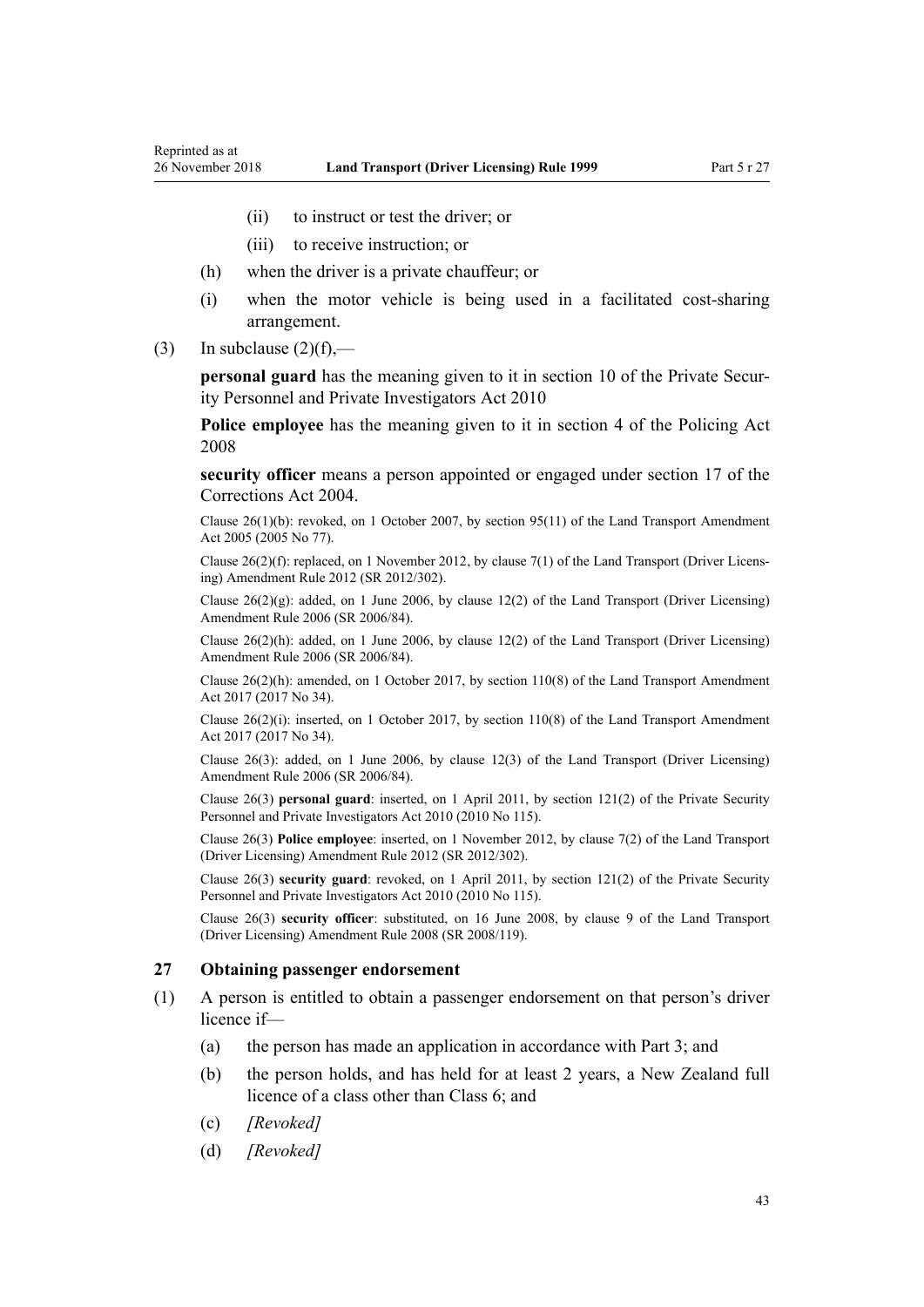- (e) the person produces a medical certificate in accordance with [clause 44;](#page-52-0) and
- (f) the person consents to the carrying out of checks as to whether or not the person is a fit and proper person to be the holder of a passenger endorsement, and consents to the carrying out of those checks from time to time during the period of validity of the endorsement; and
- (g) the Agency is satisfied in accordance with [clause 35\(1\)](#page-46-0) that the person is a fit and proper person to be the holder of a passenger endorsement.
- (2) Despite subclause (1), a person need not comply with paragraph (d) of that subclause if,—
	- (a) at the close of 2 May 1999, the person held a Class CL or Class DL licence; and
	- (b) the person applies for a passenger endorsement before 3 May 2001.

Clause 27(1)(a): replaced, on 1 December 2014, by [clause 13](http://legislation.govt.nz/pdflink.aspx?id=DLM6216926) of the Land Transport (Driver Licensing) Amendment Rule 2014 (LI 2014/265).

Clause 27(1)(b): amended, on 1 October 2011, by [clause 18](http://legislation.govt.nz/pdflink.aspx?id=DLM3956723) of the Land Transport (Driver Licensing) Amendment Rule 2011 (SR 2011/306).

Clause  $27(1)(c)$ : revoked, on 1 October 2017, by [clause 6](http://legislation.govt.nz/pdflink.aspx?id=DLM7420930) of the Land Transport (Driver Licensing) Amendment Rule 2017 (LI 2017/265).

Clause  $27(1)(d)$ : revoked, on 1 October 2017, by [section 110\(8\)](http://legislation.govt.nz/pdflink.aspx?id=DLM6960929) of the Land Transport Amendment Act 2017 (2017 No 34).

Clause 27(1)(f): amended, on 4 October 1999, by [clause 10\(1\)](http://legislation.govt.nz/pdflink.aspx?id=DLM293678) of the Land Transport (Driver Licensing) Amendment Rule 1999 (SR 1999/302).

Clause  $27(1)(g)$ : amended, on 1 August 2008, by [section 50\(2\)](http://legislation.govt.nz/pdflink.aspx?id=DLM1313622) of the Land Transport Management Amendment Act 2008 (2008 No 47).

Clause 27(2): added, on 4 October 1999, by [clause 10\(2\)](http://legislation.govt.nz/pdflink.aspx?id=DLM293678) of the Land Transport (Driver Licensing) Amendment Rule 1999 (SR 1999/302).

*Forklift, roller, tracks, and wheels (special-type vehicle F, R, T and W) endorsements*

## **28 When special-type vehicle endorsement required**

A person who drives a special-type vehicle on a road must hold the appropriate special-type vehicle endorsement as specified in [Schedule 4](#page-113-0), unless the person holds a class 2 licence and the vehicle—

- (a) is also an agricultural motor vehicle; and
- (b) has a gross laden weight of less than 18 000 kg; and
- (c) is driven at a speed not exceeding 40 kph.

Clause 28: replaced, on 1 June 2013, by [clause 7](http://legislation.govt.nz/pdflink.aspx?id=DLM5102242) of the Land Transport (Driver Licensing) Amendment Rule 2013 (SR 2013/100).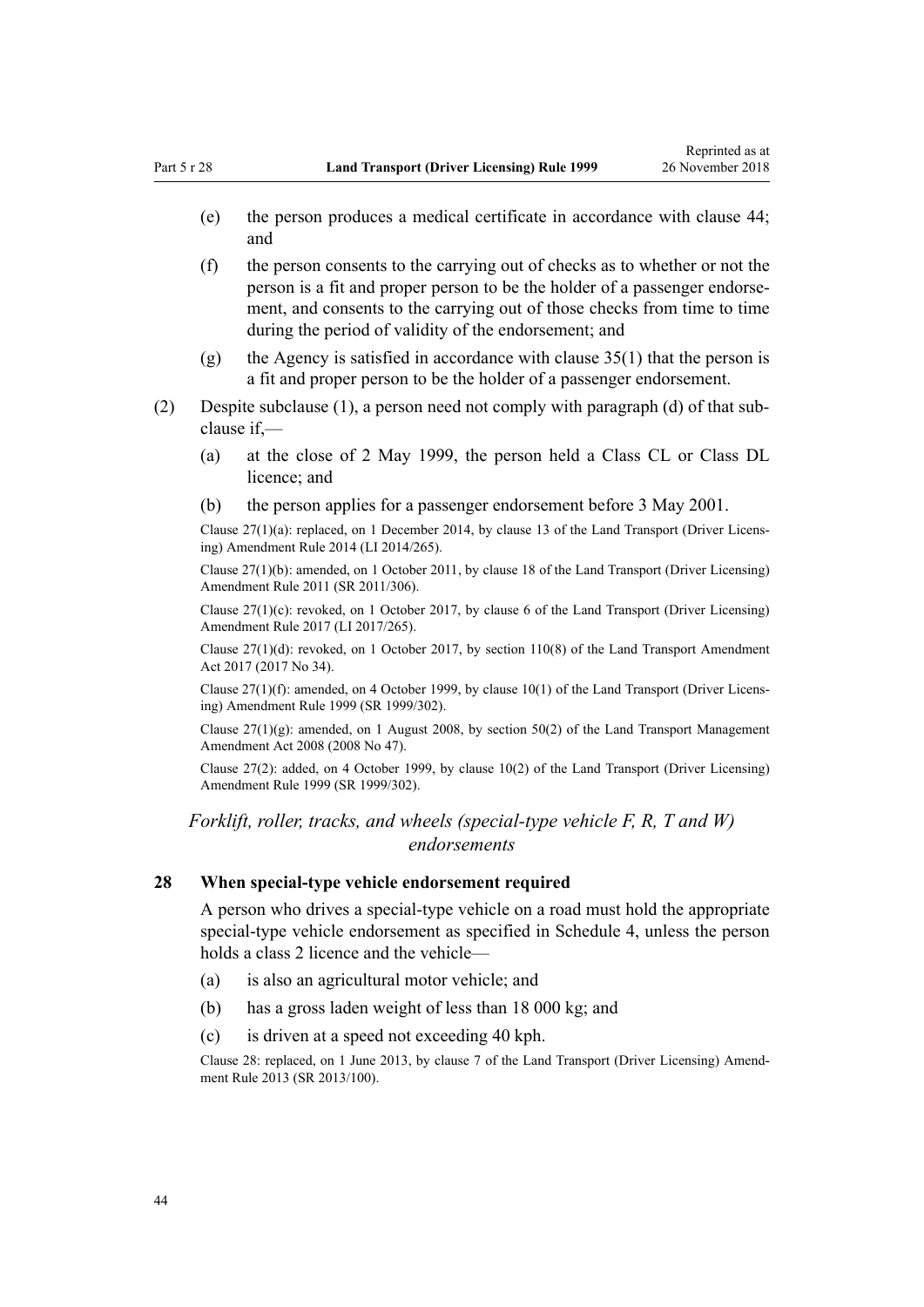# **29 Obtaining special-type endorsement**

Reprinted as at

A person is entitled to obtain a special-type endorsement on that person's driver licence if the person—

- (a) has made an application in accordance with [Part 3;](#page-21-0) and
- (b) holds a New Zealand full licence of a class, other than Class 6, that authorises the person to drive motor vehicles of an equivalent gross laden weight to the special-type vehicle the person intends to drive; and
- (c) provides a certificate showing successful completion by the person of the appropriate approved course of a type specified in subparagraphs (v) to (viii) of [clause 93\(b\).](#page-91-0)

Clause 29(a): replaced, on 1 December 2014, by [clause 14](http://legislation.govt.nz/pdflink.aspx?id=DLM6216927) of the Land Transport (Driver Licensing) Amendment Rule 2014 (LI 2014/265).

Clause 29(b): amended, on 1 October 2011, by [clause 19](http://legislation.govt.nz/pdflink.aspx?id=DLM3956724) of the Land Transport (Driver Licensing) Amendment Rule 2011 (SR 2011/306).

# *Testing officer (O) endorsement*

# **30 When testing officer endorsement required**

A person who conducts tests of practical driving skill required under [clause 48](#page-55-0) or [clause 49](#page-55-0) must hold a testing officer endorsement.

## **31 Obtaining testing officer endorsement**

A person is entitled to obtain a testing officer endorsement on that person's driver licence if—

- (a) the person has made an application in accordance with [Part 3](#page-21-0); and
- (b) the person holds, and has held for at least 2 years, a New Zealand full licence of a class other than Class 6; and
- (ba) the person passes a full licence test under [clause 48](#page-55-0) unless, in the 5 years immediately preceding the date of application, the person has passed a full licence test required for a Class 1 licence; and
- (c) the person passes a certification test under [clause 54](#page-57-0); and
- (d) the person produces a medical certificate in accordance with [clause 44;](#page-52-0) and
- (e) the person consents to the carrying out of checks as to whether or not the person is a fit and proper person to be the holder of a testing officer endorsement, and consents to the carrying out of those checks from time to time during the period of validity of the endorsement; and
- (f) the Agency is satisfied in accordance with clause  $35(1)$  that the person is a fit and proper person to be the holder of a testing officer endorsement.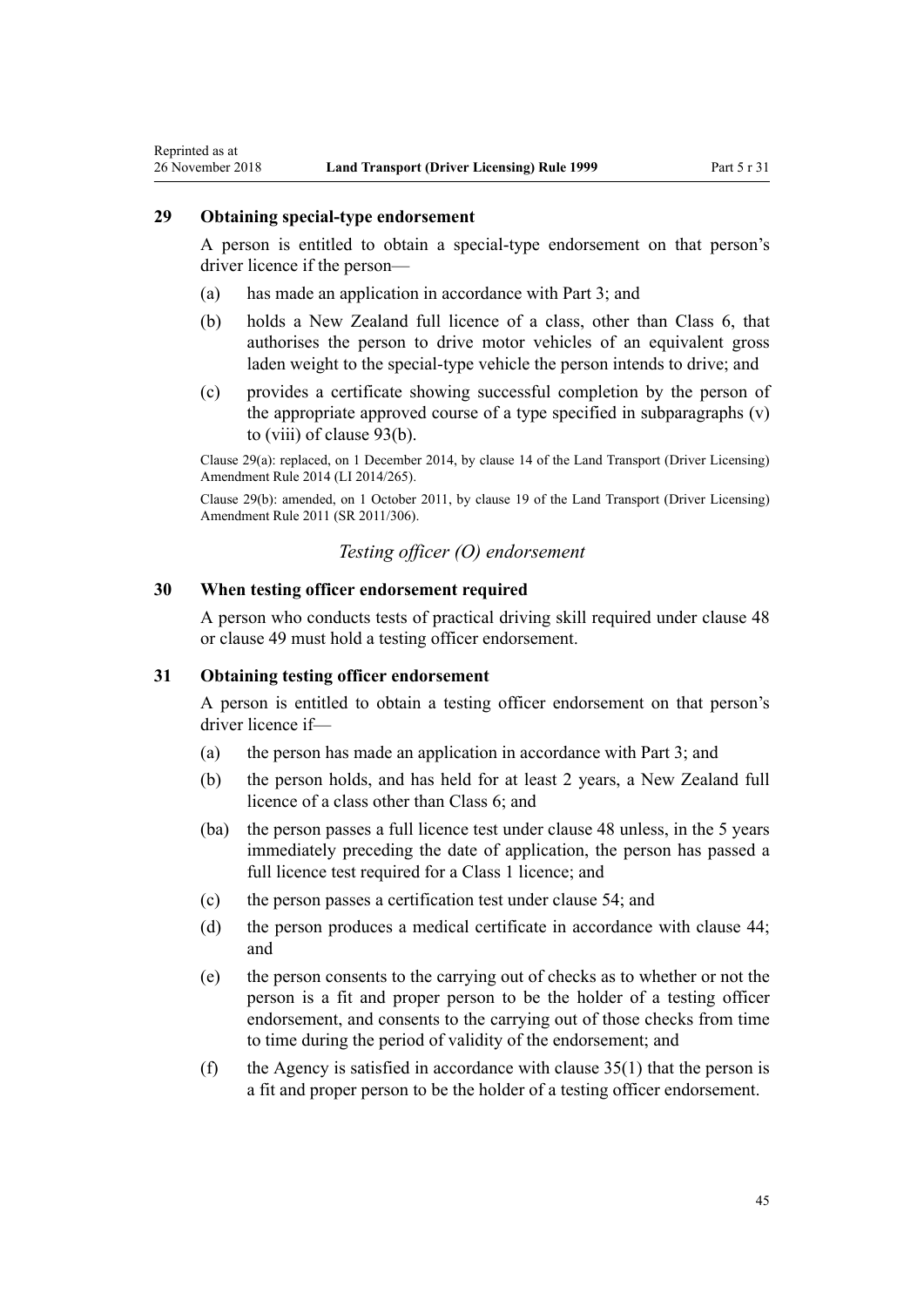Clause 31(a): replaced, on 1 December 2014, by [clause 15](http://legislation.govt.nz/pdflink.aspx?id=DLM6216928) of the Land Transport (Driver Licensing) Amendment Rule 2014 (LI 2014/265).

Clause 31(b): amended, on 1 October 2011, by [clause 20](http://legislation.govt.nz/pdflink.aspx?id=DLM3956725) of the Land Transport (Driver Licensing) Amendment Rule 2011 (SR 2011/306).

Clause 31(ba): inserted, on 1 June 2006, by [clause 14](http://legislation.govt.nz/pdflink.aspx?id=DLM376103) of the Land Transport (Driver Licensing) Amendment Rule 2006 (SR 2006/84).

Clause 31(ba): amended, on 1 August 2011, by [section 100\(4\)](http://legislation.govt.nz/pdflink.aspx?id=DLM3231293) of the Land Transport (Road Safety and Other Matters) Amendment Act 2011 (2011 No 13).

Clause 31(e): amended, on 4 October 1999, by [clause 11](http://legislation.govt.nz/pdflink.aspx?id=DLM293679) of the Land Transport (Driver Licensing) Amendment Rule 1999 (SR 1999/302).

Clause 31(f): amended, on 1 August 2008, by [section 50\(2\)](http://legislation.govt.nz/pdflink.aspx?id=DLM1313622) of the Land Transport Management Amendment Act 2008 (2008 No 47).

# **32 Holder of testing officer endorsement must retain records of driver testing undertaken and comply with requirements arising out of audits**

The holder of a testing officer endorsement must—

- (a) retain, for at least 12 months after the testing is provided, records of the driver testing undertaken by the person for hire or reward; and
- (b) comply with any requirement made in writing by the Agency to that person arising out of an audit of that person under [section 198](http://legislation.govt.nz/pdflink.aspx?id=DLM435602) of the Act.

Clause 32(b): amended, on 1 August 2008, by [section 50\(2\)](http://legislation.govt.nz/pdflink.aspx?id=DLM1313622) of the Land Transport Management Amendment Act 2008 (2008 No 47).

# *Vehicle recovery (V) endorsement*

### **33 When vehicle recovery endorsement required**

A person who drives a vehicle recovery service vehicle while it is being used in a vehicle recovery service must hold a vehicle recovery endorsement.

#### **34 Obtaining vehicle recovery endorsement**

- (1) A person is entitled to obtain a vehicle recovery endorsement on that person's driver licence if—
	- (a) the person has made an application in accordance with [Part 3](#page-21-0); and
	- (b) the person holds, and has held for at least 2 years, a New Zealand full licence of a class other than Class 6; and
	- (c) the person passes a full licence test under [clause 48](#page-55-0) unless, in the 5 years immediately preceding the date of application, the person has passed a full licence test required for a Class 1 licence; and
	- (d) the person provides evidence of successful completion by the person of an approved course of a type specified in [clause 93\(b\)\(ii\)](#page-91-0); and
	- (e) the person produces a medical certificate in accordance with [clause 44;](#page-52-0) and
	- (f) the person consents to the carrying out of checks as to whether or not the person is a fit and proper person to be the holder of a vehicle recovery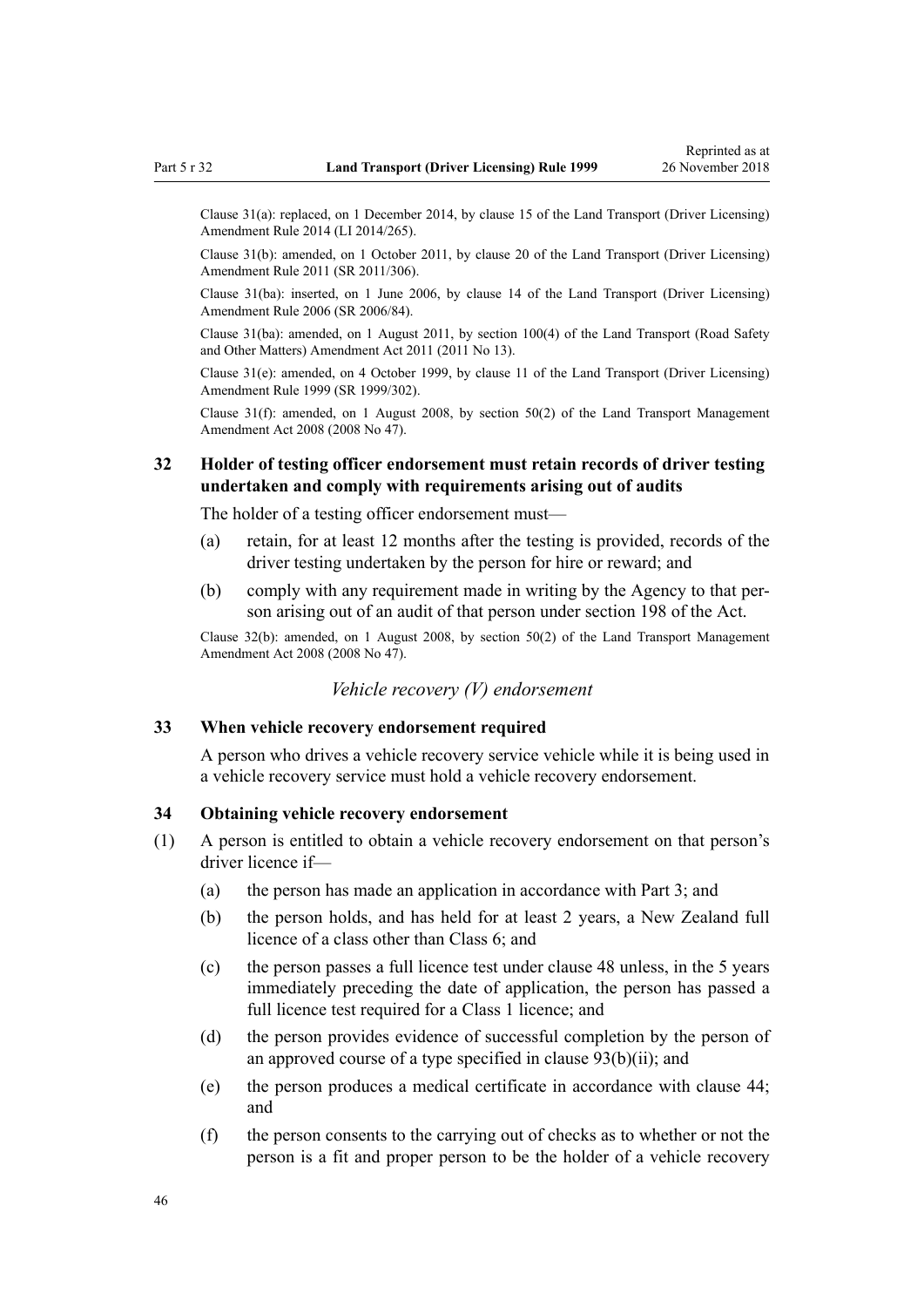<span id="page-46-0"></span>endorsement, and consents to the carrying out of those checks from time to time during the period of validity of the endorsement; and

- (g) the Agency is satisfied in accordance with clause  $35(1)$  that the person is a fit and proper person to be the holder of a vehicle recovery endorsement.
- (2) Despite subclause (1), a person need not comply with paragraph (d) of that subclause if,—
	- (a) at the close of 2 May 1999, the person held a Class NL licence; and
	- (b) the person applies for a vehicle recovery endorsement before 3 May 2001.

Clause 34(1)(a): replaced, on 1 December 2014, by [clause 16](http://legislation.govt.nz/pdflink.aspx?id=DLM6216929) of the Land Transport (Driver Licensing) Amendment Rule 2014 (LI 2014/265).

Clause 34(1)(b): amended, on 1 October 2011, by [clause 21](http://legislation.govt.nz/pdflink.aspx?id=DLM3956726) of the Land Transport (Driver Licensing) Amendment Rule 2011 (SR 2011/306).

Clause 34(1)(c): amended, on 1 August 2011, by [section 100\(4\)](http://legislation.govt.nz/pdflink.aspx?id=DLM3231293) of the Land Transport (Road Safety and Other Matters) Amendment Act 2011 (2011 No 13).

Clause 34(1)(c): amended, on 1 June 2006, by [clause 15\(2\)](http://legislation.govt.nz/pdflink.aspx?id=DLM376104) of the Land Transport (Driver Licensing) Amendment Rule 2006 (SR 2006/84).

Clause 34(1)(f): amended, on 4 October 1999, by [clause 12\(1\)](http://legislation.govt.nz/pdflink.aspx?id=DLM293680) of the Land Transport (Driver Licensing) Amendment Rule 1999 (SR 1999/302).

Clause 34(1)(g): amended, on 1 August 2008, by [section 50\(2\)](http://legislation.govt.nz/pdflink.aspx?id=DLM1313622) of the Land Transport Management Amendment Act 2008 (2008 No 47).

Clause 34(2): added, on 4 October 1999, by [clause 12\(2\)](http://legislation.govt.nz/pdflink.aspx?id=DLM293680) of the Land Transport (Driver Licensing) Amendment Rule 1999 (SR 1999/302).

#### **35 Criteria and procedure in relation to fit and proper person test**

(1) In determining whether the applicant for, or the holder of, an endorsement specified in column 1 of the table to this subclause is a fit and proper person for the purposes of this rule, the Agency may consider, and give such relative weight as the Agency considers fit to, the criteria in subpart 2 of [Part 4A](http://legislation.govt.nz/pdflink.aspx?id=DLM434587) of the Act set out in column 2 of the table to this subclause in relation to that type of endorsement.

|  | Table to clause $35(1)$ |  |
|--|-------------------------|--|
|  |                         |  |

| <b>Type of endorsement</b> | Criteria in subpart 2 of Part 4A of Act                                                                      |
|----------------------------|--------------------------------------------------------------------------------------------------------------|
| Driving instructor         | section 30C                                                                                                  |
|                            | section 30D                                                                                                  |
| Passenger                  | section 30C                                                                                                  |
|                            | section 30D (in the case of a person who is driving or intends<br>to drive small passenger service vehicles) |
|                            | section 30E (in the case of a person who is driving or intends<br>to drive large passenger service vehicles) |
| Testing officer            | section 30C                                                                                                  |
|                            | section 30D                                                                                                  |
| Vehicle recovery           | section 30C                                                                                                  |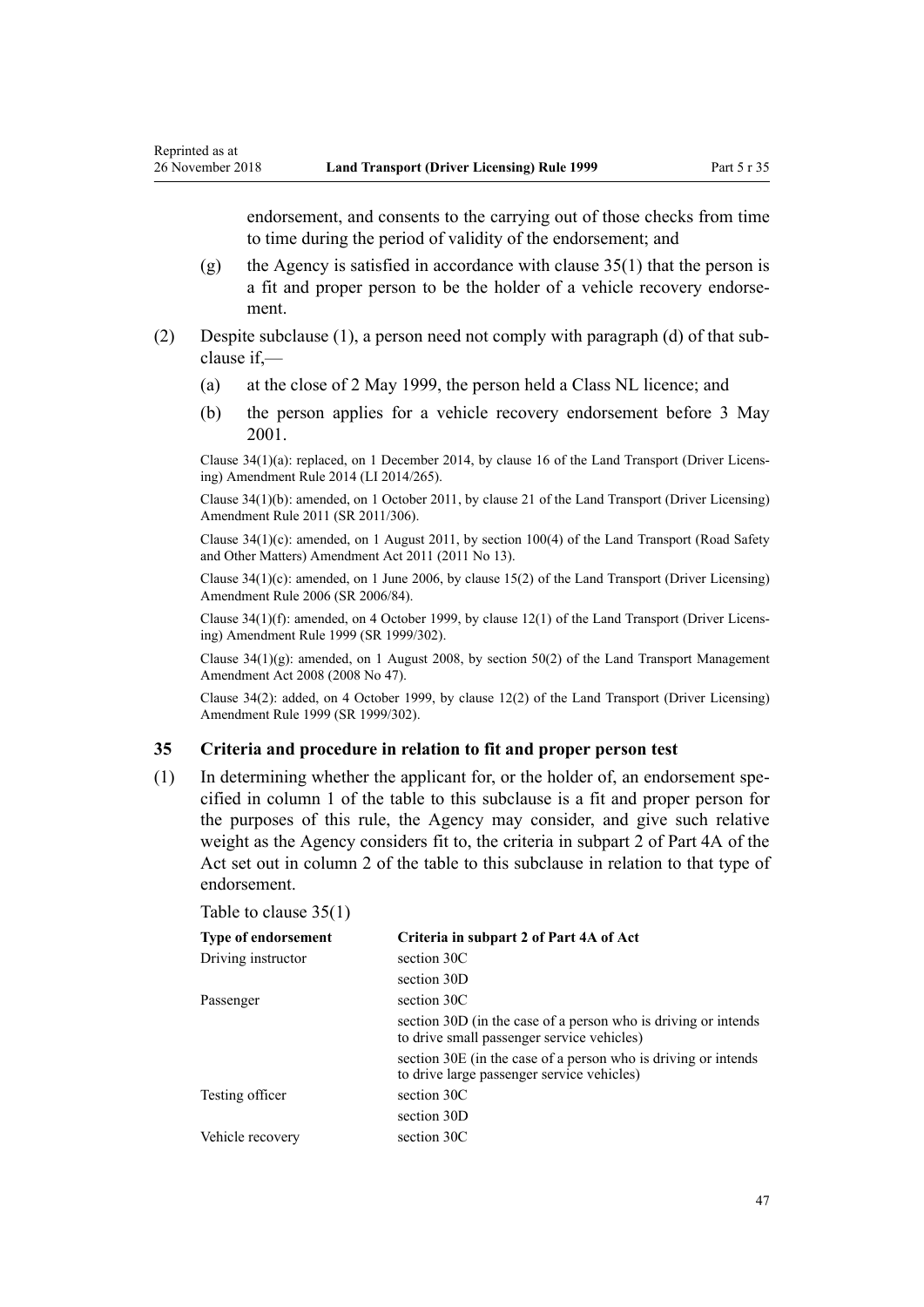**Type of endorsement Criteria in subpart 2 of [Part 4A](http://legislation.govt.nz/pdflink.aspx?id=DLM434587) of Act** [section 30D](http://legislation.govt.nz/pdflink.aspx?id=DLM434594)

- (2) The Agency may, for the purpose of determining whether or not a person is a fit and proper person for the purposes of this rule,—
	- (a) seek and receive such information as the Agency thinks fit; and
	- (b) consider information obtained from any source.
- (3) If the Agency proposes to take into account any information that is or may be prejudicial to the person, the Agency must disclose that information to the person and give the person a reasonable opportunity to refute or comment on it.
- (4) Nothing in subclause (3) requires the Agency to disclose any information the disclosure of which would be likely to endanger the safety of any person.
- (5) Nothing in this clause limits or affects the provisions of [Part 4A](http://legislation.govt.nz/pdflink.aspx?id=DLM434587) of the Act in respect of any transport service driver.

Clause 35(1): substituted, on 1 October 2007, by [section 95\(11\)](http://legislation.govt.nz/pdflink.aspx?id=DLM353501) of the Land Transport Amendment Act 2005 (2005 No 77).

Clause 35(1): amended, on 1 August 2008, by [section 50\(2\)](http://legislation.govt.nz/pdflink.aspx?id=DLM1313622) of the Land Transport Management Amendment Act 2008 (2008 No 47).

Clause 35(2): amended, on 1 August 2008, by [section 50\(2\)](http://legislation.govt.nz/pdflink.aspx?id=DLM1313622) of the Land Transport Management Amendment Act 2008 (2008 No 47).

Clause 35(2)(a): amended, on 1 August 2008, by [section 50\(2\)](http://legislation.govt.nz/pdflink.aspx?id=DLM1313622) of the Land Transport Management Amendment Act 2008 (2008 No 47).

Clause 35(3): amended, on 1 August 2008, by [section 50\(2\)](http://legislation.govt.nz/pdflink.aspx?id=DLM1313622) of the Land Transport Management Amendment Act 2008 (2008 No 47).

Clause 35(4): amended, on 1 August 2008, by [section 50\(2\)](http://legislation.govt.nz/pdflink.aspx?id=DLM1313622) of the Land Transport Management Amendment Act 2008 (2008 No 47).

Clause 35(5): amended, on 1 December 2014, by [clause 17](http://legislation.govt.nz/pdflink.aspx?id=DLM6216930) of the Land Transport (Driver Licensing) Amendment Rule 2014 (LI 2014/265).

# **Part 6 Driver identification cards**

#### **36 Application for driver identification card**

- (1) An application for a driver identification card required under clauses 3.2(1)(c), 3.5, and 5.2 of Land Transport Rule: Operator Licensing 2017 must be in accordance with [Part 3](#page-21-0).
- (2) The applicant must provide a unique identifier as described in clauses 3.5 and 5.2 of Land Transport Rule: Operator Licensing 2017.

Clause 36: replaced, on 1 December 2014, by [clause 18](http://legislation.govt.nz/pdflink.aspx?id=DLM6216931) of the Land Transport (Driver Licensing) Amendment Rule 2014 (LI 2014/265).

Clause 36(1): amended, on 1 October 2017, by [clause 7\(1\)](http://legislation.govt.nz/pdflink.aspx?id=DLM7420931) of the Land Transport (Driver Licensing) Amendment Rule 2017 (LI 2017/265).

Clause 36(2): amended, on 1 October 2017, by [clause 7\(2\)](http://legislation.govt.nz/pdflink.aspx?id=DLM7420931) of the Land Transport (Driver Licensing) Amendment Rule 2017 (LI 2017/265).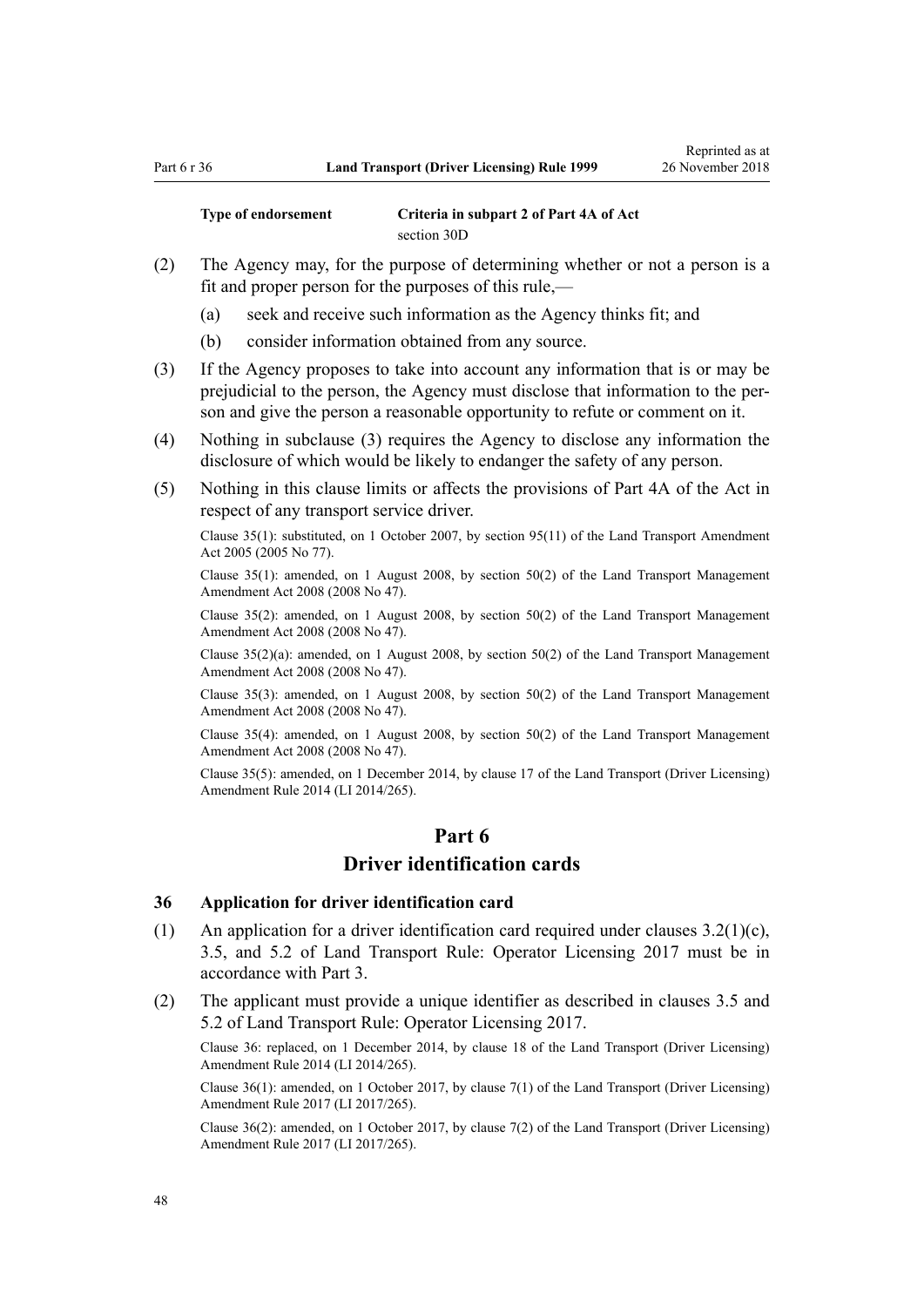### *Driver identification card property of Agency*

<span id="page-48-0"></span>Heading: amended, on 1 August 2008, by [section 50\(2\)](http://legislation.govt.nz/pdflink.aspx?id=DLM1313622) of the Land Transport Management Amendment Act 2008 (2008 No 47).

#### **37 Driver identification card property of Agency**

- (1) A driver identification card issued to a person under clauses 3.2(1)(c), 3.5, and 5.2 of Land Transport Rule: Operator Licensing 2017 is the property of the Agency.
- (2) A person must surrender his or her driver identification card as and when required under this rule.

Clause 37 heading: amended, on 1 August 2008, by [section 50\(2\)](http://legislation.govt.nz/pdflink.aspx?id=DLM1313622) of the Land Transport Management Amendment Act 2008 (2008 No 47).

Clause 37(1): amended, on 1 October 2017, by [clause 8](http://legislation.govt.nz/pdflink.aspx?id=DLM7420932) of the Land Transport (Driver Licensing) Amendment Rule 2017 (LI 2017/265).

Clause 37(1): amended, on 1 August 2008, by [section 50\(2\)](http://legislation.govt.nz/pdflink.aspx?id=DLM1313622) of the Land Transport Management Amendment Act 2008 (2008 No 47).

# **Part 7 Medical fitness**

#### **38 Eyesight testing**

- (1) An applicant for a driver licence or an endorsement, or for the renewal of a driver licence or an endorsement, must either—
	- (a) have the applicant's eyesight tested by a licensing agent; or
	- (b) provide a licensing agent with a certificate issued by a health practitioner within 60 days of the date that it is produced to the licensing agent stating that the applicant's eyesight complies with the standards specified in subclause (2).
- (2) An applicant to whom subclause (1) applies must,—
	- (a) in the case of an applicant with vision in both eyes who applies to obtain a Class 1 or Class 6 driver licence, or a dangerous goods or special type vehicle endorsement,—
		- (i) have a visual acuity of at least 6/12 using both eyes; and
		- (ii) have a visual field of at least 140 degrees; and
	- (b) in the case of an applicant with vision only in 1 eye who applies to obtain a Class 1 or Class 6 driver licence, or a dangerous goods or special-type vehicle endorsement,—
		- (i) have a visual acuity of at least  $6/12$  in 1 eye; and
		- (ii) have a visual field of at least 140 degrees in that eye; and
	- (c) to obtain a driver licence of classes 2 to 5, or a passenger, vehicle recovery, driving instructor, or testing officer endorsement,—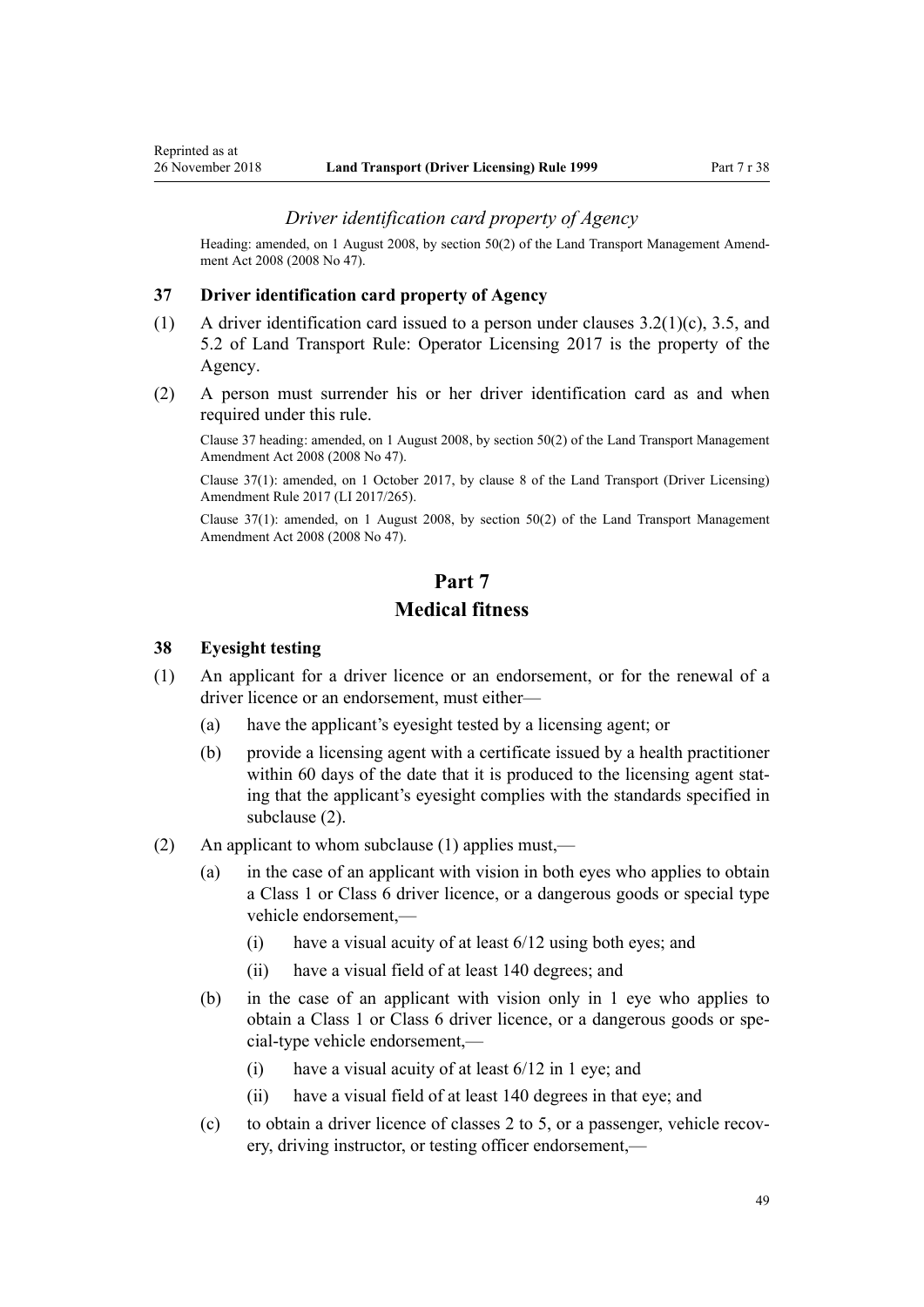- (i) have a visual acuity of at least 6/9 using both eyes and at least 6/18 using each eye separately; and
- (ii) have a visual field of at least 140 degrees.
- (3) The minimum eyesight standards specified in subclause (2) may be met either with or without correcting lenses.
- (4) If an applicant to whom subclause (1) applies fails an eyesight test administered by a licensing agent, the agent must advise the applicant that the applicant may provide a certificate in accordance with subclause (1)(b) as an alternative method of satisfying the requirements of subclause (2).
- (5) A licensing agent is not required to administer an eyesight test to an applicant with vision only in 1 eye to whom subclause (1) applies, but must advise the applicant that the applicant must produce a certificate in accordance with subclause (1)(b) to satisfy the requirements of subclause (2).

Clause 38(1)(b): amended, on 7 November 2018, by [section 21](http://legislation.govt.nz/pdflink.aspx?id=DLM6984133) of the Land Transport Amendment Act 2016 (2016 No 77).

Clause 38(1)(b): amended, on 18 September 2004, by [section 175\(3\)](http://legislation.govt.nz/pdflink.aspx?id=DLM205009) of the Health Practitioners Competence Assurance Act 2003 (2003 No 48).

Clause 38(2)(a)(i): amended, on 1 October 2011, by [clause 22](http://legislation.govt.nz/pdflink.aspx?id=DLM3956727) of the Land Transport (Driver Licensing) Amendment Rule 2011 (SR 2011/306).

## **39 Medical declaration**

- (1) If an applicant for a driver licence or an endorsement, or for a renewal of a driver licence or an endorsement, has suffered from any medical condition or conditions (including any condition relating to eyesight) that has, to the applicant's knowledge, in the 5 years immediately preceding the date of application adversely affected the applicant's ability to drive safely, the applicant must—
	- (a) state this fact on the application form; and
	- (b) produce with the application form a medical certificate that complies with [clause 44.](#page-52-0)
- (2) If an applicant for a driver licence or an endorsement, or for a renewal of a driver licence or an endorsement, has suffered from any medical condition or conditions (including any conditions relating to eyesight) that could, to the applicant's knowledge, adversely affect the ability of the applicant to drive safely, but has not done so in the 5 years immediately preceding the date of application, the applicant must—
	- (a) state this fact on the application form; and
	- (b) sign a statement to that effect.
- (3) If the applicant for a driver licence or an endorsement, or for a renewal of a driver licence or an endorsement, does not suffer from any medical condition or conditions (including conditions relating to eyesight) that could, to the applicant's knowledge, adversely affect the ability of the applicant to drive safely, the applicant must—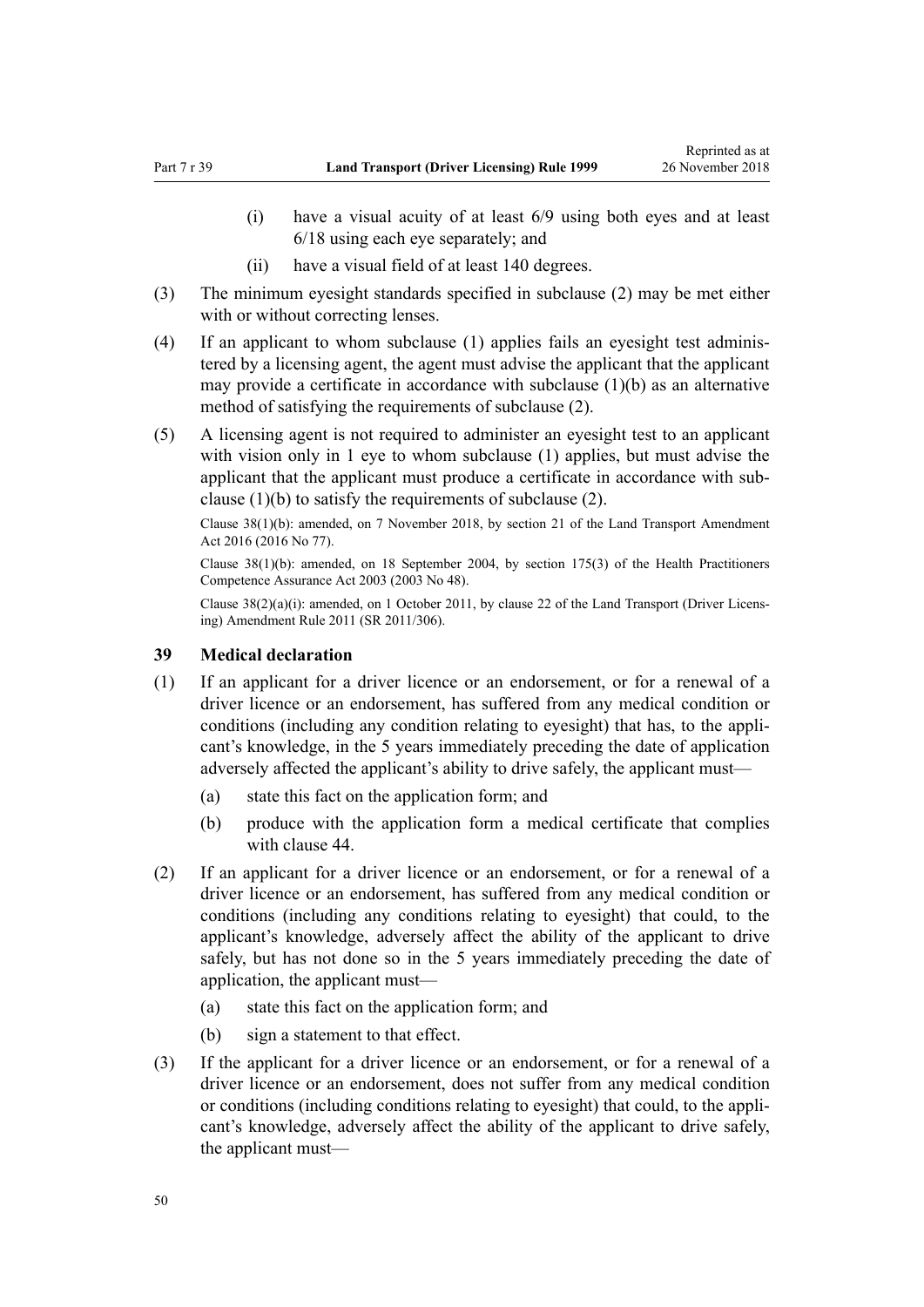(a) state this fact on the application form; and

#### (b) sign a statement to that effect.

Clause 39(2)(b): amended, on 1 October 2011, by [clause 23\(1\)](http://legislation.govt.nz/pdflink.aspx?id=DLM3956728) of the Land Transport (Driver Licensing) Amendment Rule 2011 (SR 2011/306).

Clause 39(3): added, on 1 October 2011, by [clause 23\(2\)](http://legislation.govt.nz/pdflink.aspx?id=DLM3956728) of the Land Transport (Driver Licensing) Amendment Rule 2011 (SR 2011/306).

#### **40 Special medical examination**

<span id="page-50-0"></span>Reprinted as at

- (1) The Agency may require any of the following persons to undergo a medical examination if he or she considers that there are reasonable grounds to require the person to undergo a medical examination in the interests of public safety:
	- (a) an applicant for a driver licence:
	- (b) an applicant for an endorsement:
	- (c) an applicant for the renewal of a driver licence:
	- (d) an applicant for the renewal of an endorsement.
- (2) A licensing agent (other than the Agency) may, if the licensing agent considers that there may be grounds for requiring an applicant to be medically examined under subclause (1), refer any application for a driver licence or an endorsement, or for the renewal of a driver licence or an endorsement, to the Agency to enable the Agency to consider whether to require a medical examination under subclause (1).

Clause 40(1): amended, on 1 August 2008, by [section 50\(2\)](http://legislation.govt.nz/pdflink.aspx?id=DLM1313622) of the Land Transport Management Amendment Act 2008 (2008 No 47).

Clause 40(2): amended, on 1 August 2008, by [section 50\(2\)](http://legislation.govt.nz/pdflink.aspx?id=DLM1313622) of the Land Transport Management Amendment Act 2008 (2008 No 47).

#### **41 Requirements of medical examination**

- (1) A medical examination required under clause  $40(1)$  must be carried out by—
	- (a) a health practitioner nominated by the applicant; or
	- (b) a health practitioner nominated by the Agency.
- (2) The Agency may nominate a person under subclause (1)(b) only if—
	- (a) the applicant fails to nominate a person under subclause  $(1)(a)$ ; or
	- (b) the Agency is not satisfied that the person nominated by the applicant is appropriately qualified to undertake the medical examination.
- (3) A person who is nominated to undertake a medical examination under subclause (1) must be a member of one of the class or classes of registered health professional that, in the opinion of the Agency, is appropriately qualified to undertake the examination in the particular case.
- (4) A medical examination required under clause 40(1) must be carried out having regard to the document issued by the Agency entitled Medical Aspects of Fitness to Drive: A Guide for Medical Practitioners.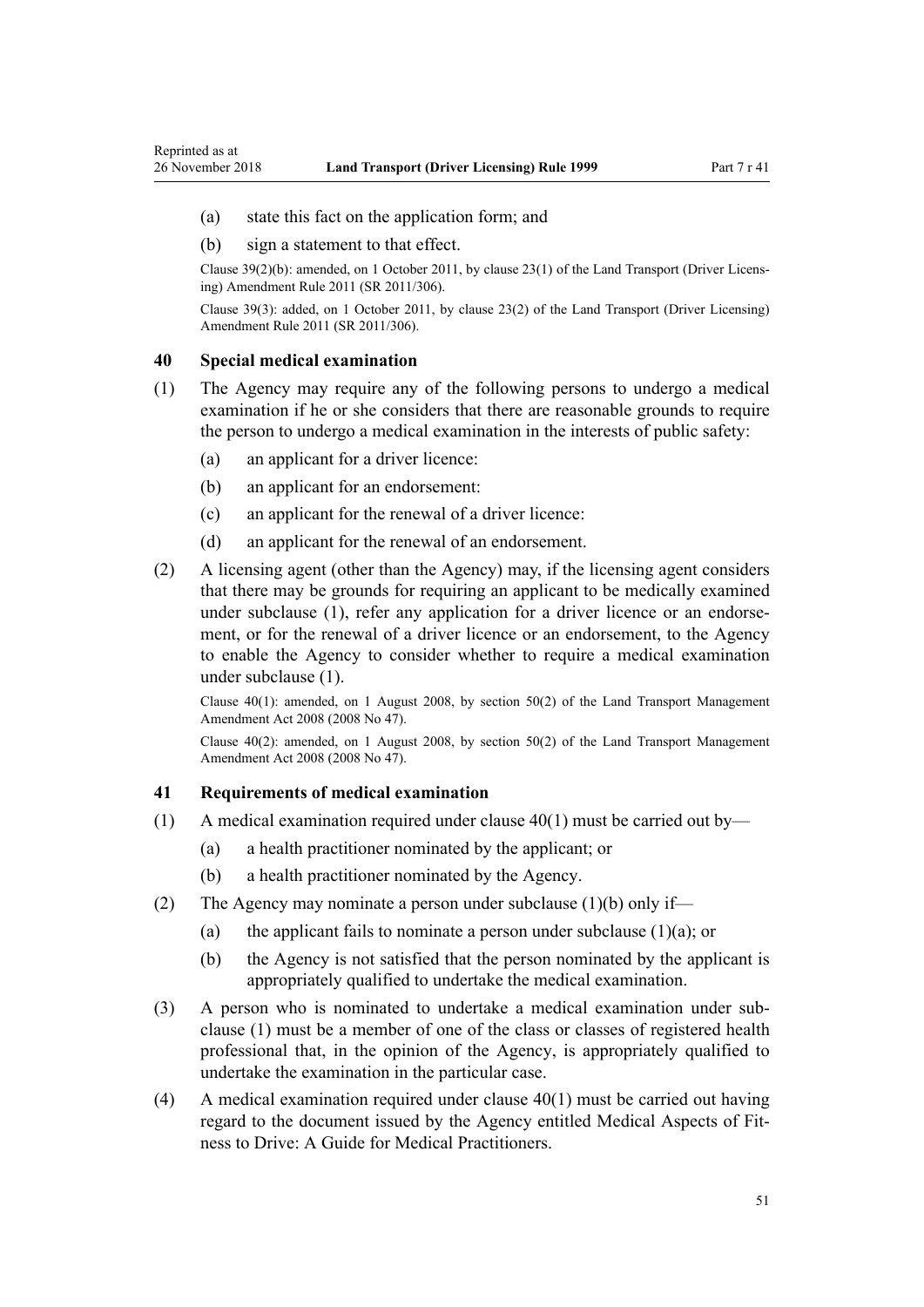Clause 41(1)(a): amended, on 7 November 2018, by [section 21](http://legislation.govt.nz/pdflink.aspx?id=DLM6984133) of the Land Transport Amendment Act 2016 (2016 No 77).

Clause 41(1)(a): amended, on 18 September 2004, by [section 175\(3\)](http://legislation.govt.nz/pdflink.aspx?id=DLM205009) of the Health Practitioners Competence Assurance Act 2003 (2003 No 48).

Clause 41(1)(b): amended, on 7 November 2018, by [section 21](http://legislation.govt.nz/pdflink.aspx?id=DLM6984133) of the Land Transport Amendment Act 2016 (2016 No 77).

Clause  $41(1)(b)$ : amended, on 1 August 2008, by [section 50\(2\)](http://legislation.govt.nz/pdflink.aspx?id=DLM1313622) of the Land Transport Management Amendment Act 2008 (2008 No 47).

Clause  $41(1)(b)$ : amended, on 18 September 2004, by [section 175\(3\)](http://legislation.govt.nz/pdflink.aspx?id=DLM205009) of the Health Practitioners Competence Assurance Act 2003 (2003 No 48).

Clause 41(2): amended, on 1 August 2008, by [section 50\(2\)](http://legislation.govt.nz/pdflink.aspx?id=DLM1313622) of the Land Transport Management Amendment Act 2008 (2008 No 47).

Clause 41(2)(b): amended, on 1 August 2008, by [section 50\(2\)](http://legislation.govt.nz/pdflink.aspx?id=DLM1313622) of the Land Transport Management Amendment Act 2008 (2008 No 47).

Clause 41(3): amended, on 1 August 2008, by [section 50\(2\)](http://legislation.govt.nz/pdflink.aspx?id=DLM1313622) of the Land Transport Management Amendment Act 2008 (2008 No 47).

Clause 41(4): amended, on 1 August 2008, by [section 50\(2\)](http://legislation.govt.nz/pdflink.aspx?id=DLM1313622) of the Land Transport Management Amendment Act 2008 (2008 No 47).

## **42 Powers of Agency**

The Agency may decline to issue or renew a driver licence or endorsement or may issue or renew the licence or endorsement with conditions—

- (a) if an applicant refuses or fails to undergo an examination required under clause  $40(1)$ ; or
- (b) if, following an examination required under clause  $40(1)$ , the Agency—
	- (i) is satisfied on medical grounds that the applicant is not a fit and proper person to be granted a driver licence or endorsement of the relevant class or type; or
	- (ii) considers that, in the interests of public safety, any driver licence or endorsement held by the applicant requires conditions that take into account any relevant physical or mental condition of the applicant.

Clause 42 heading: amended, on 1 August 2008, by [section 50\(2\)](http://legislation.govt.nz/pdflink.aspx?id=DLM1313622) of the Land Transport Management Amendment Act 2008 (2008 No 47).

Clause 42: amended, on 1 August 2008, by [section 50\(2\)](http://legislation.govt.nz/pdflink.aspx?id=DLM1313622) of the Land Transport Management Amendment Act 2008 (2008 No 47).

Clause 42(b): amended, on 1 August 2008, by [section 50\(2\)](http://legislation.govt.nz/pdflink.aspx?id=DLM1313622) of the Land Transport Management Amendment Act 2008 (2008 No 47).

#### **43 Advice of right to appeal**

The Agency must give written notice to an applicant whose application for the issue or renewal of a driver licence or endorsement has been declined under clause 42, or granted subject to conditions under that clause, of the rights of appeal given by [section 106](http://legislation.govt.nz/pdflink.aspx?id=DLM435083) of the Act.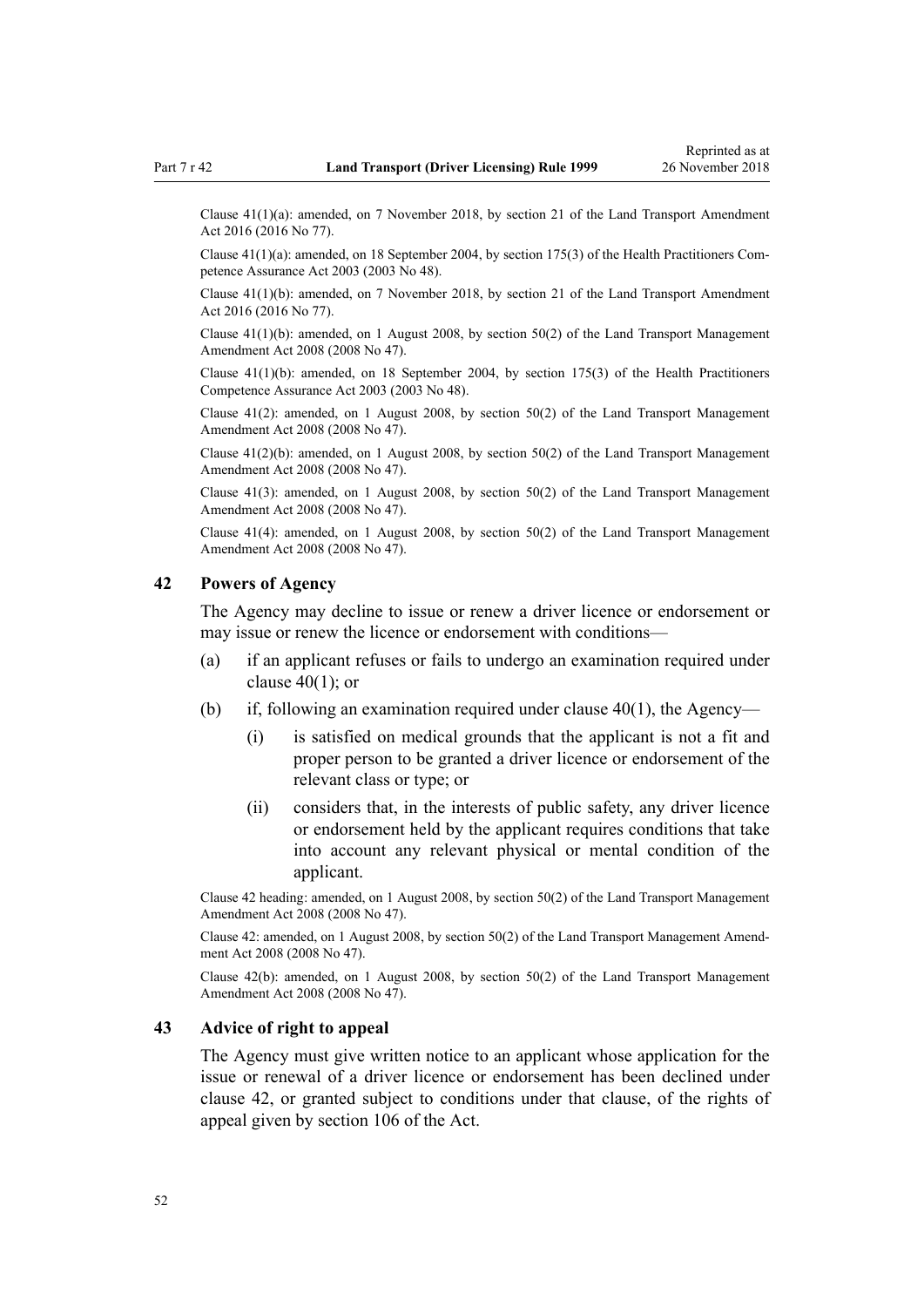Clause 43: amended, on 1 August 2008, by [section 50\(2\)](http://legislation.govt.nz/pdflink.aspx?id=DLM1313622) of the Land Transport Management Amend-

*General provision about medical certificates*

## *[Revoked]*

Heading: revoked, on 4 December 2006, by [clause 7](http://legislation.govt.nz/pdflink.aspx?id=DLM386144) of the Land Transport (Driver Licensing) Amendment Rule (No 2) 2006 (SR 2006/152).

### **44 Medical certificates**

<span id="page-52-0"></span>Reprinted as at

ment Act 2008 (2008 No 47).

- (1) A person who is required by this rule to produce a medical certificate to any person must—
	- (a) obtain, from a person who is a member of 1 or more of the class or classes of registered health professional qualified to issue the certificate, a certificate that states whether the person is medically fit to drive under the applicable class of licence or type of endorsement, having regard to the document issued by the Agency entitled Medical Aspects of Fitness to Drive: A Guide for Medical Practitioners; and
	- (b) pay the appropriate fee (if any) specified in or assessed in accordance with regulations made under the Act.
- (1A) In the case of a person applying for a driver licence of Classes 2 to 5, a Class 1 medical certificate issued under [Part 2A](http://legislation.govt.nz/pdflink.aspx?id=DLM216176) of the Civil Aviation Act 1990 and Part 67 of the Civil Aviation Rules may be produced instead of a medical certificate described in subclause  $(1)(a)$ .
- (2) A medical certificate produced under this rule is valid only if it is issued within 60 days before the date on which it is produced.
- (2A) A medical certificate produced under subclause (1A) may be—
	- (a) the original certificate; or
	- (b) a copy of that certificate certified by a solicitor of the High Court of New Zealand, a registrar of a District Court, a Justice of the Peace, or the medical practitioner who issued the certificate.
- (3) A person who would otherwise be required by this rule to produce a medical certificate is not required to do so if—
	- (a) the person has obtained, in the 5 years immediately preceding the date of application for the issue or renewal of a driver licence or endorsement, another driver licence or endorsement for which the person was required to produce a medical certificate to the same medical standards as required in subclause (1); and
	- (b) the person provides the licensing agent with a signed statement that any adverse condition the person suffers from that may affect the person's ability to drive safely has not worsened since the medical certificate referred to in subclause (3)(a) was produced.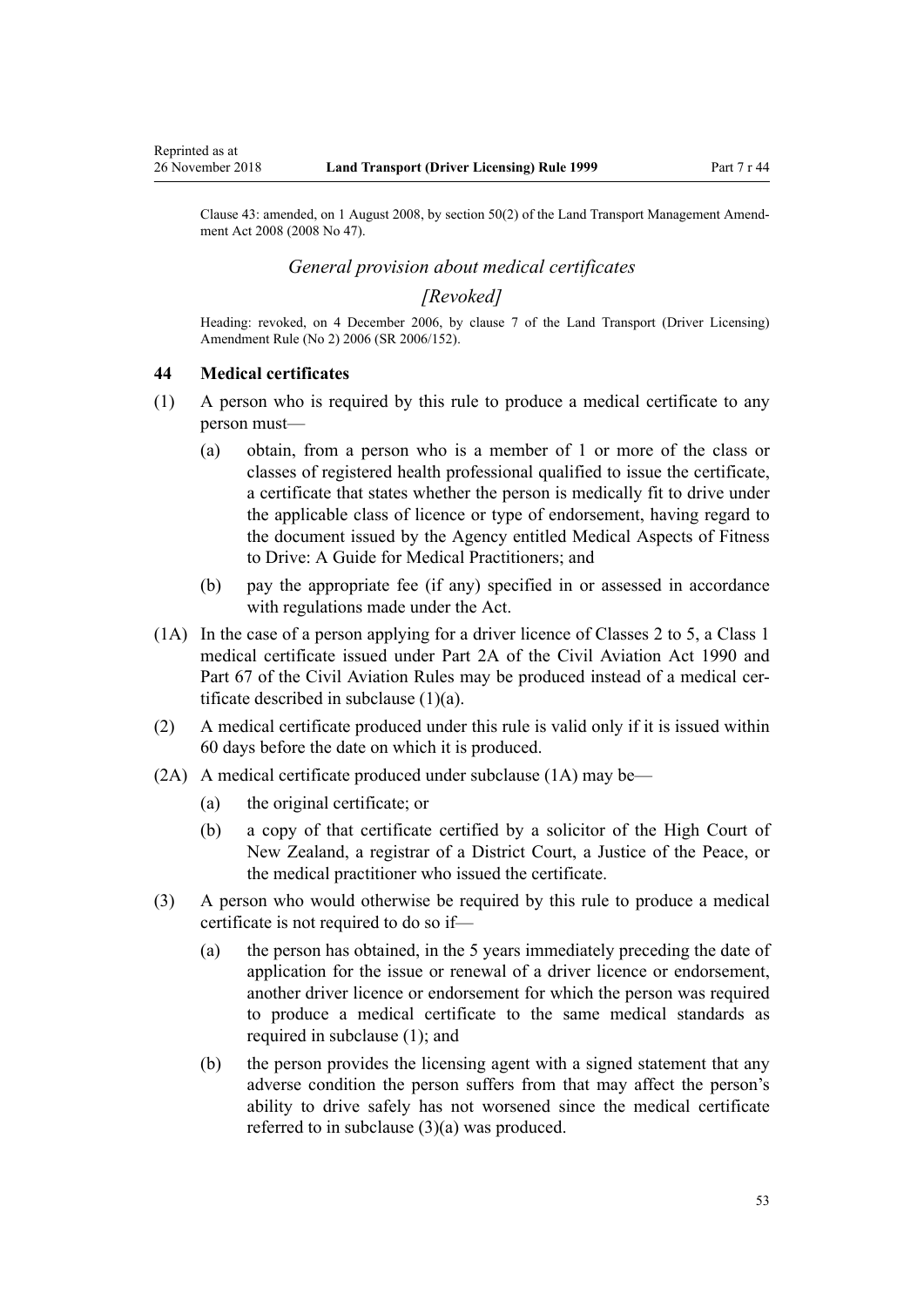- <span id="page-53-0"></span>(4) Subclause (3) does not apply to a medical certificate required in respect of an applicant—
	- (a) for a driver licence who is 75 years of age or over; or
	- (b) for renewal of a driver licence under clause  $67(5)(a)$ .
- (5) This clause does not apply to a medical certificate issued under [clause 38\(1\)\(b\).](#page-48-0)

Clause 44(1)(a): amended, on 1 August 2008, by [section 50\(2\)](http://legislation.govt.nz/pdflink.aspx?id=DLM1313622) of the Land Transport Management Amendment Act 2008 (2008 No 47).

Clause 44(1A): inserted, on 1 June 2006, by [clause 16\(1\)](http://legislation.govt.nz/pdflink.aspx?id=DLM376105) of the Land Transport (Driver Licensing) Amendment Rule 2006 (SR 2006/84).

Clause 44(2A): inserted, on 1 June 2006, by [clause 16\(2\)](http://legislation.govt.nz/pdflink.aspx?id=DLM376105) of the Land Transport (Driver Licensing) Amendment Rule 2006 (SR 2006/84).

Clause 44(4): substituted, on 1 October 2011, by [clause 24](http://legislation.govt.nz/pdflink.aspx?id=DLM3956729) of the Land Transport (Driver Licensing) Amendment Rule 2011 (SR 2011/306).

#### **44A Obligations of person who issues medical certificate**

- (1) This clause applies if a medical certificate is required for the purposes of this rule.
- (2) The person who issues the medical certificate must, as soon as practicable, give written notice to the Agency of his or her assessment if he or she assesses the applicant as not medically fit to drive a motor vehicle for which a driver licence is required.

Clause 44A: inserted, on 4 December 2006, by [clause 8](http://legislation.govt.nz/pdflink.aspx?id=DLM386145) of the Land Transport (Driver Licensing) Amendment Rule (No 2) 2006 (SR 2006/152).

Clause 44A(2): amended, on 1 August 2008, by [section 50\(2\)](http://legislation.govt.nz/pdflink.aspx?id=DLM1313622) of the Land Transport Management Amendment Act 2008 (2008 No 47).

## **44B Applicants may be referred for on-road safety test**

- (1) This clause applies if a medical certificate is required for a Class 1 or Class 6 licence and the applicant—
	- (a) is 75 years of age or older; or
	- (b) is 74 years of age or older and is renewing his or her licence under clause  $67(5)(a)$ .
- (2) The person who issues the medical certificate may refer the applicant for an on-road safety test if he or she—
	- (a) assesses the applicant as medically fit to drive under the applicable class of licence; but
	- (b) has significant doubts about the applicant's ability to drive safely.
- (3) This clause does not apply if a medical certificate is required only for the renewal of an endorsement on a Class 1 driver licence.

Clause 44B: inserted, on 4 December 2006, by [clause 8](http://legislation.govt.nz/pdflink.aspx?id=DLM386145) of the Land Transport (Driver Licensing) Amendment Rule (No 2) 2006 (SR 2006/152).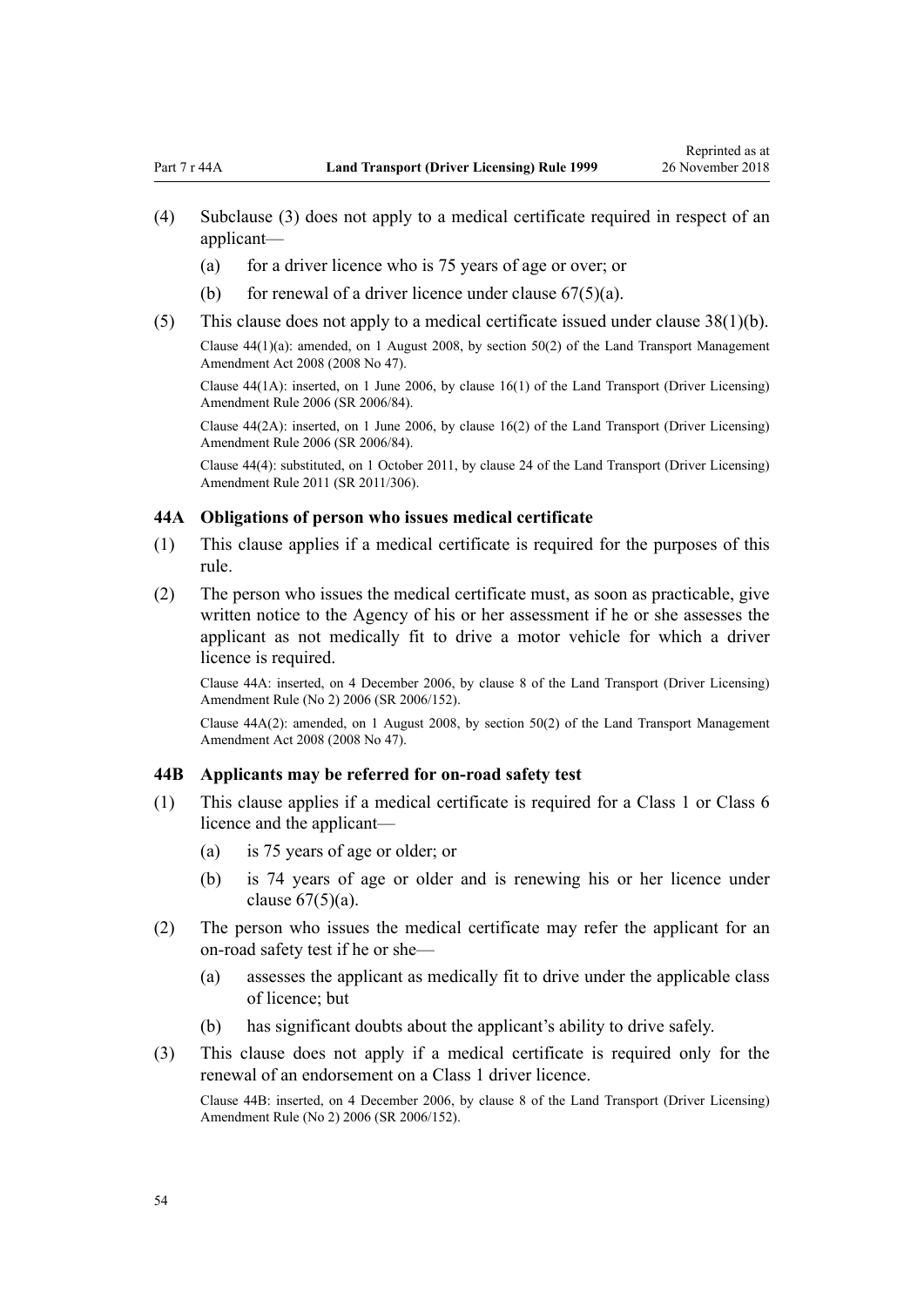# <span id="page-54-0"></span>**Part 8 Theory and practical tests for driver licences**

#### *Theory tests*

### **45 Theory tests required**

- (1) An applicant for a driver licence—
	- (a) of any of Classes 1L, 2L, 3L, 5L, or 6L; or
	- (b) for a licence of any class if the applicant is required under any other provision of this rule to pass a theory test—

must pass the appropriate theory test approved by the Agency in relation to the class of licence sought.

- (1A) Despite subclause (1), a person does not have to pass the appropriate theory test approved by the Agency if,—
	- (a) at the close of 2 May 1999, the person held a Class LL licence; and
	- (b) the person applies for a Class 3L or Class 5L licence before 3 May 2001.
- (2) This clause is subject to [clause 53](#page-57-0).

Clause 45(1): amended, on 1 August 2008, by [section 50\(2\)](http://legislation.govt.nz/pdflink.aspx?id=DLM1313622) of the Land Transport Management Amendment Act 2008 (2008 No 47).

Clause 45(1): amended, on 16 January 2006, by [section 95\(12\)](http://legislation.govt.nz/pdflink.aspx?id=DLM353501) of the Land Transport Amendment Act 2005 (2005 No 77).

Clause 45(1A): inserted, on 4 October 1999, by [clause 14](http://legislation.govt.nz/pdflink.aspx?id=DLM293682) of the Land Transport (Driver Licensing) Amendment Rule 1999 (SR 1999/302).

Clause 45(1A): amended, on 1 August 2008, by [section 50\(2\)](http://legislation.govt.nz/pdflink.aspx?id=DLM1313622) of the Land Transport Management Amendment Act 2008 (2008 No 47).

Clause 45(1A): amended, on 16 January 2006, by [section 95\(12\)](http://legislation.govt.nz/pdflink.aspx?id=DLM353501) of the Land Transport Amendment Act 2005 (2005 No 77).

#### **46 Standard for passing theory test**

An applicant passes a theory test approved by the Agency if the applicant answers correctly the number of questions required to be answered correctly as approved by the Agency.

Clause 46: amended, on 1 August 2008, by [section 50\(2\)](http://legislation.govt.nz/pdflink.aspx?id=DLM1313622) of the Land Transport Management Amendment Act 2008 (2008 No 47).

Clause 46: amended, on 16 January 2006, by [section 95\(12\)](http://legislation.govt.nz/pdflink.aspx?id=DLM353501) of the Land Transport Amendment Act 2005 (2005 No 77).

## **47 Theory test to be conducted by licensing agent or testing officer**

A theory test must be conducted by a licensing agent or a testing officer.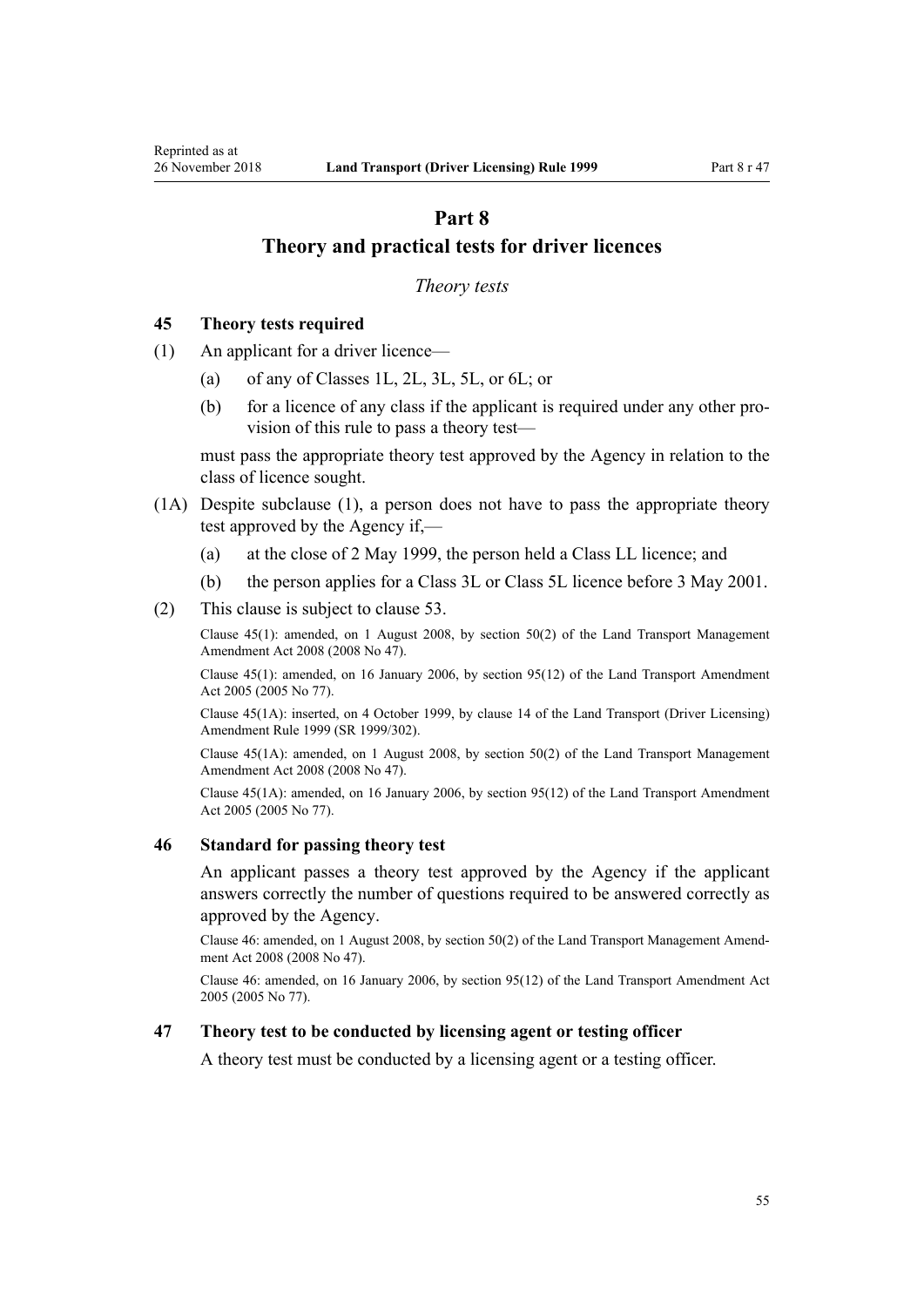#### *Practical driving tests*

#### <span id="page-55-0"></span>**48 Practical skills tests required**

- (1) An applicant for a Class 6L licence must take a basic handling skills test approved by the Agency.
- (2) An applicant for a Class 1R or 6R licence must take the appropriate restricted licence test approved by the Agency in relation to the class of licence sought.
- (3) An applicant for a Class 1, 2, 3, 4, 5, or 6 licence must take the appropriate full licence test approved by the Agency in relation to the class of licence sought.
- (4) Except as provided in subclause (5) or [clause 53](#page-57-0), the applicant must, in accordance with [Schedule 3](#page-110-0), take the practical driving test in a vehicle to which the class of licence sought relates.
- (5) An applicant may take the practical driving test in an appropriately configured or loaded vehicle of a class other than that to which the class of licence sought relates if the Agency approves the use of that other vehicle for the test.

Clause 48: substituted, on 1 August 2011, by [section 100\(4\)](http://legislation.govt.nz/pdflink.aspx?id=DLM3231293) of the Land Transport (Road Safety and Other Matters) Amendment Act 2011 (2011 No 13).

# **49 On-road safety test**

- (1) An applicant for a Class 1 or Class 6 licence must pass the on-road safety test if he or she is referred for the test under [clause 44B](#page-53-0).
- (2) The applicant must take the test in a vehicle to which the class of licence sought relates in accordance with [Schedule 3](#page-110-0).
- (3) If the applicant fails the test and his or her driver licence has expired or been revoked, a temporary driver licence issued under [section 24\(3\)](http://legislation.govt.nz/pdflink.aspx?id=DLM434553) of the Act may be made subject to the condition specified in clause  $16(1)(a)$ .
- (4) An applicant is not required to pass the on-road safety test if he or she is required to complete a practical driving test under clause 48.

Clause 49: substituted, on 4 December 2006, by [clause 9](http://legislation.govt.nz/pdflink.aspx?id=DLM386148) of the Land Transport (Driver Licensing) Amendment Rule (No 2) 2006 (SR 2006/152).

## **49A Transitional provision for applicants 80 years and over applying for driver licence**

- (1) This clause applies to an applicant for a driver licence who—
	- (a) is 80 years of age or over; and
	- (b) failed his or her most recent attempt at the test in [Part F](http://legislation.govt.nz/pdflink.aspx?id=DLM282294) of Schedule 6 before the commencement of this clause.
- (2) The applicant must pass the on-road safety test in order to obtain his or her licence, in addition to the other requirements of this rule.

Clause 49A: inserted, on 4 December 2006, by [clause 9](http://legislation.govt.nz/pdflink.aspx?id=DLM386148) of the Land Transport (Driver Licensing) Amendment Rule (No 2) 2006 (SR 2006/152).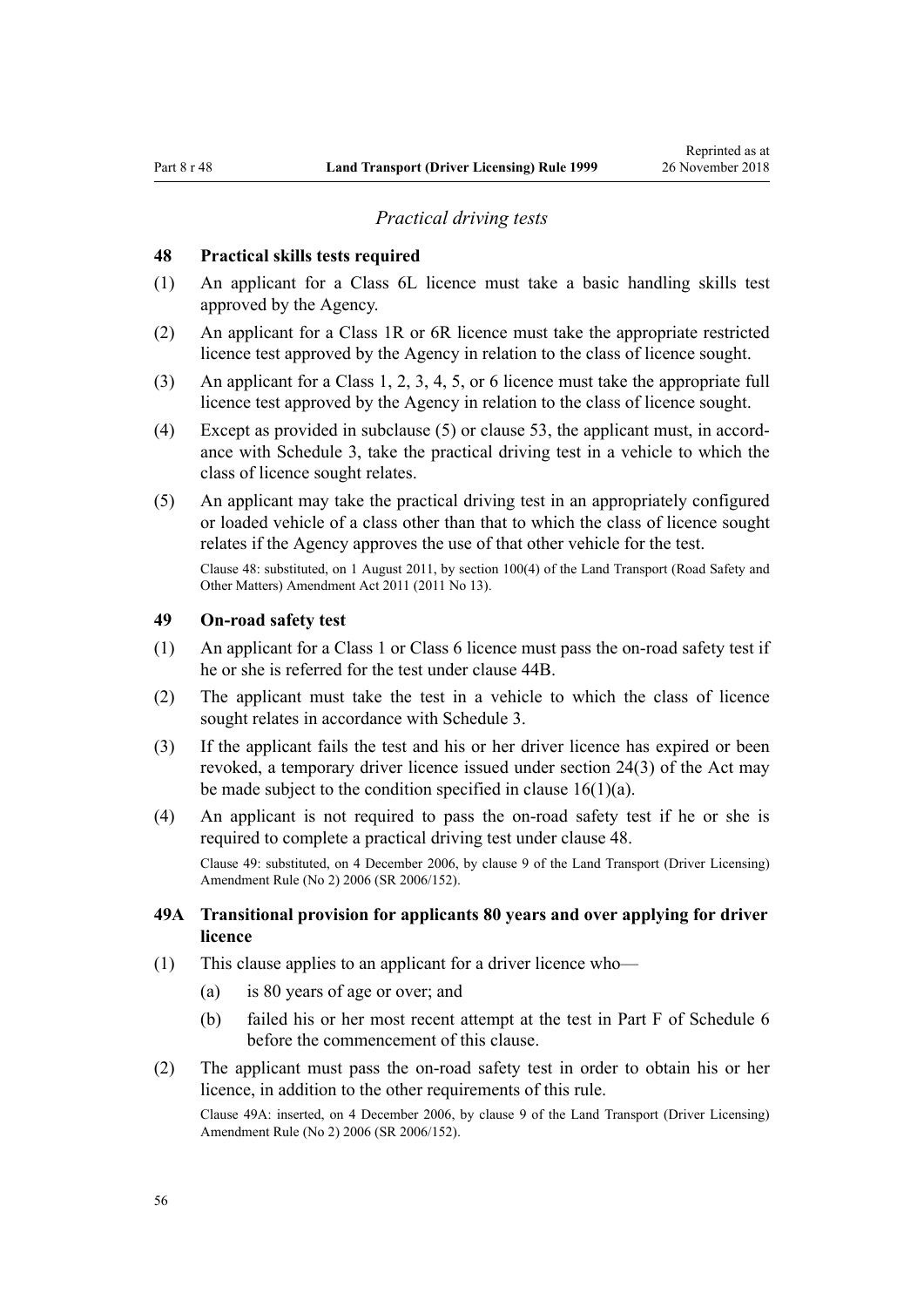## <span id="page-56-0"></span>**50 Practical driving test not to be completed using certain vehicles**

No practical driving test may be taken on a moped, all-terrain vehicle, tractor, or special-type vehicle.

Clause 50: amended, on 16 June 2008, by [clause 10](http://legislation.govt.nz/pdflink.aspx?id=DLM1317916) of the Land Transport (Driver Licensing) Amendment Rule 2008 (SR 2008/119).

#### **51 Standard for passing practical test**

An applicant passes a practical test approved by the Agency if the applicant passes the test to the standard determined by the Agency.

Clause 51: substituted, on 1 August 2011, by [section 100\(4\)](http://legislation.govt.nz/pdflink.aspx?id=DLM3231293) of the Land Transport (Road Safety and Other Matters) Amendment Act 2011 (2011 No 13).

### **52 Persons who may conduct practical driving tests**

- (1) A practical driving test may be conducted by a person who is—
	- (a) a testing officer; and
	- (b) either employed by, or under contract to,—
		- (i) the Authority; or
		- (ii) an agent of the Authority; or
		- (iii) the New Zealand Defence Force.
- (2) Despite subclause (1), a basic motorcycle handling skills test approved by the Agency may only be carried out by—
	- (a) a person referred to in subclause (1); or
	- (b) an approved motorcycle instructor.
- (3) The Agency may approve a motorcycle instructor to conduct the test referred to in subclause (2).

Clause 52: substituted, on 1 June 2006, by [clause 19](http://legislation.govt.nz/pdflink.aspx?id=DLM376108) of the Land Transport (Driver Licensing) Amendment Rule 2006 (SR 2006/84).

Clause 52(2): amended, on 1 August 2011, by [section 100\(4\)](http://legislation.govt.nz/pdflink.aspx?id=DLM3231293) of the Land Transport (Road Safety and Other Matters) Amendment Act 2011 (2011 No 13).

Clause 52(3): amended, on 1 August 2008, by [section 50\(2\)](http://legislation.govt.nz/pdflink.aspx?id=DLM1313622) of the Land Transport Management Amendment Act 2008 (2008 No 47).

### **52A Practical driving test may be terminated**

A testing officer may terminate a practical driving test at any time during the course of the test if, in the opinion of the testing officer, the applicant—

- (a) commits an offence under section  $35(1)(a)$  or (b) or section  $36(1)(a)$ (relating to reckless or dangerous driving), or under [section 37\(1\),](http://legislation.govt.nz/pdflink.aspx?id=DLM434658) [sec](http://legislation.govt.nz/pdflink.aspx?id=DLM434659)[tion 38\(1\)](http://legislation.govt.nz/pdflink.aspx?id=DLM434659), or [section 39\(1\)](http://legislation.govt.nz/pdflink.aspx?id=DLM434662) (relating to careless or inconsiderate driving) of the Act; or
- (b) is wholly or partly responsible for an accident; or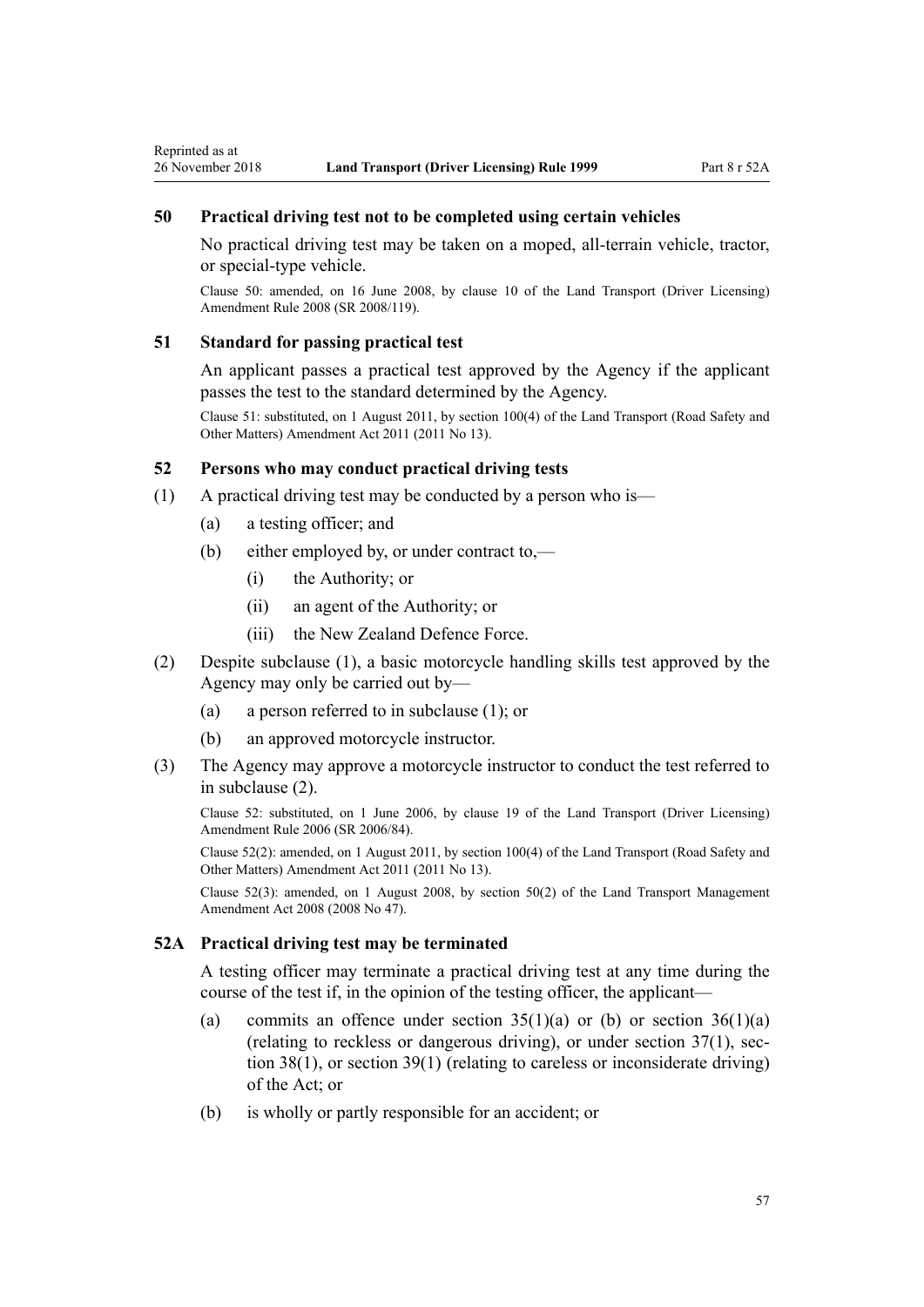- <span id="page-57-0"></span>(c) is unable, because of lack of driving ability, to carry out an instruction of the testing officer; or
- (d) exceeds the applicable speed limit by more than 10 km/h; or
- (e) fails to comply with give-way rules or give-way signs; or
- (f) fails to comply with traffic signals or stop signs.

Clause 52A: inserted, on 1 June 2006, by [clause 19](http://legislation.govt.nz/pdflink.aspx?id=DLM376108) of the Land Transport (Driver Licensing) Amendment Rule 2006 (SR 2006/84).

# *Applicant for more than 1 class of licence*

### **53 Applicant for more than 1 class of licence**

- (1) Subject to subclause (2), a person who is—
	- (a) applying for the renewal of a driver licence where the person is the holder of more than 1 class of licence; or
	- (b) applying for a replacement licence under [clause 86](#page-84-0); or
	- (c) applying for a New Zealand driver licence of more than 1 class under [clause 89](#page-88-0),—

is only required to complete 1 practical driving test if the applicant completes the appropriate practical driving test in a vehicle to which the highest class of licence sought relates in accordance with [Schedule 3.](#page-110-0)

- (2) A person who is applying for a Class 6 licence in addition to any other class or classes of licence must complete the appropriate practical driving test on a motorcycle, in addition to completing the appropriate practical driving test in relation to the other class or classes of licence sought.
- (3) Subject to subclause (4), a person referred to in paragraph (a) or paragraph (b) or paragraph (c) of subclause (1) is only required to complete 1 theory test if the person completes the appropriate theory test required for the highest class of licence sought.
- (4) A person who is applying for a Class 6 licence in addition to any other class or classes of licence must complete the appropriate theory test required for a Class 6 licence in addition to completing the appropriate theory test in relation to the other class or classes of licence sought.

# *Certification test for testing officer*

## **54 Certification test for testing officer**

An applicant for a testing officer endorsement must complete the certification test approved by the Agency to the standard determined by the Agency.

Clause 54: substituted, on 1 August 2011, by [section 100\(4\)](http://legislation.govt.nz/pdflink.aspx?id=DLM3231293) of the Land Transport (Road Safety and Other Matters) Amendment Act 2011 (2011 No 13).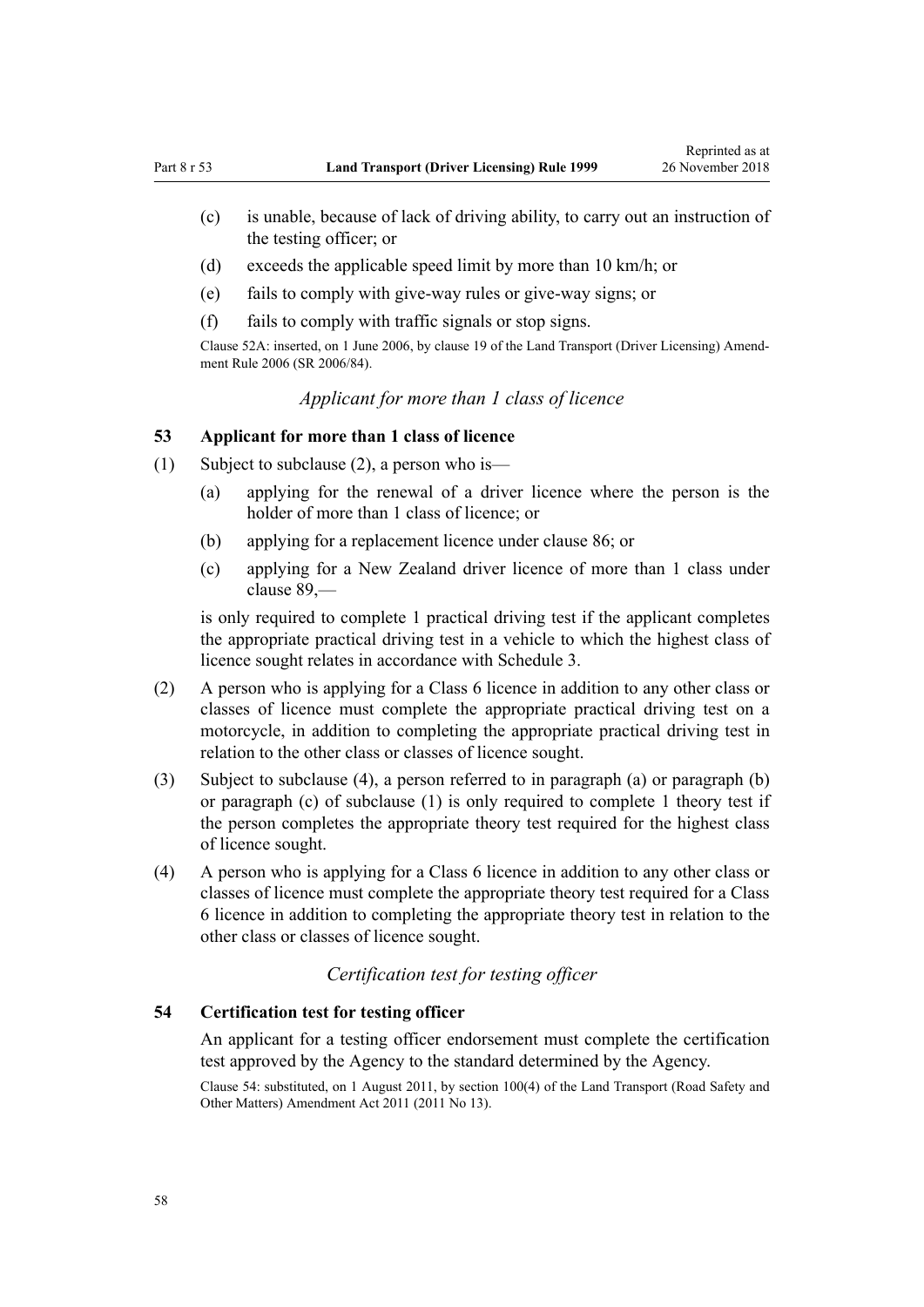## **55 Person taking test must produce identification**

Reprinted as at

A person undertaking a test required under this Part must present to the person conducting the test either—

- (a) the person's photographic driver licence or a current temporary driver licence that is accompanied by a form of photographic identification of the applicant that is acceptable to the Agency; or
- (b) in the case of a theory test, identification in the form specified in [clause](#page-22-0) [11\(2\) or 11\(3\).](#page-22-0)

Clause 55(a): amended, on 1 October 2011, by [clause 25\(1\)](http://legislation.govt.nz/pdflink.aspx?id=DLM3956730) of the Land Transport (Driver Licensing) Amendment Rule 2011 (SR 2011/306).

Clause 55(b): amended, on 1 December 2014, by [clause 20](http://legislation.govt.nz/pdflink.aspx?id=DLM6216934) of the Land Transport (Driver Licensing) Amendment Rule 2014 (LI 2014/265).

Clause 55(b): amended, on 1 October 2011, by [clause 25\(2\)](http://legislation.govt.nz/pdflink.aspx?id=DLM3956730) of the Land Transport (Driver Licensing) Amendment Rule 2011 (SR 2011/306).

# **Part 9**

## **Conditions relating to driver licences and endorsements**

## **56 Conditions relating to physical disability**

- (1) The Agency may direct that a person may drive a motor vehicle only if the person complies with 1 or more of the following conditions:
	- (a) the person uses correcting lenses, an occluder covering 1 eye, aids to hearing, or artificial limbs, that the Agency considers are appropriate; or
	- (b) the person drives the vehicle during periods, and under circumstances, that the Agency considers are appropriate given—
		- (i) the person's physical or mental condition at the time of application; or
		- (ii) the outcome of a review of the person's fitness to drive under clause  $77(1)$ ; or
	- (c) the vehicle is specially adapted or has specified features; or
	- (d) the person consults with a health practitioner who is a member of a designated class of health practitioners at intervals specified by the Agency.
- (2) The Agency must notify a person on whose driver licence or endorsement conditions have been imposed under subclause (1) of the rights of appeal given by [section 106](http://legislation.govt.nz/pdflink.aspx?id=DLM435083) of the Act.
- (3) In subclause (1)(d), **designated class of health practitioners** means a class of health practitioners designated by the Agency.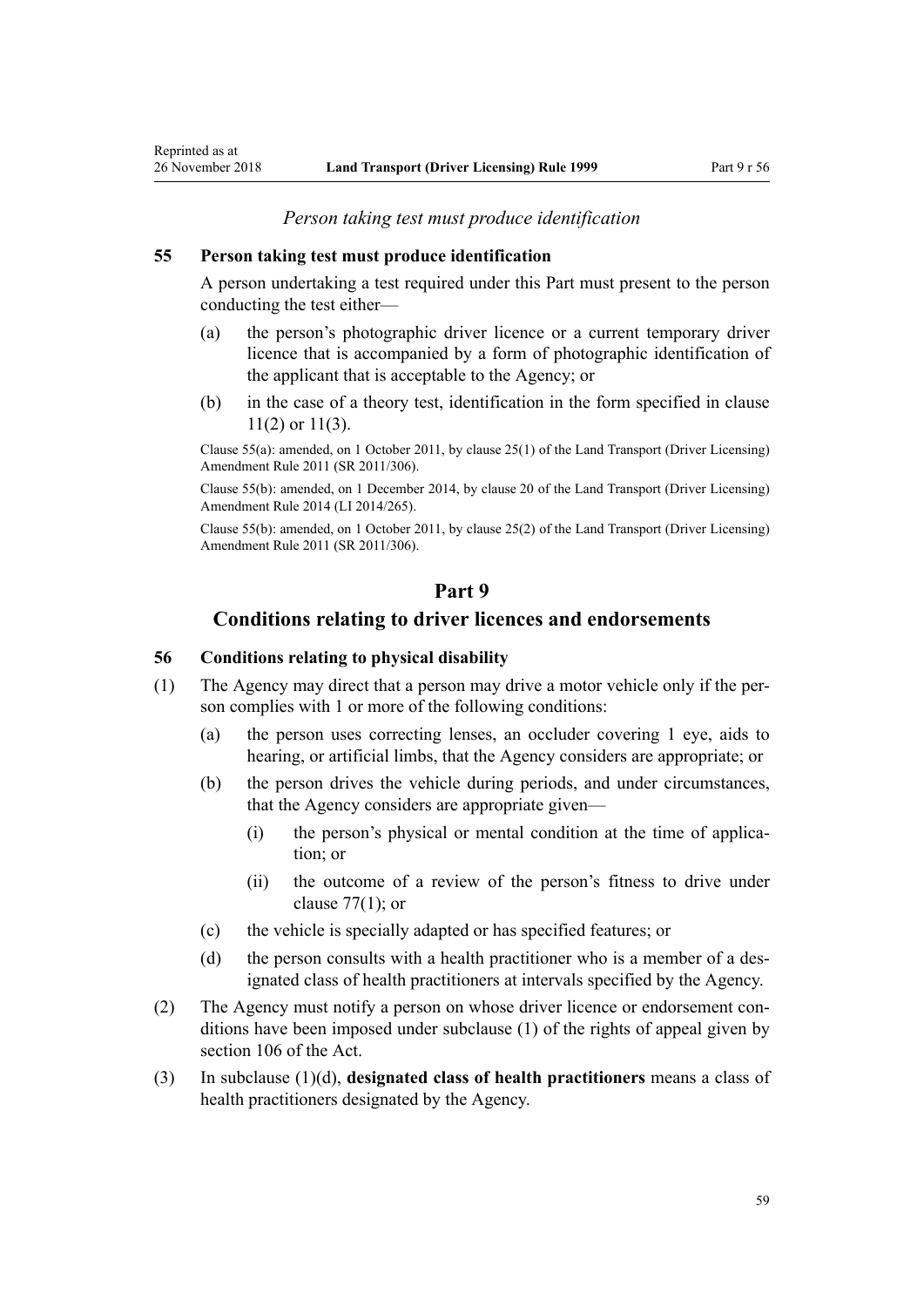<span id="page-59-0"></span>Clause 56(1): amended, on 1 August 2008, by [section 50\(2\)](http://legislation.govt.nz/pdflink.aspx?id=DLM1313622) of the Land Transport Management Amendment Act 2008 (2008 No 47).

Clause  $56(1)(a)$ : amended, on 1 August 2008, by section  $50(2)$  of the Land Transport Management Amendment Act 2008 (2008 No 47).

Clause 56(1)(b): amended, on 1 August 2008, by [section 50\(2\)](http://legislation.govt.nz/pdflink.aspx?id=DLM1313622) of the Land Transport Management Amendment Act 2008 (2008 No 47).

Clause 56(1)(d): replaced, on 7 November 2018, by [section 21](http://legislation.govt.nz/pdflink.aspx?id=DLM6984133) of the Land Transport Amendment Act 2016 (2016 No 77).

Clause 56(2): amended, on 1 August 2008, by [section 50\(2\)](http://legislation.govt.nz/pdflink.aspx?id=DLM1313622) of the Land Transport Management Amendment Act 2008 (2008 No 47).

Clause 56(3): inserted, on 7 November 2018, by [section 21](http://legislation.govt.nz/pdflink.aspx?id=DLM6984133) of the Land Transport Amendment Act 2016 (2016 No 77).

## **57 Condition imposed on Class 1R licence in relation to driving motor vehicle with automatic transmission**

The Agency must impose a condition on a person's Class 1R licence permitting the person to drive only a motor vehicle with an automatic transmission if, when obtaining a Class 1R licence, the person passes the restricted licence test under [clause 48](#page-55-0) in a motor vehicle with an automatic transmission.

Clause 57: substituted, on 1 June 2006, by [clause 20](http://legislation.govt.nz/pdflink.aspx?id=DLM376111) of the Land Transport (Driver Licensing) Amendment Rule 2006 (SR 2006/84).

Clause 57: amended, on 1 August 2011, by [section 100\(4\)](http://legislation.govt.nz/pdflink.aspx?id=DLM3231293) of the Land Transport (Road Safety and Other Matters) Amendment Act 2011 (2011 No 13).

Clause 57: amended, on 1 August 2008, by [section 50\(2\)](http://legislation.govt.nz/pdflink.aspx?id=DLM1313622) of the Land Transport Management Amendment Act 2008 (2008 No 47).

### **57A Transitional provision for condition relating to automatic transmission vehicle**

- (1) In the case of an existing driver licence of a driver who is 80 years of age or over, a condition that the person is permitted to drive only a vehicle with automatic transmission, imposed as a result of passing a driving test in a vehicle with automatic transmission,—
	- (a) does not apply unless subclause (2) also applies; and
	- (b) must be removed from the driver licence of the applicant when he or she renews or replaces his or her licence unless subclause (2) applies.
- (2) Despite subclause (1), a driver who is 80 years of age or over who renews or replaces his or her driver licence may be subject to a condition imposed on medical grounds that allows that person to drive only a motor vehicle with an automatic transmission.

Clause 57A: inserted, on 1 June 2006, by [clause 20](http://legislation.govt.nz/pdflink.aspx?id=DLM376111) of the Land Transport (Driver Licensing) Amendment Rule 2006 (SR 2006/84).

#### **58 Removal of condition relating to automatic transmission**

A condition under clause 57 must be removed if the person to whom it applies,—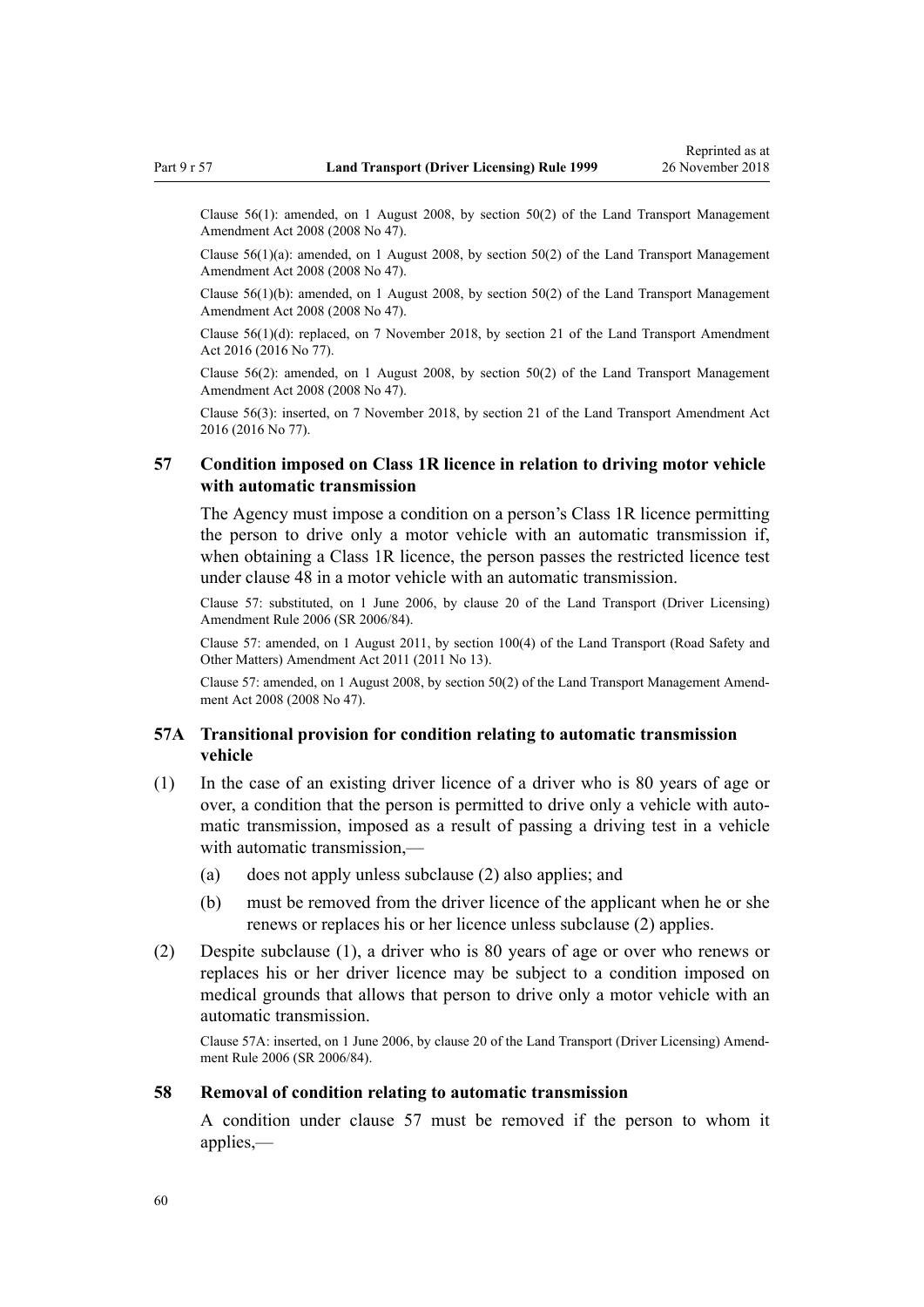- (a) being less than 80 years of age, holds a restricted licence, and passes a full licence test under [clause 48;](#page-55-0) or
- (b) being less than 80 years of age, passes a restricted licence test under [clause 48](#page-55-0) in a motor vehicle with a manual transmission.
- (c) *[Revoked]*

Clause 58(b): amended, on 1 August 2011, by [section 100\(4\)](http://legislation.govt.nz/pdflink.aspx?id=DLM3231293) of the Land Transport (Road Safety and Other Matters) Amendment Act 2011 (2011 No 13).

Clause 58(b): amended, on 1 June 2006, by [clause 21](http://legislation.govt.nz/pdflink.aspx?id=DLM376114) of the Land Transport (Driver Licensing) Amendment Rule 2006 (SR 2006/84).

Clause 58(c): revoked, on 1 June 2006, by [clause 21](http://legislation.govt.nz/pdflink.aspx?id=DLM376114) of the Land Transport (Driver Licensing) Amendment Rule 2006 (SR 2006/84).

## **59 Condition relating to automatic transmission not to apply in certain circumstances**

A condition under [clause 57](#page-59-0) does not apply if the person is driving a manual vehicle while accompanied by a person who—

- (a) holds, and has held for at least 2 years, a full licence of a class that authorises that person to drive that vehicle; and
- (b) is in charge of the vehicle; and
- (c) is seated in the front passenger seat or, if there is no front passenger seat available, is seated as close as is practicable to the driver.

# **Part 10**

# **Period of validity of driver licences and endorsements**

# **60 Period of validity of driver licence**

- (1) A driver licence that is obtained or renewed under this rule may be issued for a period of 10 years except that,—
	- (a) if the person is at least 64 years of age but younger than 75 years of age at the date of the issue of the licence, the expiry date specified on the licence must be,—
		- (i) unless subparagraph (ii) applies, the date of the person's 75th birthday:
		- (ii) if the licence is of Class 1L, Class 1R, Class 6L, or Class 6R, 5 years after the date of issue, or the person's 75th birthday, whichever is the earlier:
	- (b) if the person is at least 75 years of age but younger than 80 years of age at the date of the issue of the licence, the expiry date specified on the licence must be the date of the person's 80th birthday: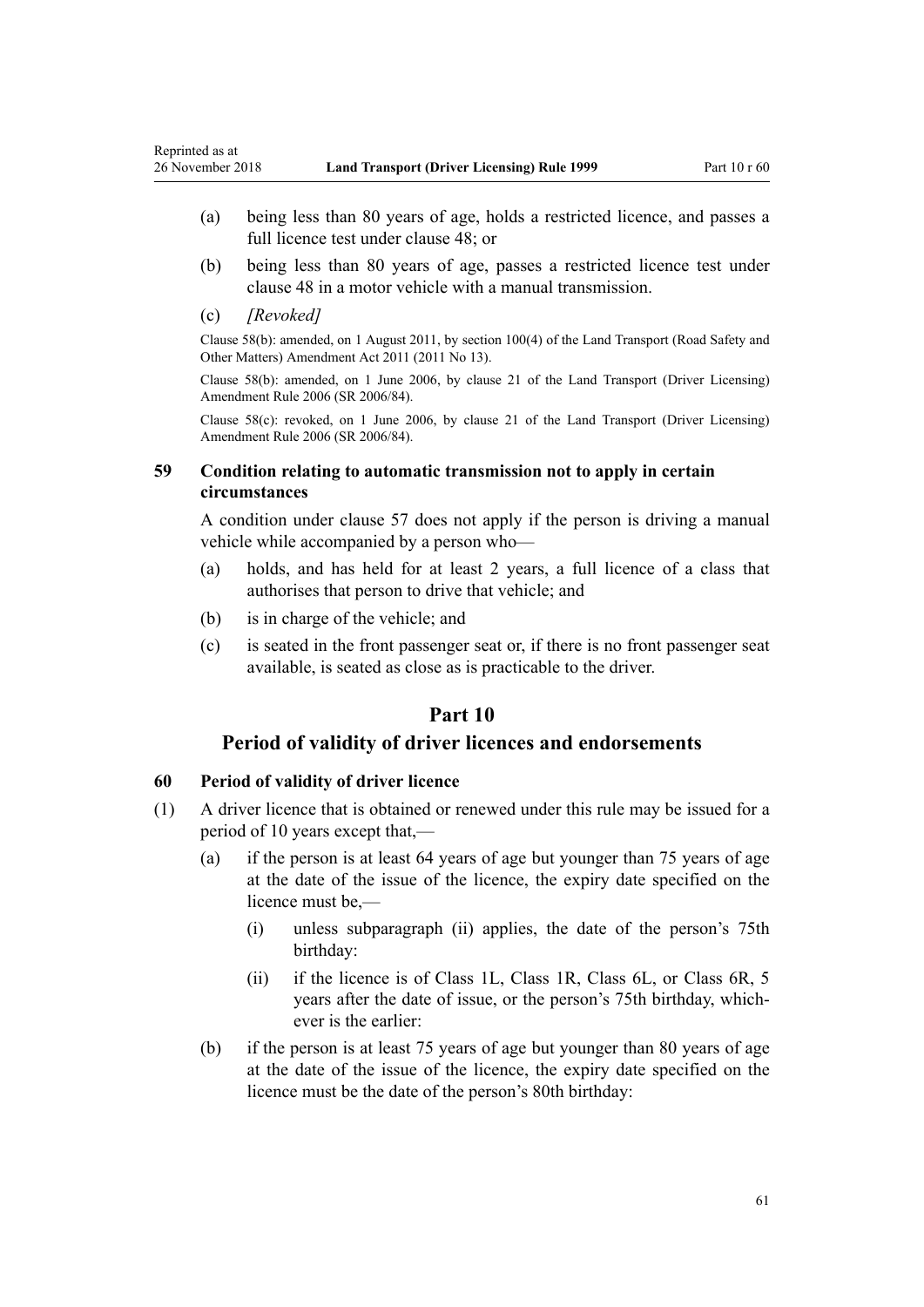- (c) if the person is 80 years of age or over at the date of the issue of the licence, the expiry date specified on the licence must be the next birthday of the applicant that is a whole multiple of 2:
- (ca) if the licence is of Class 1L, Class 1R, Class 6L, or Class 6R, the expiry date for that licence must be 5 years after the date of the issue of the licence:
- (d) if a renewed licence is issued under [clause 67\(5\)](#page-67-0) with an expiry date that is more than 10 years after the date of the issue of the licence, the licence expires on the date specified on the licence.
- (1A) Nothing in subclause (1)(ca) applies in a case to which subclause (1)(b) or (c) applies.
- (2) A driver licence that is replaced under this rule must be issued with an expiry date that is the same as the expiry date of the licence being replaced.
- (3) Despite subclause (1), but subject to subclause (3A), the Agency may extend the period of validity of a driver licence for a period not exceeding 1 year.
- (3A) The period of validity of a driver licence of Class 1L, Class 1R, Class 6L, or Class 6R must not be extended beyond the expiry date on the licence unless the holder of the licence passes an appropriate theory test in accordance with clause  $45(1)(b)$ .
- (4) The period of validity of a driver licence is not affected by the holder obtaining a driver licence or endorsement of any other class or type.
- (5) Despite subclause (4), if a person who holds a driver licence obtains an additional licence class or endorsement, the person's existing licence may be reissued with an expiry date in accordance with subclause (1) from the date of issue, but only if the minimum requirements of that application also satisfy the minimum requirements for renewal of the person's existing licence class or classes under [clause 67](#page-67-0).
- (6) Subclause (5) does not apply if the existing licence is of Class 1L, Class 1R, Class 6L, or Class 6R.

Clause 60: replaced, on 1 October 2012, by [clause 26](http://legislation.govt.nz/pdflink.aspx?id=DLM3956515) of the Land Transport (Driver Licensing) Amendment Rule 2011 (SR 2011/306).

Clause  $60(1)(a)$ : replaced, on 1 December 2014, by [clause 21\(1\)](http://legislation.govt.nz/pdflink.aspx?id=DLM6216935) of the Land Transport (Driver Licensing) Amendment Rule 2014 (LI 2014/265).

Clause  $60(1)(ca)$ : inserted, on 1 December 2014, by [clause 21\(2\)](http://legislation.govt.nz/pdflink.aspx?id=DLM6216935) of the Land Transport (Driver Licensing) Amendment Rule 2014 (LI 2014/265).

Clause 60(1A): inserted, on 1 December 2014, by [clause 21\(3\)](http://legislation.govt.nz/pdflink.aspx?id=DLM6216935) of the Land Transport (Driver Licensing) Amendment Rule 2014 (LI 2014/265).

Clause 60(3): replaced, on 1 December 2014, by [clause 21\(4\)](http://legislation.govt.nz/pdflink.aspx?id=DLM6216935) of the Land Transport (Driver Licensing) Amendment Rule 2014 (LI 2014/265).

Clause 60(3A): inserted, on 1 December 2014, by [clause 21\(4\)](http://legislation.govt.nz/pdflink.aspx?id=DLM6216935) of the Land Transport (Driver Licensing) Amendment Rule 2014 (LI 2014/265).

Clause 60(6): inserted, on 1 December 2014, by [clause 21\(5\)](http://legislation.govt.nz/pdflink.aspx?id=DLM6216935) of the Land Transport (Driver Licensing) Amendment Rule 2014 (LI 2014/265).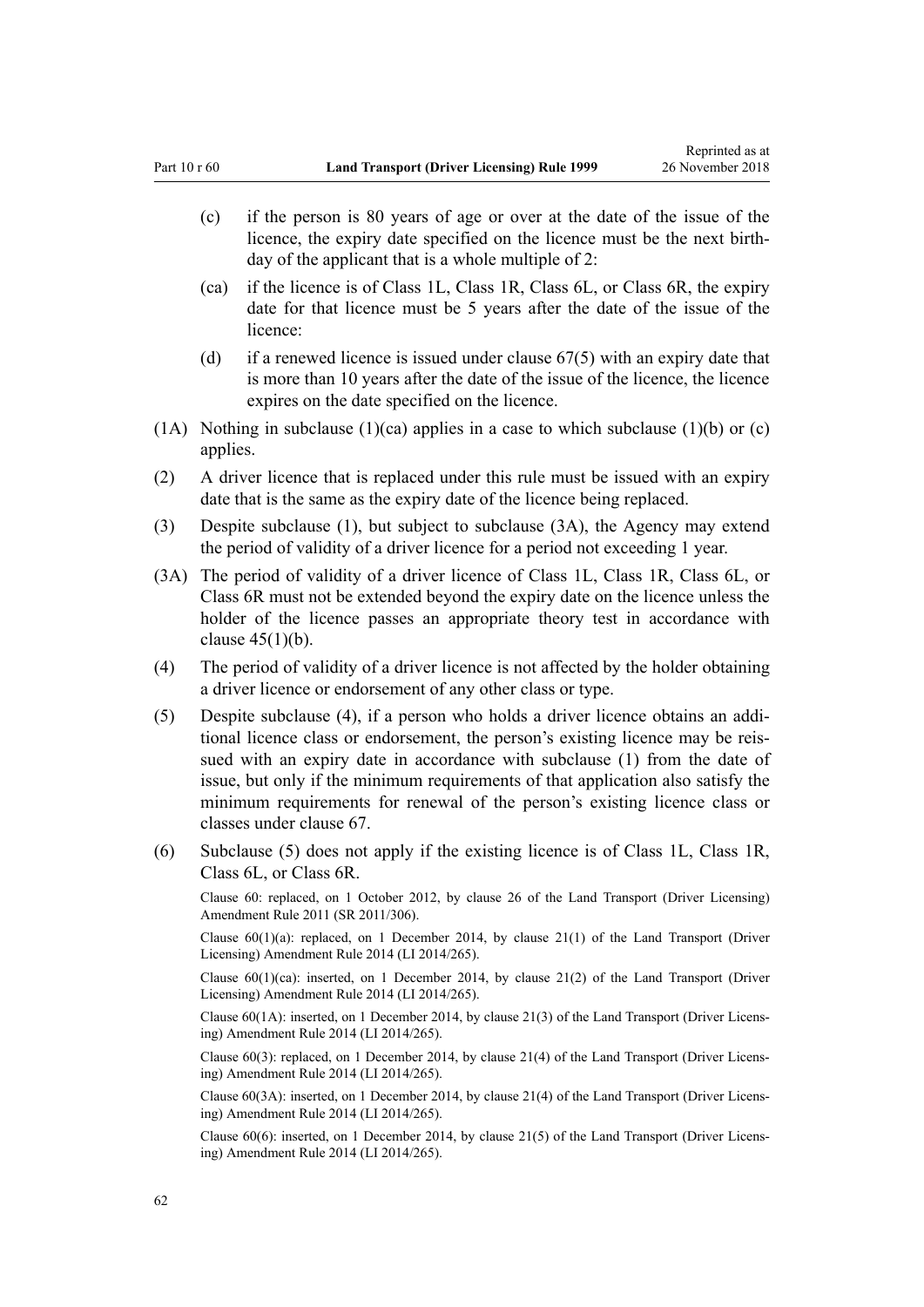<span id="page-62-0"></span>Reprinted as at

## **61 Period of validity of endorsement**

- (1) A dangerous goods endorsement may be issued for a period of 5 years.
- (2) Subject to subclause (3), a passenger, vehicle recovery, driving instructor, or testing officer endorsement may be issued for a period of 1 year or a period of 5 years.
- (3) If a person who holds a passenger, vehicle recovery, driving instructor, or testing officer endorsement obtains an additional endorsement that is a passenger, vehicle recovery, driving instructor, or testing officer endorsement, the additional endorsement expires on the same date as the previous endorsement.
- (4) A special-type vehicle endorsement expires on the same date as the holder's driver licence.

Clause 61: substituted, on 4 October 1999, by [clause 16](http://legislation.govt.nz/pdflink.aspx?id=DLM293684) of the Land Transport (Driver Licensing) Amendment Rule 1999 (SR 1999/302).

# **Part 11**

# **Format of driver licences, driver identification cards, and** "**L**" **(learner) plates**

# **62 Features to verify and protect licence integrity**

A driver licence (other than a temporary driver licence) must have the following features for the purposes of verifying or protecting the integrity of the licence:

- (a) physical characteristics that comply with International Standards Organisation 7810: Identification Cards—Physical Characteristics: 1995:
- (b) the following background colour:
	- (i) for a full driver licence, green:
	- (ii) for a restricted driver licence, yellow:
	- (iii) for a learner driver licence, blue:
	- (iv) for a a limited licence, an alcohol interlock licence, or a zero alcohol licence, such background colour as the Agency considers desirable to protect the integrity of the licence:
	- (v) for a driver licence if the holder holds licences to which 2 or more of paragraphs (i) to (iv) apply, such background colour as the Agency considers desirable to protect the integrity of the licence:
- (c) the words "NEW ZEALAND DRIVER LICENCE":
- (d) the word "LEARNER", if the driver licence is a learner licence:
- (e) the word "LIMITED", if the driver licence is a limited licence issued under [section 105](http://legislation.govt.nz/pdflink.aspx?id=DLM435080) of the Act:
- (f) the word "RESTRICTED", if the driver licence is a restricted licence: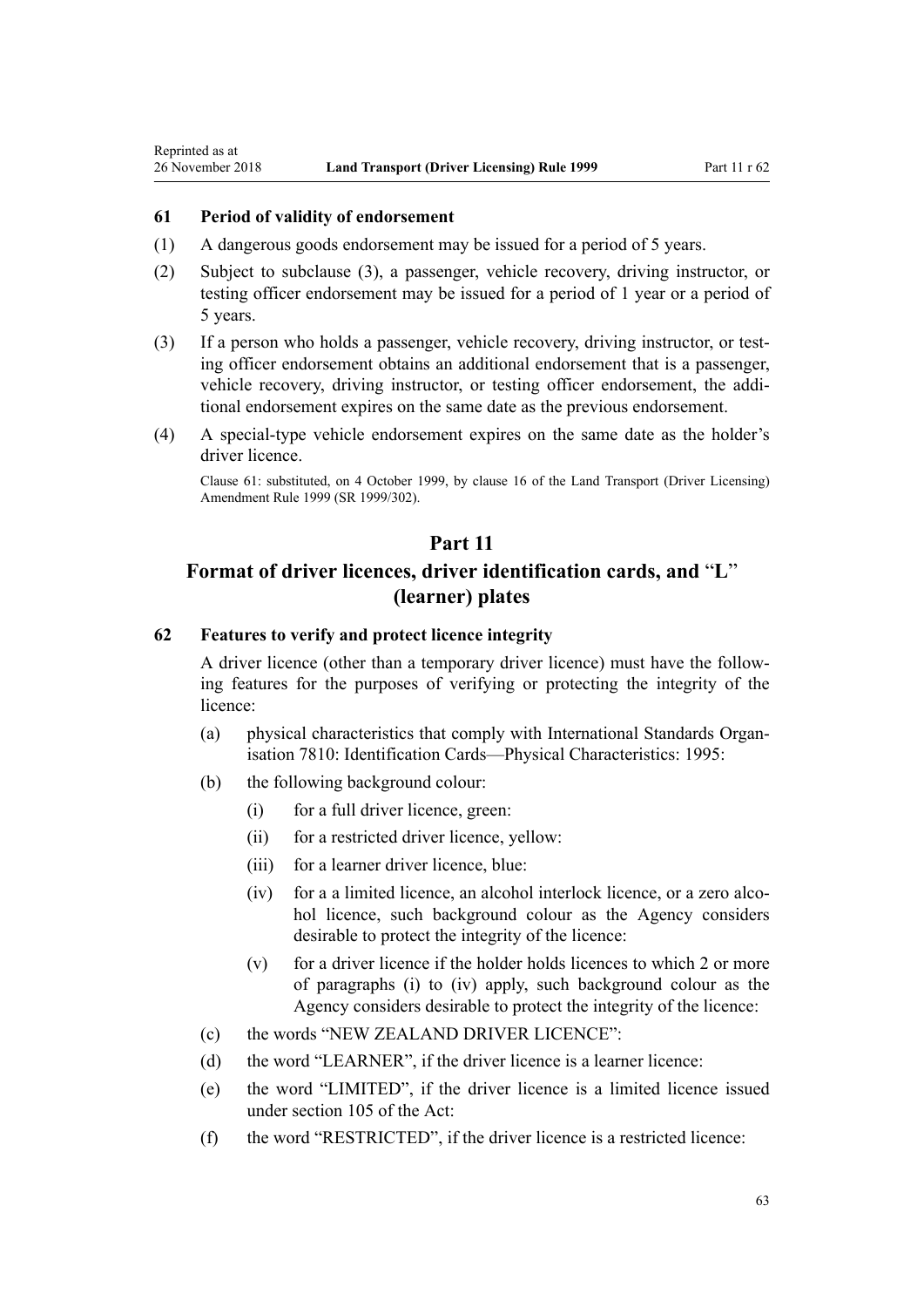- (fa) the words "ALCOHOL INTERLOCK", if the driver licence is an alcohol interlock licence:
- (fb) the words "ZERO ALCOHOL", if the driver licence is a zero alcohol licence:
- (g) an image of the New Zealand Flag:
- (h) a one-dimensional bar code containing the driver licence number, driver licence card number, and a quality control number:
- (i) 1 or more of the following:
	- (i) micro-printing:
	- (ii) special fonts:
	- (iii) a ghosted image of a photographic image:
	- (iv) a holographic image:
- (j) the expiry date of each endorsement held by the holder of the licence.

Clause 62(b)(iv): amended, on 10 September 2012, by [section 100\(2\)](http://legislation.govt.nz/pdflink.aspx?id=DLM3231293) of the Land Transport (Road Safety and Other Matters) Amendment Act 2011 (2011 No 13).

Clause  $62(b)(iv)$ : amended, on 1 August 2008, by [section 50\(2\)](http://legislation.govt.nz/pdflink.aspx?id=DLM1313622) of the Land Transport Management Amendment Act 2008 (2008 No 47).

Clause  $62(b)(v)$ : amended, on 1 August 2008, by [section 50\(2\)](http://legislation.govt.nz/pdflink.aspx?id=DLM1313622) of the Land Transport Management Amendment Act 2008 (2008 No 47).

Clause 62(e): amended, on 1 October 2012, by [clause 27](http://legislation.govt.nz/pdflink.aspx?id=DLM3956517) of the Land Transport (Driver Licensing) Amendment Rule 2011 (SR 2011/306).

Clause 62(fa): inserted, on 10 September 2012, by [section 100\(2\)](http://legislation.govt.nz/pdflink.aspx?id=DLM3231293) of the Land Transport (Road Safety and Other Matters) Amendment Act 2011 (2011 No 13).

Clause 62(fb): inserted, on 10 September 2012, by [section 100\(2\)](http://legislation.govt.nz/pdflink.aspx?id=DLM3231293) of the Land Transport (Road Safety and Other Matters) Amendment Act 2011 (2011 No 13).

#### **63 Form of driver licence**

- (1) A driver licence must, at the discretion of the Agency, display the following information on either the front or back of the licence:
	- (a) the word "LEARNER", if the driver licence is a learner licence:
	- (b) the word "RESTRICTED", if the driver licence is a restricted licence:
	- (c) either the word "LEARNER" or the word "RESTRICTED", if the holder holds 2 or more of those driver licences:
	- (ca) the words "ALCOHOL INTERLOCK", if the driver licence is an alcohol interlock licence:
	- (cb) the words "ZERO ALCOHOL", if the driver licence is a zero alcohol licence:
	- (d) the word "LIMITED", if the driver licence is a limited licence issued under [section 105](http://legislation.govt.nz/pdflink.aspx?id=DLM435080) of the Act:
	- (e) the holder's signature: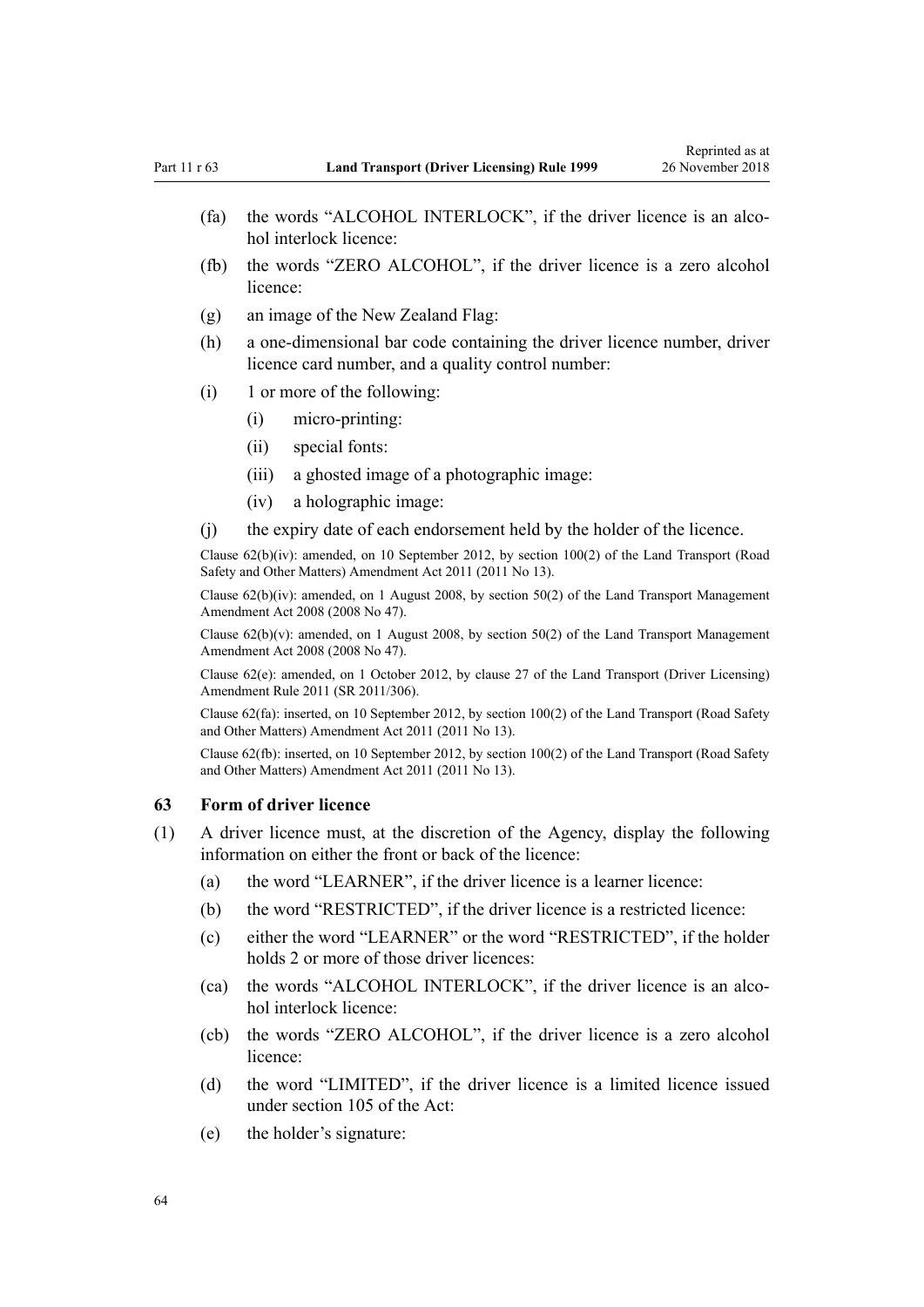- (f) the original date on which the driver licence is issued:
- (fa) the date or dates of expiry of the licence class or classes:
- (g) the expiry date of each endorsement held by the holder of the licence:
- (h) the holder's current address, if requested by the holder:
- (i) the classes to which the licence applies and the endorsements issued to the holder:
- (j) an indication of any condition the holder must comply with while driving a motor vehicle:
- (k) the word "DONOR", if the holder has indicated a willingness to be an organ donor:
- (l) a one-dimensional bar code containing the driver licence number, driver licence card number, and a production quality control number.
- (2) A driver licence must display the following information on the front of the licence:
	- (a) the words "NEW ZEALAND DRIVER LICENCE":
	- (b) an image of the New Zealand flag:
	- (c) a photographic image of the holder:
	- (d) the holder's full name, unless it is impracticable to display the name in full:
	- (e) the holder's date of birth:
	- (f) *[Revoked]*
	- (g) the driver licence number and driver licence card version number.
- (3) The Agency may require that anti-counterfeiting security features be included on a driver licence if the Agency considers it necessary.
- (4) An endorsement must be indicated on a driver licence in the following way:
	- (a) for all endorsements other than a driving instructor endorsement, by the appropriate single letter specified in [Schedule 4](#page-113-0):
	- (b) for a driving instructor endorsement, by the single letter specified in [Schedule 4](#page-113-0) followed by the appropriate driver licence class number specified in [Schedule 3.](#page-110-0)

Clause 63: substituted, on 1 October 2011, by [clause 28](http://legislation.govt.nz/pdflink.aspx?id=DLM3956732) of the Land Transport (Driver Licensing) Amendment Rule 2011 (SR 2011/306).

Clause 63(1)(ca): inserted, on 10 September 2012, by [section 100\(2\)](http://legislation.govt.nz/pdflink.aspx?id=DLM3231293) of the Land Transport (Road Safety and Other Matters) Amendment Act 2011 (2011 No 13).

Clause 63(1)(cb): inserted, on 10 September 2012, by [section 100\(2\)](http://legislation.govt.nz/pdflink.aspx?id=DLM3231293) of the Land Transport (Road Safety and Other Matters) Amendment Act 2011 (2011 No 13).

Clause  $63(1)(e)$ : amended, on 1 December 2014, by [clause 22\(1\)](http://legislation.govt.nz/pdflink.aspx?id=DLM6216936) of the Land Transport (Driver Licensing) Amendment Rule 2014 (LI 2014/265).

Clause  $63(1)(fa)$ : inserted, on 1 December 2014, by [clause 22\(2\)](http://legislation.govt.nz/pdflink.aspx?id=DLM6216936) of the Land Transport (Driver Licensing) Amendment Rule 2014 (LI 2014/265).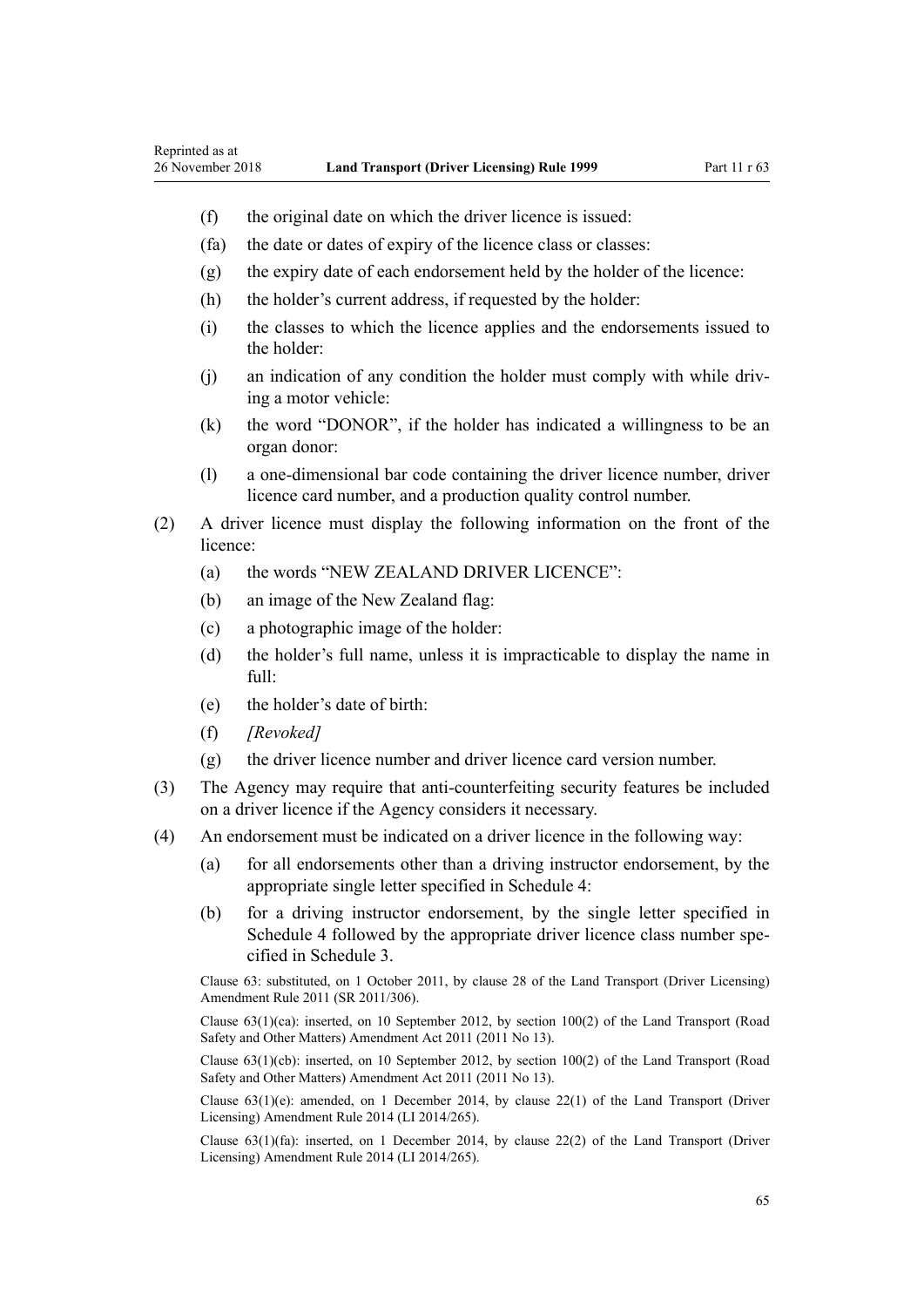Clause 63(2)(d): replaced, on 1 November 2012, by [clause 8](http://legislation.govt.nz/pdflink.aspx?id=DLM4773440) of the Land Transport (Driver Licensing) Amendment Rule 2012 (SR 2012/302).

Clause  $63(2)(f)$ : revoked, on 1 December 2014, by [clause 22\(3\)](http://legislation.govt.nz/pdflink.aspx?id=DLM6216936) of the Land Transport (Driver Licensing) Amendment Rule 2014 (LI 2014/265).

#### **64 Form of temporary driver licence**

- (1) A temporary driver licence must be—
	- (a) printed on paper; and
	- (b) signed by the holder; and
	- (c) authenticated by a licensing agent.
- (2) A temporary driver licence must display the following on the front of the licence:
	- (a) the words "TEMPORARY NEW ZEALAND DRIVER LICENCE":
	- (b) the holder's name:
	- (c) the holder's date of birth:
	- (ca) the date on which the driver licence is issued:
	- (d) the date on which the driver licence expires:
	- (e) the driver licence number and driver licence card number (if known):
	- (f) the classes of driver licence and types of endorsement issued to the holder:
	- (g) an indication of any condition the holder must comply with while driving a motor vehicle.
- (3) *[Revoked]*
- (4) *[Revoked]*

Clause 64(2)(ca): inserted, on 1 June 2006, by [clause 23](http://legislation.govt.nz/pdflink.aspx?id=DLM376116) of the Land Transport (Driver Licensing) Amendment Rule 2006 (SR 2006/84).

Clause 64(3): revoked, on 1 October 2011, by [clause 29](http://legislation.govt.nz/pdflink.aspx?id=DLM3956734) of the Land Transport (Driver Licensing) Amendment Rule 2011 (SR 2011/306).

Clause 64(4): revoked, on 1 October 2011, by [clause 29](http://legislation.govt.nz/pdflink.aspx?id=DLM3956734) of the Land Transport (Driver Licensing) Amendment Rule 2011 (SR 2011/306).

#### **65 Form of driver identification card**

- (1) A driver identification card must be 105 mm high and 80 mm wide.
- (2) A driver identification card must display the following on the front of the card:
	- (a) a photographic image of the holder:
	- (b) the holder's unique identifier:
	- (c) a list of the endorsements held by the holder for which a driver identification card is required:
	- (d) the expiry date of the driver identification card.
- (3) A driver identification card must display the following on the back of the card: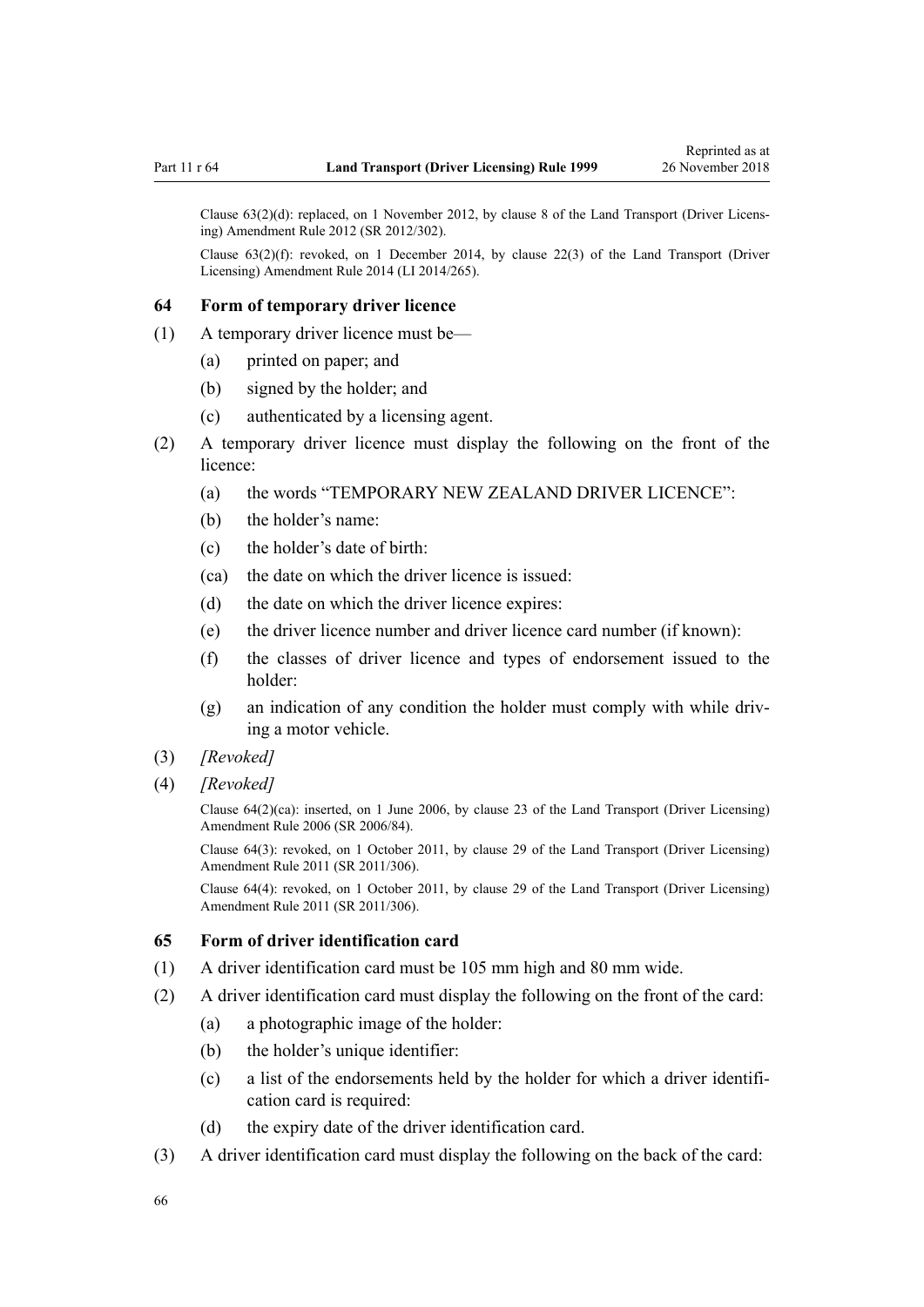(a) the holder's name:

Reprinted as at

- (b) the licence number on the holder's driver licence:
- (c) the expiry date of each endorsement covered by the driver identification card:
- (d) an indication of any conditions with which the holder must comply when undertaking an activity for which an endorsement covered by the driver identification card is required.
- (4) A driver identification card may include 1 or more of the features specified in [clause 62\(i\)](#page-62-0).
- (5) An endorsement must be indicated on a driver identification card by the appropriate single letter specified in [Schedule 4](#page-113-0).

### **66 Form of** "**L**" **plate**

- (1) An "L" plate must—
	- (a) be a rectangle with sides at least 150 mm high and 110 mm wide; and
	- (b) display the capital letter "L", in black, on a yellow background.
- (2) The letter "L" must—
	- (a) be at least 100 mm high; and
	- (b) be at least 60 mm wide.
- (3) The width of each line of the letter "L" must be at least 20 mm.
- (4) An "L" plate must be positioned—
	- (a) so that it does not obstruct the driver's field of vision; and
	- (b) so that it is visible at a distance of 50 m in daylight.
- (5) An "L" plate must be attached in the following way:
	- (a) in the case of a motorcycle, moped, or all-terrain vehicle, by attaching it to the rear of the vehicle:
	- (b) in the case of a vehicle for which a Class 1 licence is required, other than a moped or an all-terrain vehicle, by attaching 1 plate visible to the front of the vehicle and another plate visible to the rear.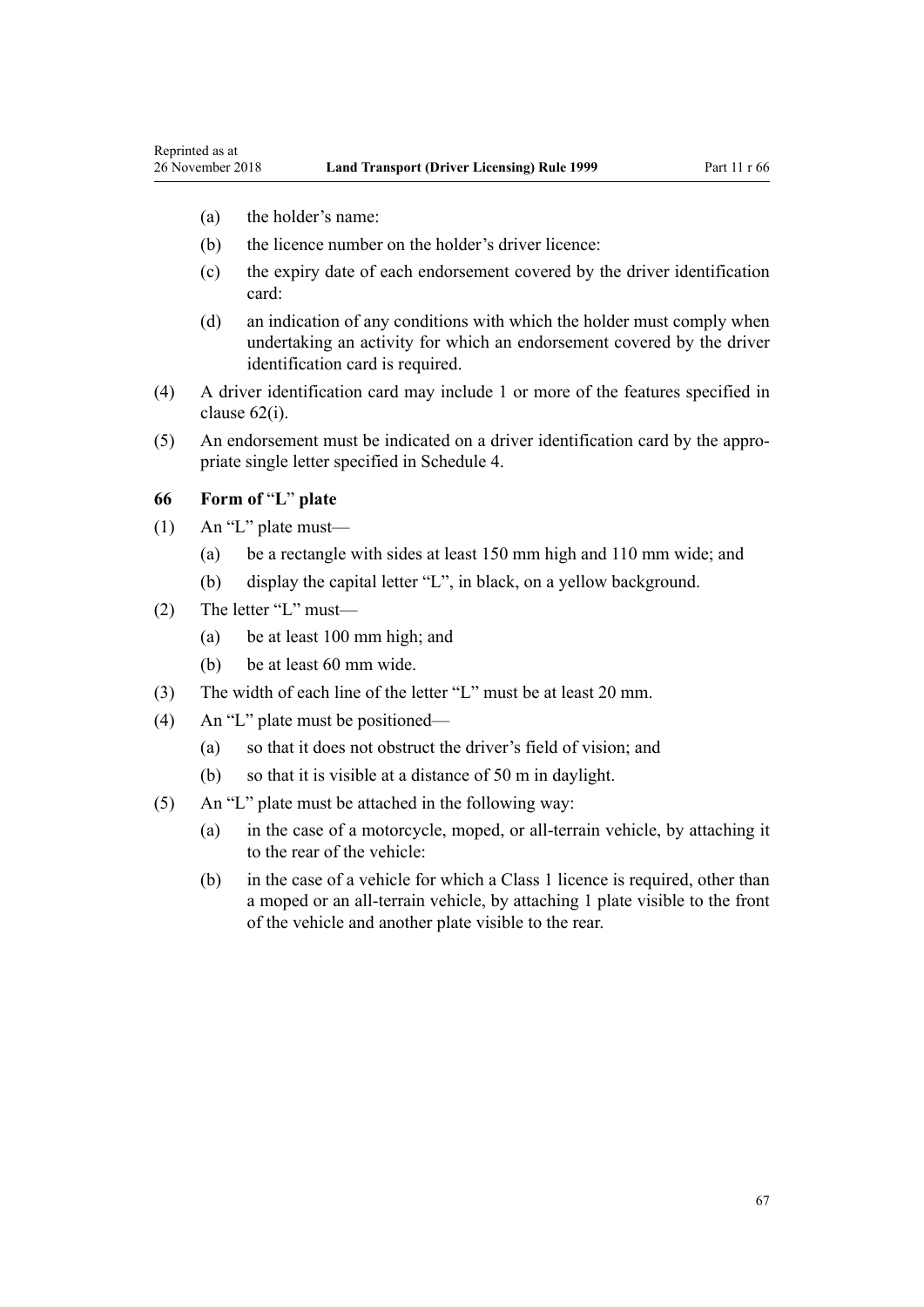# **Part 12**

# <span id="page-67-0"></span>**Renewal, replacement, and reinstatement of driver licences and endorsements**

Part 12 heading: amended, on 16 January 2006, by [section 95\(12\)](http://legislation.govt.nz/pdflink.aspx?id=DLM353501) of the Land Transport Amendment Act 2005 (2005 No 77).

#### *Renewal of driver licence*

### **67 Renewal of driver licence**

- (1) The Agency may, from time to time, on the application of the holder of a licence, renew the licence.
- (1A) The application may be made,—
	- (a) in the case of a licence of Class 1L, Class 1R, Class 6L, or Class 6R,—
		- (i) unless subparagraph (ii) applies, on or after the expiry date:
		- (ii) if the person is renewing a licence for a period beyond the person's 75th birthday, before or after the expiry of the licence; and
	- (b) in any other case, before or after the expiry of the licence.
- (2) A person is entitled to have his or her driver licence renewed if the person—
	- (a) makes an application in accordance with [Part 3](#page-21-0); and
	- (b) if the application is for the renewal of a licence of any of Classes 2, 3, 4, or 5, produces a medical certificate in accordance with [clause 44](#page-52-0); and
	- (c) is renewing the licence for a period beyond the person's 75th birthday and the person produces a medical certificate in accordance with [clause](#page-52-0) [44;](#page-52-0) and
	- (d) passes the on-road safety test, if referred for the test under [clause 44B;](#page-53-0) and
	- (e) in the case of a licence (excluding a Class 6 licence) that has been expired for more than 5 years, passes—
		- (i) the appropriate theory test under [clause 45](#page-54-0) for the highest class of driver licence that the person is applying to renew; and
		- (ii) the appropriate practical driving test for the highest class of driver licence that the person is applying to renew in accordance with [clauses 48](#page-55-0) and [51](#page-56-0) or successfully completes a course approved under [clause 93](#page-91-0); and
	- (f) in the case of a Class 6 licence that has been expired for more than 5 years, passes—
		- (i) the theory test for Class 6 under clause  $45(1)$ ; and
		- (ii) the practical driving test for Class 6 under [clause 48](#page-55-0).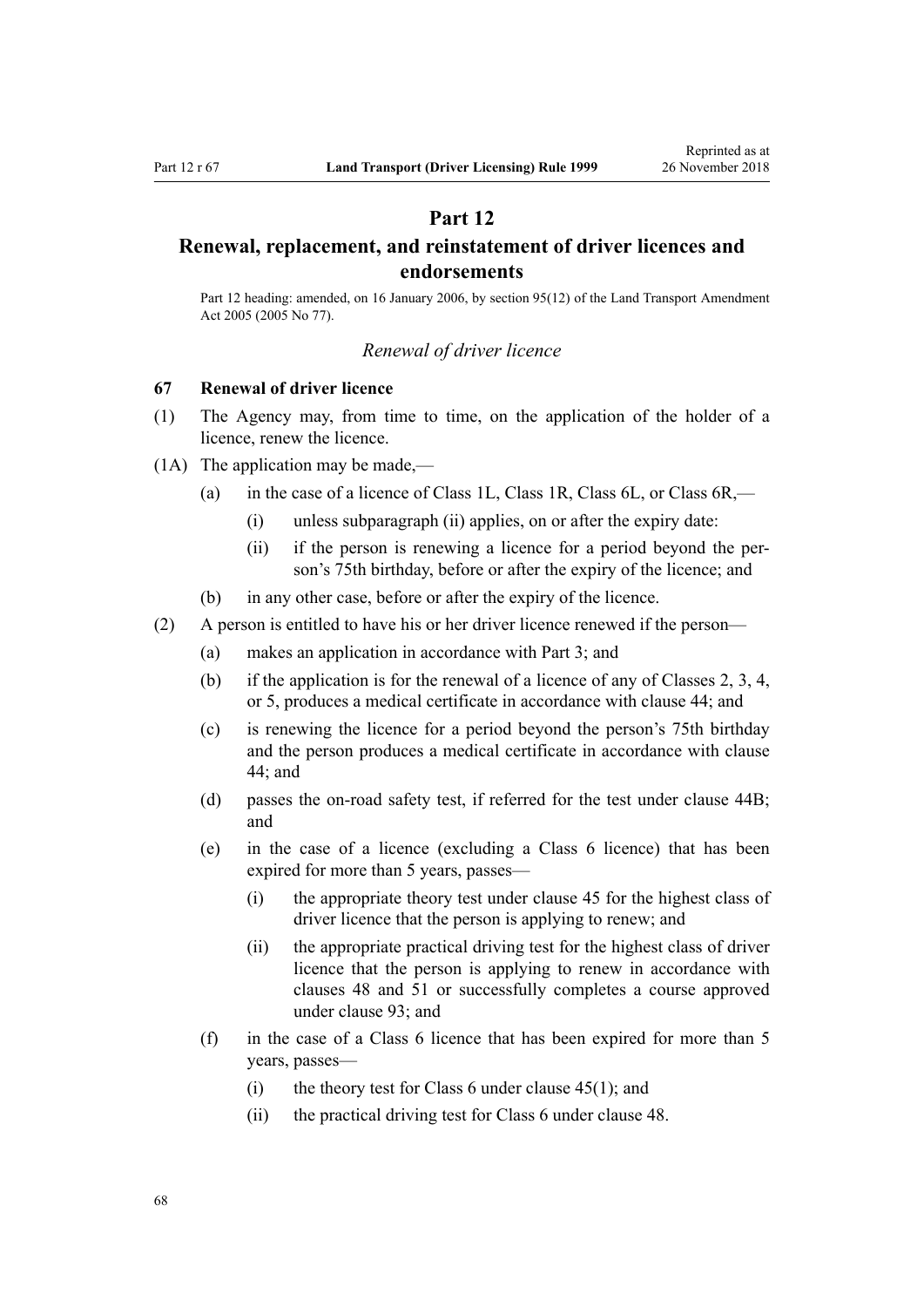- (2A) A person who has been overseas for 5 years or more does not have to comply with subclause  $(2)(e)$  or  $(f)$ , if the person can provide evidence of being licensed to drive (whether in New Zealand or overseas) within the period of 5 years immediately preceding the date of the application.
- (2B) Unless subclause (2)(e) or (f) applies or the person is required to pass a theory test under clause  $67A(2)(f)$  or (g) or the person is renewing a licence for a period beyond the person's 75th birthday, a person whose Class 1L, Class 1R, Class 6L, or Class 6R licence has expired, or reached its expiry date, must pass an appropriate theory test in accordance with clause  $45(1)(b)$  for the class of licence the person is applying to renew.
- (3) If a person to whom subclause  $(2)(e)$  applies complies with subclause  $(2)(e)(i)$ , the person's driver licence may be renewed subject to the condition specified in clause  $16(1)(a)$ .
- (4) A condition imposed under subclause (3) continues in force until the person to whom it applies complies with subclause  $(2)(e)(ii)$ .
- (4A) If a person to whom subclause (2)(f) applies complies with subclause (2)(f)(i), that person may be issued with a Class 6L licence, subject to the conditions specified in clause  $16(1)(d)$ .
- (5) A renewed driver licence may be issued with a new expiry date that would have applied had the licence been renewed on the expiry date if the licence is renewed,—
	- (a) in the case of a driver who is 74 years of age or over, not more than 6 months before the expiry date; and
	- (b) in all other cases, not more than 60 days before the expiry date.

Clause 67(1): replaced, on 1 December 2014, by [clause 23\(1\)](http://legislation.govt.nz/pdflink.aspx?id=DLM6216937) of the Land Transport (Driver Licensing) Amendment Rule 2014 (LI 2014/265).

Clause 67(1A): inserted, on 1 December 2014, by [clause 23\(1\)](http://legislation.govt.nz/pdflink.aspx?id=DLM6216937) of the Land Transport (Driver Licensing) Amendment Rule 2014 (LI 2014/265).

Clause  $67(2)(a)$ : replaced, on 1 December 2014, by clause  $23(2)$  of the Land Transport (Driver Licensing) Amendment Rule 2014 (LI 2014/265).

Clause  $67(2)(c)$ : substituted, on 1 October 2011, by [clause 30\(1\)](http://legislation.govt.nz/pdflink.aspx?id=DLM3956735) of the Land Transport (Driver Licensing) Amendment Rule 2011 (SR 2011/306).

Clause 67(2)(d): substituted, on 4 December 2006, by [clause 10\(1\)](http://legislation.govt.nz/pdflink.aspx?id=DLM386151) of the Land Transport (Driver Licensing) Amendment Rule (No 2) 2006 (SR 2006/152).

Clause  $67(2)(e)$ : substituted, on 4 December 2006, by [clause 10\(1\)](http://legislation.govt.nz/pdflink.aspx?id=DLM386151) of the Land Transport (Driver Licensing) Amendment Rule (No 2) 2006 (SR 2006/152).

Clause  $67(2)(f)$ : substituted, on 4 December 2006, by clause  $10(1)$  of the Land Transport (Driver Licensing) Amendment Rule (No 2) 2006 (SR 2006/152).

Clause  $67(2)(f)(ii)$ : amended, on 1 August 2011, by [section 100\(4\)](http://legislation.govt.nz/pdflink.aspx?id=DLM3231293) of the Land Transport (Road Safety and Other Matters) Amendment Act 2011 (2011 No 13).

Clause 67(2A): substituted, on 1 October 2011, by [clause 30\(2\)](http://legislation.govt.nz/pdflink.aspx?id=DLM3956735) of the Land Transport (Driver Licensing) Amendment Rule 2011 (SR 2011/306).

Clause 67(2B): inserted, on 1 December 2014, by [clause 23\(3\)](http://legislation.govt.nz/pdflink.aspx?id=DLM6216937) of the Land Transport (Driver Licensing) Amendment Rule 2014 (LI 2014/265).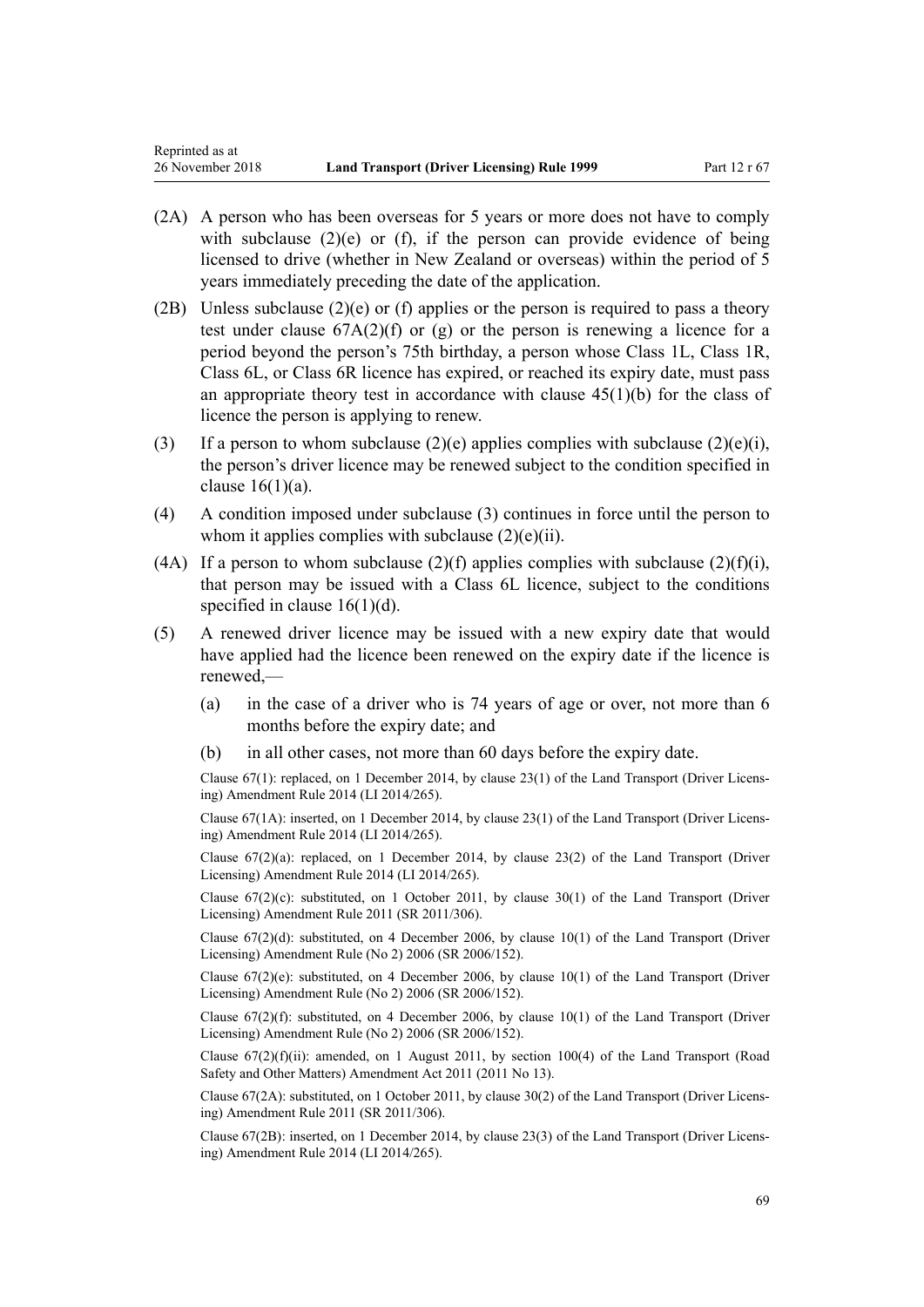<span id="page-69-0"></span>Clause 67(4A): inserted, on 1 June 2006, by [clause 24\(3\)](http://legislation.govt.nz/pdflink.aspx?id=DLM376117) of the Land Transport (Driver Licensing) Amendment Rule 2006 (SR 2006/84).

Clause 67(5): substituted, on 1 June 2006, by [clause 24\(3\)](http://legislation.govt.nz/pdflink.aspx?id=DLM376117) of the Land Transport (Driver Licensing) Amendment Rule 2006 (SR 2006/84).

## **67A Reinstatement of driver licence with respect to those who have been disqualified for more than 12 months after end of disqualification**

- (1) The Agency may, from time to time, on the application of a person who has been disqualified for more than 12 months, reinstate that person's licence.
- (2) A person is entitled to have his or her driver licence reinstated if—
	- (a) the person has served their disqualification, and there are no further subsequent periods of disqualification left to serve as of the date of application; and
	- (b) the person complies with clause  $67(2)(a)$ ; and
	- (c) the person is applying for reinstatement of a licence for a period beyond the person's 75th birthday and the person produces a medical certificate in accordance with [clause 44](#page-52-0); and
	- (d) the person passes the on-road safety test, if referred for the test under [clause 44B;](#page-53-0) and
	- (e) in the case of an applicant for a licence of any of Classes 2, 3, 4, or 5, the person produces a medical certificate in accordance with [clause 44](#page-52-0); and
	- (f) in the case of an applicant for a licence of any of—
		- $(i)$  Classes 1, 2, 3, 4, or 5, the person passes—
			- (A) the appropriate theory test under [clause 45](#page-54-0) for the highest class of driver licence the person is applying to reinstate; and
			- (B) the appropriate practical driving test for the highest class of driver licence the person is applying to reinstate in accordance with [clauses 48](#page-55-0) and [51;](#page-56-0) or
		- (ii) Classes 2, 3, 4, and 5, the person completes a course approved under [clause 93](#page-91-0) (if any); and
	- (g) in the case of an applicant for a Class 6 driver licence, the person passes—
		- (i) the theory test for a Class 6 licence under clause  $45(1)$ ; and
		- (ii) the practical driving test for a Class 6 licence under [clause 51](#page-56-0) or [clause 48](#page-55-0), as appropriate.
- (2A) To have the licence reinstated, the person must apply in accordance with [Part 3](#page-21-0).
- (3) If a person to whom subclause (2)(f) applies complies with subclause  $(2)(f)(i)(A)$ , the person's driver licence may be reinstated subject to the condition specified in clause  $16(1)(a)$ .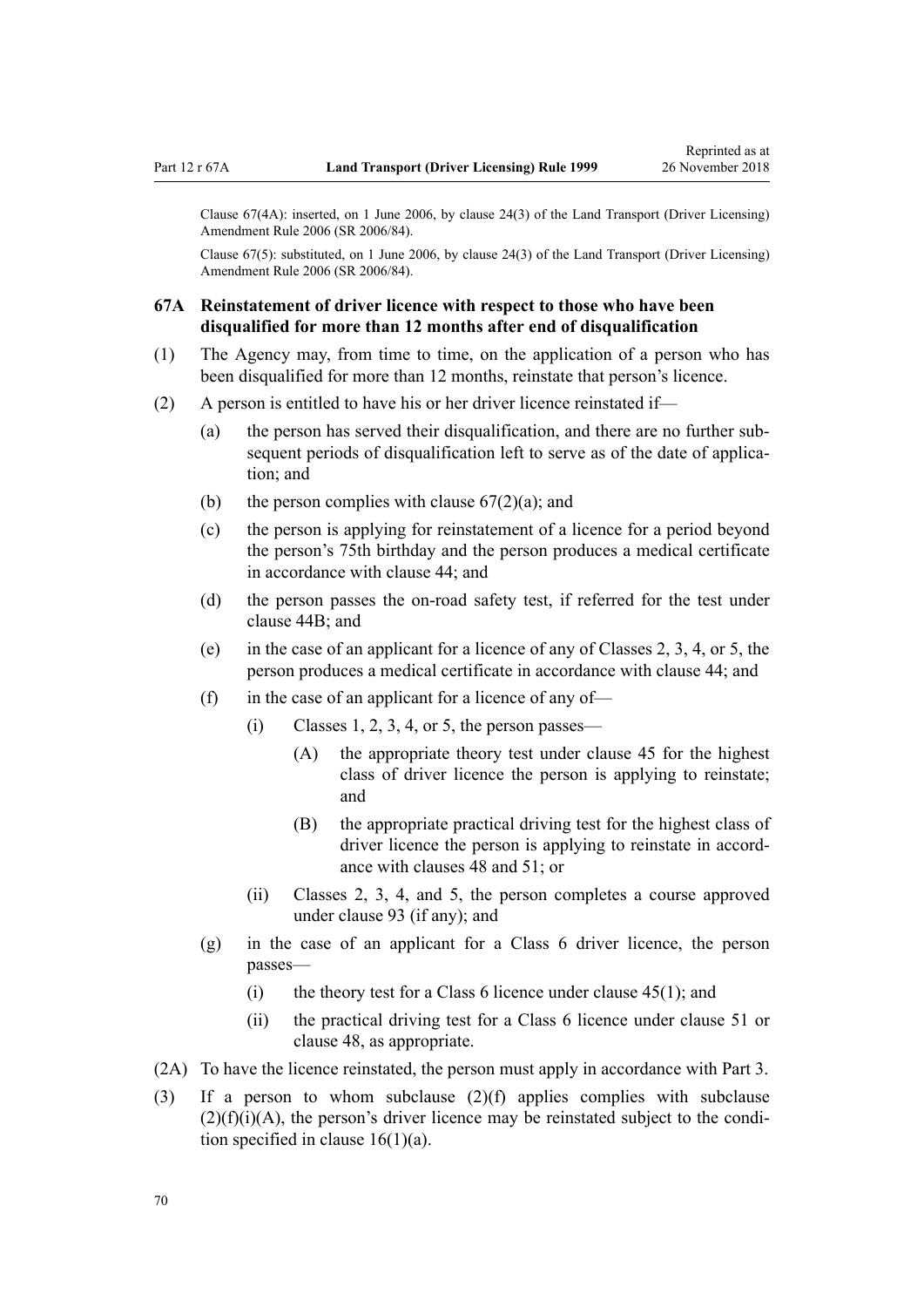- (4) A condition imposed under subclause (3) continues in force until the person to whom it applies complies with subclause  $(2)(f)(i)(B)$  or subclause  $(2)(f)(ii)$ .
- (5) If a person to whom subclause  $(2)(g)$  applies complies with subclause  $(2)(g)(i)$ . the person's driver licence may be reinstated subject to the conditions specified in clause  $16(1)(c)$  and (d).
- (6) The conditions imposed under subclause (5) continue in force until the person to whom they apply complies with subclause  $(2)(g)(ii)$ .
- (7) Except as provided in subclauses (8) and (9), a licence that is reinstated under this clause will retain the expiry date of the licence being reinstated.
- (8) The person must also comply with clause  $67$  if—
	- (a) the licence being reinstated (not being a licence described in paragraph (b)) has expired or will expire within the following 12 months; or
	- (b) the licence being reinstated is of Class 1L, Class 1R, Class 6L, or Class 6R and has expired or reached its expiry date.
- (9) A licence that is reinstated under subclause (8) will be issued with an expiry date as if the person had applied to renew the licence under [clause 67.](#page-67-0)

Clause 67A: inserted, on 16 January 2006, by [section 95\(12\)](http://legislation.govt.nz/pdflink.aspx?id=DLM353501) of the Land Transport Amendment Act 2005 (2005 No 77).

Clause 67A heading: amended, on 10 May 2011, by [section 100\(3\)](http://legislation.govt.nz/pdflink.aspx?id=DLM3231293) of the Land Transport (Road Safety and Other Matters) Amendment Act 2011 (2011 No 13).

Clause 67A(1): amended, on 1 August 2008, by [section 50\(2\)](http://legislation.govt.nz/pdflink.aspx?id=DLM1313622) of the Land Transport Management Amendment Act 2008 (2008 No 47).

Clause 67A(2)(c): substituted, on 1 October 2011, by [clause 31](http://legislation.govt.nz/pdflink.aspx?id=DLM3956736) of the Land Transport (Driver Licensing) Amendment Rule 2011 (SR 2011/306).

Clause 67A(2)(d): substituted, on 4 December 2006, by [clause 11\(1\)](http://legislation.govt.nz/pdflink.aspx?id=DLM386152) of the Land Transport (Driver Licensing) Amendment Rule (No 2) 2006 (SR 2006/152).

Clause  $67A(2)(f)(i)(B)$ : amended, on 4 December 2006, by [clause 11\(2\)](http://legislation.govt.nz/pdflink.aspx?id=DLM386152) of the Land Transport (Driver Licensing) Amendment Rule (No 2) 2006 (SR 2006/152).

Clause  $67A(2)(g)(ii)$ : amended, on 1 August 2011, by [section 100\(4\)](http://legislation.govt.nz/pdflink.aspx?id=DLM3231293) of the Land Transport (Road Safety and Other Matters) Amendment Act 2011 (2011 No 13).

Clause 67A(2A): inserted, on 1 December 2014, by [clause 24\(1\)](http://legislation.govt.nz/pdflink.aspx?id=DLM6216938) of the Land Transport (Driver Licensing) Amendment Rule 2014 (LI 2014/265).

Clause 67A(5): amended, on 16 June 2008, by [clause 11](http://legislation.govt.nz/pdflink.aspx?id=DLM1317917) of the Land Transport (Driver Licensing) Amendment Rule 2008 (SR 2008/119).

Clause 67A(7): inserted, on 1 December 2014, by [clause 24\(2\)](http://legislation.govt.nz/pdflink.aspx?id=DLM6216938) of the Land Transport (Driver Licensing) Amendment Rule 2014 (LI 2014/265).

Clause 67A(8): inserted, on 1 December 2014, by [clause 24\(2\)](http://legislation.govt.nz/pdflink.aspx?id=DLM6216938) of the Land Transport (Driver Licensing) Amendment Rule 2014 (LI 2014/265).

Clause 67A(9): inserted, on 1 December 2014, by [clause 24\(2\)](http://legislation.govt.nz/pdflink.aspx?id=DLM6216938) of the Land Transport (Driver Licensing) Amendment Rule 2014 (LI 2014/265).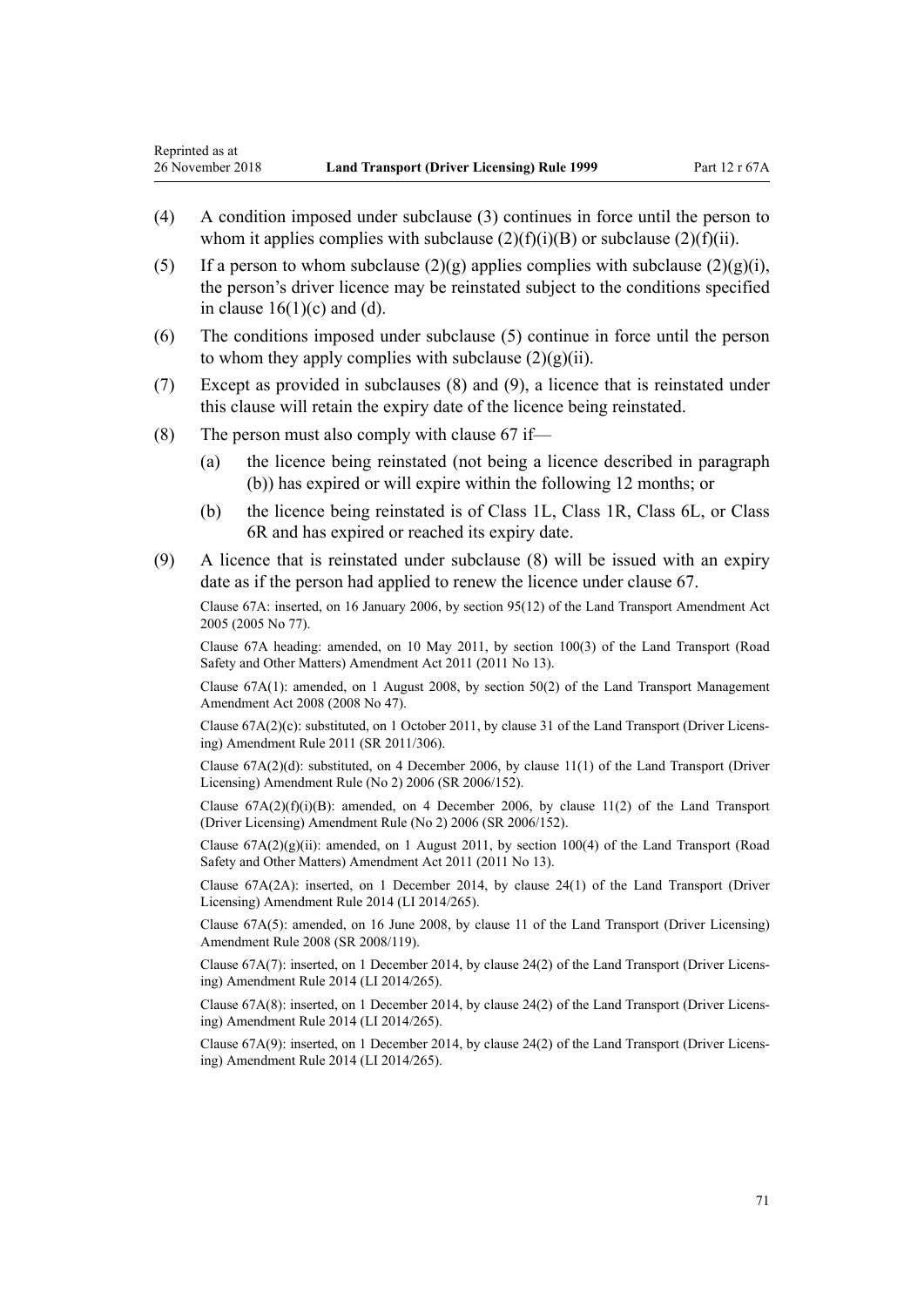# **67B Reinstatement of driver licence after end of suspension for any period (other than under section 95 of Act) or disqualification for a period of not more than 12 months**

- (1) The Agency may reinstate the licence of a person who—
	- (a) has been, but is no longer, subject to—
		- (i) a period or periods of suspension for any period (other than under [section 95](http://legislation.govt.nz/pdflink.aspx?id=DLM435024) of the Act); or
		- (ii) a period or periods of disqualification of not more than 12 months; and
	- (b) has applied to have the person's licence reinstated.
- (2) A person is entitled to apply to have his or her driver licence reinstated if the person has served his or her suspension or disqualification, and there are no further subsequent periods of suspension or disqualification left to serve as at the date of application.
- (3) To have the licence reinstated, the person must apply in accordance with [Part 3](#page-21-0).
- (4) Except as provided in subclauses (5) and (6), a licence that is reinstated under this clause will retain the expiry date of the licence being reinstated.
- (5) The person must also comply with [clause 67](#page-67-0) if—
	- (a) the licence being reinstated (not being a licence described in paragraph (b)) has expired or will expire within the following 12 months; or
	- (b) the licence being reinstated is of Class 1L, Class 1R, Class 6L, or Class 6R and has expired or reached its expiry date.
- (6) A licence that is reinstated under subclause (5) will be issued with an expiry date as if the person had applied to renew the licence under [clause 67.](#page-67-0)

Clause 67B: inserted, on 10 May 2011, by [section 100\(3\)](http://legislation.govt.nz/pdflink.aspx?id=DLM3231293) of the Land Transport (Road Safety and Other Matters) Amendment Act 2011 (2011 No 13).

Clause 67B(3): amended, on 1 December 2014, by [clause 25\(1\)](http://legislation.govt.nz/pdflink.aspx?id=DLM6216939) of the Land Transport (Driver Licensing) Amendment Rule 2014 (LI 2014/265).

Clause 67B(4): replaced, on 1 December 2014, by [clause 25\(2\)](http://legislation.govt.nz/pdflink.aspx?id=DLM6216939) of the Land Transport (Driver Licensing) Amendment Rule 2014 (LI 2014/265).

Clause 67B(5): replaced, on 1 December 2014, by [clause 25\(2\)](http://legislation.govt.nz/pdflink.aspx?id=DLM6216939) of the Land Transport (Driver Licensing) Amendment Rule 2014 (LI 2014/265).

## **67C Reinstatement of driver licence when there is no alcohol interlock licence or zero alcohol licence in force**

- (1) The Agency may reinstate the licence of a person who—
	- (a) has been, but is no longer, the holder of or required to hold either of the following:
		- (i) an alcohol interlock licence; or
		- (ii) a zero alcohol licence; and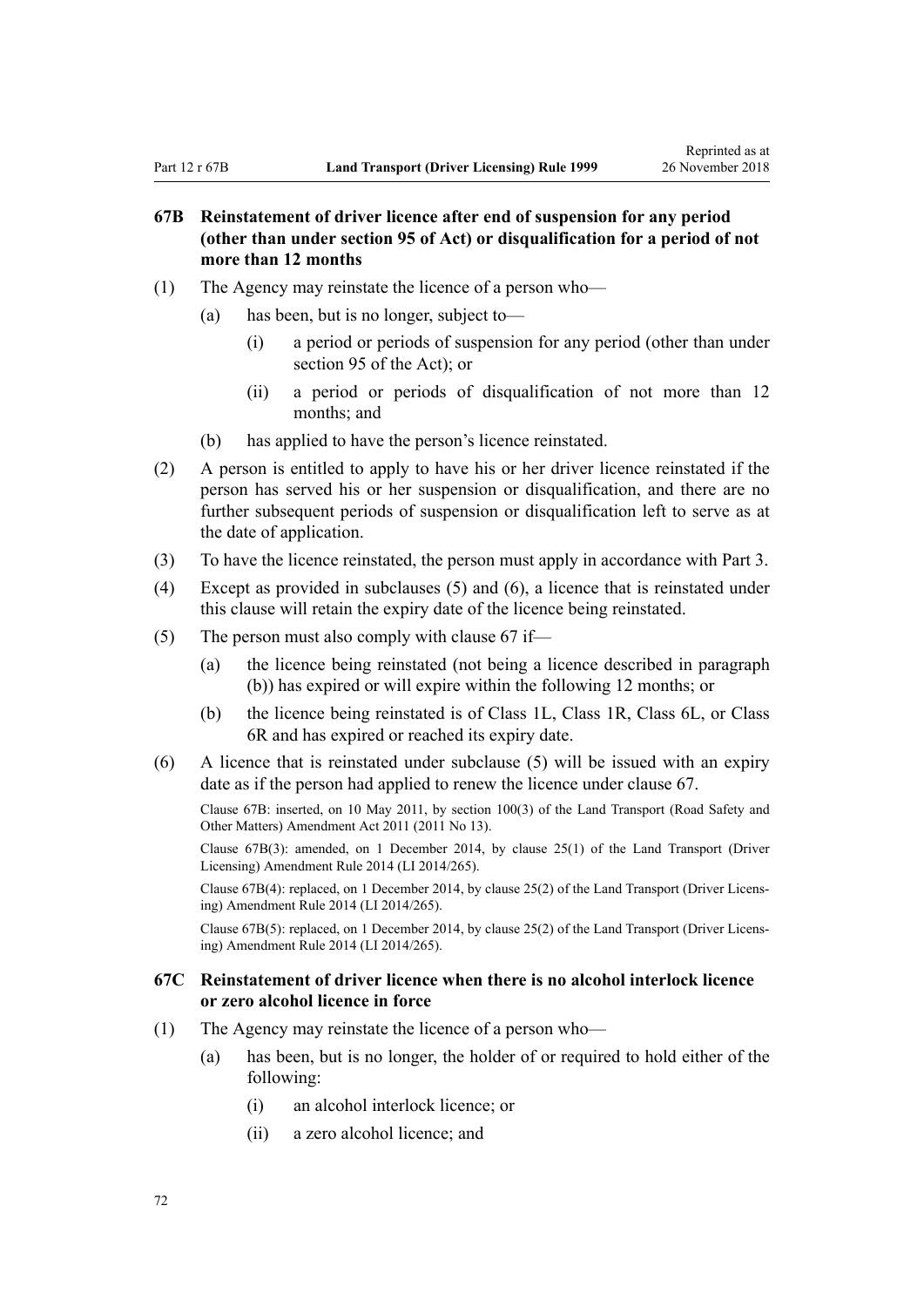- (b) has applied to have the person's licence reinstated.
- (2) A person is entitled to apply to have his or her driver licence reinstated if the person has been, but is no longer, the holder of or required to hold an alcohol interlock licence or a zero alcohol licence.
- (3) To have the licence reinstated, the person must apply in accordance with [Part 3](#page-21-0).
- (4) Except as provided in subclauses (5) and (6), a licence that is reinstated under this clause will retain the expiry date of the licence being reinstated.
- (5) The person must also comply with [clause 67](#page-67-0) if—
	- (a) the licence being reinstated (not being a licence described in paragraph (b)) has expired or will expire within the following 12 months; or
	- (b) the licence being reinstated is of Class 1L, Class 1R, Class 6L, or Class 6R and has expired or reached its expiry date.
- (6) A licence that is reinstated under subclause (5) will be issued with an expiry date as if the person had applied to renew the licence under [clause 67.](#page-67-0)

Clause 67C: inserted, on 10 September 2012, by [section 100\(2\)](http://legislation.govt.nz/pdflink.aspx?id=DLM3231293) of the Land Transport (Road Safety and Other Matters) Amendment Act 2011 (2011 No 13).

Clause 67C(3): amended, on 1 December 2014, by [clause 26\(1\)](http://legislation.govt.nz/pdflink.aspx?id=DLM6216940) of the Land Transport (Driver Licensing) Amendment Rule 2014 (LI 2014/265).

Clause 67C(4): replaced, on 1 December 2014, by [clause 26\(2\)](http://legislation.govt.nz/pdflink.aspx?id=DLM6216940) of the Land Transport (Driver Licensing) Amendment Rule 2014 (LI 2014/265).

Clause 67C(5): replaced, on 1 December 2014, by [clause 26\(2\)](http://legislation.govt.nz/pdflink.aspx?id=DLM6216940) of the Land Transport (Driver Licensing) Amendment Rule 2014 (LI 2014/265).

### **68 Special provision relating to person who is overseas, or in prison or hospital**

*[Revoked]*

<span id="page-72-0"></span>Reprinted as at

Clause 68: revoked, on 1 October 2011, by [clause 32](http://legislation.govt.nz/pdflink.aspx?id=DLM3956737) of the Land Transport (Driver Licensing) Amendment Rule 2011 (SR 2011/306).

#### *Renewal of endorsement*

#### **69 Renewal of endorsement**

The Agency may from time to time, on the application of the holder of an endorsement, renew the endorsement.

Clause 69: amended, on 1 August 2008, by [section 50\(2\)](http://legislation.govt.nz/pdflink.aspx?id=DLM1313622) of the Land Transport Management Amendment Act 2008 (2008 No 47).

### **70 Renewal of passenger, vehicle recovery, driving instructor, testing officer, or dangerous goods endorsement**

- (1) Application may be made to renew a passenger, vehicle recovery, driving instructor, testing officer, or dangerous goods endorsement with the expiry date that would have applied had the licence been renewed on the expiry date.
- (1A) An application under subclause (1) must be made—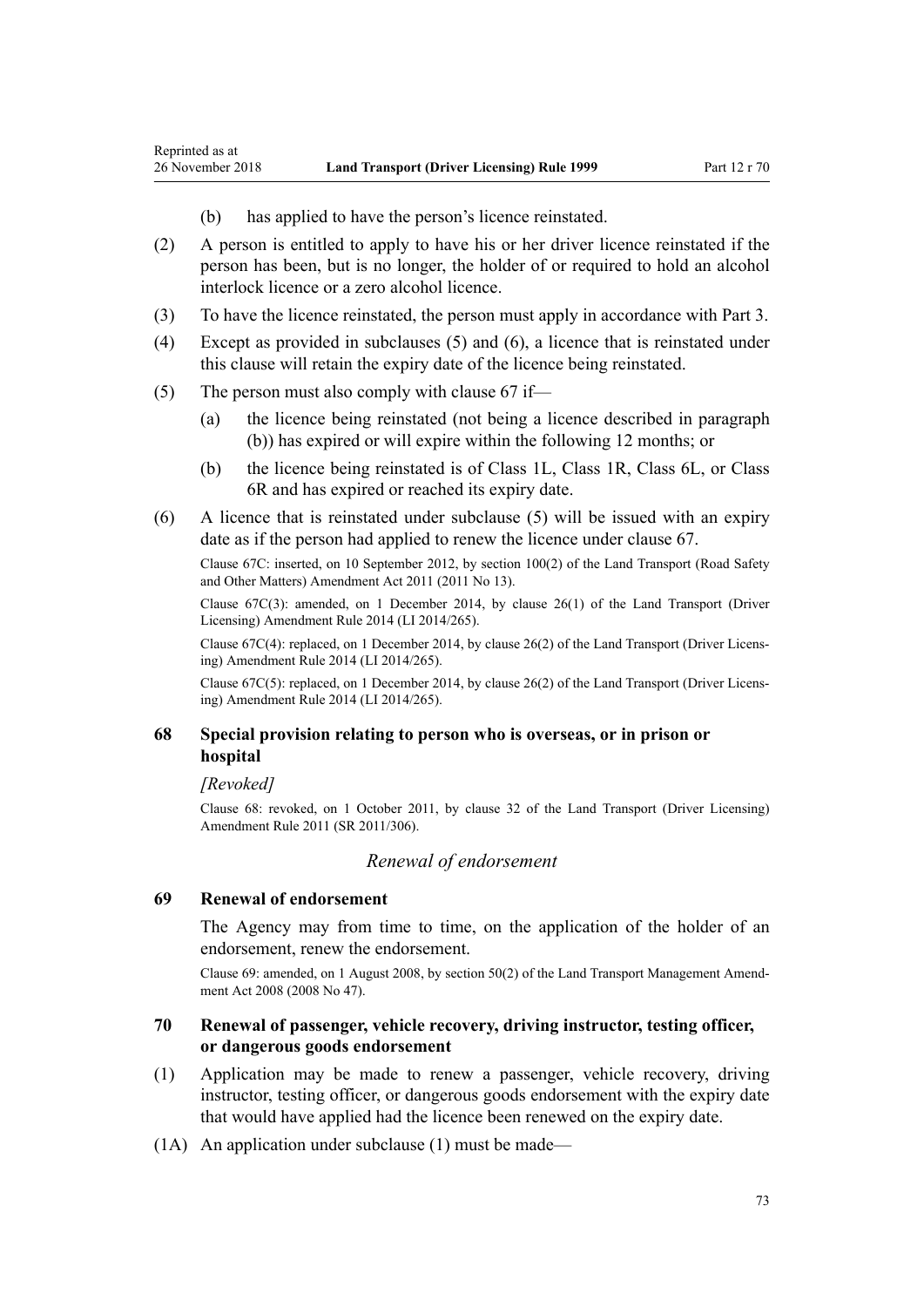- (a) before the fifth anniversary of the date of expiry of the endorsement; and
- (b) not more than 60 days before the date of expiry of the endorsement.
- (2) A person is entitled to have his or her passenger, vehicle recovery, driving instructor, or testing officer endorsement renewed, for a period of 1 year or 5 years from the date of the expiry of the endorsement, or the date of renewal, whichever is later, if—
	- (a) the person makes an application in accordance with [Part 3](#page-21-0); and
	- (b) in the case of an application for the renewal of an endorsement that was issued for a period of 5 years, the person produces a medical certificate in accordance with [clause 44](#page-52-0); and
	- (ba) in the case of an application for the renewal of an endorsement that was issued for a period of less than 5 years, the person produces a medical certificate in accordance with [clause 44](#page-52-0) if the person has not, within the 5 years immediately preceding the date of the application, produced a certificate that complies with the requirements of clause 44; and
	- (c) the person consents to the carrying out of checks as to whether or not the person is a fit and proper person to be the holder of the endorsement and consents to the carrying out of those checks from time to time during the period of validity of the endorsement; and
	- (d) the Agency is satisfied in accordance with [clause 35\(1\)](#page-46-0) that the person is a fit and proper person to be the holder of the endorsement.
- (3) A person is entitled to have his or her dangerous goods endorsement renewed, for a period of 5 years from the date of the expiry of the endorsement, or the date of renewal, whichever is later, if the person—
	- (a) makes an application in accordance with [Part 3](#page-21-0); and
	- (b) produces a certificate of successful completion by the person of an approved course of the appropriate type specified in [clause 93\(b\)\(iii\)](#page-91-0) that is issued within 60 days before the date of the application for the renewal.

Clause 70(1): substituted, on 1 June 2006, by [clause 26\(1\)](http://legislation.govt.nz/pdflink.aspx?id=DLM376119) of the Land Transport (Driver Licensing) Amendment Rule 2006 (SR 2006/84).

Clause 70(1A): inserted, on 1 June 2006, by [clause 26\(1\)](http://legislation.govt.nz/pdflink.aspx?id=DLM376119) of the Land Transport (Driver Licensing) Amendment Rule 2006 (SR 2006/84).

Clause 70(2): amended, on 1 June 2006, by [clause 26\(2\)](http://legislation.govt.nz/pdflink.aspx?id=DLM376119) of the Land Transport (Driver Licensing) Amendment Rule 2006 (SR 2006/84).

Clause  $70(2)(a)$ : replaced, on 1 December 2014, by clause  $27(1)$  of the Land Transport (Driver Licensing) Amendment Rule 2014 (LI 2014/265).

Clause 70(2)(b): substituted, on 4 October 1999, by [clause 18\(2\)](http://legislation.govt.nz/pdflink.aspx?id=DLM293687) of the Land Transport (Driver Licensing) Amendment Rule 1999 (SR 1999/302).

Clause 70(2)(ba): inserted, on 4 October 1999, by [clause 18\(2\)](http://legislation.govt.nz/pdflink.aspx?id=DLM293687) of the Land Transport (Driver Licensing) Amendment Rule 1999 (SR 1999/302).

Clause 70(2)(c): amended, on 4 October 1999, by [clause 18\(3\)](http://legislation.govt.nz/pdflink.aspx?id=DLM293687) of the Land Transport (Driver Licensing) Amendment Rule 1999 (SR 1999/302).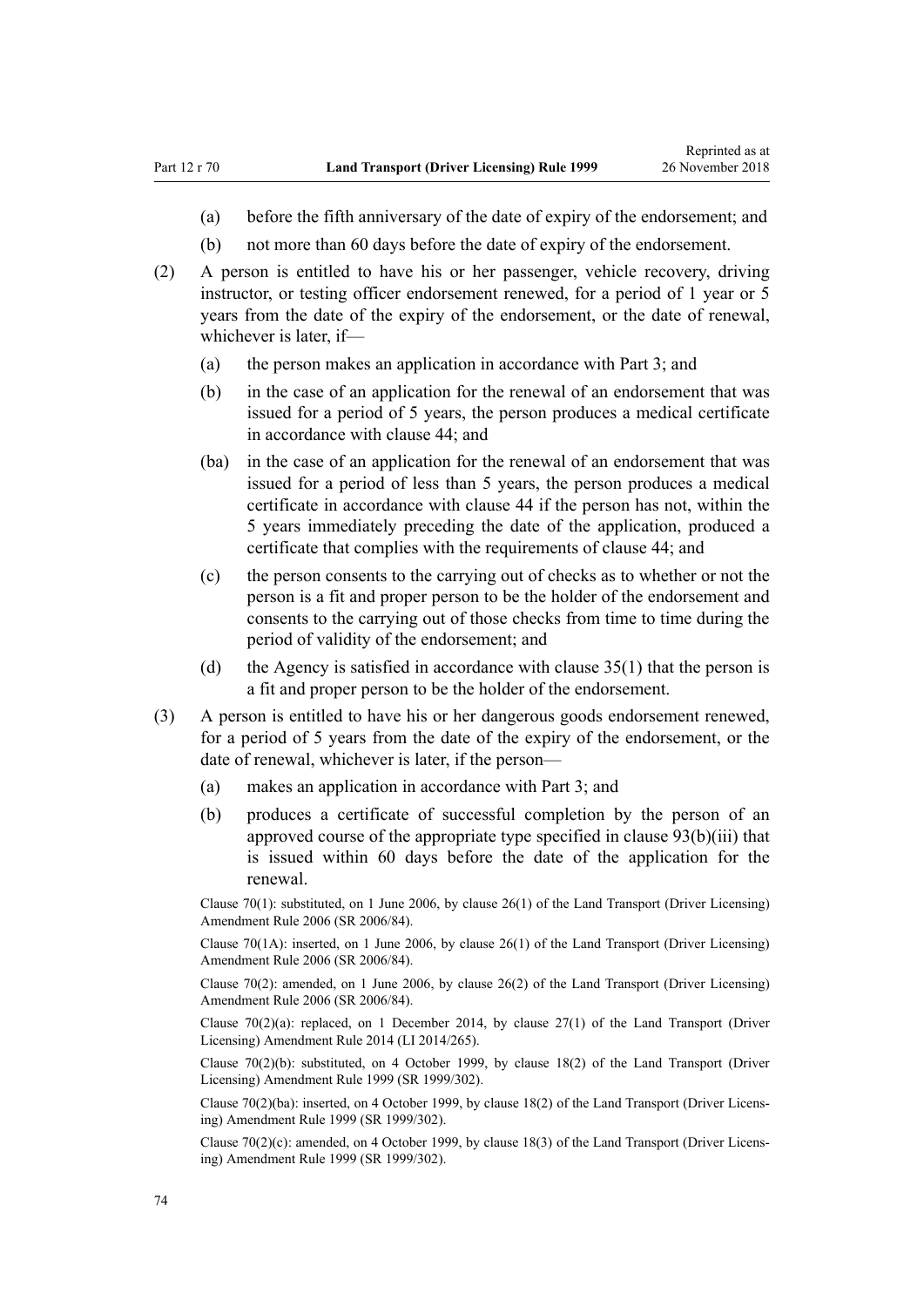Clause 70(2)(d): amended, on 1 August 2008, by [section 50\(2\)](http://legislation.govt.nz/pdflink.aspx?id=DLM1313622) of the Land Transport Management Amendment Act 2008 (2008 No 47).

Clause 70(3): amended, on 1 June 2006, by [clause 26\(3\)](http://legislation.govt.nz/pdflink.aspx?id=DLM376119) of the Land Transport (Driver Licensing) Amendment Rule 2006 (SR 2006/84).

Clause 70(3)(a): replaced, on 1 December 2014, by [clause 27\(2\)](http://legislation.govt.nz/pdflink.aspx?id=DLM6216941) of the Land Transport (Driver Licensing) Amendment Rule 2014 (LI 2014/265).

Clause 70(3)(b): amended, on 1 October 2011, by [clause 33](http://legislation.govt.nz/pdflink.aspx?id=DLM3956738) of the Land Transport (Driver Licensing) Amendment Rule 2011 (SR 2011/306).

#### **71 Renewal of special-type endorsement**

<span id="page-74-0"></span>Reprinted as at

- (1) An application for the renewal of a special-type vehicle endorsement may be made before or after the date of expiry of the endorsement.
- (2) A person is entitled to have his or her special-type vehicle endorsement renewed if the person—
	- (a) makes an application in accordance with [Part 3](#page-21-0); and
	- (b) if the endorsement has been expired for more than 5 years, produces a certificate of successful completion by the person of an approved course of the appropriate type specified in subparagraphs (v) to (viii) of [clause](#page-91-0) [93\(b\)](#page-91-0) that is issued within 60 days before the date of applying for the renewal.
- (3) A person who has been overseas for 5 years or more does not have to comply with subclause (2), if the person can provide evidence of being licensed to drive (whether in New Zealand or overseas) within the period of 5 years immediately preceding the date of the application.

Clause 71(2)(a): replaced, on 1 December 2014, by [clause 28](http://legislation.govt.nz/pdflink.aspx?id=DLM6216942) of the Land Transport (Driver Licensing) Amendment Rule 2014 (LI 2014/265).

Clause 71(2)(b): amended, on 1 October 2011, by [clause 34\(1\)](http://legislation.govt.nz/pdflink.aspx?id=DLM3956739) of the Land Transport (Driver Licensing) Amendment Rule 2011 (SR 2011/306).

Clause  $71(2)(b)$ : amended, on 1 June 2006, by [clause 27](http://legislation.govt.nz/pdflink.aspx?id=DLM376120) of the Land Transport (Driver Licensing) Amendment Rule 2006 (SR 2006/84).

Clause 71(3): added, on 1 October 2011, by [clause 34\(2\)](http://legislation.govt.nz/pdflink.aspx?id=DLM3956739) of the Land Transport (Driver Licensing) Amendment Rule 2011 (SR 2011/306).

### **72 Special provision relating to person overseas, or in prison or hospital**

#### *[Revoked]*

Clause 72: revoked, on 1 October 2011, by [clause 35](http://legislation.govt.nz/pdflink.aspx?id=DLM3956740) of the Land Transport (Driver Licensing) Amendment Rule 2011 (SR 2011/306).

### **73 Renewal of driver identification card**

- (1) The Agency may from time to time, on the application of the holder of a driver identification card, made before or after the expiry of the card, renew the card.
- (2) The application must be made in accordance with [Part 3.](#page-21-0)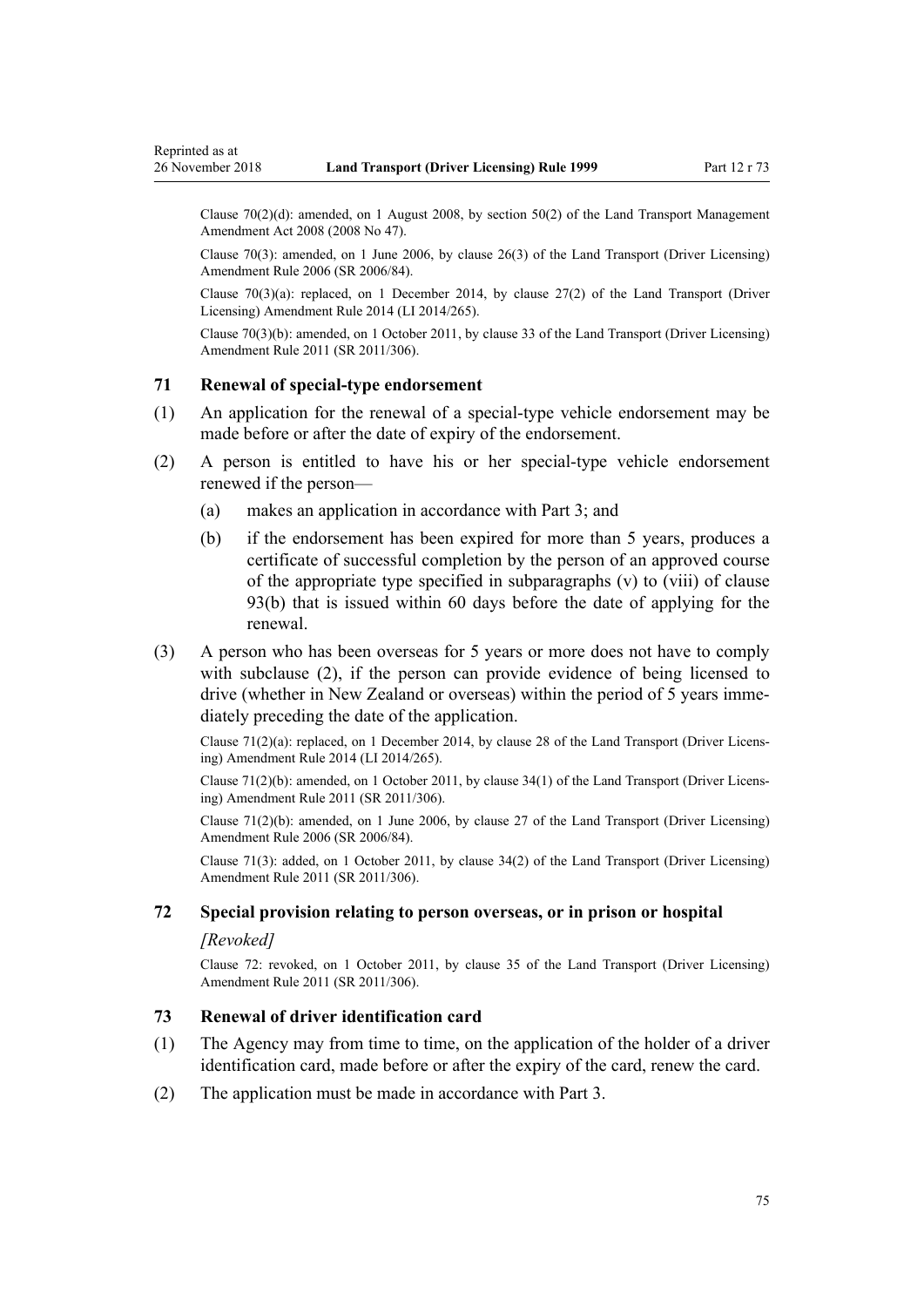<span id="page-75-0"></span>Clause 73(1): amended, on 1 August 2008, by [section 50\(2\)](http://legislation.govt.nz/pdflink.aspx?id=DLM1313622) of the Land Transport Management Amendment Act 2008 (2008 No 47).

Clause 73(2): replaced, on 1 December 2014, by [clause 29](http://legislation.govt.nz/pdflink.aspx?id=DLM6216943) of the Land Transport (Driver Licensing) Amendment Rule 2014 (LI 2014/265).

*Replacement of driver licence or driver identification card*

### **74 Replacement of driver licence or driver identification card if lost, stolen, etc**

- (1) The Agency may, on the application of the holder of a driver licence or a driver identification card, issue a replacement driver licence or driver identification card.
- (2) The holder of a driver licence or a driver identification card must apply for a replacement driver licence or driver identification card, as the case may be, if—
	- (a) it is lost, stolen, destroyed, defaced, mutilated, or becomes illegible; or
	- (b) the holder's name is changed from that recorded on the licence and in the person's driver licence records, or on the driver identification card; or
	- (c) in the opinion of the Agency, the holder's appearance has changed significantly from that recorded on the licence or driver identification card.
- (3) A person is entitled to be issued with a replacement driver licence or driver identification card if the person—
	- (a) makes an application in accordance with [Part 3](#page-21-0); and
	- (b) either surrenders the previous licence or driver identification card to the licensing agent in a legible form or provides the licensing agent with a signed statement stating, as appropriate, that—
		- (i) the applicant does not have the previous driver licence or driver identification card and the circumstances in which it was lost or destroyed; or
		- (ii) the driver licence or driver identification card that the applicant has surrendered in a defaced, mutilated, or illegible form is the applicant's previous driver licence or driver identification card.
- $(4)$  If—
	- (a) a driver licence being replaced is due to expire within 12 months of the date of the application for the replacement licence; and
	- (b) the applicant will be younger than 64 years on the date that the licence is due to expire,—

the replacement licence may be issued with an expiry date as if the person had applied to renew the licence under [clause 67](#page-67-0).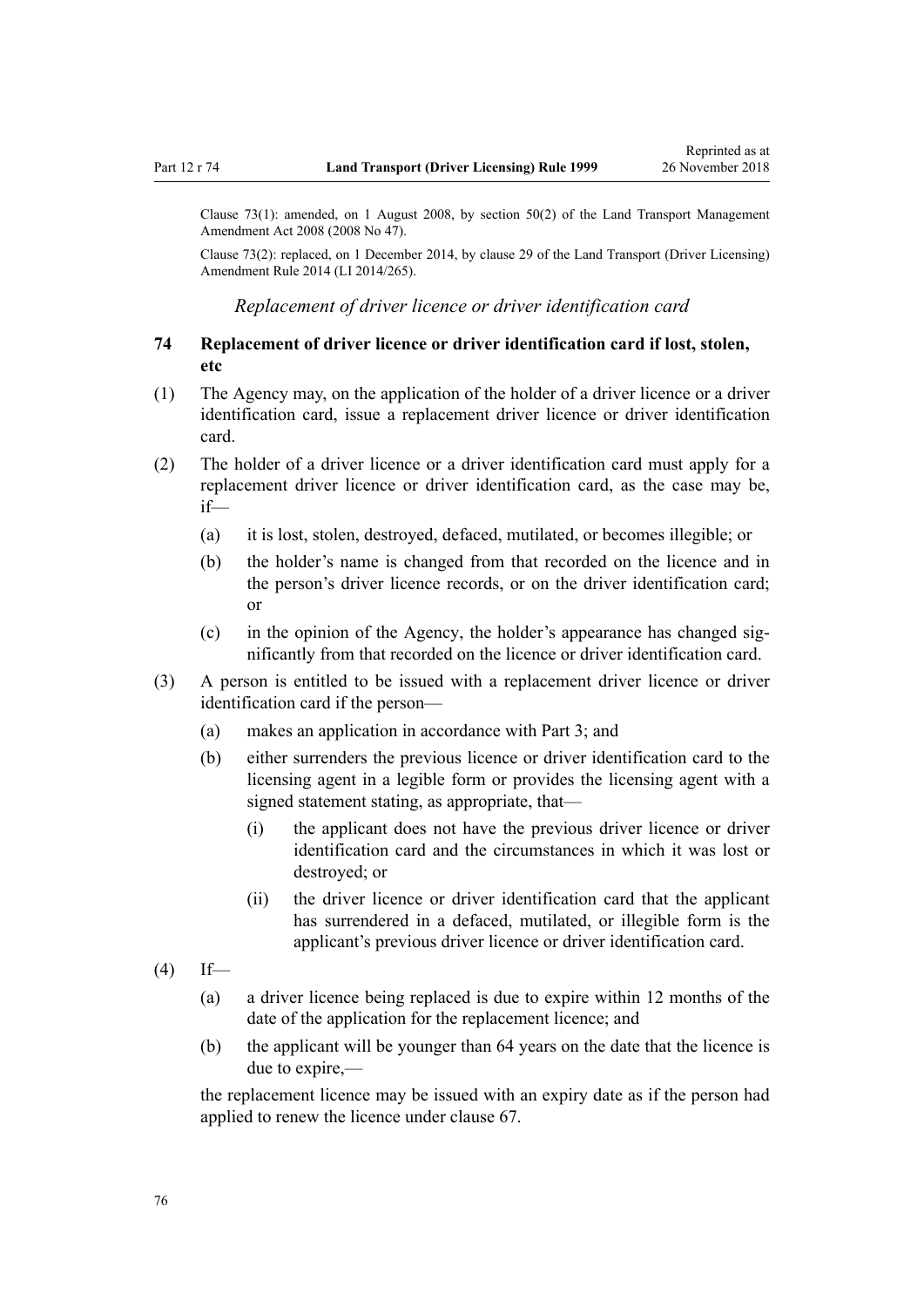Reprinted as at

(5) A driver identification card that is replaced under this clause must be issued with an expiry date that is the same as the expiry date of the card being replaced.

Clause 74(1): amended, on 1 August 2008, by [section 50\(2\)](http://legislation.govt.nz/pdflink.aspx?id=DLM1313622) of the Land Transport Management Amendment Act 2008 (2008 No 47).

Clause  $74(2)(c)$ : amended, on 1 August 2008, by [section 50\(2\)](http://legislation.govt.nz/pdflink.aspx?id=DLM1313622) of the Land Transport Management Amendment Act 2008 (2008 No 47).

Clause  $74(3)(a)$ : replaced, on 1 December 2014, by clause  $30(1)$  of the Land Transport (Driver Licensing) Amendment Rule 2014 (LI 2014/265).

Clause 74(4): amended, on 1 December 2014, by [clause 30\(2\)](http://legislation.govt.nz/pdflink.aspx?id=DLM6216944) of the Land Transport (Driver Licensing) Amendment Rule 2014 (LI 2014/265).

### **75 Replacement of driver licence or driver identification card if surrendered**

- (1) The Agency may, on the application of the holder of a driver licence or a driver identification card, issue a replacement licence or driver identification card to a person who surrenders a driver licence under [section 30](http://legislation.govt.nz/pdflink.aspx?id=DLM434583) of the Act, or delivers a driver licence or driver identification card to the Agency under [clause 84](#page-82-0) or [clause 85,](#page-83-0) for those classes of licence or types of endorsement held by the person (if any) that have not been revoked or surrendered.
- (2) A driver identification card that is replaced under this clause must be issued with an expiry date that is the same as the expiry date of the card being replaced.

Clause 75(1): amended, on 10 May 2011, by [section 100\(3\)](http://legislation.govt.nz/pdflink.aspx?id=DLM3231293) of the Land Transport (Road Safety and Other Matters) Amendment Act 2011 (2011 No 13).

Clause 75(1): amended, on 1 August 2008, by [section 50\(2\)](http://legislation.govt.nz/pdflink.aspx?id=DLM1313622) of the Land Transport Management Amendment Act 2008 (2008 No 47).

#### **76 Discovery of replaced licence or driver identification card**

- (1) A person to whom a replacement driver licence or driver identification card has been issued under [clause 74](#page-75-0) must surrender the person's previous driver licence or driver identification card to the Agency if the previous driver licence or driver identification card subsequently comes into the person's possession.
- (2) A person who has been issued with a replacement driver licence or driver identification card must advise the Agency if that person becomes aware that another person has the previous driver licence or driver identification card.

Clause 76(1): amended, on 1 August 2008, by [section 50\(2\)](http://legislation.govt.nz/pdflink.aspx?id=DLM1313622) of the Land Transport Management Amendment Act 2008 (2008 No 47).

Clause 76(2): amended, on 1 August 2008, by [section 50\(2\)](http://legislation.govt.nz/pdflink.aspx?id=DLM1313622) of the Land Transport Management Amendment Act 2008 (2008 No 47).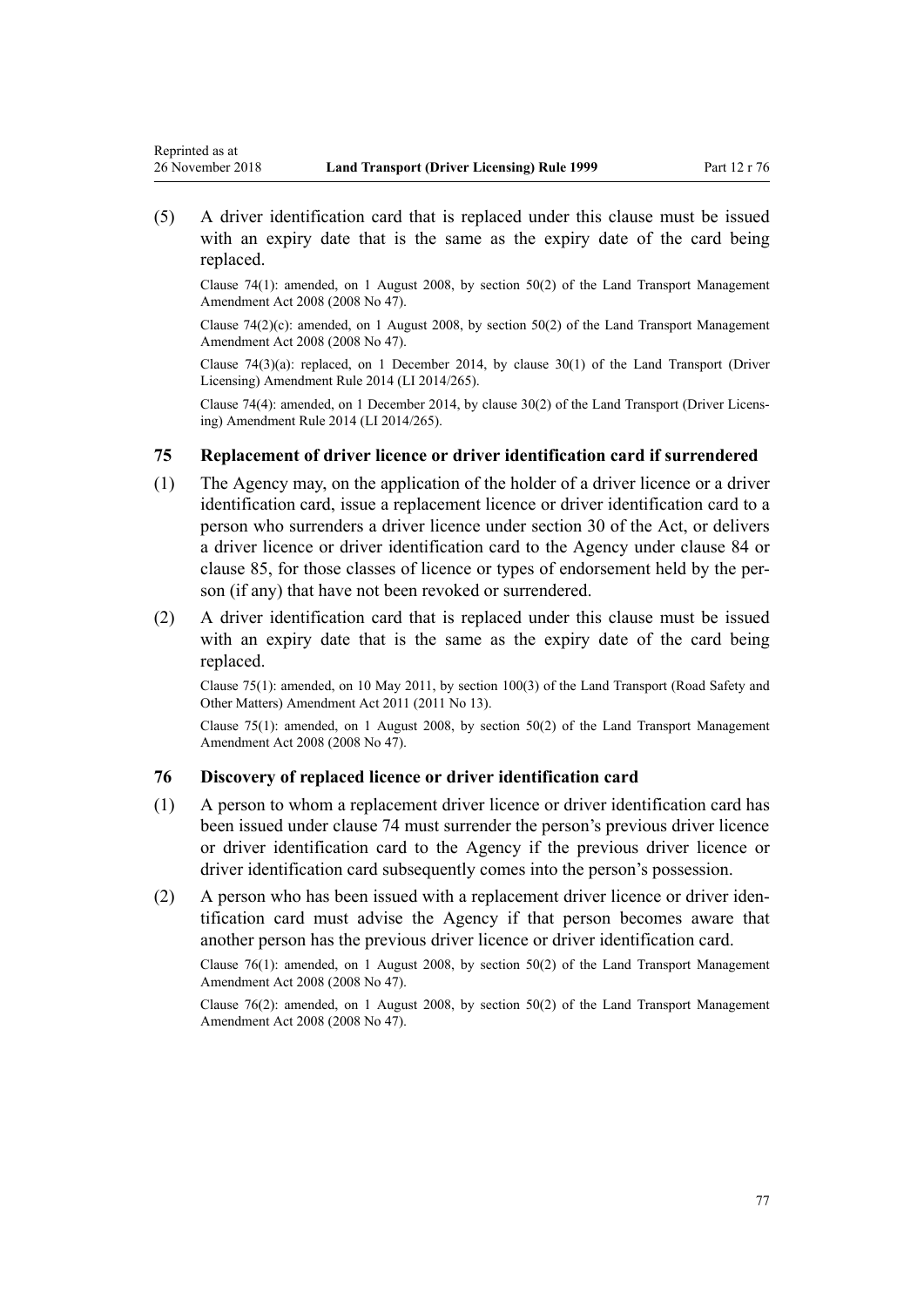### **Part 13**

# <span id="page-77-0"></span>**Suspension, revocation, and surrender of driver licences or endorsements**

#### **77 Requirements for tests, medical examinations, and approved courses**

- (1) The Agency may, if it considers that the holder of a class of driver licence or a type of endorsement may not be a fit and proper person to continue to hold that class of licence or type of endorsement and that further information would assist the Agency to make a determination, require the person to do 1 or more of the following:
	- (a) undergo a medical examination, pass a test, or successfully complete a course approved under [clause 93](#page-91-0) that the person would be required to undergo, pass, or complete as an applicant for the class of licence or type of endorsement held:
	- (b) produce any certificate that the person would be required to produce as an applicant for the class of licence or type of endorsement held:
	- (c) undergo any other medical examination, pass any other test, or successfully complete any other course approved under [clause 93](#page-91-0) that the Agency considers to be relevant and reasonable in the circumstances, having regard to the classes of licence and types of endorsement (if any) held by the person.
- (2) A test, medical examination, or course required under subclause (1) must be carried out by a health practitioner, testing officer, or approved course provider nominated by—
	- (a) the applicant or holder of the driver licence or endorsement; or
	- (b) the Agency.
- (3) The Agency may nominate a person under subclause (2)(b) only if—
	- (a) the person required to undertake the test, medical examination, or approved course fails to nominate a person under subclause (2)(a); or
	- (b) the Agency is not satisfied that the person nominated by the person required to undertake the test, medical examination, or approved course is appropriately qualified to carry out the test, medical examination, or approved course.
- (4) A person who is nominated to carry out a medical examination under subclause (2) must be a member of one of the class or classes of registered health professional that, in the opinion of the Agency, is appropriately qualified to carry out the examination in the particular case.
- (5) A medical examination required under subclause (1) must be carried out having regard to the document issued by the Agency entitled Medical Aspects of Fitness to Drive: A Guide for Medical Practitioners.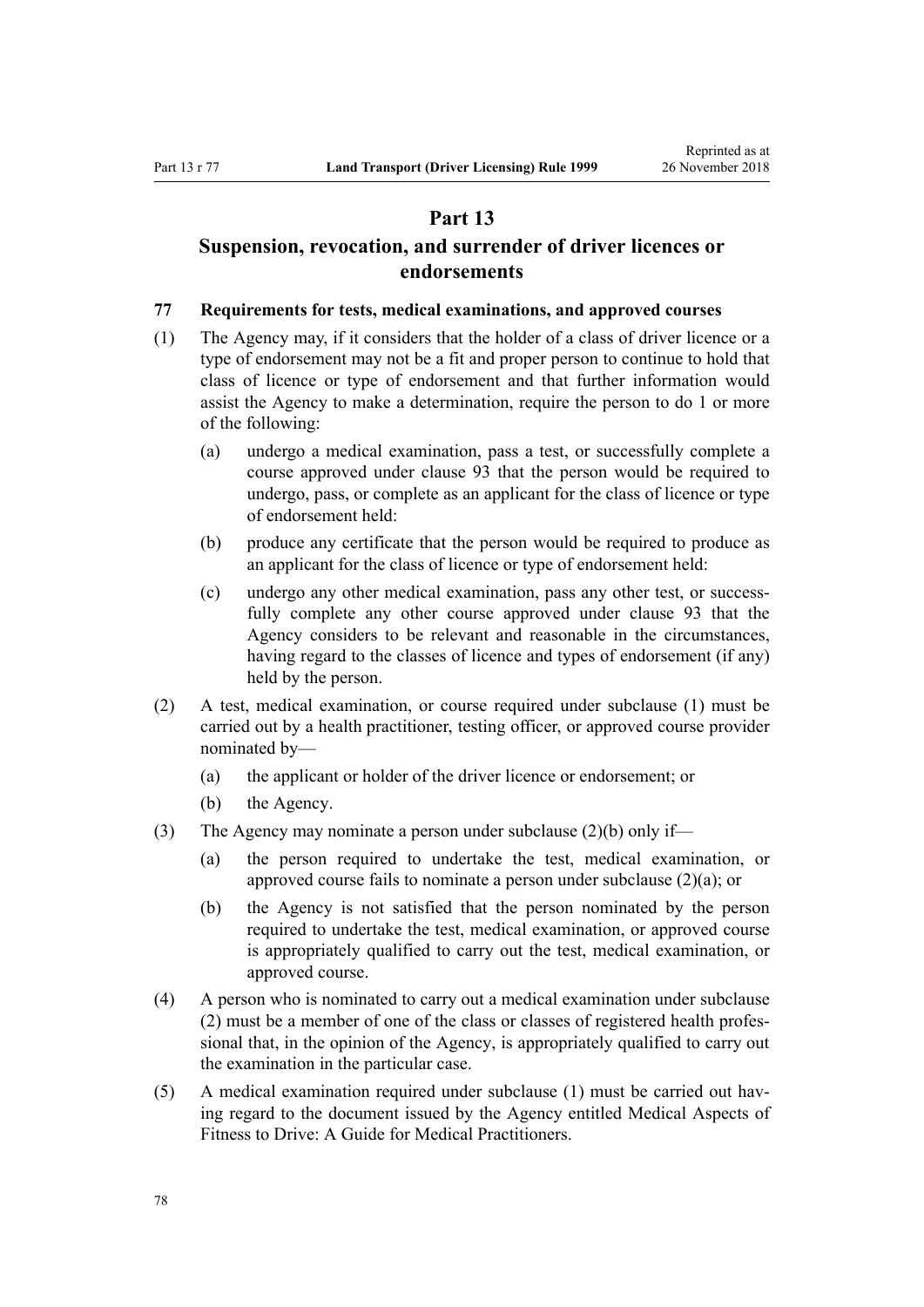<span id="page-78-0"></span>Clause 77 heading: substituted, on 1 June 2006, by [clause 29\(1\)](http://legislation.govt.nz/pdflink.aspx?id=DLM376122) of the Land Transport (Driver Licensing) Amendment Rule 2006 (SR 2006/84).

Clause 77(1): amended, on 1 August 2008, by [section 50\(2\)](http://legislation.govt.nz/pdflink.aspx?id=DLM1313622) of the Land Transport Management Amendment Act 2008 (2008 No 47).

Clause 77(1)(a): substituted, on 1 June 2006, by [clause 29\(2\)](http://legislation.govt.nz/pdflink.aspx?id=DLM376122) of the Land Transport (Driver Licensing) Amendment Rule 2006 (SR 2006/84).

Clause  $77(1)(c)$ : substituted, on 1 June 2006, by [clause 29\(3\)](http://legislation.govt.nz/pdflink.aspx?id=DLM376122) of the Land Transport (Driver Licensing) Amendment Rule 2006 (SR 2006/84).

Clause  $77(1)(c)$ : amended, on 1 August 2008, by section  $50(2)$  of the Land Transport Management Amendment Act 2008 (2008 No 47).

Clause 77(2): substituted, on 1 June 2006, by [clause 29\(4\)](http://legislation.govt.nz/pdflink.aspx?id=DLM376122) of the Land Transport (Driver Licensing) Amendment Rule 2006 (SR 2006/84).

Clause 77(2): amended, on 7 November 2018, by [section 21](http://legislation.govt.nz/pdflink.aspx?id=DLM6984133) of the Land Transport Amendment Act 2016 (2016 No 77).

Clause  $77(2)(b)$ : amended, on 1 August 2008, by [section 50\(2\)](http://legislation.govt.nz/pdflink.aspx?id=DLM1313622) of the Land Transport Management Amendment Act 2008 (2008 No 47).

Clause 77(3): amended, on 1 August 2008, by [section 50\(2\)](http://legislation.govt.nz/pdflink.aspx?id=DLM1313622) of the Land Transport Management Amendment Act 2008 (2008 No 47).

Clause 77(3)(a): amended, on 1 June 2006, by [clause 29\(5\)](http://legislation.govt.nz/pdflink.aspx?id=DLM376122) of the Land Transport (Driver Licensing) Amendment Rule 2006 (SR 2006/84).

Clause 77(3)(b): amended, on 1 August 2008, by [section 50\(2\)](http://legislation.govt.nz/pdflink.aspx?id=DLM1313622) of the Land Transport Management Amendment Act 2008 (2008 No 47).

Clause 77(3)(b): amended, on 1 June 2006, by [clause 29\(6\)](http://legislation.govt.nz/pdflink.aspx?id=DLM376122) of the Land Transport (Driver Licensing) Amendment Rule 2006 (SR 2006/84).

Clause 77(4): amended, on 1 August 2008, by [section 50\(2\)](http://legislation.govt.nz/pdflink.aspx?id=DLM1313622) of the Land Transport Management Amendment Act 2008 (2008 No 47).

Clause 77(4): amended, on 1 June 2006, by [clause 29\(7\)](http://legislation.govt.nz/pdflink.aspx?id=DLM376122) of the Land Transport (Driver Licensing) Amendment Rule 2006 (SR 2006/84).

Clause  $77(5)$ : amended, on 1 August 2008, by section  $50(2)$  of the Land Transport Management Amendment Act 2008 (2008 No 47).

#### **78 Requirement to be in notice**

- (1) A requirement under [clause 77\(1\)](#page-77-0) must be issued in a notice and must state—
	- (a) the reasons for the requirement; and
	- (b) one of the following:
		- (i) the date, time, and place of the required medical examination or test (if applicable) and the date by which, and the place at which, any required certificate must be produced; or
		- (ii) that the holder of the driver licence or the endorsement must contact the Agency within a stated period to arrange the date, time, and place of the required medical examination or test and the date by which, and the place at which, any required certificate must be produced, if applicable; or
		- (iii) the date by which the approved course must be completed; and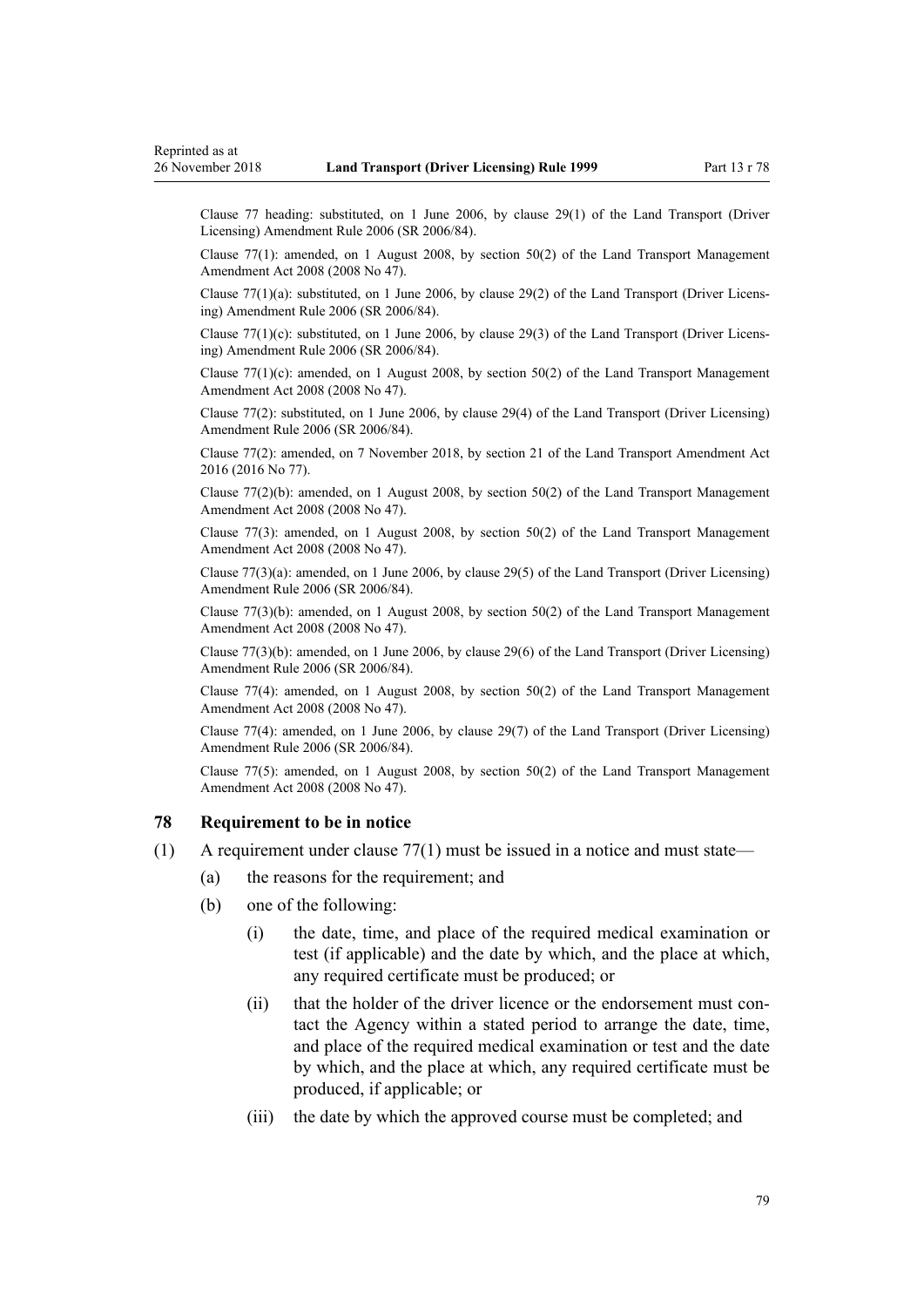- (c) that, if the person does not comply with the Agency's requirement, the Agency has the power to impose conditions, or revoke the relevant driver licence or endorsement in accordance with [clause 82;](#page-80-0) and
- (d) the details of any requirement imposed under clause  $77(2)(b)$ .
- (2) A notice issued under subclause (1) must be in writing and must be delivered to the person to whom it concerns more than 5 working days before any date, or the expiry of the period, specified in the notice under subclause  $(1)(b)$ .

Clause 78(1)(b): substituted, on 1 June 2006, by [clause 30](http://legislation.govt.nz/pdflink.aspx?id=DLM376123) of the Land Transport (Driver Licensing) Amendment Rule 2006 (SR 2006/84).

Clause 78(1)(b)(ii): amended, on 1 August 2008, by [section 50\(2\)](http://legislation.govt.nz/pdflink.aspx?id=DLM1313622) of the Land Transport Management Amendment Act 2008 (2008 No 47).

Clause  $78(1)(c)$ : amended, on 1 August 2008, by [section 50\(2\)](http://legislation.govt.nz/pdflink.aspx?id=DLM1313622) of the Land Transport Management Amendment Act 2008 (2008 No 47).

### **79 Obligations on person required to undertake test or medical examination, or complete approved course**

- (1) A person required to undergo a test or medical examination, or to complete an approved course, or to produce a certificate under [clause 77](#page-77-0) must either—
	- (a) comply with the requirement, and pay the appropriate fee (if any) specified in or assessed in accordance with regulations made under the Act; or
	- (b) surrender the person's driver licence (including any endorsement held by the person), and the person's driver identification card (if any).
- (2) A person may surrender a driver licence under subclause (1)(b) by notifying the Agency of that fact and delivering the driver licence and driver identification card (if any) to the Agency.

Clause 79 heading: amended, on 1 June 2006, by [clause 31\(1\)](http://legislation.govt.nz/pdflink.aspx?id=DLM376124) of the Land Transport (Driver Licensing) Amendment Rule 2006 (SR 2006/84).

Clause 79(1): amended, on 1 June 2006, by [clause 31\(2\)](http://legislation.govt.nz/pdflink.aspx?id=DLM376124) of the Land Transport (Driver Licensing) Amendment Rule 2006 (SR 2006/84).

Clause 79(2): amended, on 1 August 2008, by [section 50\(2\)](http://legislation.govt.nz/pdflink.aspx?id=DLM1313622) of the Land Transport Management Amendment Act 2008 (2008 No 47).

### *Suspension of driver licences and endorsements*

#### **80 Suspending driver licence for medical reasons**

- (1) The Agency may, if it considers that allowing a person to continue to hold a driver licence is, for medical reasons, a significant risk to public safety, issue a notice suspending that person's driver licence until a medical examination has been completed and reviewed.
- (2) A notice issued under subclause (1) must be in writing and must—
	- (a) state the date and time from which the driver licence is suspended (which must not be earlier than the date and time that the notice is delivered to the person); and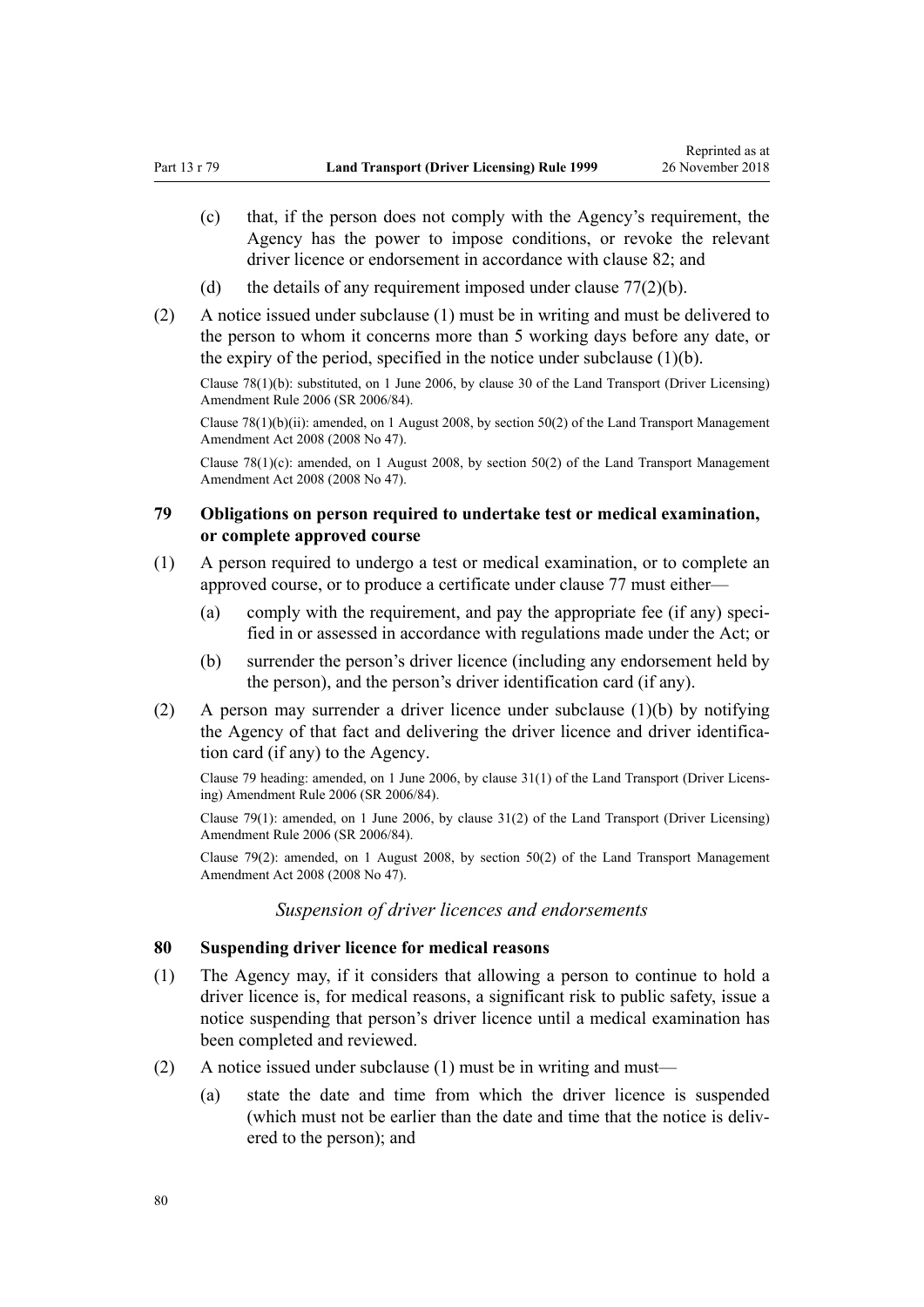- <span id="page-80-0"></span>(b) state the reasons for the suspension of the driver licence; and
- (c) state the period of suspension of the driver licence; and
- (d) outline the rights of appeal given by [section 106](http://legislation.govt.nz/pdflink.aspx?id=DLM435083) of the Act.
- (3) The period of suspension of a driver licence specified under subclause (2)(c) must not exceed the period that, in the opinion of the Agency, will reasonably be required to determine whether conditions should be imposed on the licence or the licence should be revoked.
- (4) The Agency may at any time withdraw a suspension imposed under this clause.

Clause 80(1): amended, on 1 August 2008, by [section 50\(2\)](http://legislation.govt.nz/pdflink.aspx?id=DLM1313622) of the Land Transport Management Amendment Act 2008 (2008 No 47).

Clause 80(3): amended, on 1 August 2008, by [section 50\(2\)](http://legislation.govt.nz/pdflink.aspx?id=DLM1313622) of the Land Transport Management Amendment Act 2008 (2008 No 47).

Clause 80(4): amended, on 1 August 2008, by [section 50\(2\)](http://legislation.govt.nz/pdflink.aspx?id=DLM1313622) of the Land Transport Management Amendment Act 2008 (2008 No 47).

#### **81 Suspension of endorsements**

- (1) An endorsement is suspended if the holder ceases to hold all of the classes of driver licence that formed part of the prerequisites under [Part 5](#page-39-0) for obtaining that endorsement.
- (2) A driving instructor endorsement is suspended in part if the holder ceases to hold 1 or more, but not all, of the classes of driver licence that formed part of the prerequisites under [Part 5](#page-39-0) for obtaining that endorsement.

Clause 81(1) subclause number: replaced, on 1 November 2012, by [clause 9](http://legislation.govt.nz/pdflink.aspx?id=DLM4773441) of the Land Transport (Driver Licensing) Amendment Rule 2012 (SR 2012/302).

Clause 81(2) subclause number: replaced, on 1 November 2012, by [clause 9](http://legislation.govt.nz/pdflink.aspx?id=DLM4773441) of the Land Transport (Driver Licensing) Amendment Rule 2012 (SR 2012/302).

### *Revocation of driver licences and endorsements*

### **82 Revocation of driver licence or endorsement**

- (1) A person may be issued with a notice under subclause (2) if—
	- (a) the person fails to comply with a requirement under [clause 77](#page-77-0) in the manner specified in [clause 78\(1\)\(b\);](#page-78-0) or
	- (b) the person fails to pass a test or successfully complete an approved course that the Agency has required the person to undergo or complete; or
	- (c) the Agency is satisfied that the person has ceased to be a fit and proper person to hold an endorsement; or
	- (d) in the opinion of a health practitioner, the person is one whose physical or mental condition is such that, in the interests of public safety, the person—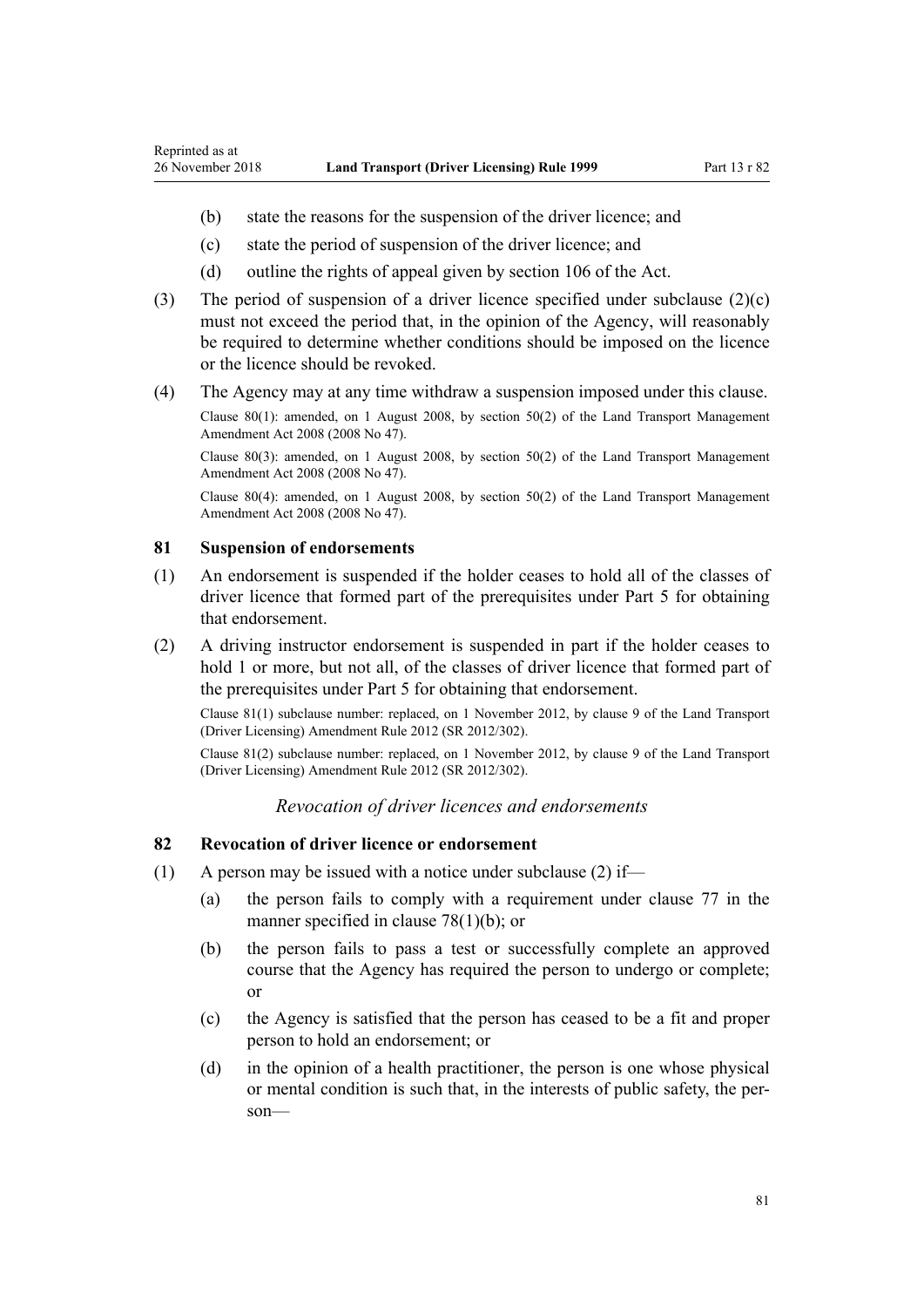- (i) should not be permitted to drive motor vehicles of a specified class or classes; or
- (ii) should only be permitted to drive motor vehicles subject to such limitations as may be warranted by the mental or physical condition of the licence holder; or
- (e) the person is the holder of a driving instructor endorsement and fails to comply with [clause 25](#page-41-0); or
- (f) the person holds a testing officer endorsement and fails to comply with [clause 32](#page-45-0); or
- (g) the person is the holder of a passenger endorsement and has been prohibited from holding or obtaining a passenger endorsement under [section](http://legislation.govt.nz/pdflink.aspx?id=DLM434566) [29A](http://legislation.govt.nz/pdflink.aspx?id=DLM434566) of the Act.
- (2) The Agency may, if it considers it appropriate to do so, issue 1 or more of the following notices to a person to whom this clause applies:
	- (a) a notice revoking a driver licence:
	- (b) a notice revoking an endorsement:
	- (c) a notice imposing conditions on the use of an endorsement of a kind specified in [clause 56\(1\):](#page-58-0)
	- (d) a notice imposing conditions on the use of a driver licence of a kind specified in [clause 56\(1\).](#page-58-0)
- (3) A notice issued under subclause (2) must—
	- (a) state the date and time from which the driver licence or endorsement is revoked, or has conditions attached to it (which must not be earlier than the date and time when the notice is delivered to the person); and
	- (b) state, as appropriate, the period during which the person may not apply for a driver licence, or an endorsement; and
	- (c) state the reasons for the revocation of the driver licence or endorsement or the imposition of conditions on the use of the driver licence or endorsement; and
	- (d) outline the rights of appeal given by [section 106](http://legislation.govt.nz/pdflink.aspx?id=DLM435083) of the Act.
- (4) A notice issued to a person under subclause (2) may apply to a particular class of licence or type of endorsement or to every class of driver licence or type of endorsement held by the person.
- (5) The period specified under subclause (3)(b) must not exceed a period that the Agency considers to be reasonable in the circumstances.

Clause 82(1)(b): substituted, on 1 June 2006, by [clause 32](http://legislation.govt.nz/pdflink.aspx?id=DLM376125) of the Land Transport (Driver Licensing) Amendment Rule 2006 (SR 2006/84).

Clause 82(1)(b): amended, on 1 August 2008, by [section 50\(2\)](http://legislation.govt.nz/pdflink.aspx?id=DLM1313622) of the Land Transport Management Amendment Act 2008 (2008 No 47).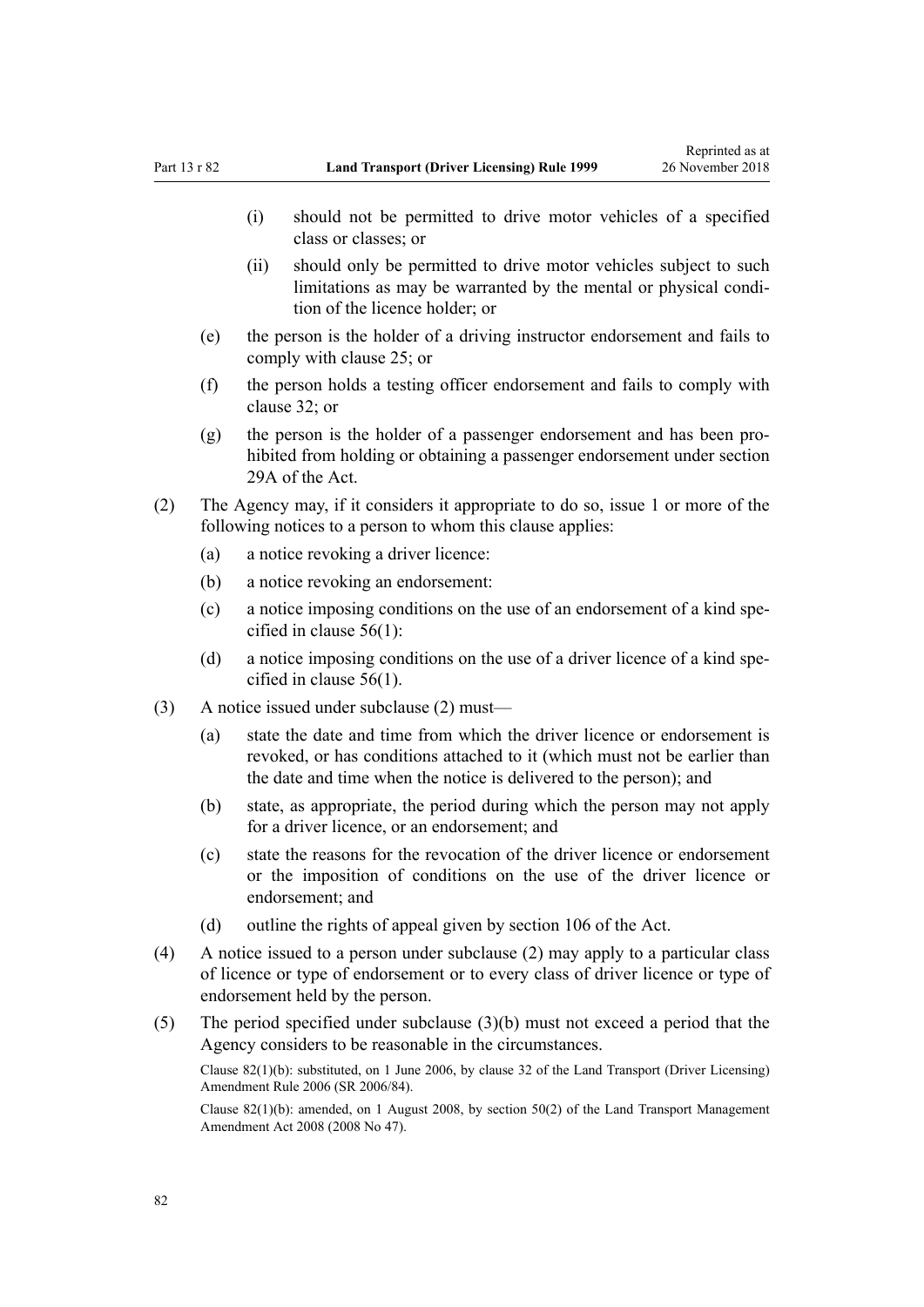<span id="page-82-0"></span>Clause 82(1)(c): amended, on 1 August 2008, by [section 50\(2\)](http://legislation.govt.nz/pdflink.aspx?id=DLM1313622) of the Land Transport Management Amendment Act 2008 (2008 No 47).

Clause 82(1)(d): amended, on 7 November 2018, by [section 21](http://legislation.govt.nz/pdflink.aspx?id=DLM6984133) of the Land Transport Amendment Act 2016 (2016 No 77).

Clause 82(1)(d): amended, on 18 September 2004, by [section 175\(3\)](http://legislation.govt.nz/pdflink.aspx?id=DLM205009) of the Health Practitioners Competence Assurance Act 2003 (2003 No 48).

Clause 82(1)(f): amended, on 1 October 2007, by [section 95\(11\)](http://legislation.govt.nz/pdflink.aspx?id=DLM353501) of the Land Transport Amendment Act 2005 (2005 No 77).

Clause  $82(1)(g)$ : added, on 1 October 2007, by [section 95\(11\)](http://legislation.govt.nz/pdflink.aspx?id=DLM353501) of the Land Transport Amendment Act 2005 (2005 No 77).

Clause 82(2): amended, on 1 August 2008, by [section 50\(2\)](http://legislation.govt.nz/pdflink.aspx?id=DLM1313622) of the Land Transport Management Amendment Act 2008 (2008 No 47).

Clause 82(5): amended, on 1 August 2008, by [section 50\(2\)](http://legislation.govt.nz/pdflink.aspx?id=DLM1313622) of the Land Transport Management Amendment Act 2008 (2008 No 47).

### **83 Suspension and revocation of endorsements**

- (1) An endorsement is revoked if the holder does not, within 5 years after the endorsement is suspended under any provision, again become the holder of a driver licence of the class or classes that formed part of the prerequisites under [Part 5](#page-39-0) for obtaining that endorsement.
- (2) A revocation of a driving instructor endorsement under subclause (1) has effect in respect of—
	- (a) all classes of driver licence if the holder does not, within 5 years after the endorsement was suspended, again become the holder of at least 1 class of the classes of driver licence that formed part of the prerequisites under [Part 5](#page-39-0) for obtaining that endorsement; or
	- (b) each class of driver licence that formed part of the prerequisites under [Part 5](#page-39-0) for obtaining that endorsement if the holder does not, within 5 years after the endorsement was suspended in respect of that class of driver licence, again become the holder of that class of licence.

#### *Surrender of certain documents*

### **84 Surrender of driver identification card that has been suspended or revoked**

The holder of a driver licence or an endorsement that has been suspended or revoked under any provision, on receiving notice of the suspension or revocation, must, in addition to complying with [section 19](http://legislation.govt.nz/pdflink.aspx?id=DLM434536) or [section 30](http://legislation.govt.nz/pdflink.aspx?id=DLM434583) of the Act, immediately surrender any driver identification card held by the person by delivering the card to the Agency.

Clause 84: amended, on 1 August 2008, by [section 50\(2\)](http://legislation.govt.nz/pdflink.aspx?id=DLM1313622) of the Land Transport Management Amendment Act 2008 (2008 No 47).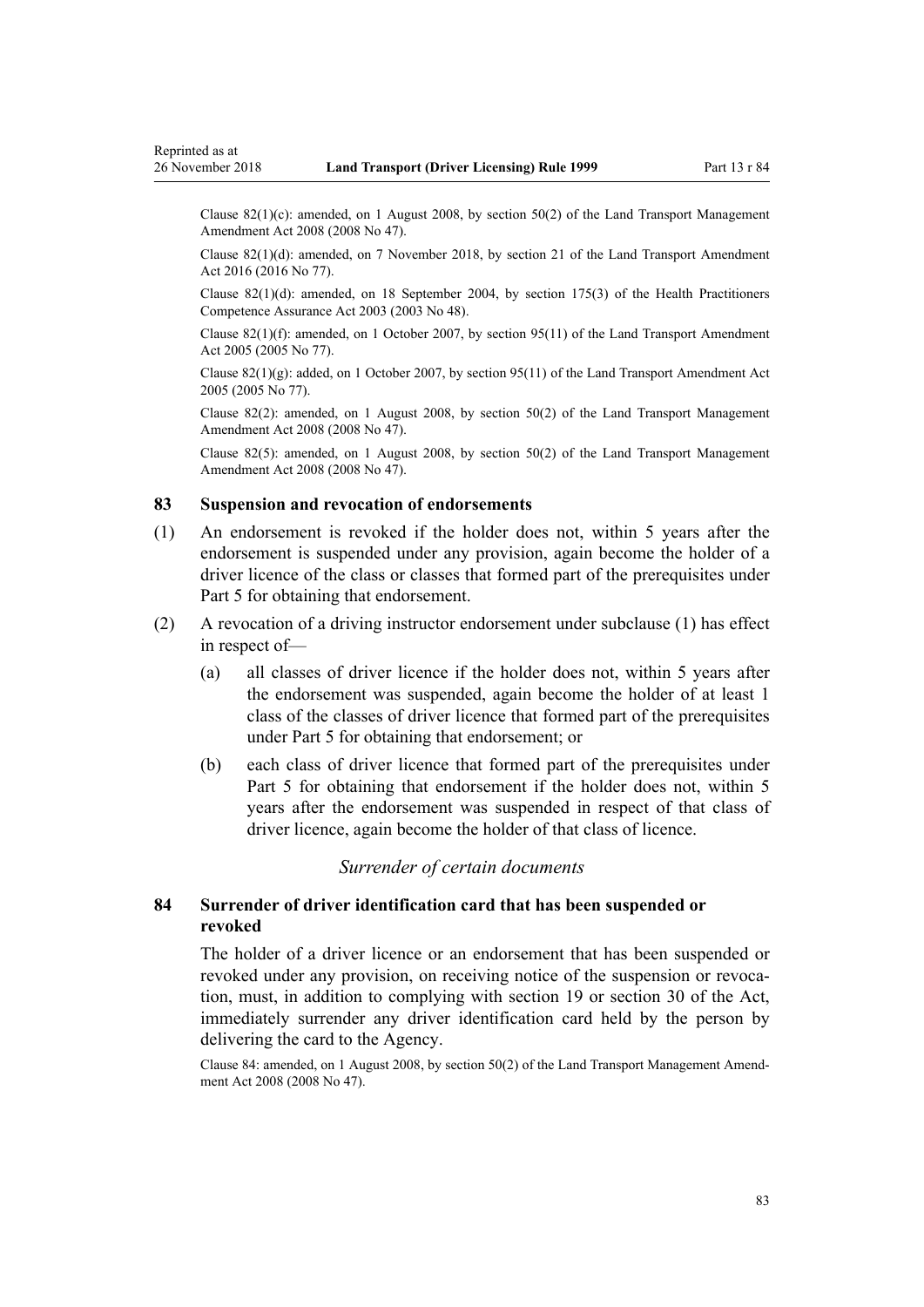#### <span id="page-83-0"></span>**85 Voluntary surrender of driver licence or endorsement**

The holder of a driver licence or an endorsement may surrender 1 or more classes of driver licence or 1 or more types of endorsement—

- (a) by notifying the Agency that the person is surrendering 1 or more classes of driver licence or 1 or more types of endorsement; and
- (b) by delivering the driver licence and driver identification card (if any) to the Agency.

Clause 85: substituted, on 1 June 2006, by [clause 33](http://legislation.govt.nz/pdflink.aspx?id=DLM376126) of the Land Transport (Driver Licensing) Amendment Rule 2006 (SR 2006/84).

Clause 85(a): amended, on 1 August 2008, by [section 50\(2\)](http://legislation.govt.nz/pdflink.aspx?id=DLM1313622) of the Land Transport Management Amendment Act 2008 (2008 No 47).

Clause 85(b): amended, on 1 August 2008, by [section 50\(2\)](http://legislation.govt.nz/pdflink.aspx?id=DLM1313622) of the Land Transport Management Amendment Act 2008 (2008 No 47).

### **85A Reinstatement of surrendered driver licence or endorsement**

- (1) A person who has surrendered 1 or more classes of driver licence or 1 or more types of endorsement under clause 85 may apply to the Agency for reinstatement of the classes of licence or types of endorsement in accordance with subclause (4), subclause (5), subclause (6), or subclause (7), as the case may be.
- (2) The Agency may reinstate a surrendered driver licence or an endorsement in accordance with this clause.
- (3) Before reinstating a surrendered driver licence or an endorsement, the Agency may require the applicant to satisfy 1 or more of the requirements in [clause](#page-77-0) [77\(1\)](#page-77-0).
- (4) The Agency may reinstate a surrendered driver licence, even if the licence has expired, provided—
	- (a) the driver licence has not been surrendered for more than 5 years; and
	- (b) the driver licence has not been expired for more than 5 years; and
	- (c) the applicant complies with the applicable requirements in [clause](#page-67-0)  $67(2)(a)$ , (b), (c), and (d) (which relates to the renewal of a driver licence).
- (5) The Agency may reinstate a surrendered special-type vehicle endorsement, even if the endorsement has expired, provided—
	- (a) the endorsement has not been surrendered for more than 5 years; and
	- (b) the endorsement has not been expired for more than 5 years; and
	- (c) the applicant complies with clause  $71(2)(a)$  (which relates to the renewal of special-type vehicle endorsements).
- (6) The Agency may reinstate a surrendered passenger, vehicle recovery, driving instructor, or testing officer endorsement, even if the endorsement has expired, provided—
	- (a) the endorsement has not been surrendered for more than 5 years; and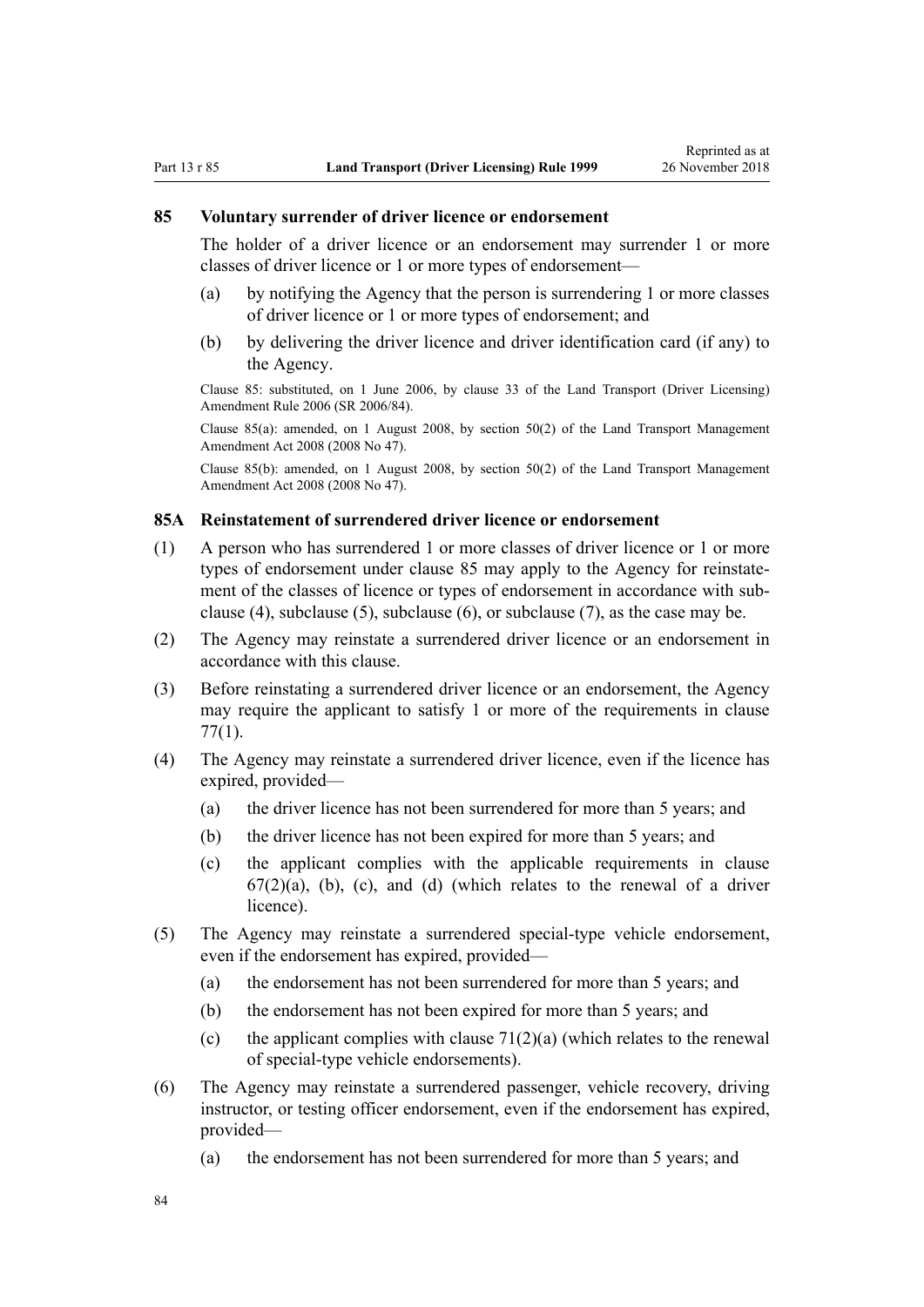- (b) the endorsement has not been expired for more than 5 years; and
- (c) the applicant complies with clause  $70(2)$  as it relates to the endorsements referred to in this subclause.
- (7) The Agency may reinstate a surrendered dangerous goods endorsement only if—
	- (a) the endorsement has not expired; and
	- (b) the applicant complies with [clause 70\(3\)](#page-72-0) (which relates to the renewal of a dangerous goods endorsement).

Clause 85A: inserted, on 1 June 2006, by [clause 33](http://legislation.govt.nz/pdflink.aspx?id=DLM376126) of the Land Transport (Driver Licensing) Amendment Rule 2006 (SR 2006/84).

Clause 85A(1): amended, on 1 August 2008, by [section 50\(2\)](http://legislation.govt.nz/pdflink.aspx?id=DLM1313622) of the Land Transport Management Amendment Act 2008 (2008 No 47).

Clause 85A(2): amended, on 1 August 2008, by [section 50\(2\)](http://legislation.govt.nz/pdflink.aspx?id=DLM1313622) of the Land Transport Management Amendment Act 2008 (2008 No 47).

Clause 85A(3): amended, on 1 August 2008, by [section 50\(2\)](http://legislation.govt.nz/pdflink.aspx?id=DLM1313622) of the Land Transport Management Amendment Act 2008 (2008 No 47).

Clause 85A(4): amended, on 1 August 2008, by [section 50\(2\)](http://legislation.govt.nz/pdflink.aspx?id=DLM1313622) of the Land Transport Management Amendment Act 2008 (2008 No 47).

Clause 85A(5): amended, on 1 August 2008, by [section 50\(2\)](http://legislation.govt.nz/pdflink.aspx?id=DLM1313622) of the Land Transport Management Amendment Act 2008 (2008 No 47).

Clause 85A(6): amended, on 1 August 2008, by [section 50\(2\)](http://legislation.govt.nz/pdflink.aspx?id=DLM1313622) of the Land Transport Management Amendment Act 2008 (2008 No 47).

Clause 85A(7): amended, on 1 August 2008, by [section 50\(2\)](http://legislation.govt.nz/pdflink.aspx?id=DLM1313622) of the Land Transport Management Amendment Act 2008 (2008 No 47).

### *Replacement driver licence or endorsement*

### **86 Replacement of driver licence or endorsement revoked on medical grounds**

- (1) A person whose driver licence or endorsement has been revoked on medical grounds may apply for a replacement driver licence or replacement endorsement of the same class or type as the licence or endorsement that was revoked, if—
	- (a) the person provides the Agency with a medical certificate issued in accordance with [clause 44](#page-52-0) stating that the person is now medically fit to drive; and
	- (ab) the person passes the on-road safety test, if referred for the test under [clause 44B;](#page-53-0) and
	- (b) the Agency notifies the person that it is satisfied that the person's medical condition has improved.
- (2) A person who satisfies the requirements of subclause (1) is entitled to be issued with a replacement driver licence of the appropriate class or a replacement endorsement of the appropriate type if—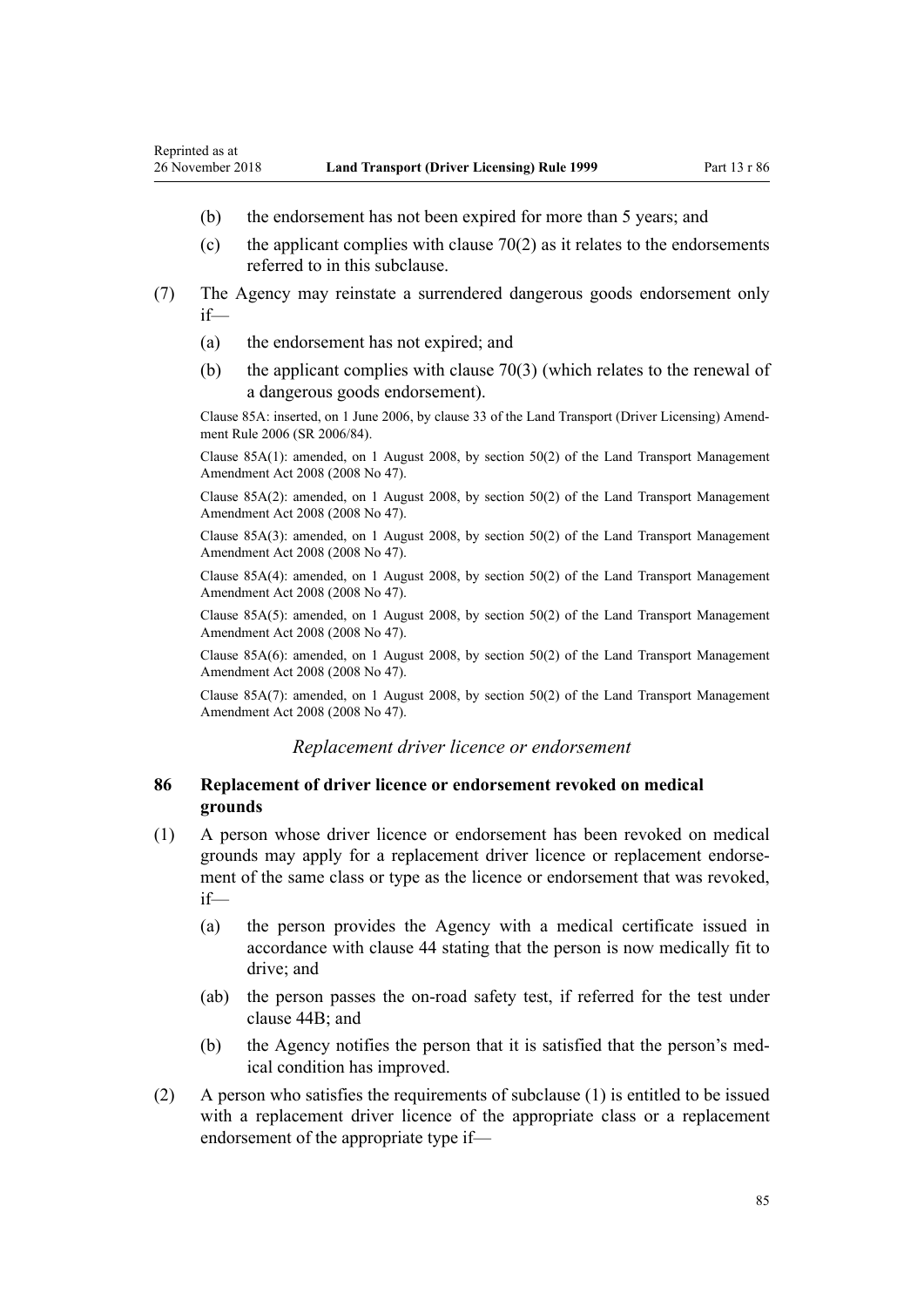- (a) the person makes an application in accordance with [Part 3](#page-21-0); and
- (b) the person consents to the carrying out of checks as to whether or not the person is a fit and proper person, if the endorsement is an endorsement for which a fit and proper person check is required, and consents to the carrying out of those checks from time to time during the period of validity of the endorsement; and
- (c) the person is, in the opinion of the Agency, a fit and proper person, in accordance with the criteria specified in the table to [clause 35\(1\),](#page-46-0) to be the holder of an endorsement of that type; and
- (d) in a case where the period since the driver licence or endorsement was revoked is more than 12 months, the person—
	- (i) passes the appropriate theory test or tests under [clause 45](#page-54-0) for the class of driver licence that the person is applying to have replaced; and
	- (ii) passes or successfully completes the appropriate practical driving test in accordance with [clauses 48](#page-55-0) and [53](#page-57-0) for that class of driver licence, or the applicable course specified in [clause 93](#page-91-0) for that type of endorsement.
- (3) If a person to whom subclause  $(2)(d)$  applies complies with subclause  $(2)(d)(i)$ , the Agency may, if the person has applied for a replacement driver licence, issue a replacement licence subject to the condition specified in [clause](#page-26-0)  $16(1)(a)$ .
- (4) A condition imposed under subclause (3) continues in force until the person to whom it applies complies with subclause  $(2)(d)(ii)$ .

Clause 86(1)(a): amended, on 1 August 2008, by [section 50\(2\)](http://legislation.govt.nz/pdflink.aspx?id=DLM1313622) of the Land Transport Management Amendment Act 2008 (2008 No 47).

Clause 86(1)(ab): inserted, on 4 December 2006, by [clause 13\(1\)](http://legislation.govt.nz/pdflink.aspx?id=DLM386154) of the Land Transport (Driver Licensing) Amendment Rule (No 2) 2006 (SR 2006/152).

Clause 86(1)(b): amended, on 1 August 2008, by [section 50\(2\)](http://legislation.govt.nz/pdflink.aspx?id=DLM1313622) of the Land Transport Management Amendment Act 2008 (2008 No 47).

Clause 86(2)(a): replaced, on 1 December 2014, by [clause 31](http://legislation.govt.nz/pdflink.aspx?id=DLM6216945) of the Land Transport (Driver Licensing) Amendment Rule 2014 (LI 2014/265).

Clause 86(2)(b): amended, on 4 October 1999, by [clause 19](http://legislation.govt.nz/pdflink.aspx?id=DLM293688) of the Land Transport (Driver Licensing) Amendment Rule 1999 (SR 1999/302).

Clause 86(2)(c): amended, on 1 August 2008, by [section 50\(2\)](http://legislation.govt.nz/pdflink.aspx?id=DLM1313622) of the Land Transport Management Amendment Act 2008 (2008 No 47).

Clause 86(2)(d)(ii): amended, on 4 December 2006, by [clause 13\(2\)](http://legislation.govt.nz/pdflink.aspx?id=DLM386154) of the Land Transport (Driver Licensing) Amendment Rule (No 2) 2006 (SR 2006/152).

Clause 86(3): amended, on 1 August 2008, by [section 50\(2\)](http://legislation.govt.nz/pdflink.aspx?id=DLM1313622) of the Land Transport Management Amendment Act 2008 (2008 No 47).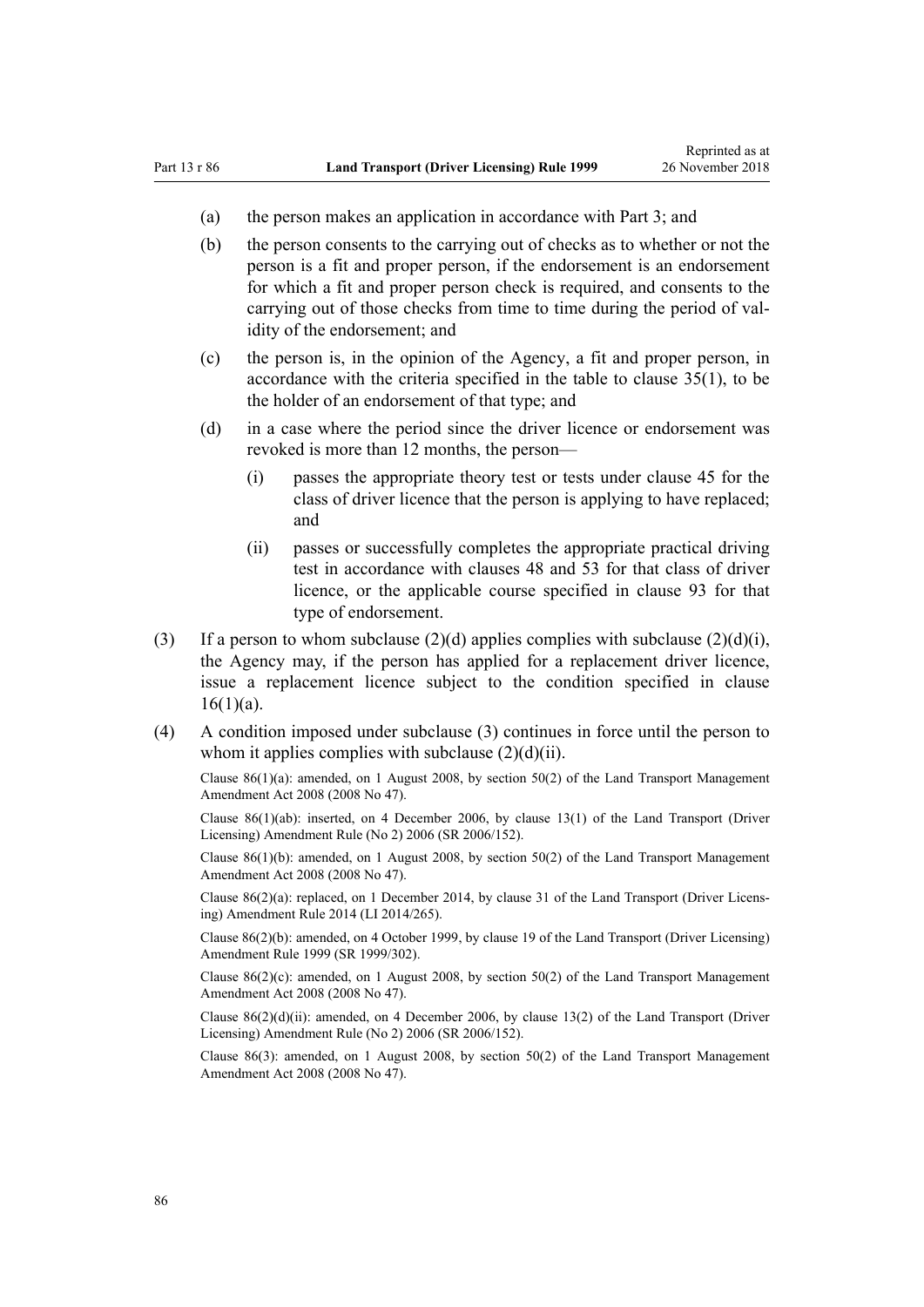### **87 Licence may not be renewed while licence suspended or holder disqualified**

If a driver licence expires during the period while the licence is suspended, or while the holder is disqualified from obtaining a licence, the licence must not be renewed until after the expiry of the period of suspension or disqualification.

### **Part 14**

# **Recognition of overseas licences and licensing of drivers from overseas**

### **88 Recognition of overseas driver licence or permit**

- (1) A person, on arrival in New Zealand, is deemed to hold a New Zealand driver licence of a class that entitles the person to drive the motor vehicles that the person is entitled to drive under—
	- (a) a valid and current driver licence or permit issued overseas to the person, after the person has produced proof of the person's driving competence, by an overseas authority, or an agent of that authority, authorised to issue a driver licence or permit; or
	- (b) an international driving permit.
- (2) However,—

<span id="page-86-0"></span>Reprinted as at

- (a) subclause  $(1)(a)$  does not apply unless—
	- (i) the overseas driver licence or permit is written in English; or
	- (ii) the person who holds the overseas driver licence or permit also carries an accurate English translation of the licence or permit:
- (b) subclause (1)(b) does not apply unless the person who holds the international driving permit also carries the overseas driver licence on which the permit is based.
- (3) A person who is deemed by subclause (1) to hold a New Zealand driver licence may continue to drive under that driver licence until the first of the following situations occurs:
	- (a) the person has remained in New Zealand for a continuous period of 12 months; or
	- (b) the document that enabled that person to be deemed to hold a New Zealand driver licence under subclause (1) expires, is suspended, or is revoked; or
	- (c) an order is made disqualifying the person from holding or obtaining a driver licence, either in New Zealand or in the jurisdiction that granted the overseas driver licence or permit; or
	- (d) the person obtains or renews a New Zealand driver licence.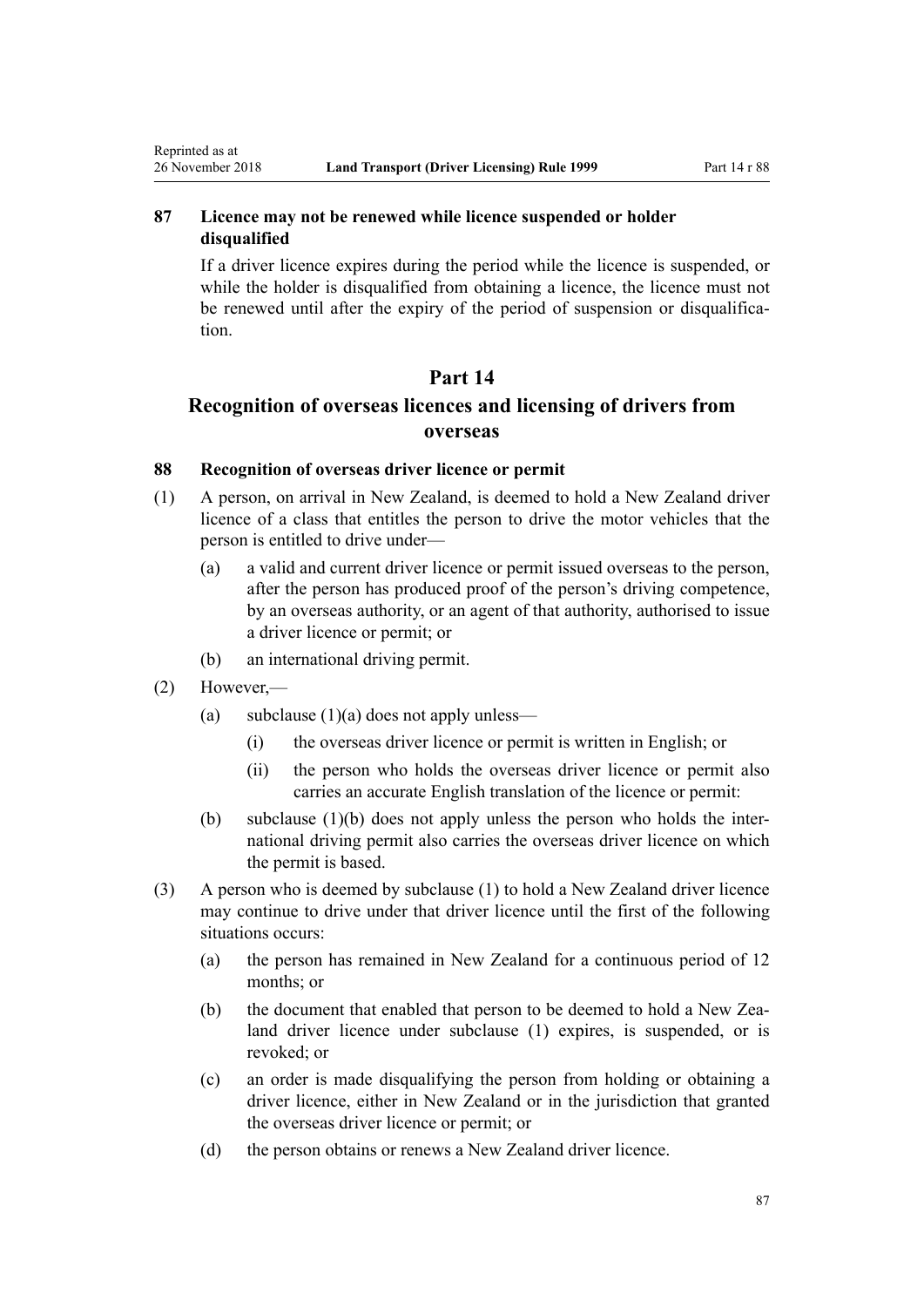(4) In this clause, **international driving permit** means a valid and current international driving permit as specified in Annex 10 of the United Nations Convention on Road Traffic signed at Geneva on 19 September 1949 or Annex 7 of the United Nations Convention on Road Traffic signed at Vienna on 8 November 1968 and issued overseas in accordance with the provisions of the appropriate convention.

Clause 88: substituted, on 1 October 2011, by [clause 36](http://legislation.govt.nz/pdflink.aspx?id=DLM3956741) of the Land Transport (Driver Licensing) Amendment Rule 2011 (SR 2011/306).

### **88A Recognition of overseas agricultural motor vehicle licence or permit**

- (1) Subclause (2) applies—
	- (a) to a person who is entitled to drive an agricultural motor vehicle or vehicles (but no other vehicles) under a valid and current driver licence or permit issued overseas to the person; and
	- (b) where there is no New Zealand equivalent to that class or type of licence or permit.
- (2) A person, on arrival in New Zealand, is deemed to hold a New Zealand class 1 driver licence that entitles the person to drive an agricultural motor vehicle or vehicles equivalent to the vehicle or vehicles referred to in subclause  $(1)(a)$ (but no other vehicles) in New Zealand.
- (3) However, subclause (2) does not apply unless—
	- (a) the overseas driver licence or permit is written in English; or
	- (b) the person who holds the overseas driver licence or permit also carries an accurate English translation of the licence or permit.
- (4) A person who is deemed by subclause (2) to hold a New Zealand class 1 driver licence may continue to drive under that deemed driver licence until the first of the following situations occurs:
	- (a) the person has remained in New Zealand for a continuous period of 12 months:
	- (b) the document that enabled the person to be deemed to hold a New Zealand class 1 driver licence under subclause (2) expires, is suspended, or is revoked:
	- (c) an order is made disqualifying the person from holding or obtaining a driver licence or permit, either in New Zealand or in the jurisdiction that granted the overseas driver licence or permit:
	- (d) the person obtains or renews a New Zealand driver licence that entitles the person to drive an agricultural motor vehicle or vehicles referred to in subclause  $(1)(a)$ .
- (5) To avoid doubt, nothing in this clause entitles a person—
	- (a) to drive a vehicle other than an agricultural motor vehicle; or
	- (b) to apply for, or be issued with, a New Zealand driver licence.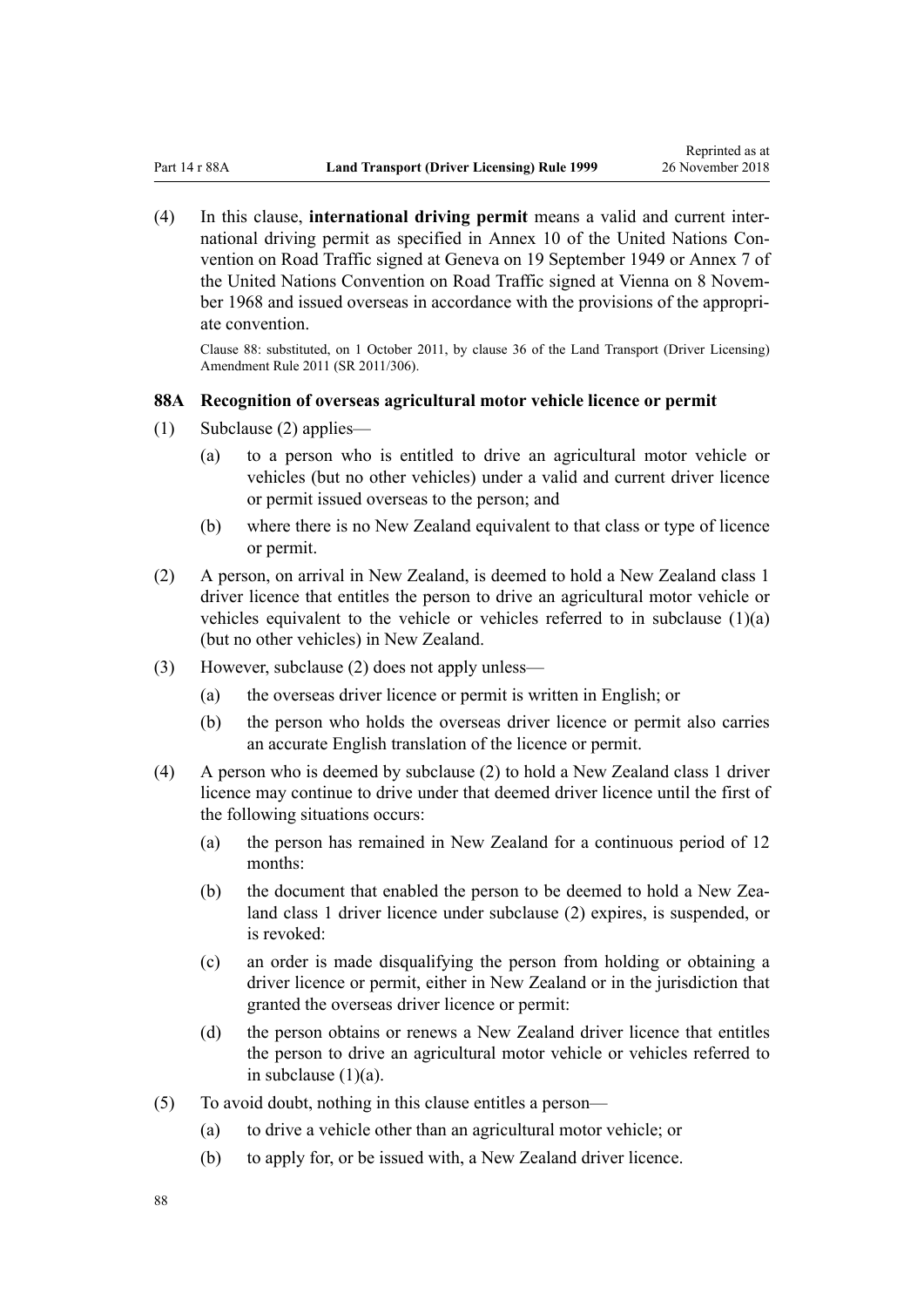Clause 88A: inserted, on 1 June 2013, by [clause 8](http://legislation.govt.nz/pdflink.aspx?id=DLM5102244) of the Land Transport (Driver Licensing) Amendment Rule 2013 (SR 2013/100).

#### *Overseas driver licence conversion*

Heading: inserted, on 1 June 2006, by [clause 35](http://legislation.govt.nz/pdflink.aspx?id=DLM376131) of the Land Transport (Driver Licensing) Amendment Rule 2006 (SR 2006/84).

#### **89 Obtaining New Zealand driver licence**

<span id="page-88-0"></span>Reprinted as at

- (1) A person is entitled to apply for, and be issued with, a New Zealand driver licence to drive the same class or classes of vehicle if that person holds an overseas driver licence or permit of a type specified in clause  $88(1)(a)$ , even if that licence has expired within the 12 months immediately preceding the date of application.
- (2) Before a New Zealand driver licence may be issued under subclause (1), the person must—
	- (a) apply for a driver licence in accordance with [Part 3;](#page-21-0) and
	- (b) unless [clause 89A\(3\)](#page-89-0) applies, pass the appropriate theory test under [clause 45](#page-54-0) for the class of driver licence that the person is applying for; and
	- (c) unless [clause 89A\(4\)](#page-89-0) applies, pass the appropriate practical driving test in accordance with [clauses 48,](#page-55-0) [51,](#page-56-0) and [53](#page-57-0); and
	- (d) produce his or her overseas driver licence or permit, as specified in clause  $88(1)(a)$ , and, if the overseas driver licence or permit is not in English, an accurate English translation of the overseas driver licence or permit; and
	- (e) sign a statement that—
		- (i) the person's overseas driver licence or permit is not suspended or revoked; and
		- (ii) the person is not disqualified from holding or obtaining a driver licence or permit in the country where the overseas driver licence or permit was issued; and
	- (f) produce a medical certificate issued in New Zealand in accordance with [clause 44](#page-52-0), in the case of—
		- (i) a person applying under this clause for a New Zealand driver licence of Classes 2 to 5; or
		- (ii) a person 75 years of age or over applying under this clause for a New Zealand driver licence of any class; and
	- (g) surrender his or her overseas driver licence or permit if that is a requirement of a licence recognition arrangement between the jurisdiction that issued the driver licence or permit and New Zealand.
- (3) A person is entitled to be issued with a licence under subclause (4) if—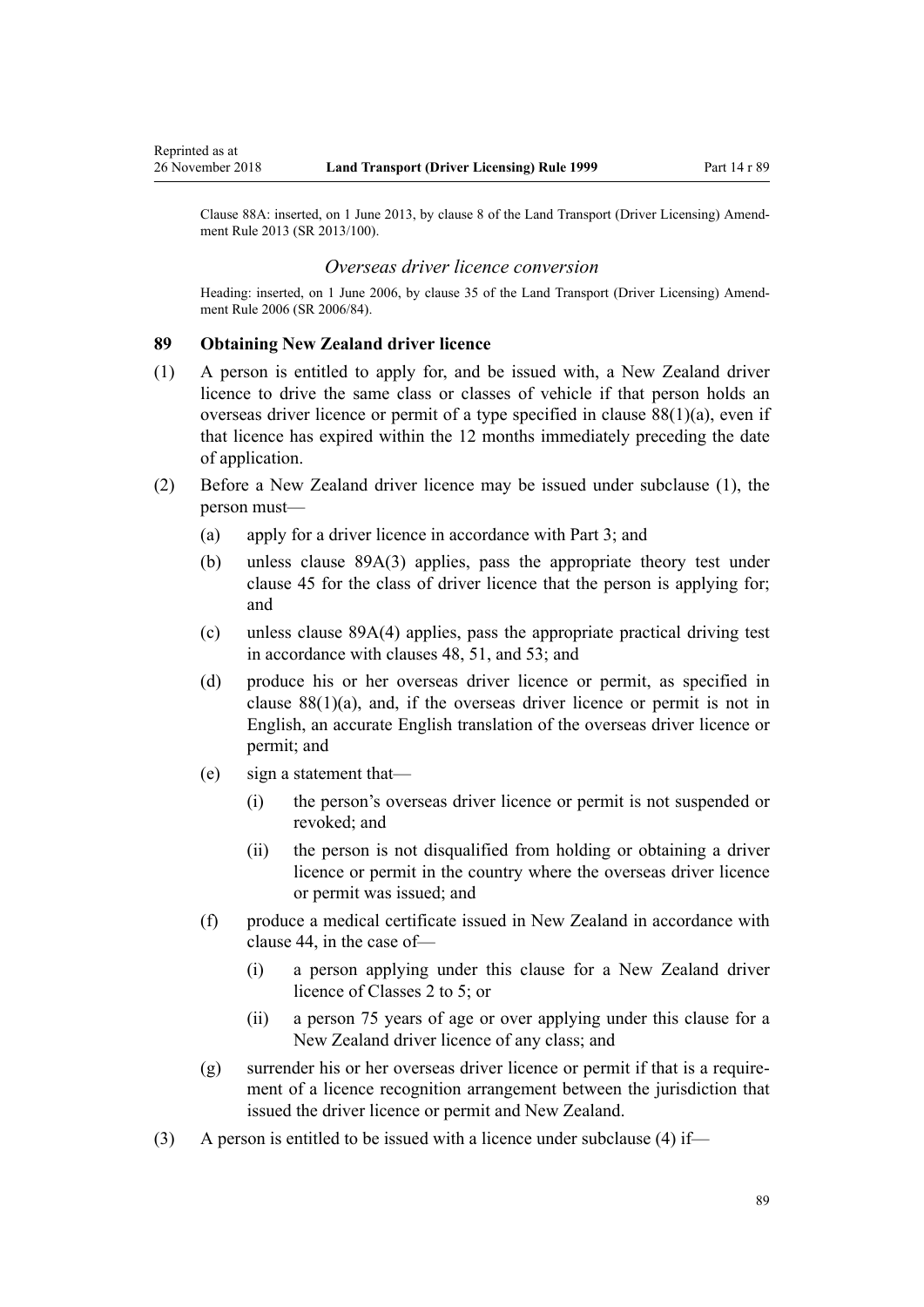- <span id="page-89-0"></span>(a) subclause (1) applies to that person; and
- (b) clause 89A(3) applies to that person or he or she complies with subclause (2)(b); and
- (c) clause 89A(4) does not apply to that person.
- (4) A person who satisfies the requirements of subclause (3) is entitled to be issued, as appropriate, with either—
	- (a) a driver licence issued subject to the condition specified in [clause](#page-26-0)  $16(1)(a)$ ; or
	- (b) a Class 6 learner licence.
- (5) A condition imposed under subclause (4)(a) continues in force until the person to whom it applies passes the appropriate practical driving test required by subclause  $(2)(c)$ .

Clause 89: substituted, on 1 June 2006, by [clause 36](http://legislation.govt.nz/pdflink.aspx?id=DLM376133) of the Land Transport (Driver Licensing) Amendment Rule 2006 (SR 2006/84).

Clause 89(2)(a): replaced, on 1 December 2014, by [clause 32](http://legislation.govt.nz/pdflink.aspx?id=DLM6216946) of the Land Transport (Driver Licensing) Amendment Rule 2014 (LI 2014/265).

Clause 89(2)(b): amended, on 1 September 2008, by [clause 13\(1\)](http://legislation.govt.nz/pdflink.aspx?id=DLM1317919) of the Land Transport (Driver Licensing) Amendment Rule 2008 (SR 2008/119).

Clause  $89(2)(c)$ : amended, on 1 September 2008, by [clause 13\(2\)](http://legislation.govt.nz/pdflink.aspx?id=DLM1317919) of the Land Transport (Driver Licensing) Amendment Rule 2008 (SR 2008/119).

Clause 89(2)(c): amended, on 4 December 2006, by [clause 14](http://legislation.govt.nz/pdflink.aspx?id=DLM386155) of the Land Transport (Driver Licensing) Amendment Rule (No 2) 2006 (SR 2006/152).

Clause  $89(2)(f)(ii)$ : amended, on 1 October 2011, by [clause 37](http://legislation.govt.nz/pdflink.aspx?id=DLM3956744) of the Land Transport (Driver Licensing) Amendment Rule 2011 (SR 2011/306).

Clause  $89(2)(g)$ : added, on 1 October 2011, by [clause 37](http://legislation.govt.nz/pdflink.aspx?id=DLM3956744) of the Land Transport (Driver Licensing) Amendment Rule 2011 (SR 2011/306).

Clause 89(3)(b): amended, on 1 September 2008, by [clause 13\(3\)](http://legislation.govt.nz/pdflink.aspx?id=DLM1317919) of the Land Transport (Driver Licensing) Amendment Rule 2008 (SR 2008/119).

Clause 89(3)(c): amended, on 1 September 2008, by [clause 13\(4\)](http://legislation.govt.nz/pdflink.aspx?id=DLM1317919) of the Land Transport (Driver Licensing) Amendment Rule 2008 (SR 2008/119).

#### **89A Requirements not applying to overseas drivers**

- (1) This clause applies to a person who applies for a New Zealand driver licence under [clause 89](#page-88-0).
- (2) A person to whom this clause applies is not required to comply with the minimum time requirements prescribed in the tables to [clauses 15,](#page-25-0) [17](#page-28-0), and [19.](#page-30-0)
- (2A) However, a driver licence may not be issued to a person who applies for a driver licence under [clause 89](#page-88-0) for a class of vehicle if the effect of doing so would allow the person to obtain the driver licence at an age earlier than the minimum age for a person who complies with the requirements set out in [clauses 15,](#page-25-0) [17](#page-28-0), and [19](#page-30-0) for that class of vehicle.
- (3) A person to whom this clause applies is not required to sit the appropriate theory test required by [clause 89\(2\)\(b\)](#page-88-0) if—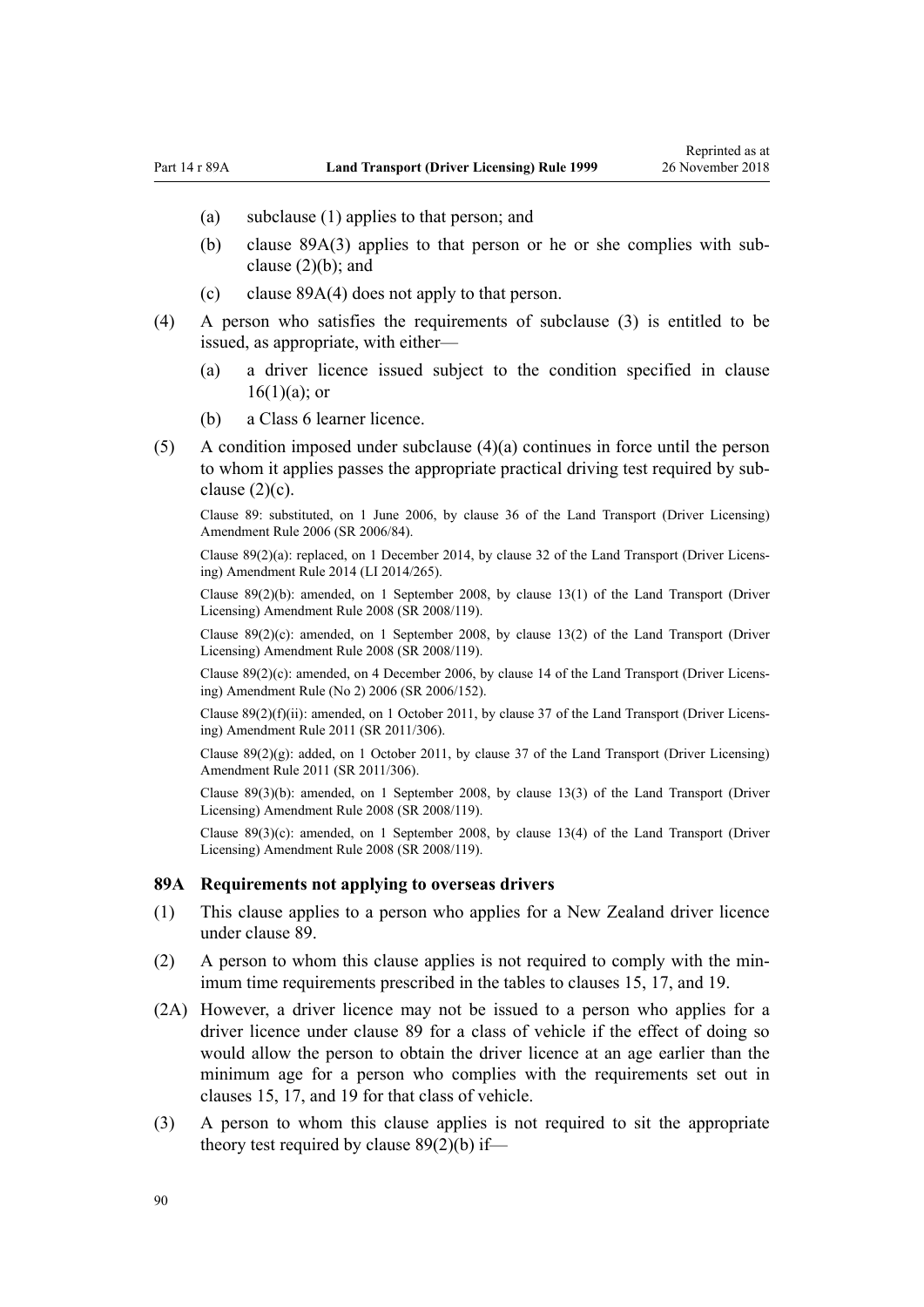- (a) the appropriate theory test is in respect of a Class 1 or Class 6 licence; and
- (b) that person has held a valid overseas driver licence or permit issued in a country specified in [Schedule 7A.](#page-114-0)
- (4) A person to whom this clause applies is not required to sit the appropriate practical driving test required by [clause 89\(2\)\(c\)](#page-88-0) if—
	- (a) that person has, for at least 2 years, held a valid overseas driver licence or permit issued in a country specified in [Part 1](#page-115-0) of Schedule 8; or
	- (b) that person has, for at least 2 years, held a valid overseas driver licence or permit issued in a country specified in [Part 2](#page-116-0) of Schedule 8 and that person's application is for a Class 1 or Class 6 driver licence.

Clause 89A: substituted, on 1 September 2008, by [clause 14](http://legislation.govt.nz/pdflink.aspx?id=DLM1317920) of the Land Transport (Driver Licensing) Amendment Rule 2008 (SR 2008/119).

Clause 89A(2A): inserted, on 1 August 2011, by [section 100\(4\)](http://legislation.govt.nz/pdflink.aspx?id=DLM3231293) of the Land Transport (Road Safety and Other Matters) Amendment Act 2011 (2011 No 13).

Clause 89A(4): replaced, on 1 July 2013, by [clause 7](http://legislation.govt.nz/pdflink.aspx?id=DLM5159812) of the Land Transport (Driver Licensing) Amendment Rule (No 2) 2013 (SR 2013/131).

### **90 New Zealand driver licence may be subject to learner or restricted conditions**

If the driver licence or permit referred to in paragraph (a) or (b) of clause  $88(1)$ is subject to any condition or is the equivalent of a learner or restricted licence, the person's New Zealand driver licence must be issued either with similar conditions or as a learner or restricted licence, as appropriate.

### **91 Requirements for diplomatic and consular personnel**

- (1) This clause applies to a person who is in New Zealand by reason of—
	- (a) the person's employment as a member of the staff of a diplomatic mission or a consular post in New Zealand; or
	- (b) the person's employment as a member of the private staff of a person referred to in paragraph (a); or
	- (c) the person's relationship as a member of the family, or as a spouse or partner, of the person referred to in paragraph (a) or (b).
- (2) A person to whom this clause applies may, on application to the Secretary of Foreign Affairs and Trade, be issued by the Agency with a driver licence if that person holds 1 or more of the licences or permits referred to in paragraphs (a) and (b) of [clause 88\(1\).](#page-86-0)
- (3) A driver licence issued under this clause—
	- (a) must authorise the person to drive the same types of motor vehicle as the licences or permits referred to in [clause 88\(1\)](#page-86-0); and
	- (b) may be subject to conditions specified by the Agency; and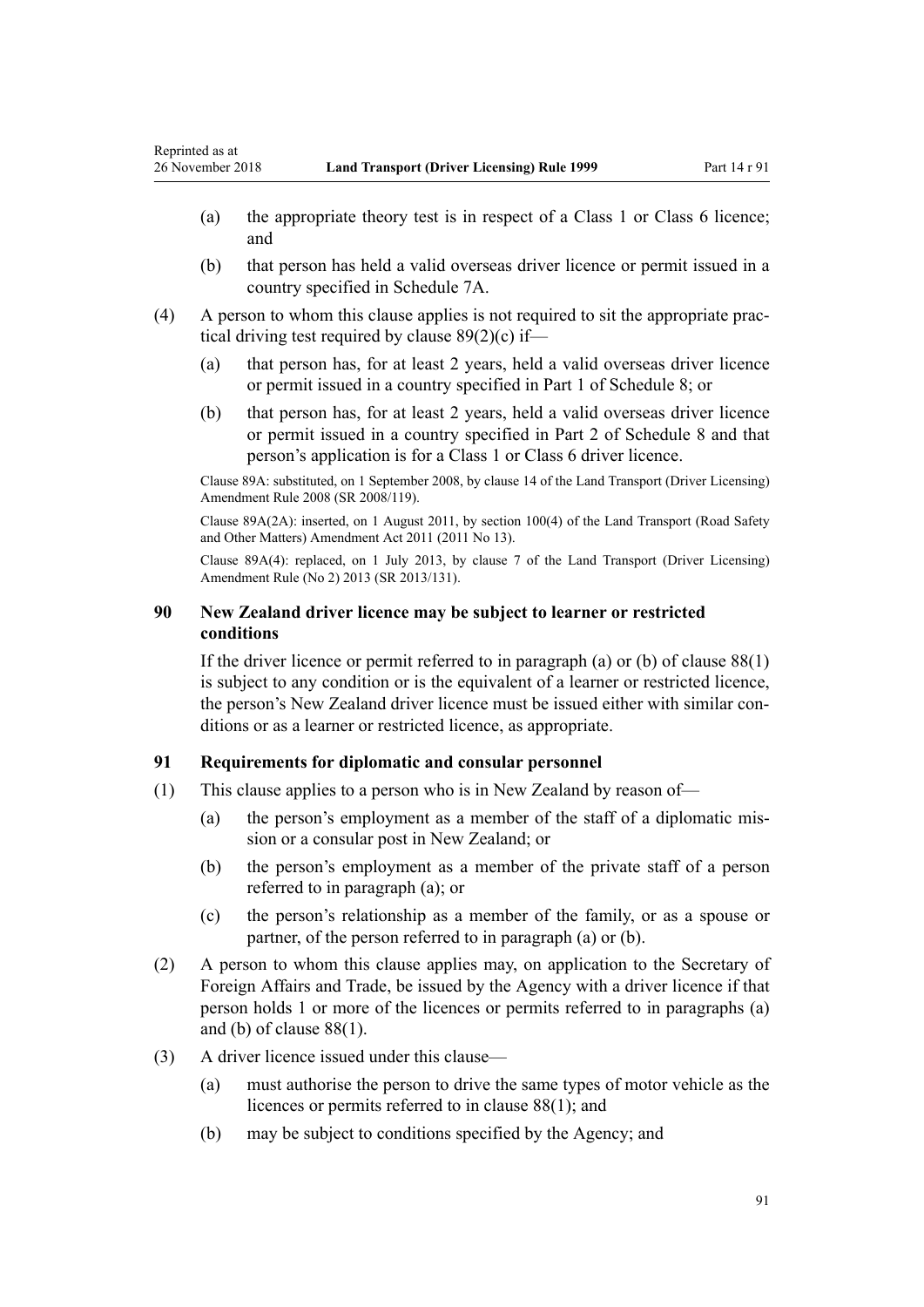- <span id="page-91-0"></span>(c) expires when the first of the following situations occurs:
	- (i) the holder no longer meets the requirements of subclause (1) under which the holder was issued with a New Zealand driver licence; or
	- (ii) the relevant mission or consular post is notified, through the Secretary of Foreign Affairs and Trade, that the driver licence has been revoked; or
	- (iii) an order is made disqualifying the person from holding or obtaining a driver licence; or
	- (iv) 4 years have elapsed since the date of issue of the driver licence.

Clause 91(1)(b): amended, on 1 October 2011, by [clause 38](http://legislation.govt.nz/pdflink.aspx?id=DLM3956745) of the Land Transport (Driver Licensing) Amendment Rule 2011 (SR 2011/306).

Clause 91(1)(c): added, on 1 October 2011, by [clause 38](http://legislation.govt.nz/pdflink.aspx?id=DLM3956745) of the Land Transport (Driver Licensing) Amendment Rule 2011 (SR 2011/306).

Clause 91(2): amended, on 1 August 2008, by [section 50\(2\)](http://legislation.govt.nz/pdflink.aspx?id=DLM1313622) of the Land Transport Management Amendment Act 2008 (2008 No 47).

Clause 91(3)(b): amended, on 1 August 2008, by [section 50\(2\)](http://legislation.govt.nz/pdflink.aspx?id=DLM1313622) of the Land Transport Management Amendment Act 2008 (2008 No 47).

### **92 Obtaining International Driving Permit**

A person who holds a current full New Zealand driver licence issued or having effect under this rule may apply to an organisation approved for that purpose by the Agency to be issued with an International Driving Permit in accordance with the United Nations Convention on Road Traffic signed at Geneva on 19 September 1949.

Clause 92: amended, on 1 August 2008, by [section 50\(2\)](http://legislation.govt.nz/pdflink.aspx?id=DLM1313622) of the Land Transport Management Amendment Act 2008 (2008 No 47).

### **Part 15**

### **Approval of courses and course providers**

### *Approval of courses*

#### **93 Agency may approve courses**

The Agency may approve the following courses:

- (a) courses teaching advanced driving skills, to reduce the period of time for which a person must hold a Class 1R licence before being allowed to apply for a Class 1 full licence:
- (b) courses teaching specialist knowledge and skills required to obtain—
	- (i) *[Revoked]*
	- (ii) a vehicle recovery endorsement; or
	- (iii) a dangerous goods endorsement; or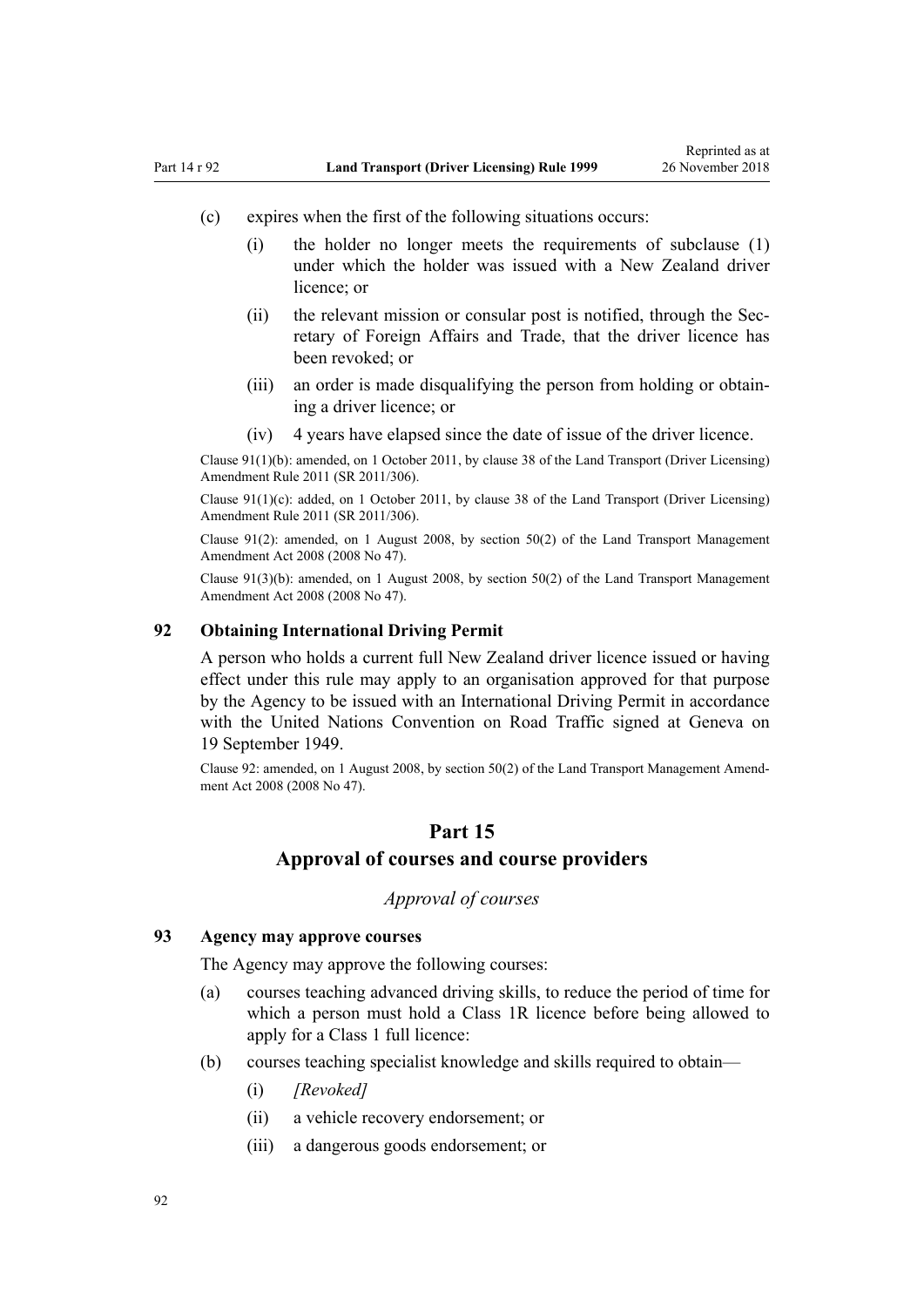- (iv) a driving instructor endorsement; or
- (v) a forklift endorsement; or
- (vi) a roller endorsement; or

Reprinted as at

- (vii) a tracks endorsement; or
- (viii) a wheels endorsement:
- (c) courses teaching and assessing the driving knowledge and skills of the holder of a Class 2L, 3L, 4L, or 5L licence for the purpose of waiving the requirement for that person to hold the licence for 6 months and to pass a full licence test:
- (d) courses teaching and assessing the riding competency of the holder of a Class 6L licence for the purpose of waiving the requirement for that person to hold the licence for 6 months and to pass a restricted licence test:
- (e) courses teaching and assessing the riding competency of the holder of a Class 6R licence for the purpose of reducing the period that the person must hold a Class 6R licence and to pass a full licence test:
- (f) driving improvement courses for the purposes of [section 92\(1\)](http://legislation.govt.nz/pdflink.aspx?id=DLM435016) of the Act:
- (g) dangerous goods courses for the purposes of [section 92\(2\)](http://legislation.govt.nz/pdflink.aspx?id=DLM435016) of the Act:
- (h) courses assessing the driving experience, knowledge, and skills of a person 25 years of age or over and holding a Class 2, 3, or 4 driver licence, for the purpose of waiving the requirement for that person to hold the licence for at least 3 months:
- (i) work time and fatigue management courses for the purposes of [Part 4B](http://legislation.govt.nz/pdflink.aspx?id=DLM434620) of the Act:
- (j) courses assessing the driving experience, knowledge, and skills of the holder of a Class 2 licence for the purpose of an approval to drive a vehicle for which a Class 4 or Class 5 licence is required under the conditions specified in [clause 19H](#page-35-0):
- (k) courses assessing advanced driving skills for the purpose of enabling a person to apply for a Class 4 or Class 5 licence on completion of the accelerated licensing process set out in [Part 4A](#page-33-0).

Clause 93: substituted, on 1 October 2011, by [clause 39](http://legislation.govt.nz/pdflink.aspx?id=DLM3956519) of the Land Transport (Driver Licensing) Amendment Rule 2011 (SR 2011/306).

Clause 93(d), (e), (j), and (k): brought into force, on 1 October 2012, by clause  $2(1)(i)$  of the Land Transport (Driver Licensing) Amendment Rule 2011 (SR 2011/306).

Clause 93(b)(i): revoked, on 1 October 2017, by [section 110\(8\)](http://legislation.govt.nz/pdflink.aspx?id=DLM6960929) of the Land Transport Amendment Act 2017 (2017 No 34).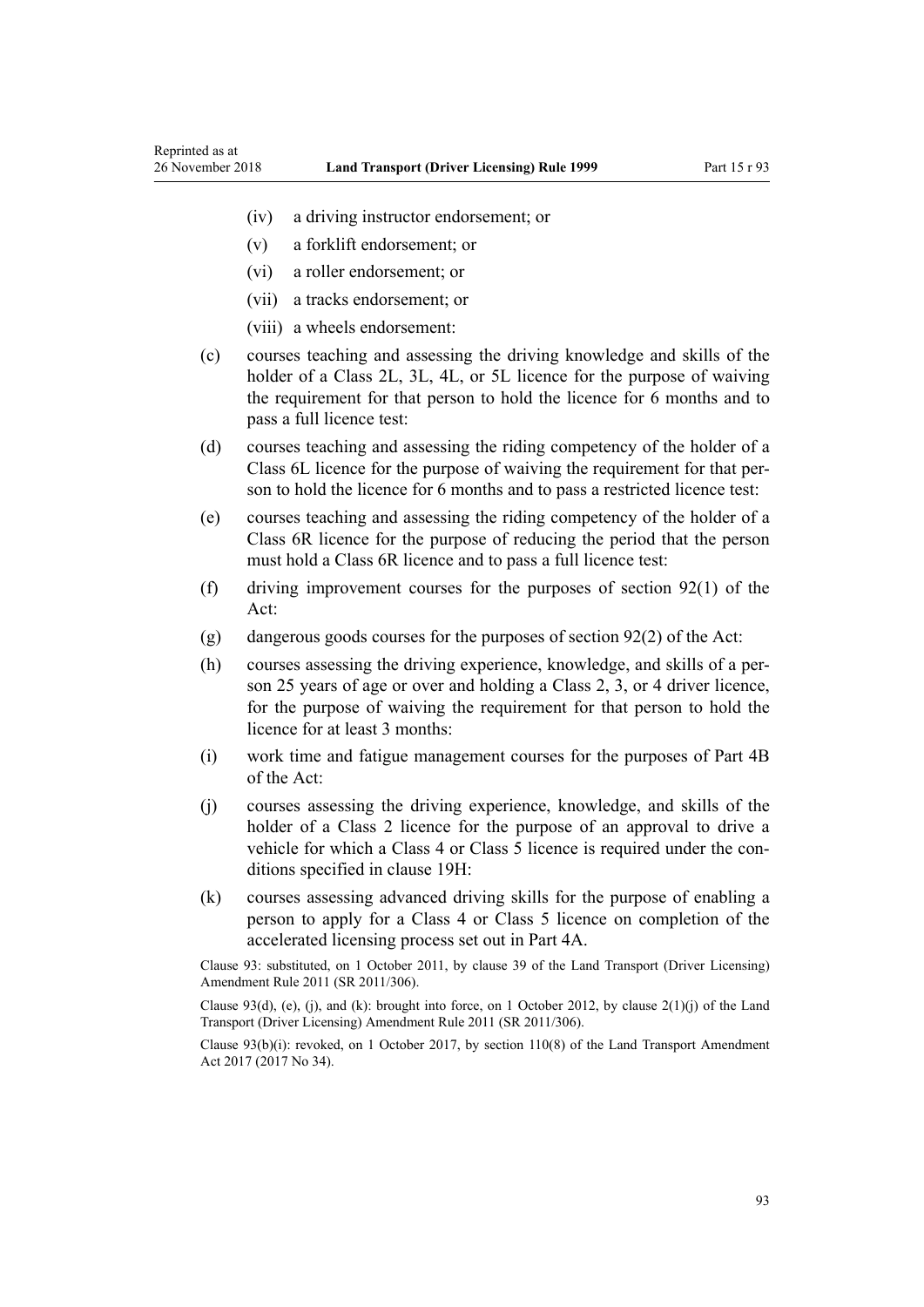### <span id="page-93-0"></span>**94 Requirements for approval of course**

- (1) To be approved, a course for a purpose specified in clause  $93(a)$  or clause  $93(f)$ must be designed so that a person who has completed the course will be able to demonstrate the following skills and attributes:
	- (a) an understanding of the techniques of safe driving, beyond the ability to manipulate the controls of a motor vehicle; and
	- (b) the ability to practice the necessary self-management skills needed for driving, including decision-making and managing risks; and
	- (c) the ability to assess the person's own performance against the criteria that define a safe driver; and
	- (d) an understanding of risks and the consequences of risk taking while driving; and
	- (e) the ability to develop appropriate methods of monitoring the person's performance as a driver so that the person's driving skills do not deteriorate over time.
- (2) To be approved, a course for a purpose specified in either of [clause 93\(b\)\(i\) or](#page-91-0) [\(ii\)](#page-91-0) must be designed so that a person who has completed the course will be able to demonstrate knowledge of the theoretical requirements to legally and safely drive a motor vehicle for the activity that requires the endorsement.
- (3) To be approved, a course for a purpose specified in [clause 93\(b\)\(iii\)](#page-91-0) or clause 93(g), must be designed so that a person who has completed the course will be able to demonstrate knowledge of the procedures for transporting dangerous goods safely and in accordance with the relevant legal requirements.
- (4) To be approved, a course for a purpose specified in clause  $93(b)(iv)$  must be designed so that a person who has completed the course will be able to demonstrate—
	- (a) an understanding of the content of the curriculum; and
	- (b) the ability to teach the manipulative and perceptive skills required to safely drive a motor vehicle.
- (5) To be approved, a course for a purpose specified in clause  $93(b)(v)$  to (viii), (c), [\(d\), \(e\), or \(h\)](#page-91-0) must be designed so that a person who has completed the course will have demonstrated the experience, knowledge, and skills to operate safely and proficiently the motor vehicle to which that class of licence or type of endorsement relates.
- (6) To be approved, a course for a purpose specified in [clause 93\(i\)](#page-91-0) must be designed so that a person who has completed the course will be able to demonstrate knowledge of work time and logbook requirements, and to describe causes and symptoms of fatigue and its effect on driving performance.
- (7) To be approved, a course for a purpose specified in [clause 93\(j\) or \(k\)](#page-91-0) must be designed so that a person who has completed the course will have demonstra-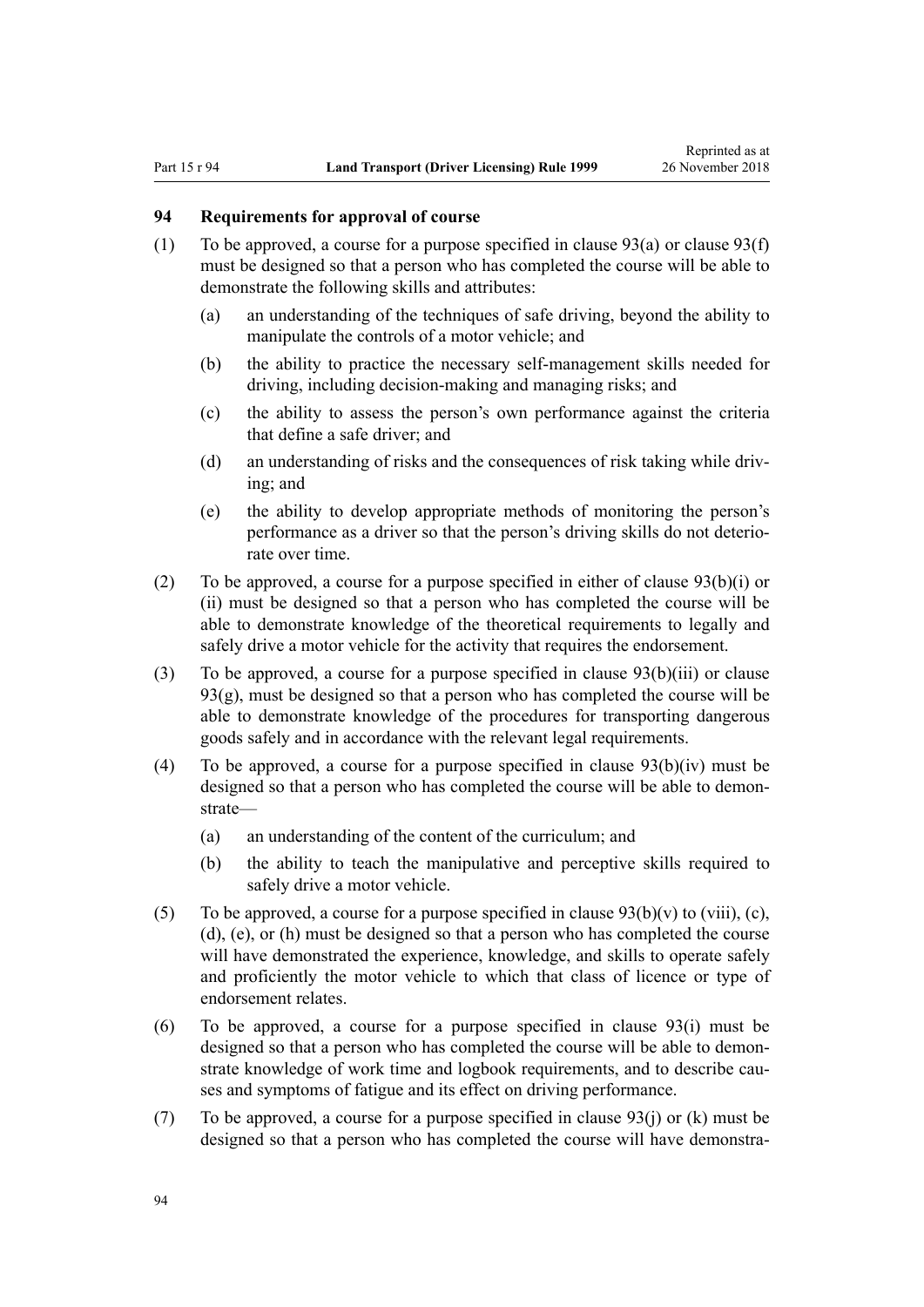<span id="page-94-0"></span>Reprinted as at

ted the experience, knowledge, and skills to operate safely and proficiently a vehicle for which a Class 4 or Class 5 licence is required under the accelerated licensing process set out in [Part 4A](#page-33-0).

Clause 94(1): amended, on 1 October 2011, by [clause 40\(1\)](http://legislation.govt.nz/pdflink.aspx?id=DLM3956521) of the Land Transport (Driver Licensing) Amendment Rule 2011 (SR 2011/306).

Clause 94(2): amended, on 1 October 2011, by [clause 40\(2\)](http://legislation.govt.nz/pdflink.aspx?id=DLM3956521) of the Land Transport (Driver Licensing) Amendment Rule 2011 (SR 2011/306).

Clause 94(3): amended, on 1 October 2011, by [clause 40\(3\)](http://legislation.govt.nz/pdflink.aspx?id=DLM3956521) of the Land Transport (Driver Licensing) Amendment Rule 2011 (SR 2011/306).

Clause 94(5): substituted, on 1 June 2006, by [clause 38](http://legislation.govt.nz/pdflink.aspx?id=DLM376137) of the Land Transport (Driver Licensing) Amendment Rule 2006 (SR 2006/84).

Clause 94(5): amended, on 1 October 2011, by [clause 40\(4\)](http://legislation.govt.nz/pdflink.aspx?id=DLM3956521) of the Land Transport (Driver Licensing) Amendment Rule 2011 (SR 2011/306).

Clause 94(6): added, on 1 October 2011, by [clause 40\(5\)](http://legislation.govt.nz/pdflink.aspx?id=DLM3956521) of the Land Transport (Driver Licensing) Amendment Rule 2011 (SR 2011/306).

Clause 94(7): added, on 1 October 2011, by [clause 40\(5\)](http://legislation.govt.nz/pdflink.aspx?id=DLM3956521) of the Land Transport (Driver Licensing) Amendment Rule 2011 (SR 2011/306).

### **95 Application for approval of course**

- (1) An individual or organisation may apply to have a course approved.
- (2) The applicant must—
	- (a) complete an application in a form approved by the Agency; and
	- (b) pay the appropriate fee or fees (if any) specified or assessed in accordance with regulations made under the Act; and
	- (c) produce—
		- (i) a copy of the intended syllabus, including a description of what is required to successfully complete the course; and
		- (ii) a description of how the syllabus will satisfy the requirements of [clause 94](#page-93-0); and
	- (d) produce a sample of the certificate that is to be presented to a person who has successfully completed the course.

Clause 95(2)(a): amended, on 1 August 2008, by [section 50\(2\)](http://legislation.govt.nz/pdflink.aspx?id=DLM1313622) of the Land Transport Management Amendment Act 2008 (2008 No 47).

#### **96 Approval of course**

- (1) The Agency may approve a course if the applicant has complied with clause 95 and the Agency is satisfied that the course will meet the requirements specified in relation to the particular type of course in [clause 94.](#page-93-0)
- (2) When approving a course, the Agency may impose conditions under which the course must be conducted.
- (3) Without limiting subclause (2), when approving a course, the Agency may allow the course to be conducted using an appropriately configured or loaded vehicle of a class other than the class to which the course relates.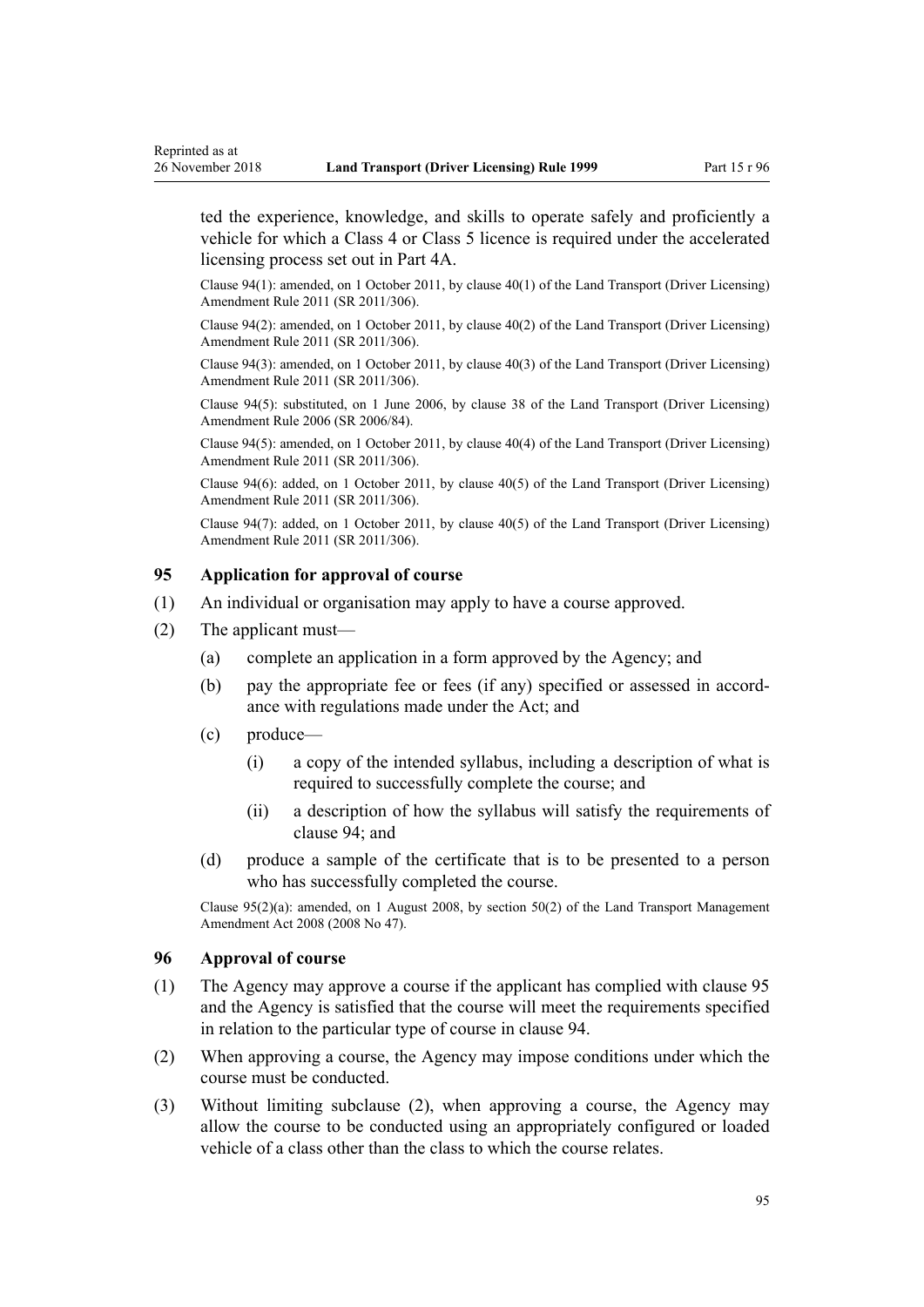Clause 96(1): amended, on 1 August 2008, by [section 50\(2\)](http://legislation.govt.nz/pdflink.aspx?id=DLM1313622) of the Land Transport Management Amendment Act 2008 (2008 No 47).

Clause 96(2): amended, on 1 August 2008, by [section 50\(2\)](http://legislation.govt.nz/pdflink.aspx?id=DLM1313622) of the Land Transport Management Amendment Act 2008 (2008 No 47).

Clause 96(3): added, on 4 October 1999, by [clause 20](http://legislation.govt.nz/pdflink.aspx?id=DLM293689) of the Land Transport (Driver Licensing) Amendment Rule 1999 (SR 1999/302).

Clause  $96(3)$ : amended, on 1 August 2008, by [section 50\(2\)](http://legislation.govt.nz/pdflink.aspx?id=DLM1313622) of the Land Transport Management Amendment Act 2008 (2008 No 47).

### **97 Agency may consent to modification of course**

- (1) The Agency may from time to time,—
	- (a) on the application of the individual or organisation that applied to have the course approved or of an approved course provider, give consent to the modification of an approved course; or
	- (b) on the Agency's own motion, require that a course be modified,—

if the Agency is satisfied that the modification is necessary or desirable in order for the approved course to continue to meet the requirements specified in relation to the particular type of course in [clause 94](#page-93-0), or to meet those requirements in an improved way.

(2) If the Agency consents to a course being modified or requires a course to be modified under subclause (1), the Agency must give reasonable notice in writing of the modification to any course provider who is providing the course.

Clause 97 heading: amended, on 1 August 2008, by [section 50\(2\)](http://legislation.govt.nz/pdflink.aspx?id=DLM1313622) of the Land Transport Management Amendment Act 2008 (2008 No 47).

Clause 97(1): amended, on 1 August 2008, by [section 50\(2\)](http://legislation.govt.nz/pdflink.aspx?id=DLM1313622) of the Land Transport Management Amendment Act 2008 (2008 No 47).

Clause 97(1)(b): amended, on 1 August 2008, by [section 50\(2\)](http://legislation.govt.nz/pdflink.aspx?id=DLM1313622) of the Land Transport Management Amendment Act 2008 (2008 No 47).

Clause 97(2): amended, on 1 August 2008, by [section 50\(2\)](http://legislation.govt.nz/pdflink.aspx?id=DLM1313622) of the Land Transport Management Amendment Act 2008 (2008 No 47).

#### **98 Agency may revoke course approval**

- (1) The Agency may, by notice in writing, revoke the approval of a course granted under [clause 96](#page-94-0) if the holder of the course approval does not comply with conditions imposed under [clause 96\(2\)](#page-94-0) or a requirement imposed under clause 97(1).
- (2) A notice of revocation must—
	- (a) state the date and time from which the course approval is revoked, which must not be earlier than the date and time at which the notice is given to the course provider and, except in exceptional circumstances where public safety is at immediate risk, must not be less than 14 days after the day on which the notice is given; and
	- (b) state the reason for the course approval being revoked; and
	- (c) outline the rights of appeal given by [section 106](http://legislation.govt.nz/pdflink.aspx?id=DLM435083) of the Act.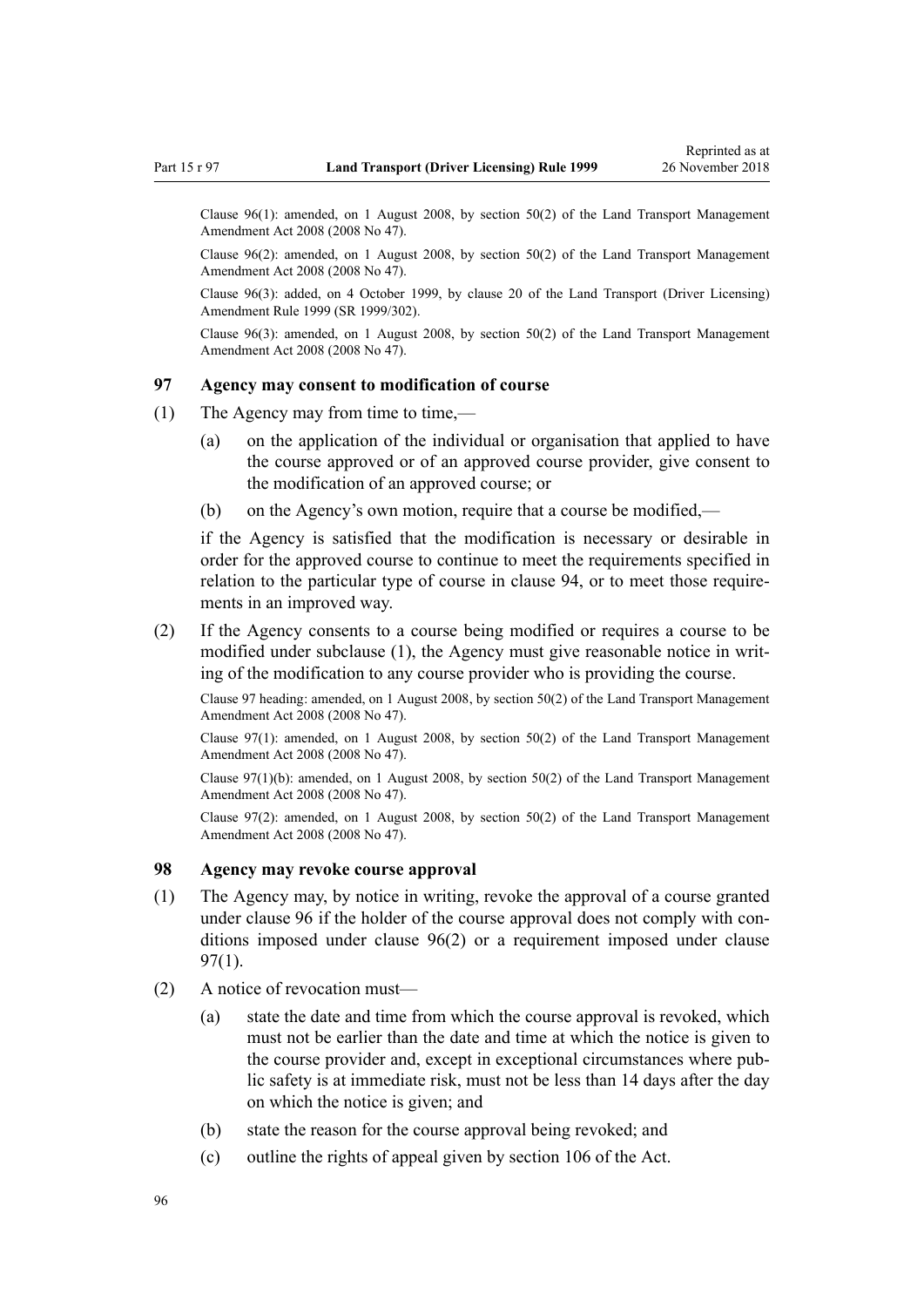<span id="page-96-0"></span>Clause 98 heading: amended, on 1 August 2008, by [section 50\(2\)](http://legislation.govt.nz/pdflink.aspx?id=DLM1313622) of the Land Transport Management Amendment Act 2008 (2008 No 47).

Clause 98(1): amended, on 1 August 2008, by [section 50\(2\)](http://legislation.govt.nz/pdflink.aspx?id=DLM1313622) of the Land Transport Management Amendment Act 2008 (2008 No 47).

### *Approval of course providers*

#### **99 Agency may approve course providers**

The Agency may approve specific individuals or organisations to provide courses referred to in [clause 93](#page-91-0).

Clause 99 heading: amended, on 1 August 2008, by [section 50\(2\)](http://legislation.govt.nz/pdflink.aspx?id=DLM1313622) of the Land Transport Management Amendment Act 2008 (2008 No 47).

Clause 99: amended, on 1 August 2008, by [section 50\(2\)](http://legislation.govt.nz/pdflink.aspx?id=DLM1313622) of the Land Transport Management Amendment Act 2008 (2008 No 47).

#### **100 Requirements for approval as course provider**

To be approved, a course provider must—

- (a) possess the appropriate skills, training, and experience to conduct the approved course; and
- (b) if the course provider is an organisation, have a recorded organisational structure in which accountability is clearly identified.

### **101 Application for approval as course provider**

An applicant for approval as a course provider must—

- (a) complete an application in a form approved by the Agency; and
- (b) pay the appropriate fee or fees (if any) specified or assessed in accordance with regulations made under the Act; and
- (c) specify the approved course or courses that the applicant intends to provide; and
- (d) produce details of the procedures that will be used to maintain a register of—
	- (i) instructors; and
	- (ii) students; and
	- (iii) certificates issued; and
	- (iv) courses conducted; and
	- (v) course assessments and results.

Clause  $101(a)$ : amended, on 1 August 2008, by [section 50\(2\)](http://legislation.govt.nz/pdflink.aspx?id=DLM1313622) of the Land Transport Management Amendment Act 2008 (2008 No 47).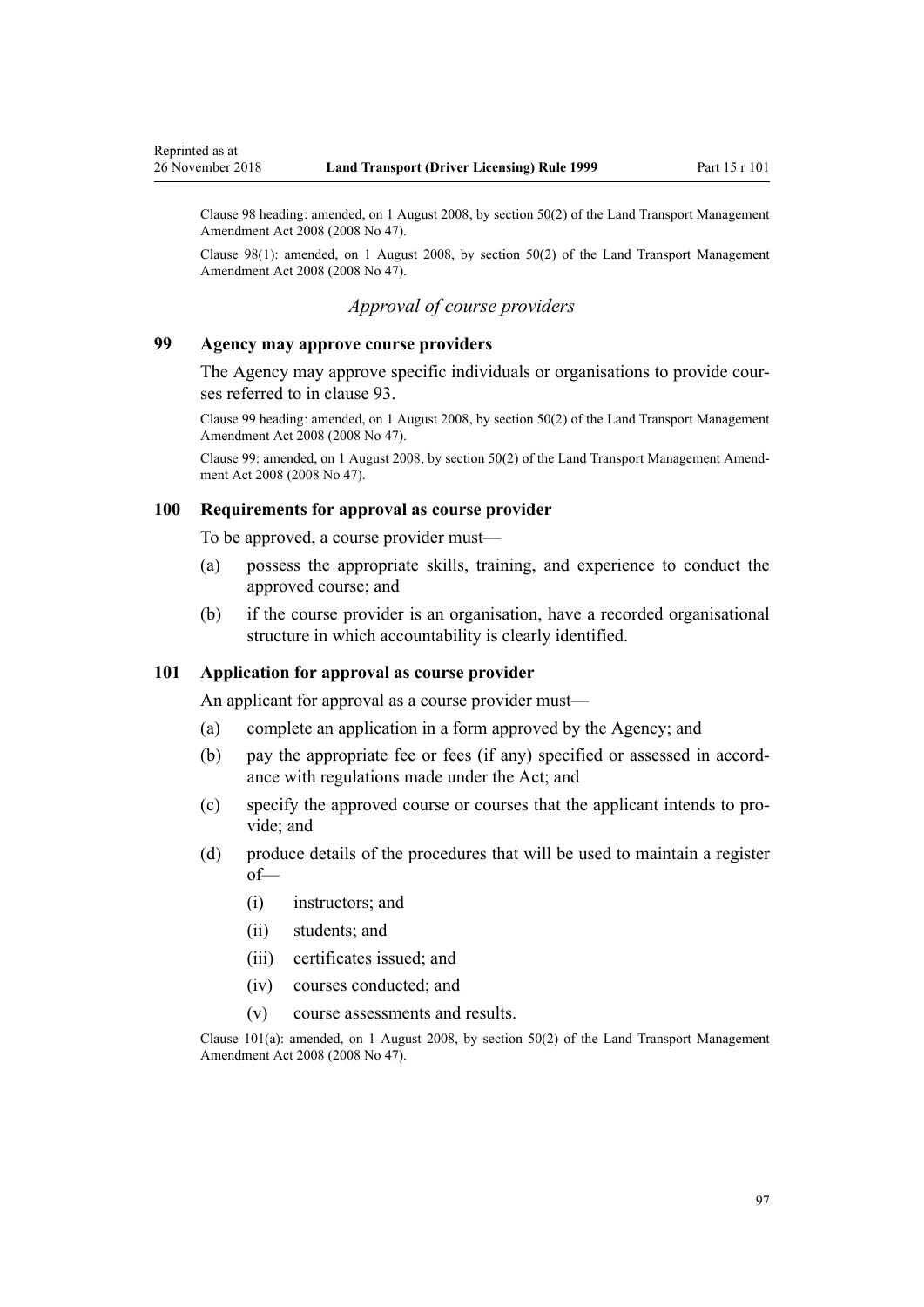#### **102 Approval as course provider**

- (1) The Agency may approve a course provider if the applicant has complied with [clause 101](#page-96-0) and the Agency is satisfied that the course provider will meet the requirements specified in [clause 100](#page-96-0).
- (2) When approving a course provider, the Agency may impose conditions under which the course provider must conduct courses.
- (3) The Agency must issue a certificate to the approved course provider, specifying—
	- (a) the name of the course provider; and
	- (b) the name of the approved course or courses that the course provider is approved to provide.
- (4) It is a condition of approval as a course provider that—
	- (a) the course provider must only credit a person with completing an approved course if that person has successfully completed the course in accordance with the course syllabus; and
	- (b) the course provider must retain for at least 12 months after an approved course has been conducted a record of the matters specified in subparagraphs (i), (ii), (iv), and (v) of clauses  $101(d)$  in relation to that course; and
	- (c) the course provider must comply with any requirements made in writing by the Agency to the course provider arising out of any audit under [sec](http://legislation.govt.nz/pdflink.aspx?id=DLM435602)[tion 198](http://legislation.govt.nz/pdflink.aspx?id=DLM435602) of the Act.

Clause 102(1): amended, on 1 August 2008, by [section 50\(2\)](http://legislation.govt.nz/pdflink.aspx?id=DLM1313622) of the Land Transport Management Amendment Act 2008 (2008 No 47).

Clause 102(2): amended, on 1 August 2008, by [section 50\(2\)](http://legislation.govt.nz/pdflink.aspx?id=DLM1313622) of the Land Transport Management Amendment Act 2008 (2008 No 47).

Clause 102(3): amended, on 1 August 2008, by [section 50\(2\)](http://legislation.govt.nz/pdflink.aspx?id=DLM1313622) of the Land Transport Management Amendment Act 2008 (2008 No 47).

Clause  $102(4)(c)$ : amended, on 1 August 2008, by [section 50\(2\)](http://legislation.govt.nz/pdflink.aspx?id=DLM1313622) of the Land Transport Management Amendment Act 2008 (2008 No 47).

#### **103 Agency may revoke or suspend approval of course provider**

- (1) The Agency may, by notice in writing, revoke or suspend (in whole or in part) the approval of a course provider granted under clause 102 if—
	- (a) the course provider fails to comply with any instruction given under [sec](http://legislation.govt.nz/pdflink.aspx?id=DLM435602)[tion 198](http://legislation.govt.nz/pdflink.aspx?id=DLM435602) of the Act: or
	- (b) the course provider fails to comply with a requirement made in writing by the Agency to the course provider arising out of an audit under [sec](http://legislation.govt.nz/pdflink.aspx?id=DLM435602)[tion 198](http://legislation.govt.nz/pdflink.aspx?id=DLM435602) of the Act; or
	- (c) the course provider ceases to meet the requirements described in paragraphs (a) and (b) of [clause 100](#page-96-0).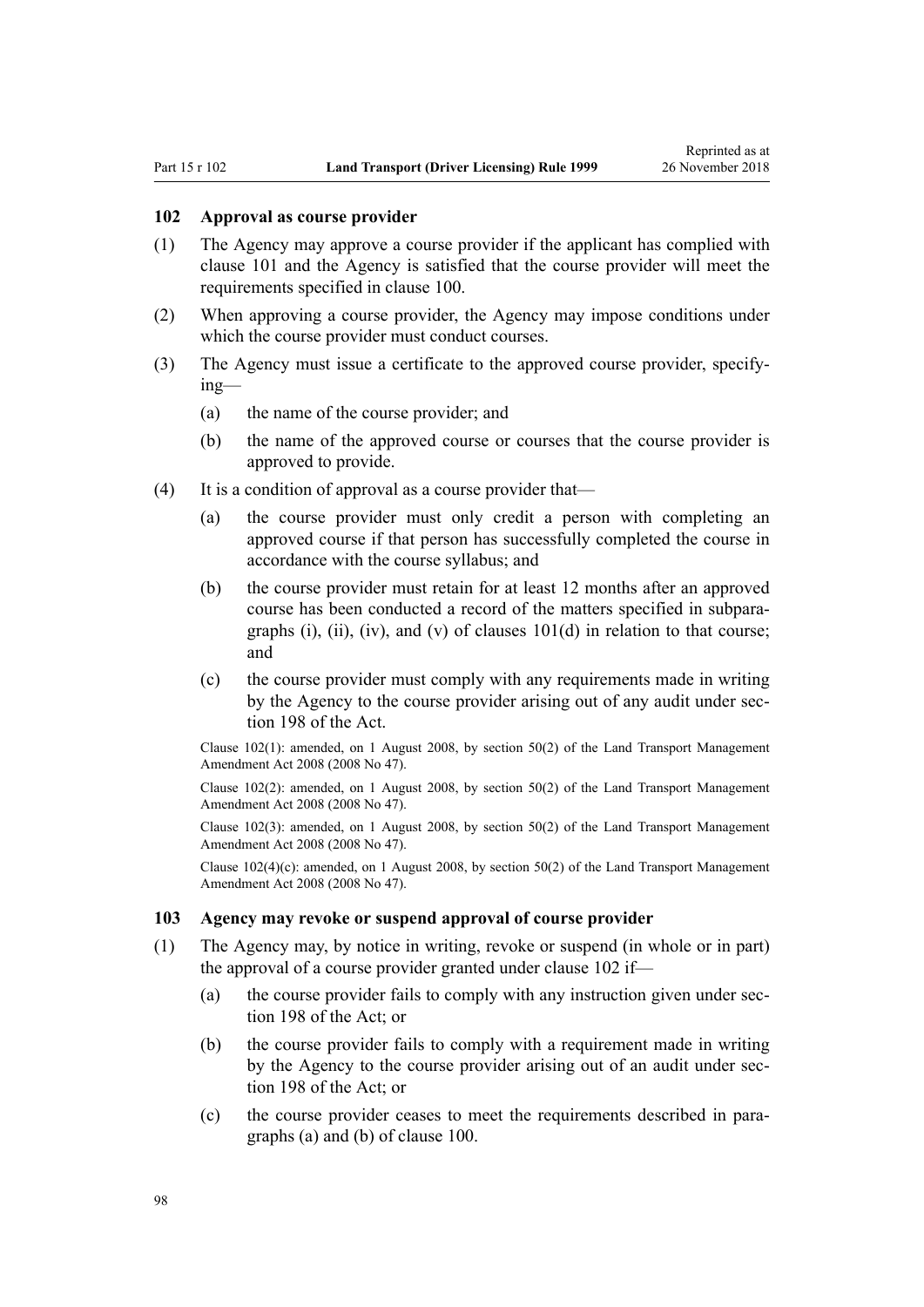#### (2) The notice of revocation or suspension must—

Reprinted as at

- (a) state the date and time from which the approval is revoked or suspended, which must not be earlier than the date and time at which the notice is given to the course provider and, except in exceptional circumstances where public safety is at immediate risk, must not be less than 14 days after the date on which the notice is given; and
- (b) state the reason for the revocation or suspension; and
- (c) outline the rights of appeal given by [section 106](http://legislation.govt.nz/pdflink.aspx?id=DLM435083) of the Act.

Clause 103 heading: amended, on 1 October 2011, by [clause 41\(1\)](http://legislation.govt.nz/pdflink.aspx?id=DLM3956747) of the Land Transport (Driver Licensing) Amendment Rule 2011 (SR 2011/306).

Clause 103 heading: amended, on 1 August 2008, by [section 50\(2\)](http://legislation.govt.nz/pdflink.aspx?id=DLM1313622) of the Land Transport Management Amendment Act 2008 (2008 No 47).

Clause 103(1): amended, on 1 October 2011, by [clause 41\(2\)](http://legislation.govt.nz/pdflink.aspx?id=DLM3956747) of the Land Transport (Driver Licensing) Amendment Rule 2011 (SR 2011/306).

Clause 103(1): amended, on 1 August 2008, by [section 50\(2\)](http://legislation.govt.nz/pdflink.aspx?id=DLM1313622) of the Land Transport Management Amendment Act 2008 (2008 No 47).

Clause 103(1)(b): amended, on 1 August 2008, by [section 50\(2\)](http://legislation.govt.nz/pdflink.aspx?id=DLM1313622) of the Land Transport Management Amendment Act 2008 (2008 No 47).

Clause 103(2): amended, on 1 October 2011, by [clause 41\(3\)](http://legislation.govt.nz/pdflink.aspx?id=DLM3956747) of the Land Transport (Driver Licensing) Amendment Rule 2011 (SR 2011/306).

Clause 103(2)(a): amended, on 1 October 2011, by [clause 41\(4\)](http://legislation.govt.nz/pdflink.aspx?id=DLM3956747) of the Land Transport (Driver Licensing) Amendment Rule 2011 (SR 2011/306).

Clause  $103(2)(b)$ : amended, on 1 October 2011, by clause  $41(5)$  of the Land Transport (Driver Licensing) Amendment Rule 2011 (SR 2011/306).

### **Part 16**

### **Miscellaneous provisions relating to responsibilities of drivers**

#### **104 Prohibition on display of** "**L**" **plate except in appropriate circumstances**

A person must not drive, on a road, a motor vehicle that displays an "L" plate as specified in [clause 66](#page-66-0) unless that person—

- (a) holds a learner licence of the class that relates to that vehicle in accordance with [Schedule 3](#page-110-0); or
- (b) immediately prior to driving has been, or is about to be, accompanying the person in paragraph (a) in accordance with clause  $16(1)(a)$ ; or
- (c) holds a driving instructor or testing officer endorsement and is driving a vehicle used for purposes connected with that endorsement.

### **105 Prohibition on defacing, etc, driver licence or driver identification card**

A person must not deface, alter, or tamper with the characteristics or features of, or information displayed on, a driver licence or driver identification card.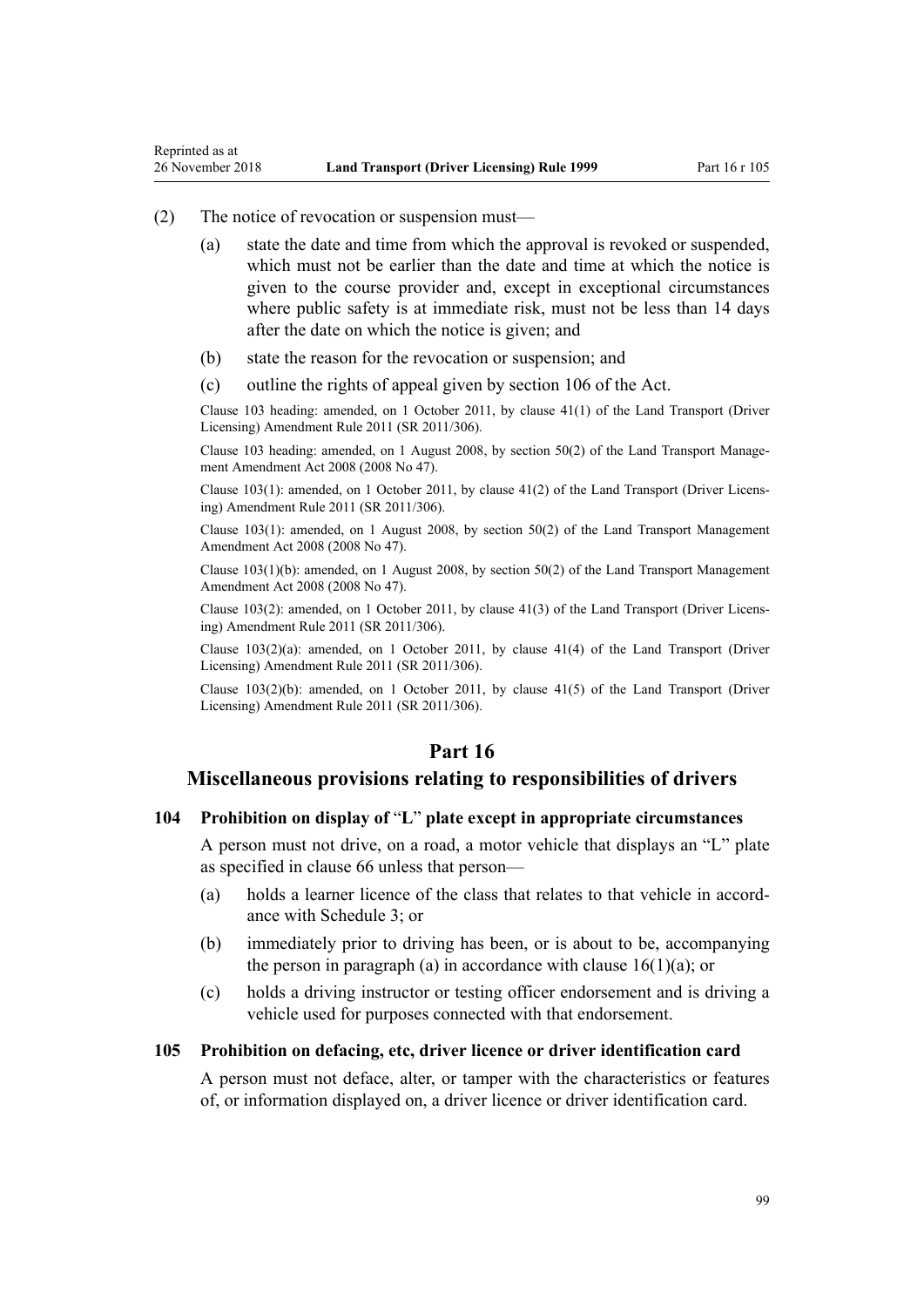# **Part 17 Transitional provisions**

*Driver licences continued in force by section 23(4) of Act*

### <span id="page-99-0"></span>**106 Equivalent class or type of driver licences and endorsements**

A person who was the holder of a licence of a class described in column 1 of the table to this clause that was in force immediately before 3 May 1999 is deemed to hold a licence or endorsement of the class described in column 2 of the table in relation to that licence on and from 3 May 1999 until it expires in accordance with [clause 112.](#page-101-0)

| <b>Existing licence held</b>                               | <b>Equivalent licence</b>                                                                        |
|------------------------------------------------------------|--------------------------------------------------------------------------------------------------|
| Class AM or Class AML                                      | Class 1L                                                                                         |
| Class A                                                    | Class 6                                                                                          |
| Class AL                                                   | Class 6L                                                                                         |
| Class AR                                                   | Class 6R                                                                                         |
| Class B                                                    | Class 1                                                                                          |
| Class BL                                                   | Class 1L                                                                                         |
| Class BR                                                   | Class 1R                                                                                         |
| Class C                                                    | Class 1 and a passenger endorsement                                                              |
| Class D                                                    | Class 4 and a passenger endorsement                                                              |
| Class DL and Class B                                       | Class 2L                                                                                         |
| Class E and any other licence except<br>G, H, I, or J      | Passenger endorsement                                                                            |
| Class FL                                                   | Class 1L                                                                                         |
| Class FL and Class B                                       | Class 2L                                                                                         |
| Class FR or Class F                                        | Class 4                                                                                          |
| Class G or Class I, plus any of<br>Classes B, C, D, or $F$ | Forklift, roller, or wheels endorsement, or any<br>combination of those endorsements             |
| Class H or J, plus any of Classes B,<br>C, D, or F         | Tracks or forklift endorsement, or both                                                          |
| Class I, plus either Class B or Class<br>C                 | Class 4 and forklift, roller, or wheels endorsement, or<br>any combination of those endorsements |
| Class J, plus either Class B or Class<br>C                 | Class 4 and tracks or forklift endorsement, or both<br>endorsements                              |
| Class L plus any of Classes D, FR,<br>or F                 | Class 5                                                                                          |
| Class LL, plus any of Classes F, FR,<br>D, I, or J         | Class 5L                                                                                         |
| Class N                                                    | Vehicle recovery endorsement                                                                     |

Clause 106 table: amended, on 4 October 1999, by [clause 21](http://legislation.govt.nz/pdflink.aspx?id=DLM293690) of the Land Transport (Driver Licensing) Amendment Rule 1999 (SR 1999/302).

#### Table to clause 106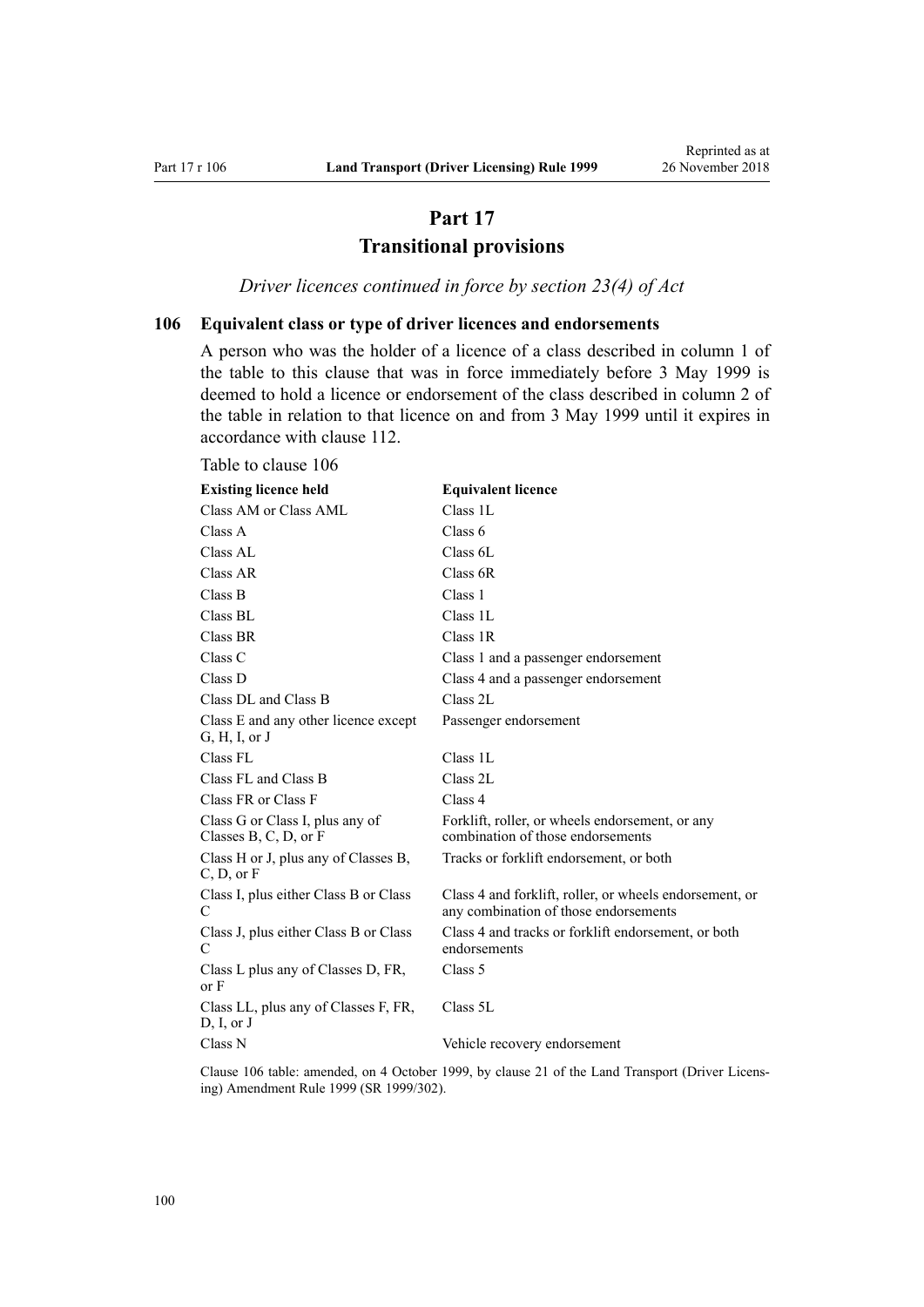### **107 Holder of certificate of approval or provisional certificate of approval as driving instructor**

A person who was the holder of a certificate of approval or a provisional certificate of approval as a driving instructor issued under the Transport (Drivers Licensing) Regulations 1987 that was in force immediately before 3 May 1999 is deemed to hold a driving instructor endorsement on and from 3 May 1999 until it expires in accordance with [clause 112.](#page-101-0)

### **108 Holder of approval as testing officer**

A person who immediately before 3 May 1999 was appointed by the Agency as a testing officer is deemed to hold a testing officer endorsement on and from 3 May 1999 until it expires in accordance with [clause 112](#page-101-0).

Clause 108: amended, on 1 August 2008, by [section 50\(2\)](http://legislation.govt.nz/pdflink.aspx?id=DLM1313622) of the Land Transport Management Amendment Act 2008 (2008 No 47).

### **109 Holder of hazardous substances endorsement**

A person who was the holder of a hazardous substances endorsement issued under the Transport (Drivers Licensing) Regulations 1987 that was in force immediately before 3 May 1999 is deemed to hold a dangerous goods endorsement on and from 3 May 1999 until it expires in accordance with [clause 112](#page-101-0).

#### **110 Forklift drivers**

<span id="page-100-0"></span>Reprinted as at

- (1) A person is deemed to hold a forklift endorsement on and from 3 May 1999 until it expires in accordance with [clause 112](#page-101-0) if, at the close of 2 May 1999, the person—
	- (a) held any current full driver licence of any class other than Class A; and
	- (b) had successfully completed a course or held a statement referred to in subclause (2).
- (2) The person must—
	- (a) have successfully completed a forklift course approved by the Occupational Safety and Health Service of the Department of Labour; or
	- (b) if an employee, have held a signed statement issued by his or her employer, certifying that that employee had been trained in the use of a forklift to standards in the Approved Code of Practice for Training Operators and Instructors of Powered Industrial Lift Trucks (Forklifts) 1995 (issued by the Secretary of Labour under the [Health and Safety in](http://legislation.govt.nz/pdflink.aspx?id=DLM278828) [Employment Act 1992\)](http://legislation.govt.nz/pdflink.aspx?id=DLM278828); or
	- (c) if an independent contractor, have held a signed statement by the applicant—
		- (i) stating that the applicant had been trained in the use of a forklift to standards in the Approved Code of Practice for Training Operators and Instructors of Powered Industrial Lift Trucks (Forklifts)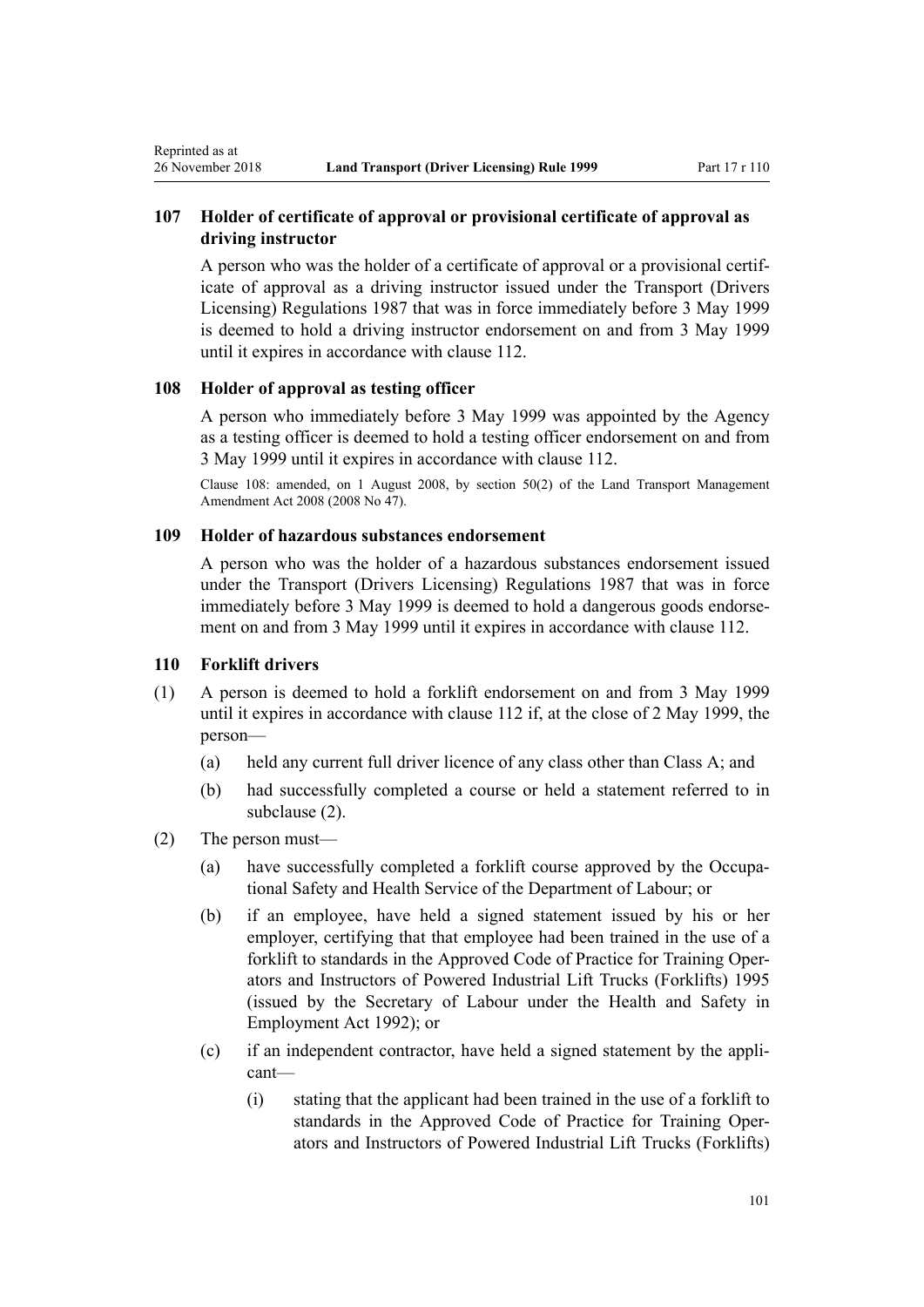1995 (issued by the Secretary of Labour under the [Health and](http://legislation.govt.nz/pdflink.aspx?id=DLM278828) [Safety in Employment Act 1992](http://legislation.govt.nz/pdflink.aspx?id=DLM278828)); and

(ii) specifying where the training was held.

<span id="page-101-0"></span>Clause 110: substituted, on 4 October 1999, by [clause 22](http://legislation.govt.nz/pdflink.aspx?id=DLM293692) of the Land Transport (Driver Licensing) Amendment Rule 1999 (SR 1999/302).

#### **111 Conditions continue in force**

Any condition or restriction that, immediately before 3 May 1999, applied to any licence continued in force by [section 23\(4\)](http://legislation.govt.nz/pdflink.aspx?id=DLM434552) of the Act continues to apply until the licence expires in accordance with clause 112.

#### **112 Expiry of driver licences, etc**

- (1) A driver licence continued in force by [section 23\(4\)](http://legislation.govt.nz/pdflink.aspx?id=DLM434552) of the Act, and any endorsement held in accordance with [clauses 107 to 110](#page-100-0), expires when the first of the following occurs:
	- (a) 60 days has elapsed after the date of the first birthday of the licence holder to occur on or after 3 May 1999; or
	- (b) the holder is issued with a temporary licence or a photographic driver licence under these rules; or
	- (c) if the person holds a driver identification card issued before 3 May 1999, when that identification card expires.
- (2) If the holder of a driver licence referred to in subclause (1) is absent from New Zealand on the date that the licence would (but for this subclause) expire under subclause (1), that driver licence expires on the earlier of—
	- (a) the expiry date specified on the licence:
	- (b) 1 October 2011.

Clause 112(2): substituted, on 1 October 2011, by [clause 42](http://legislation.govt.nz/pdflink.aspx?id=DLM3956748) of the Land Transport (Driver Licensing) Amendment Rule 2011 (SR 2011/306).

#### **113 Obtaining new driver licence**

- (1) A person who is the holder of a licence or endorsement referred to in clause 112 may apply for the issue of the equivalent new photographic driver licence and, if applicable, an endorsement or endorsements specified in the table to [clause 106](#page-99-0).
- (2) A person referred to in subclause (1) is entitled to be issued with a driver licence and, if applicable, an endorsement or endorsements specified in the table to [clause 106](#page-99-0) if the person—
	- (a) makes an application in accordance with [clause 67;](#page-67-0) and
	- (b) *[Revoked]*
	- (ba) *[Revoked]*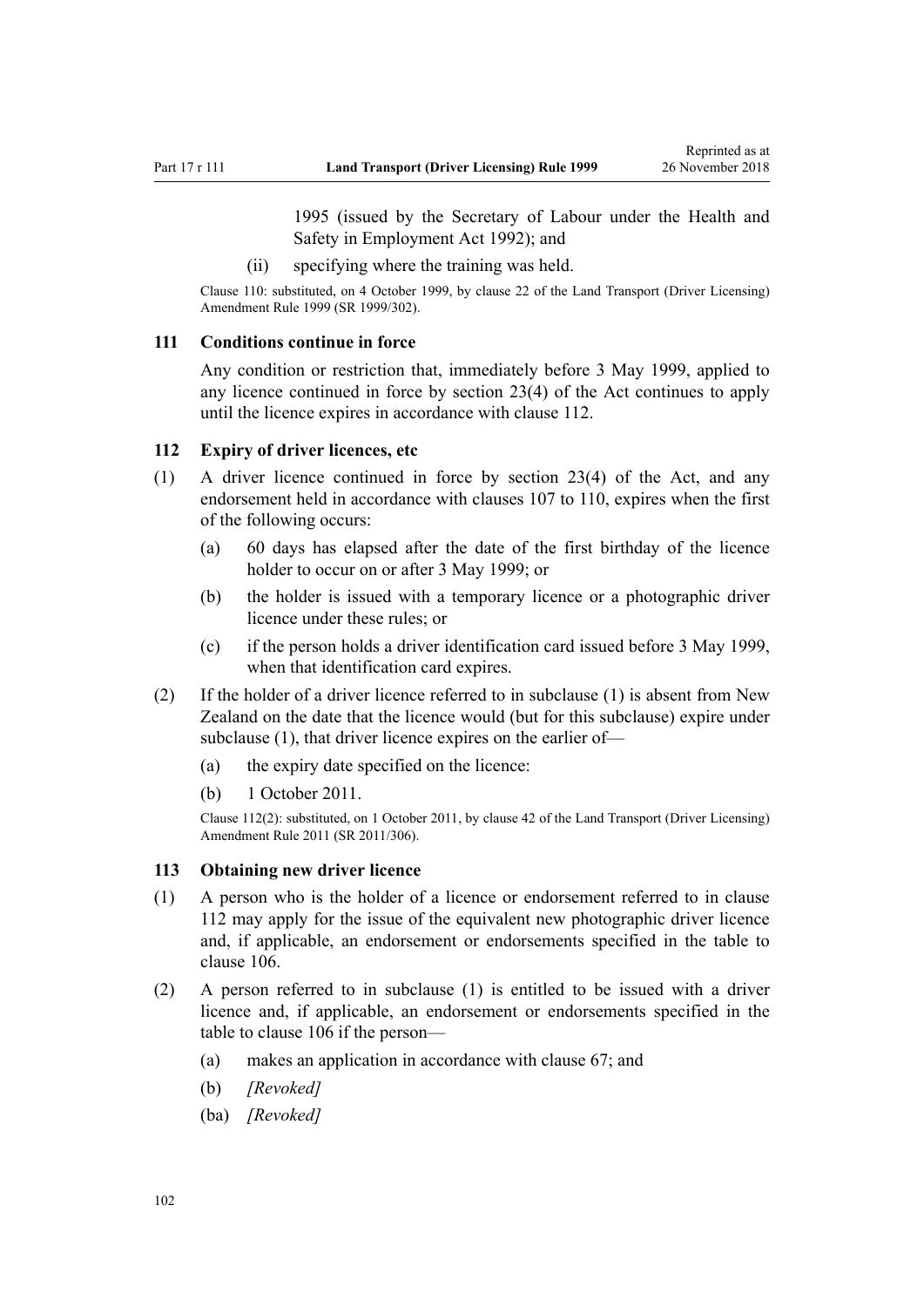- (c) produces the person's driver licence issued before 3 May 1999, if the person still has it; and
- (d) if the person's driver licence has been lost, stolen, or destroyed, or is defaced or mutilated or has become illegible, produces a statement signed by the person that the person no longer has the driver licence because it has been lost, stolen, or destroyed, or that it is defaced or mutilated or has become illegible; and
- (e) satisfies the applicable requirements of clauses 114 and [115.](#page-103-0)

Clause 113(2): amended, on 1 June 2006, by [clause 39](http://legislation.govt.nz/pdflink.aspx?id=DLM376138) of the Land Transport (Driver Licensing) Amendment Rule 2006 (SR 2006/84).

Clause  $113(2)(a)$ : replaced, on 1 December 2014, by [clause 33\(1\)](http://legislation.govt.nz/pdflink.aspx?id=DLM6216947) of the Land Transport (Driver Licensing) Amendment Rule 2014 (LI 2014/265).

Clause 113(2)(b): revoked, on 1 December 2014, by [clause 33\(2\)](http://legislation.govt.nz/pdflink.aspx?id=DLM6216947) of the Land Transport (Driver Licensing) Amendment Rule 2014 (LI 2014/265).

Clause 113(2)(ba): revoked, on 1 December 2014, by [clause 33\(2\)](http://legislation.govt.nz/pdflink.aspx?id=DLM6216947) of the Land Transport (Driver Licensing) Amendment Rule 2014 (LI 2014/265).

#### **114 Additional requirements relating to issue of passenger endorsements**

- (1) A person who, immediately before 3 May 1999, held a Class C or Class D licence and who applies under [clause 113](#page-101-0) for the issue of a passenger endorsement must—
	- (a) consent to the carrying out of checks as to whether or not the person is a fit and proper person to be the holder of a passenger endorsement, and consent to the carrying out of those checks from time to time during the period of validity of the endorsement; and
	- (b) be a person who the Agency is satisfied in accordance with [clause 35\(1\)](#page-46-0) is a fit and proper person to be the holder of a passenger endorsement; and
	- (c) if, in the 12 months immediately preceding the application the person has not successfully undergone a medical examination in accordance with regulation 26J and regulation 8(2)(a) of the Transport (Drivers Licensing) Regulations 1987, produce a medical certificate in accordance with [clause 44.](#page-52-0)
- (2) *[Revoked]*

Clause 114(1): amended, on 1 October 2011, by [clause 43\(1\)](http://legislation.govt.nz/pdflink.aspx?id=DLM3956749) of the Land Transport (Driver Licensing) Amendment Rule 2011 (SR 2011/306).

Clause 114(1)(a): amended, on 4 October 1999, by [clause 24](http://legislation.govt.nz/pdflink.aspx?id=DLM293695) of the Land Transport (Driver Licensing) Amendment Rule 1999 (SR 1999/302).

Clause 114(1)(b): amended, on 1 August 2008, by [section 50\(2\)](http://legislation.govt.nz/pdflink.aspx?id=DLM1313622) of the Land Transport Management Amendment Act 2008 (2008 No 47).

Clause 114(2): revoked, on 1 October 2011, by [clause 43\(2\)](http://legislation.govt.nz/pdflink.aspx?id=DLM3956749) of the Land Transport (Driver Licensing) Amendment Rule 2011 (SR 2011/306).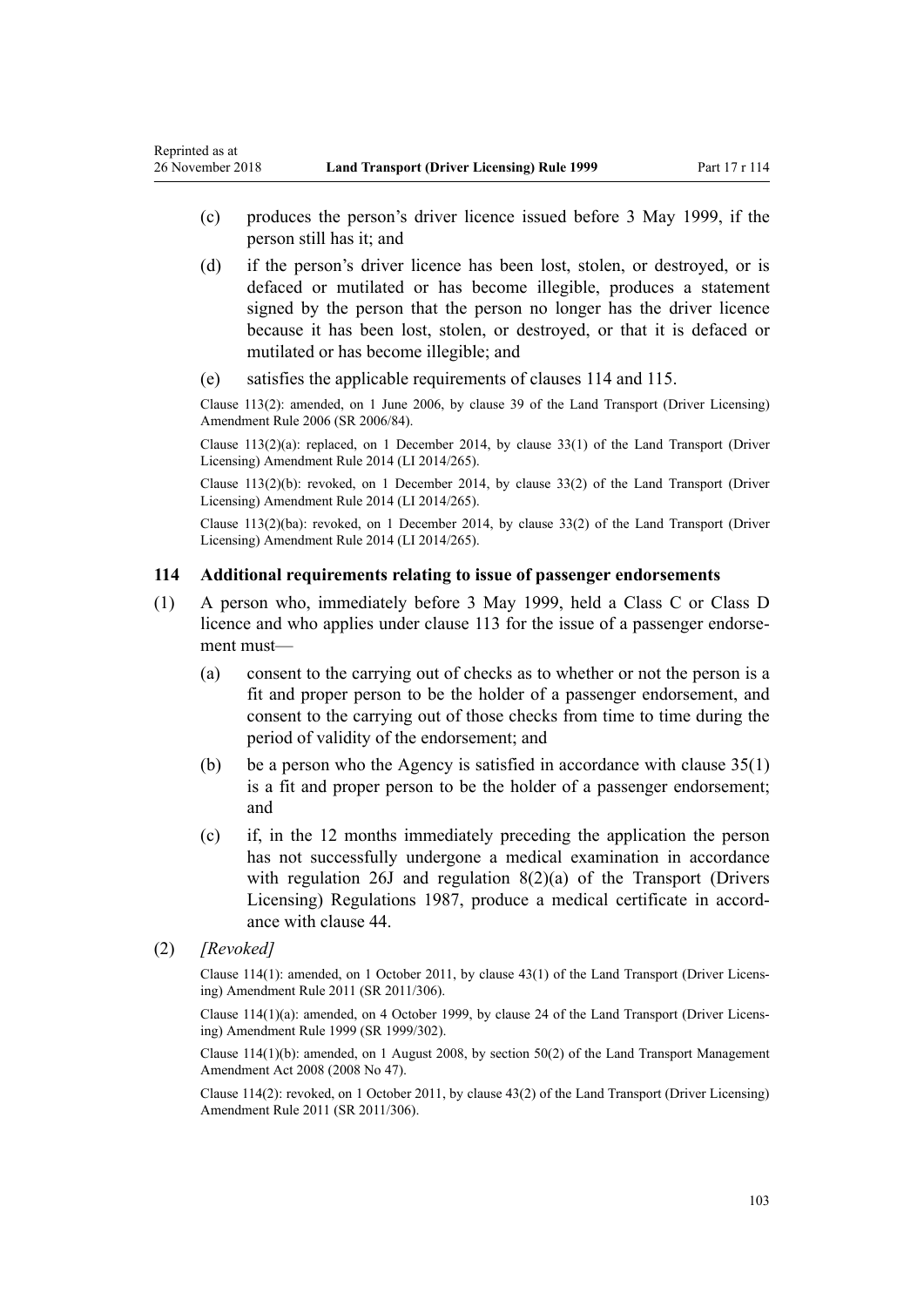#### <span id="page-103-0"></span>**115 Additional requirements relating to issue of vehicle recovery endorsement**

A person who, immediately before 3 May 1999, held a Class N licence and who applies under [clause 113](#page-101-0) to obtain a vehicle recovery endorsement must—

- (a) consent to the carrying out of checks as to whether or not the person is a fit and proper person to be the holder of a vehicle recovery endorsement, and consent to the carrying out of those checks from time to time during the period of validity of the endorsement; and
- (b) be a person who the Agency is satisfied in accordance with [clause 35\(1\)](#page-46-0) is a fit and proper person to be the holder of a vehicle recovery endorsement; and
- (c) if, in the 12 months immediately preceding the application, the person has not successfully undergone a medical examination in accordance with regulation 26J and regulation 8(2)(a) of the Transport (Drivers Licensing) Regulations 1987, produce a medical certificate in accordance with [clause 44.](#page-52-0)

Clause 115(a): amended, on 4 October 1999, by [clause 25](http://legislation.govt.nz/pdflink.aspx?id=DLM293696) of the Land Transport (Driver Licensing) Amendment Rule 1999 (SR 1999/302).

Clause 115(b): amended, on 1 August 2008, by [section 50\(2\)](http://legislation.govt.nz/pdflink.aspx?id=DLM1313622) of the Land Transport Management Amendment Act 2008 (2008 No 47).

#### **116 Person holding more than 1 class of licence**

- (1) A person who, immediately before 3 May 1999, held more than 1 class of driver licence (not including any Class AL, Class AR, or Class A licence), is entitled to be issued with the highest class of driver licence to which any of the person's licences issued before 3 May 1999 are equivalent in accordance with the table to [clause 106](#page-99-0).
- (2) Despite subclause (1), a person who, on 3 May 1999, held a Class AL, Class AR, or Class A licence in addition to any other class of driver licence is entitled to become the holder of, respectively, a Class 6L, 6R or Class 6 licence in addition to any other class of driver licence to which any of the person's licences issued before 3 May 1999 are equivalent in accordance with the table to [clause 106.](#page-99-0)

### **117 Person issued with learner or restricted licence**

A person who is issued with a learner or restricted licence in accordance with [clause 113](#page-101-0) must comply with the applicable requirements of [Part 4](#page-25-0) in order to obtain a full licence.

### **118 Provision relating to time for which licence held**

For the purposes of periods specified in [Parts 4](#page-25-0) and [5](#page-39-0), a person is deemed to have held a driver licence of a class existing on or after 3 May 1999 for the same length of time that they held the corresponding class of driver licence (in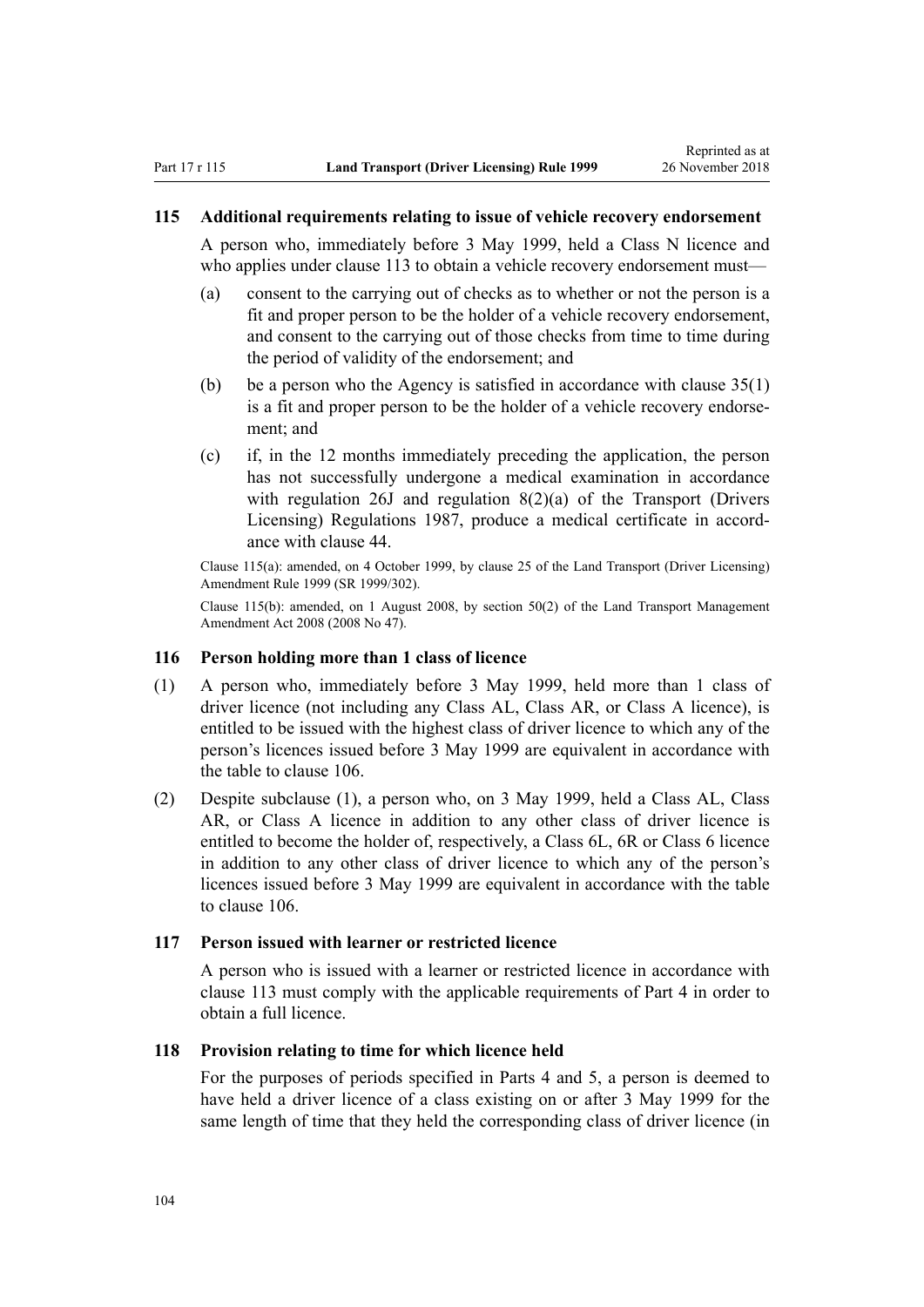accordance with the table to [clause 106\)](#page-99-0) that existed immediately before 3 May 1999.

*Period of validity of licences and endorsements issued under this Part*

### **119 Period of validity of licences issued under this Part**

#### *[Revoked]*

Clause 119: revoked, on 1 December 2014, by [clause 34](http://legislation.govt.nz/pdflink.aspx?id=DLM6216948) of the Land Transport (Driver Licensing) Amendment Rule 2014 (LI 2014/265).

#### **120 Period of validity of endorsements issued under this Part**

- (1) A dangerous goods endorsement issued under [clause 113](#page-101-0) expires on the date that the holder's hazardous substances endorsement issued under the Transport (Drivers Licensing) Regulations 1987 would have expired.
- (2) A passenger endorsement issued to a person who, immediately before 3 May 1999 was the holder of a Class D licence, expires 12 months after its date of issue.
- (3) A special-type vehicle endorsement issued under [clause 113](#page-101-0) expires in accordance with [clause 61.](#page-62-0)
- (4) An endorsement issued under [clause 113](#page-101-0), other than an endorsement referred to in subclauses (1) to (3), may be issued for a period of 1 year or a period of 5 years.

Clause 120(3): replaced, on 1 December 2014, by [clause 35](http://legislation.govt.nz/pdflink.aspx?id=DLM6216949) of the Land Transport (Driver Licensing) Amendment Rule 2014 (LI 2014/265).

Clause 120(4): substituted, on 4 October 1999, by [clause 26](http://legislation.govt.nz/pdflink.aspx?id=DLM293697) of the Land Transport (Driver Licensing) Amendment Rule 1999 (SR 1999/302).

*Transitional provision relating to driver licences expired, suspended, etc, when rule comes into force*

### **121 Person disqualified or holding expired or suspended driver licence not required to have held learner or restricted licence**

- (1) Subject to this clause, a person specified in subclause (1A) who applies for the issue of a driver licence under this rule must pass—
	- (a) the appropriate theory test or tests under [clause 45](#page-54-0) for the particular class of licence sought; and
	- (b) the appropriate practical driving test or tests under [clauses 48](#page-55-0) or [49](#page-55-0) for the particular class of licence sought.
- (1A) The specified persons are persons who, at the close of 2 May 1999,—
	- (a) were disqualified from holding or obtaining a driver licence; or
	- (b) were holders of driver licences issued under the [Transport \(Vehicle and](http://legislation.govt.nz/pdflink.aspx?id=DLM90414) [Driver Registration and Licensing\) Act 1986](http://legislation.govt.nz/pdflink.aspx?id=DLM90414), or any former enactment, that were suspended, expired, or revoked; or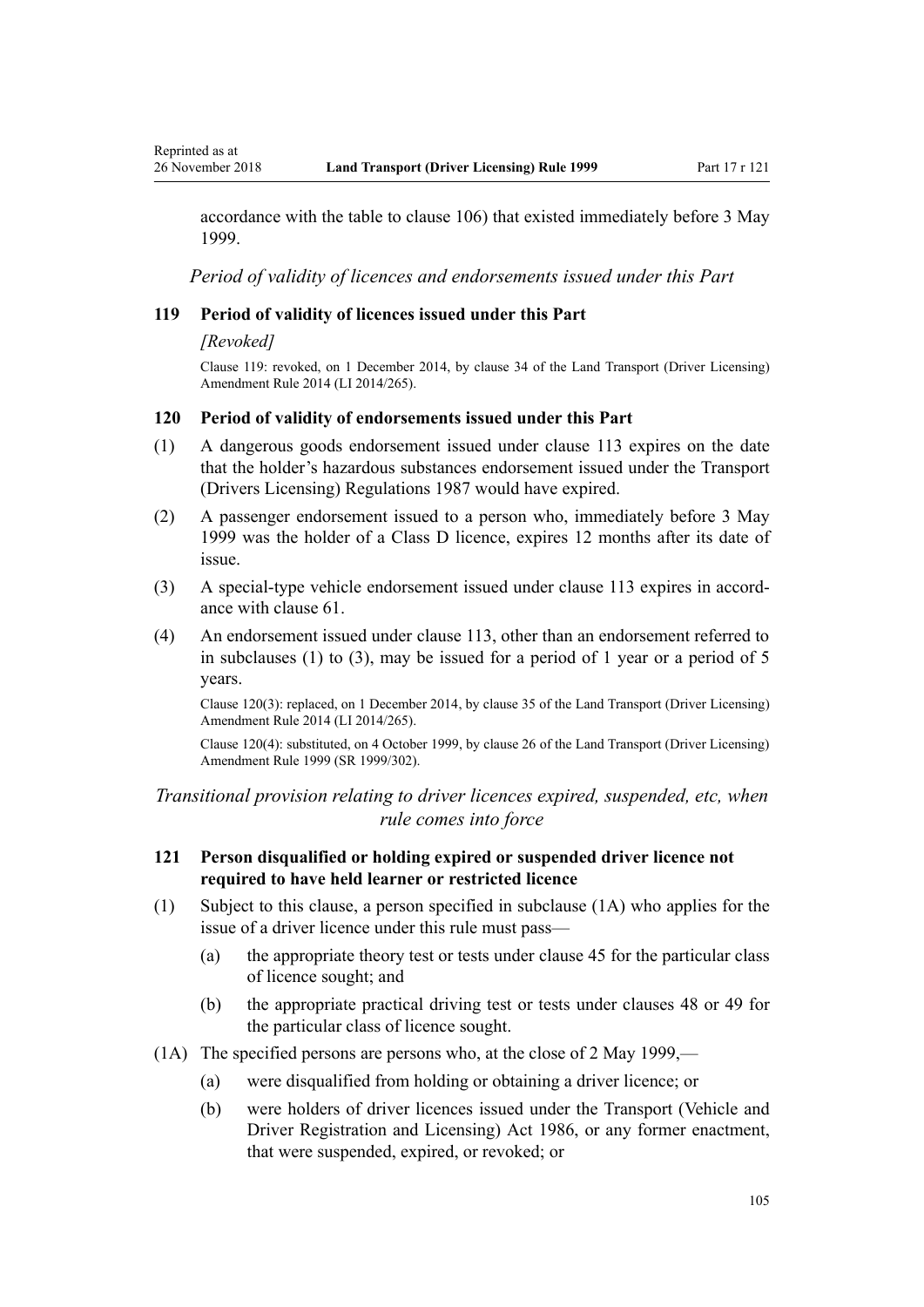- (c) were 71 years of age or more and held any expired driver licence.
- (2) If the person referred to in subclause (1) was the holder of a learner licence, all the requirements of [clause 17](#page-28-0) and [clause 19](#page-30-0) apply.
- (3) If the person referred to in subclause (1) was the holder of a restricted licence all the requirements of [clause 19](#page-30-0) apply.

Clause 121(1): substituted, on 4 October 1999, by [clause 27](http://legislation.govt.nz/pdflink.aspx?id=DLM293698) of the Land Transport (Driver Licensing) Amendment Rule 1999 (SR 1999/302).

Clause 121(1A): inserted, on 4 October 1999, by [clause 27](http://legislation.govt.nz/pdflink.aspx?id=DLM293698) of the Land Transport (Driver Licensing) Amendment Rule 1999 (SR 1999/302).

### *Transitional provision relating to renewal of P, I, O, and V endorsement*

Heading: added, on 4 October 1999, by [clause 28](http://legislation.govt.nz/pdflink.aspx?id=DLM293699) of the Land Transport (Driver Licensing) Amendment Rule 1999 (SR 1999/302).

#### **122 P, I, O, and V endorsements may be re-issued for 12 months**

- (1) A person who, on 4 October 1999, holds a current P, I, O, or V licence endorsement that was issued for 5 years may surrender the person's endorsement to the Agency and apply for a new endorsement of the type surrendered.
- (2) If the applicant complies with [clauses 9 to 11](#page-21-0) and [14](#page-25-0), the Agency must issue the endorsement for 12 months beginning on its date of issue.

Clause 122: added, on 4 October 1999, by [clause 28](http://legislation.govt.nz/pdflink.aspx?id=DLM293699) of the Land Transport (Driver Licensing) Amendment Rule 1999 (SR 1999/302).

Clause 122(1): amended, on 1 August 2008, by [section 50\(2\)](http://legislation.govt.nz/pdflink.aspx?id=DLM1313622) of the Land Transport Management Amendment Act 2008 (2008 No 47).

Clause 122(2): amended, on 1 August 2008, by [section 50\(2\)](http://legislation.govt.nz/pdflink.aspx?id=DLM1313622) of the Land Transport Management Amendment Act 2008 (2008 No 47).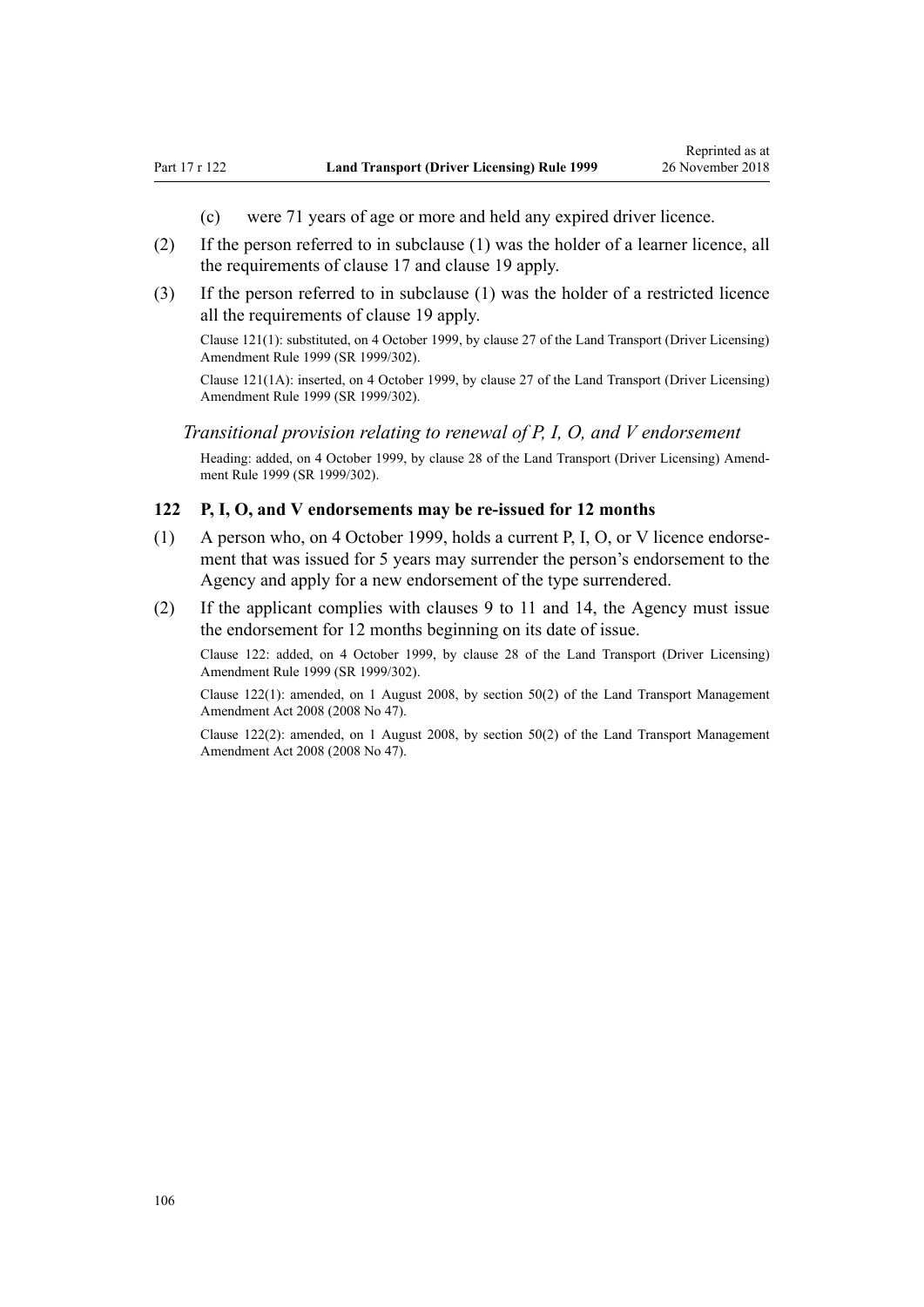# **Schedule 1 Objective of the rule**

[cl 3](#page-18-0)

This rule specifies the requirements for obtaining and renewing a driver licence in New Zealand. It sets out the requirements for the holder of a driver licence to obtain or renew a licence endorsement that will enable the endorsement holder to use a motor vehicle for specified activities. The rule also specifies the requirements for those who provide services related to the licensing of drivers.

The overarching objective of the rule is to make significant gains in land transport safety through the implementation of an improved system for driver licensing. Changes in the new system affect young and novice drivers, disqualified and unlicensed drivers, older drivers, commercial drivers, and overseas visitors and immigrants who wish to drive in New Zealand. These changes are aimed, in particular, at reducing the exposure of young drivers (between the ages of 15 and 24 years) to road crashes; reducing the crash risk of other novice drivers; reducing the numbers of drivers who drive while unlicensed or disqualified; having better-prepared and better-skilled drivers; improving enforcement and deterrence; improving driver attitudes; and developing a more positive road safety culture.

Major policy changes to the driver licensing system were authorised by the [Land](http://legislation.govt.nz/pdflink.aspx?id=DLM433612) [Transport Act 1998.](http://legislation.govt.nz/pdflink.aspx?id=DLM433612) These included the requirement to have photographs on driver licences, and the mandatory carriage of driver licences.

Within the framework of the major driver licensing policy changes, the rule gives effect to a new graduated classification system of licensing drivers so they have the necessary skills and experience to drive different types of vehicle. There are new testing requirements for obtaining a licence that emphasise skills, such as hazard perception, that are equally as important as vehicle-control skills for safe driving. The rule introduces ten-yearly licence renewal and relaxes the renewal regime for older drivers. It sets out a new system of driver licence endorsements and rationalises and updates the requirements for the medical and "fit and proper person" checking of drivers who drive for a living and drivers of specific classes or types of vehicles. The rule also introduces new requirements governing driver licensing course providers, driving instructors, and testing officers.

Many features of the previous driver licensing system are still relevant and these have been retained. In some cases, notably the Graduated Driver Licensing System, those features have been modified to improve them.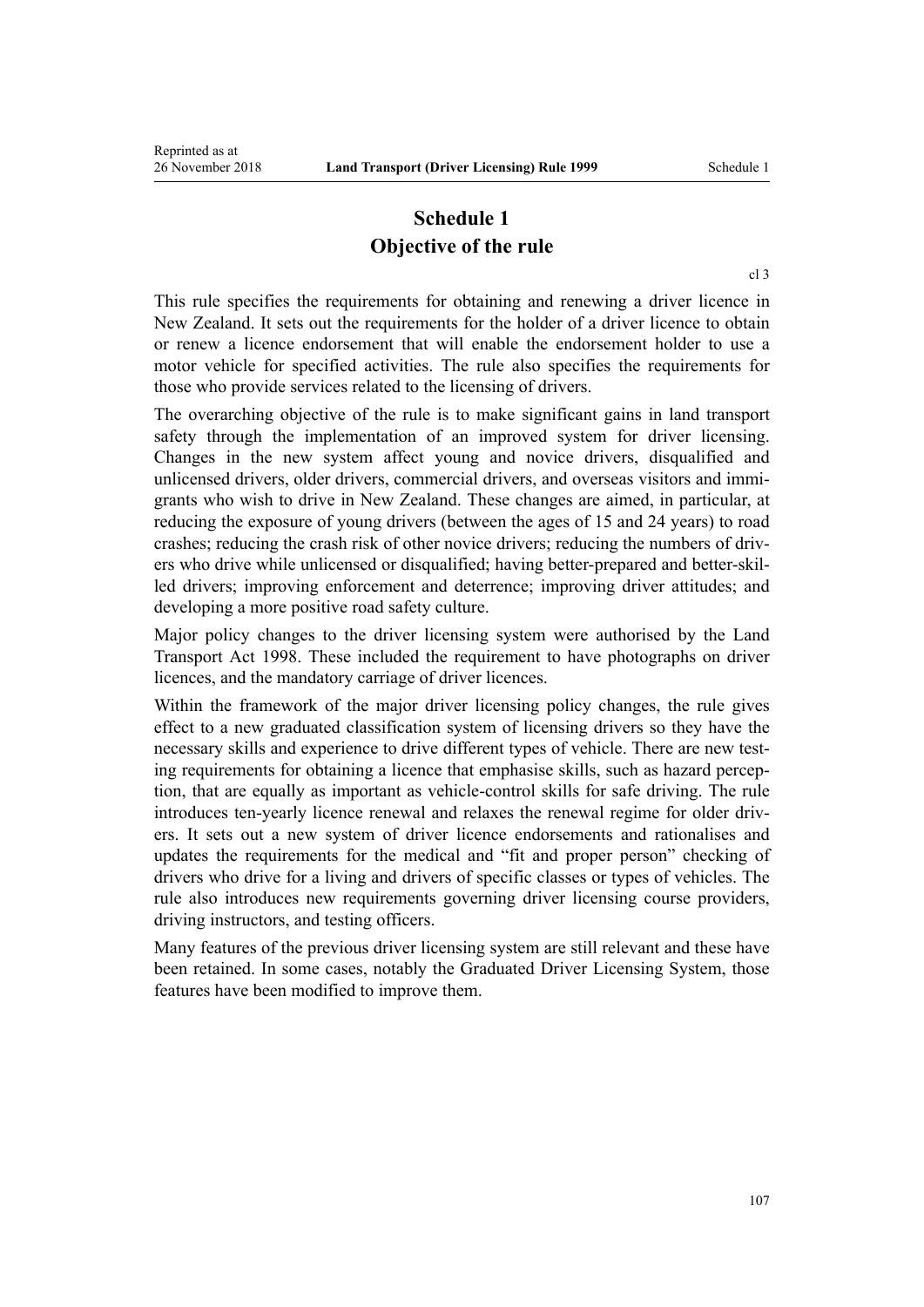## **Schedule 2 Consultation carried out under section 161(2) of the Act**

[cl 4](#page-19-0)

In 1994, the Land Transport Authority (**LTSA**) began a major review of the system for licensing drivers in New Zealand, which has involved widespread public consultation. This has included the release in 1996 of 9 discussion papers outlining policy options for public comment. Five hundred and thirty-five formal submissions were received on the discussion papers. In response to a nationwide newspaper questionnaire, 41 000 members of the public expressed their views on the broad options for changes to the driver licensing system.

In March 1997, the LTSA released, for consideration by interested groups, government agencies, and the public, its proposed policies for changes to the driver licensing system. The proposed policy document was issued, in place of the usual first (red) draft of a proposed rule, in recognition of the widespread public interest in driver licensing and in order to seek comments and receive feedback from interested parties on the proposed changes. More than 4 000 copies of the document were issued and 554 submissions were received.

The submissions received on the proposed policy document, along with others received in the course of the review, were considered and decisions arrived at on proposed changes to the driver licensing system. These formed the policy framework for the first legal draft (yellow draft) of the Driver Licensing Rule.

The yellow draft rule was released for public consultation in November 1997. The draft rule was publicised in metropolitan and regional newspapers throughout New Zealand, in the *New Zealand Gazette*, and in other relevant publications. It was sent to libraries and transport authorities overseas and was made available on the Internet. Copies were also sent to individuals and organisations that had expressed an interest in the rule or who had commented on the proposed policy document. The LTSA received 85 written submissions on the yellow draft.

At the same time as the LTSA released the yellow draft of the rule, Parliament's Transport and Environment Select Committee sought public submissions on the Land Transport Bill, which authorised the major policy changes for the new driver licensing system. Submissions on the Bill closed on 28 February 1998 and the Select Committee held hearings in March/April 1998 to consider the submissions. The [Land](http://legislation.govt.nz/pdflink.aspx?id=DLM433612) [Transport Act 1998](http://legislation.govt.nz/pdflink.aspx?id=DLM433612) was passed by Parliament on 3 December 1998.

The green draft rule was released for selected industry consultation, focussing on changes since the yellow draft rule on 4 December 1998. Meetings to discuss the green draft were held with industry representatives in Auckland, Christchurch, and Wellington. The LTSA received 41 written submissions on the green draft. Approval was given for the policy positions adopted in this rule by Cabinet in February 1999.

Overseas best practice and New Zealand's international obligations have been taken into account in developing the rule, and the rule has been subjected to overseas peer review. Privacy, civil liberty, and human rights have also been addressed and both pri-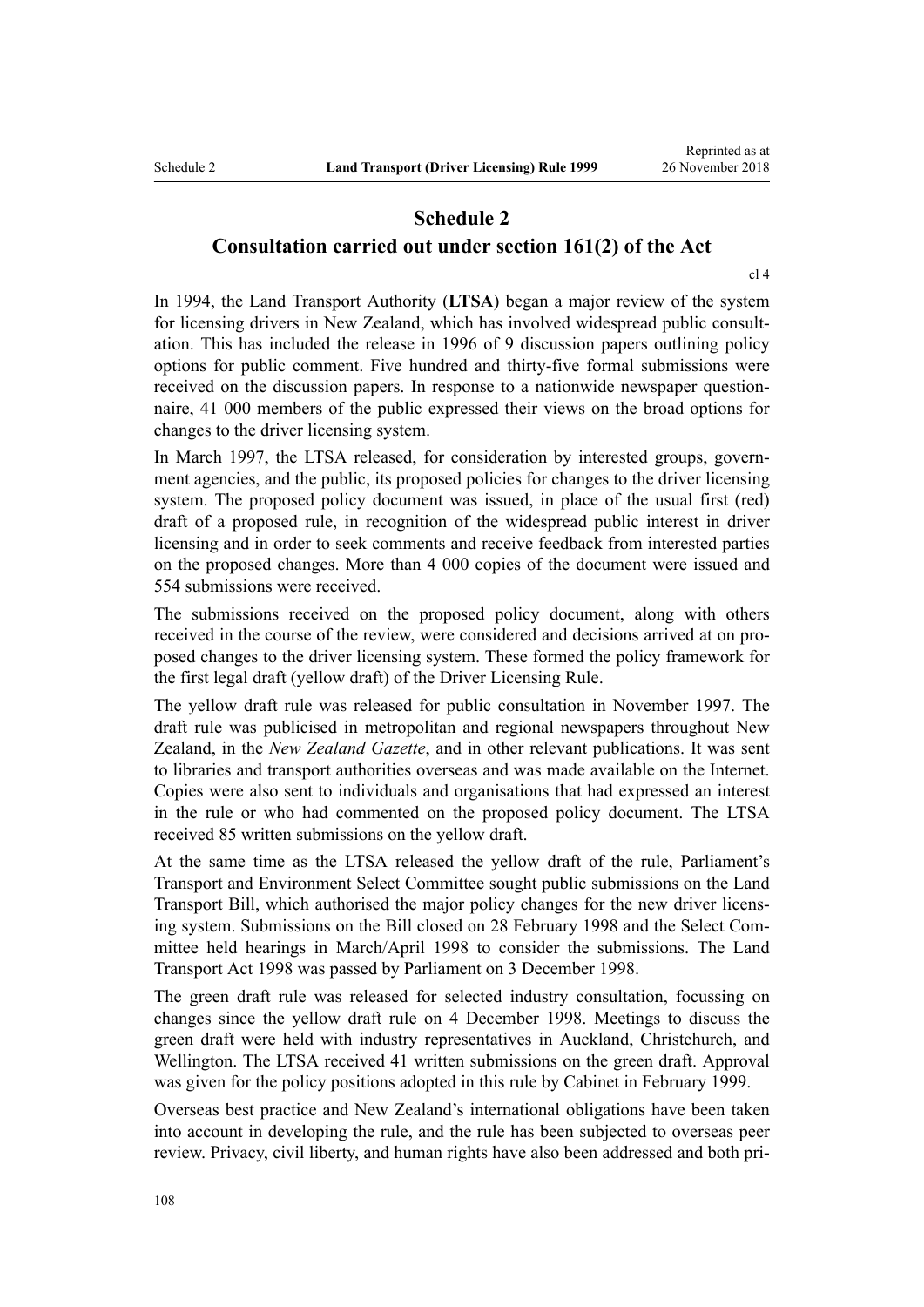vacy and human rights impact assessments have been prepared and made available to the public.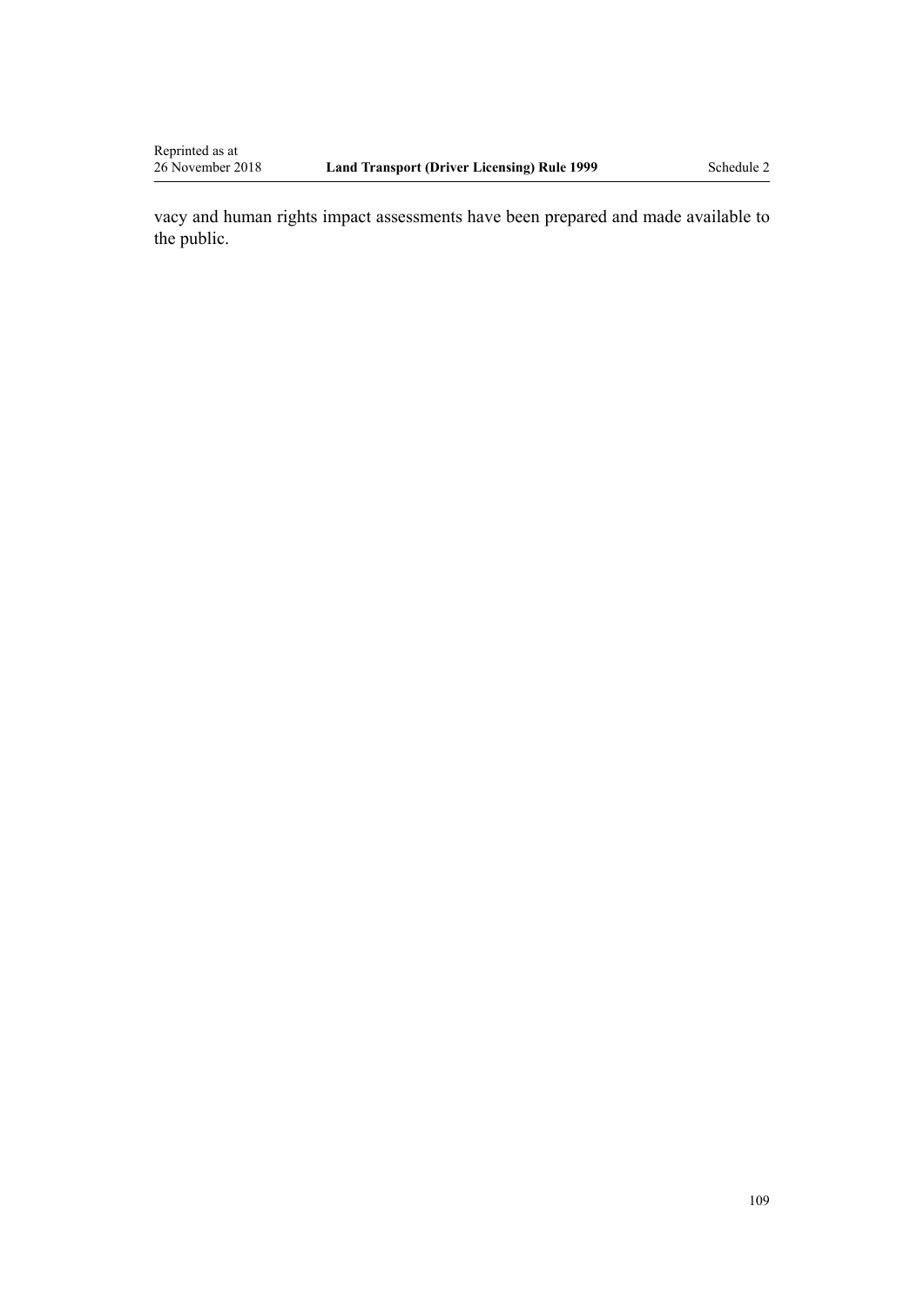## **Schedule 2A Transitional, savings, and related provisions**

[cl 5A](#page-20-0)

Schedule 2A: inserted, on 1 December 2014, by [clause 36](http://legislation.govt.nz/pdflink.aspx?id=DLM6216950) of the Land Transport (Driver Licensing) Amendment Rule 2014 (LI 2014/265).

### *Provision relating to Land Transport (Driver Licensing) Amendment Rule 2014*

### **Transitional provision in relation to existing licences of Class 1L, Class 1R, Class 6L, or Class 6R**

This rule, as amended by the [Land Transport \(Driver Licensing\) Amendment](http://legislation.govt.nz/pdflink.aspx?id=DLM6216900) [Rule 2014,](http://legislation.govt.nz/pdflink.aspx?id=DLM6216900) applies to a licence of Class 1L, Class 1R, Class 6L, or Class 6R that was issued before the date on which the Land Transport (Driver Licensing) Amendment Rule 2014 came into force, except that—

- (a) nothing in [clause 60](#page-60-0) (as amended by the [Land Transport \(Driver Licens](http://legislation.govt.nz/pdflink.aspx?id=DLM6216900)[ing\) Amendment Rule 2014](http://legislation.govt.nz/pdflink.aspx?id=DLM6216900)) has the effect of changing the expiry date as expressed on the licence; and
- (b) clause  $67(1A)(a)(i)$  and  $(2B)$  does not apply in respect of the first renewal of the licence to occur after the date on which the [Land Trans](http://legislation.govt.nz/pdflink.aspx?id=DLM6216900)[port \(Driver Licensing\) Amendment Rule 2014](http://legislation.govt.nz/pdflink.aspx?id=DLM6216900) came into force; and
- (c) for the purpose of any reinstatement of any such licence under [clauses](#page-69-0) [67A](#page-69-0), [67B,](#page-71-0) or [67C](#page-71-0),—
	- (i) [clause 67A\(8\)](#page-69-0) must be read as if it requires that the person comply with [clause 67](#page-67-0) if the licence has expired or will expire within the following 12 months; and
	- (ii) [clause 67B\(5\)](#page-71-0) must be read as if it requires that the person comply with [clause 67](#page-67-0) if the licence has expired or will expire within the following 12 months; and
	- (iii) clause  $67C(5)$  must be read as if it requires that the person comply with [clause 67](#page-67-0) if the licence has expired or will expire within the following 12 months.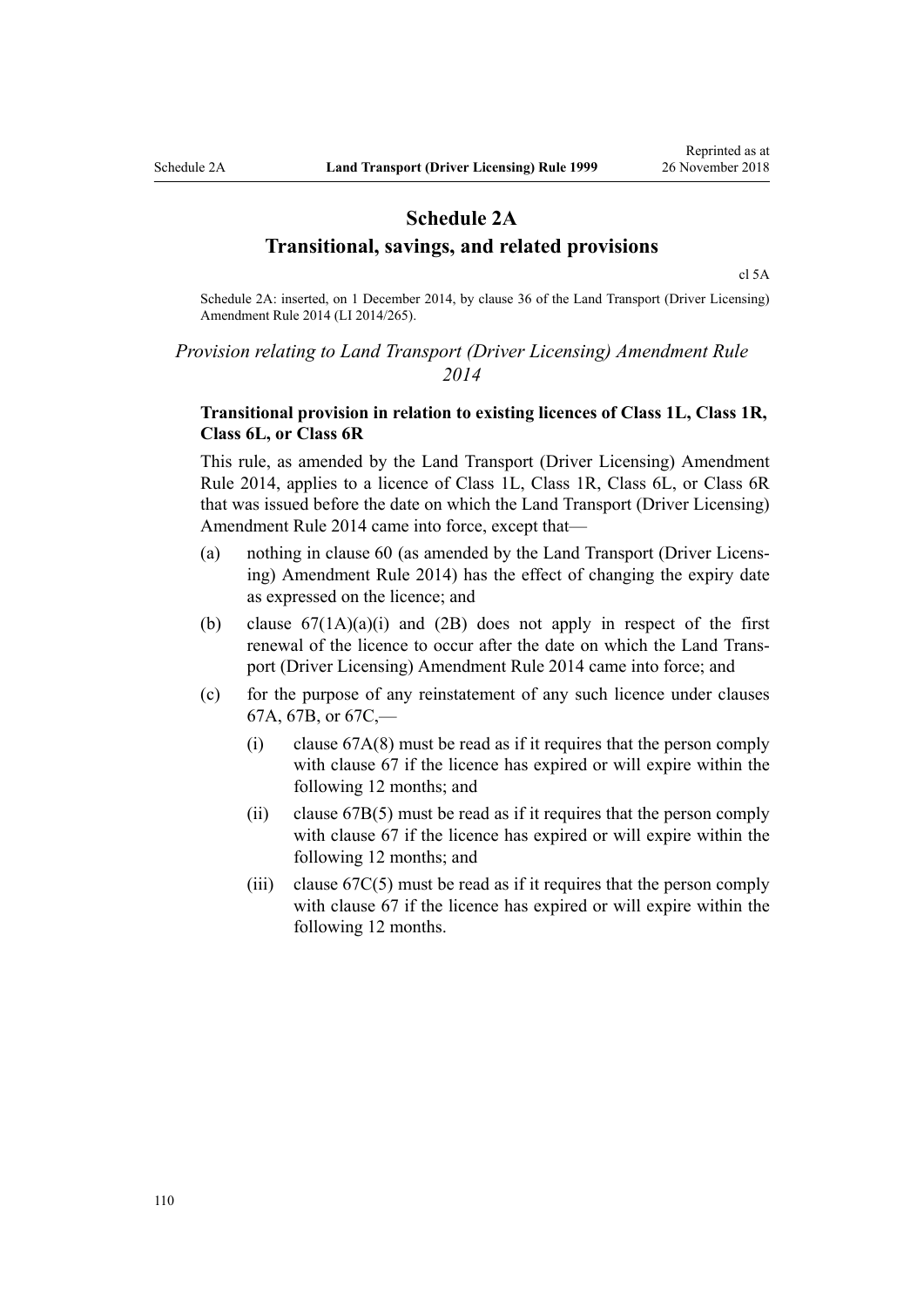# **Schedule 3 Classes of driver licence**

[cl 7](#page-20-0)

Schedule 3: replaced, on 1 April 2012, by [clause 44](http://legislation.govt.nz/pdflink.aspx?id=DLM3956523) of the Land Transport (Driver Licensing) Amendment Rule 2011 (SR 2011/306).

| <b>Licence classes</b> |        | Motor vehicle to which licence relates                                                                                                                                                                                                                                                                                         |     |                                                                                            |  |
|------------------------|--------|--------------------------------------------------------------------------------------------------------------------------------------------------------------------------------------------------------------------------------------------------------------------------------------------------------------------------------|-----|--------------------------------------------------------------------------------------------|--|
| Classes 1L and 1R      | (a)    | a motor vehicle (including a tractor but excluding a<br>motorcycle) that has a gross laden weight of not more than<br>4 500 kg, or a combination vehicle that has a gross combined<br>weight of not more than 4 500 kg                                                                                                         |     |                                                                                            |  |
|                        | (b)    | a motorised mobile home or self-propelled caravan that has a<br>gross laden weight of not more than 6 000 kg, provided its on-<br>road weight does not exceed 4 500 kg                                                                                                                                                         |     |                                                                                            |  |
|                        | (c)    | a tradeperson's vehicle that has a gross laden weight of not<br>more than 6 000 kg, provided its on-road weight does not<br>exceed 4 500 kg                                                                                                                                                                                    |     |                                                                                            |  |
| Class 1R               | 40 kph | an agricultural tractor that has a gross laden weight of not more than<br>18 000 kg, or a combination vehicle (consisting of an agricultural<br>tractor and agricultural trailer) that has a gross combined weight of not<br>more than 25 000 kg, if driven (in either case) at a speed not exceeding                          |     |                                                                                            |  |
| Class 1                | (a)    | a special-type vehicle that is a forklift or runs on rollers or<br>self-laying tracks and has a gross laden weight of not more<br>than $18000 kg$                                                                                                                                                                              |     |                                                                                            |  |
|                        | (b)    | a special-type vehicle that runs on wheels and has a gross<br>laden weight of-                                                                                                                                                                                                                                                 |     |                                                                                            |  |
|                        |        | (i)                                                                                                                                                                                                                                                                                                                            |     | not more than $6000 \text{ kg}$ ; or                                                       |  |
|                        |        | (ii)                                                                                                                                                                                                                                                                                                                           |     | more than 6 000 kg but not more than 18 000 kg, if<br>driven at a speed not exceeding-     |  |
|                        |        |                                                                                                                                                                                                                                                                                                                                | (A) | 40 kph, in the case of a special-type vehicle<br>that is an agricultural motor vehicle; or |  |
|                        |        |                                                                                                                                                                                                                                                                                                                                | (B) | 30 kph, in the case of any other special-type<br>vehicle                                   |  |
|                        | (c)    | any tractor with a gross laden weight of not more than 6 000<br>kg                                                                                                                                                                                                                                                             |     |                                                                                            |  |
|                        | (d)    | a tractor (other than an agricultural tractor) with a gross laden<br>weight of more than 6 000 kg but not more that 18 000 kg, if<br>driven at a speed not exceeding 30 kph                                                                                                                                                    |     |                                                                                            |  |
|                        | (e)    | a combination vehicle, consisting of a tractor (other than an<br>agricultural tractor) towing a trailer, with a gross combined<br>weight of not more than 25 000 kg, if it is being used in non-<br>agricultural land management operations and is driven at a<br>speed not exceeding 30 kph                                   |     |                                                                                            |  |
|                        | (ea)   | an agricultural tractor with a gross laden weight of more than<br>6 000 kg but not more than 18 000 kg, or a combination<br>vehicle (consisting of an agricultural tractor and agricultural<br>trailer) with a gross combined weight of not more than 25 000<br>kg, if (in either case) driven at a speed not exceeding 40 kph |     |                                                                                            |  |
|                        | (eb)   | an agricultural tractor with a gross laden weight of more than<br>6 000 kg but not more than 18 000 kg, or a combination                                                                                                                                                                                                       |     |                                                                                            |  |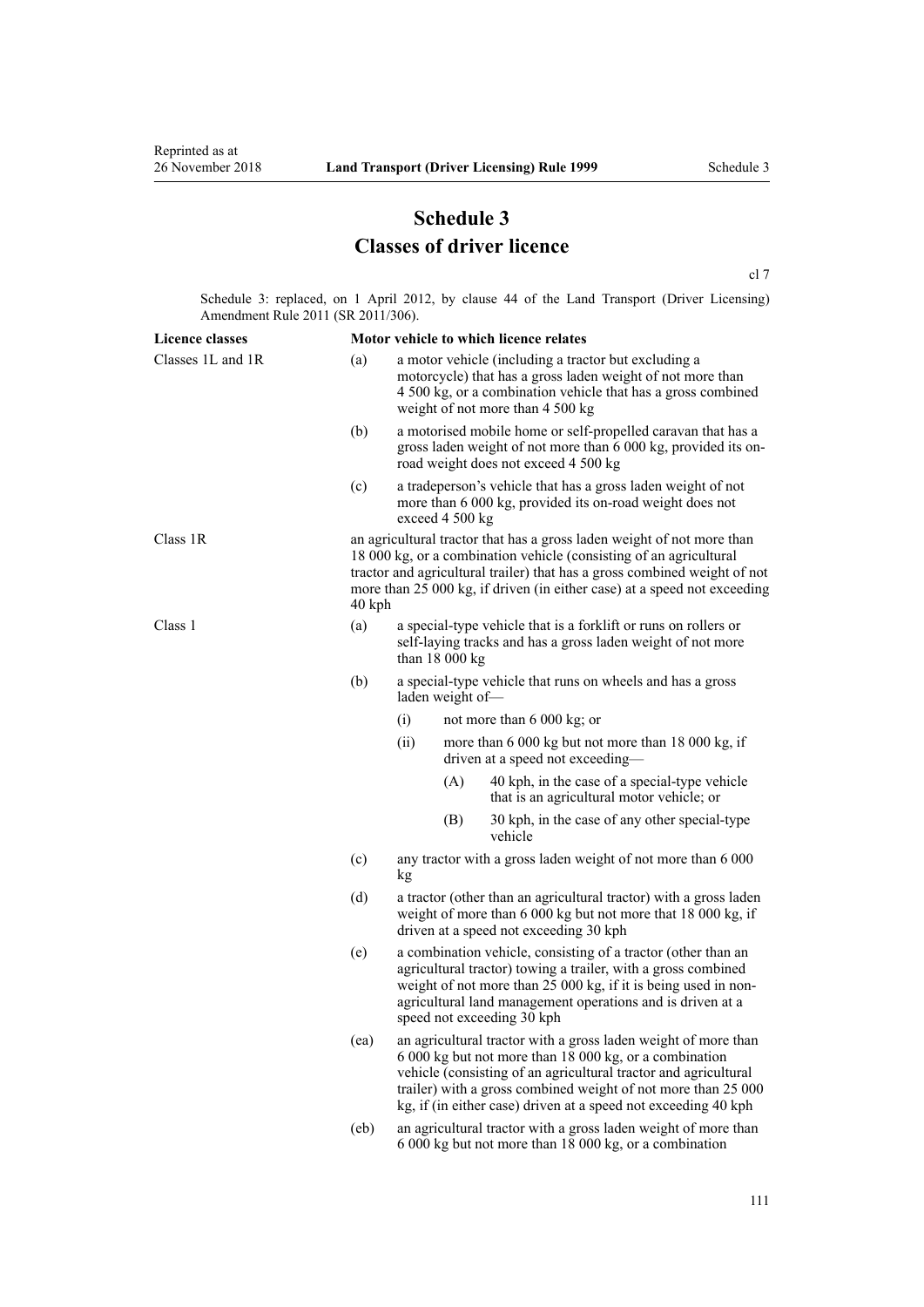| Schedule 3                |     | <b>Land Transport (Driver Licensing) Rule 1999</b>                                                                                                                                                                                                                                                | Reprinted as at<br>26 November 2018 |  |
|---------------------------|-----|---------------------------------------------------------------------------------------------------------------------------------------------------------------------------------------------------------------------------------------------------------------------------------------------------|-------------------------------------|--|
| Licence classes           |     | Motor vehicle to which licence relates                                                                                                                                                                                                                                                            |                                     |  |
|                           |     | vehicle (consisting of an agricultural tractor and agricultural<br>trailer) with a gross combined weight of not more than 25 000<br>kg, if (in either case) the driver holds a special-type vehicle<br>endorsement                                                                                |                                     |  |
|                           | (f) | a rigid vehicle with a gross laden weight of not more than<br>6000 kg                                                                                                                                                                                                                             |                                     |  |
|                           | (g) | a combination vehicle (other than a combination vehicle that<br>comes within paragraph (e), (ea), or (eb) of this definition)<br>with a gross combined weight of not more than 6 000 kg                                                                                                           |                                     |  |
| Classes 2 and 2L          | (a) | a rigid vehicle with a gross laden weight of more than<br>6 000 kg but not more than 18 000 kg                                                                                                                                                                                                    |                                     |  |
|                           | (b) | a combination vehicle (other than a combination vehicle that<br>comes within paragraph (d) of the definition of Class 1<br>licence) that has a gross combined weight of more than<br>6 000 kg but not more than 12 000 kg                                                                         |                                     |  |
|                           | (c) | a combination vehicle (other than a combination vehicle that<br>comes within paragraphs (d) or (f) of the definition of Class 1<br>licence or paragraph (b) of this definition) consisting of a rigid<br>vehicle (with a gross laden weight of not more than 18 000 kg)<br>towing a light trailer |                                     |  |
|                           | (d) | a rigid vehicle with a gross laden weight of more than<br>18 000 kg with not more than 2 axles                                                                                                                                                                                                    |                                     |  |
|                           | (e) | a tractor with a gross laden weight of more than 6 000 kg but<br>not more than 18 000 kg, if driven at a speed exceeding 30 kph                                                                                                                                                                   |                                     |  |
| Class 2                   | (a) | a special-type vehicle that is a forklift or runs on rollers or<br>self-laying tracks and has a gross laden weight of more than<br>18 000 kg                                                                                                                                                      |                                     |  |
|                           | (b) | a special-type vehicle that runs on wheels and has a gross<br>laden weight of more than 6 000 kg but not more than<br>18 000 kg, if driven at a speed exceeding 30 kph                                                                                                                            |                                     |  |
|                           | (c) | a special-type vehicle that runs on wheels and has a gross<br>laden weight of more than 18 000 kg, if driven at a speed not<br>exceeding 30 kph                                                                                                                                                   |                                     |  |
|                           | (d) | a special-type vehicle that is an agricultural motor vehicle that<br>runs on wheels and has a gross laden weight of more than 6<br>000 kg but not more than 18 000 kg, if driven (whether or not<br>the driver holds a special-type vehicle endorsement) at a speed<br>not exceeding 40 kph       |                                     |  |
| Classes 3 and 3L          |     | a combination vehicle that has a gross combined weight of more than<br>12 000 kg but not more than 25 000 kg                                                                                                                                                                                      |                                     |  |
| Classes 4 and 4L          | (a) | a rigid vehicle (including a tractor) with a gross laden weight<br>of more than 18 000 kg                                                                                                                                                                                                         |                                     |  |
|                           | (b) | a combination vehicle consisting of a rigid vehicle (with a<br>gross laden weight of more than 18 000 kg) towing a light<br>trailer                                                                                                                                                               |                                     |  |
| Class 4                   |     | a special-type vehicle that runs on wheels and has a gross laden weight<br>of more than 18 000 kg, if driven at a speed exceeding 30 kph                                                                                                                                                          |                                     |  |
| Classes 5 and 5L          |     | a combination vehicle with a gross combined weight of more than<br>25 000 kg                                                                                                                                                                                                                      |                                     |  |
| Classes $6, 6L,$ and $6R$ |     | a motorcycle, moped, or all-terrain vehicle                                                                                                                                                                                                                                                       |                                     |  |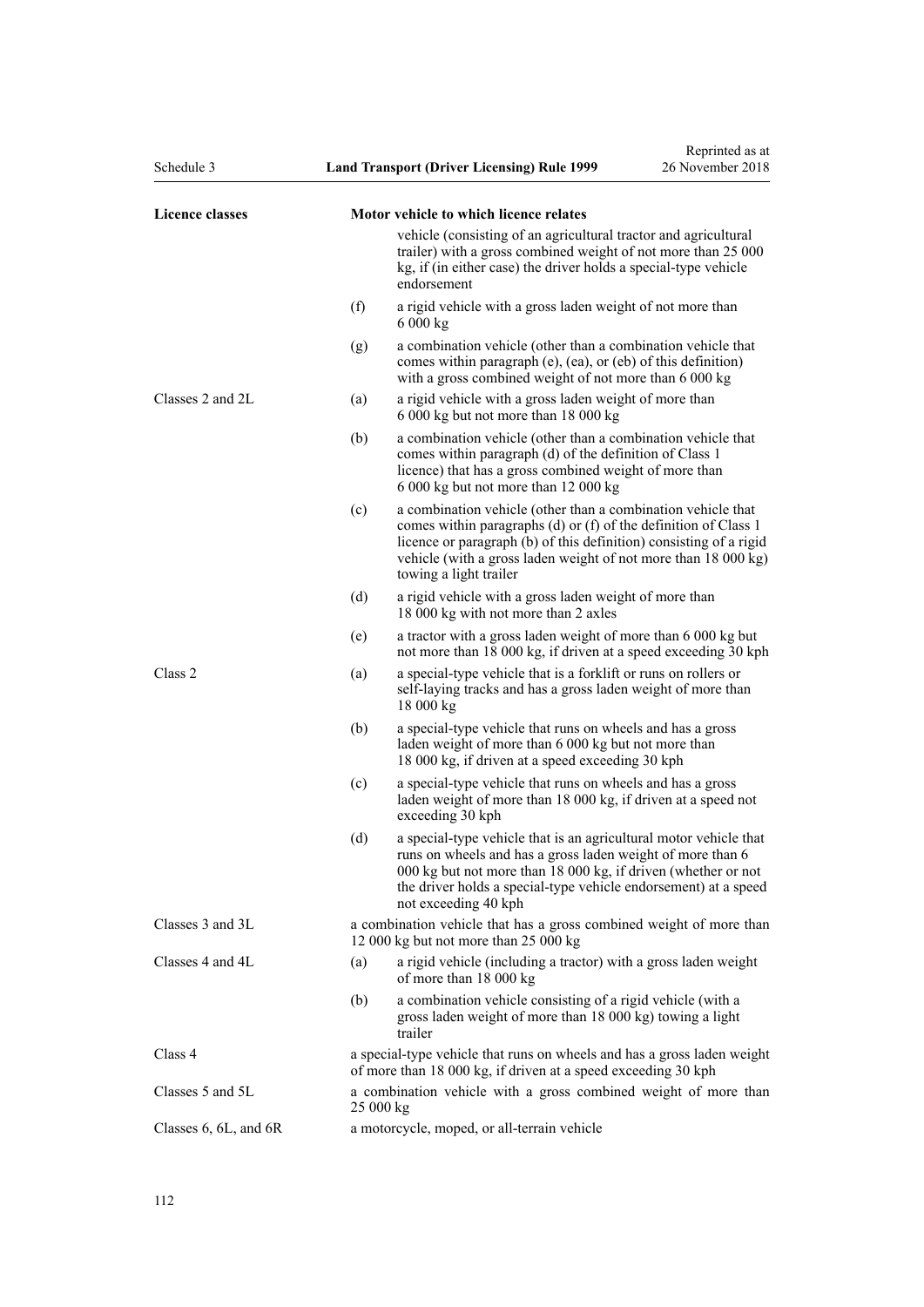Schedule 3: amended, on 1 June 2013, by [clause 9\(1\)](http://legislation.govt.nz/pdflink.aspx?id=DLM5102246) of the Land Transport (Driver Licensing) Amendment Rule 2013 (SR 2013/100).

Schedule 3: amended, on 1 June 2013, by [clause 9\(2\)\(a\)](http://legislation.govt.nz/pdflink.aspx?id=DLM5102246) of the Land Transport (Driver Licensing) Amendment Rule 2013 (SR 2013/100).

Schedule 3: amended, on 1 June 2013, by [clause 9\(2\)\(b\)](http://legislation.govt.nz/pdflink.aspx?id=DLM5102246) of the Land Transport (Driver Licensing) Amendment Rule 2013 (SR 2013/100).

Schedule 3: amended, on 1 June 2013, by clause  $9(2)(c)$  of the Land Transport (Driver Licensing) Amendment Rule 2013 (SR 2013/100).

Schedule 3: amended, on 1 June 2013, by [clause 9\(3\)](http://legislation.govt.nz/pdflink.aspx?id=DLM5102246) of the Land Transport (Driver Licensing) Amendment Rule 2013 (SR 2013/100).

Schedule 3: amended, on 1 June 2013, by [clause 9\(4\)](http://legislation.govt.nz/pdflink.aspx?id=DLM5102246) of the Land Transport (Driver Licensing) Amendment Rule 2013 (SR 2013/100).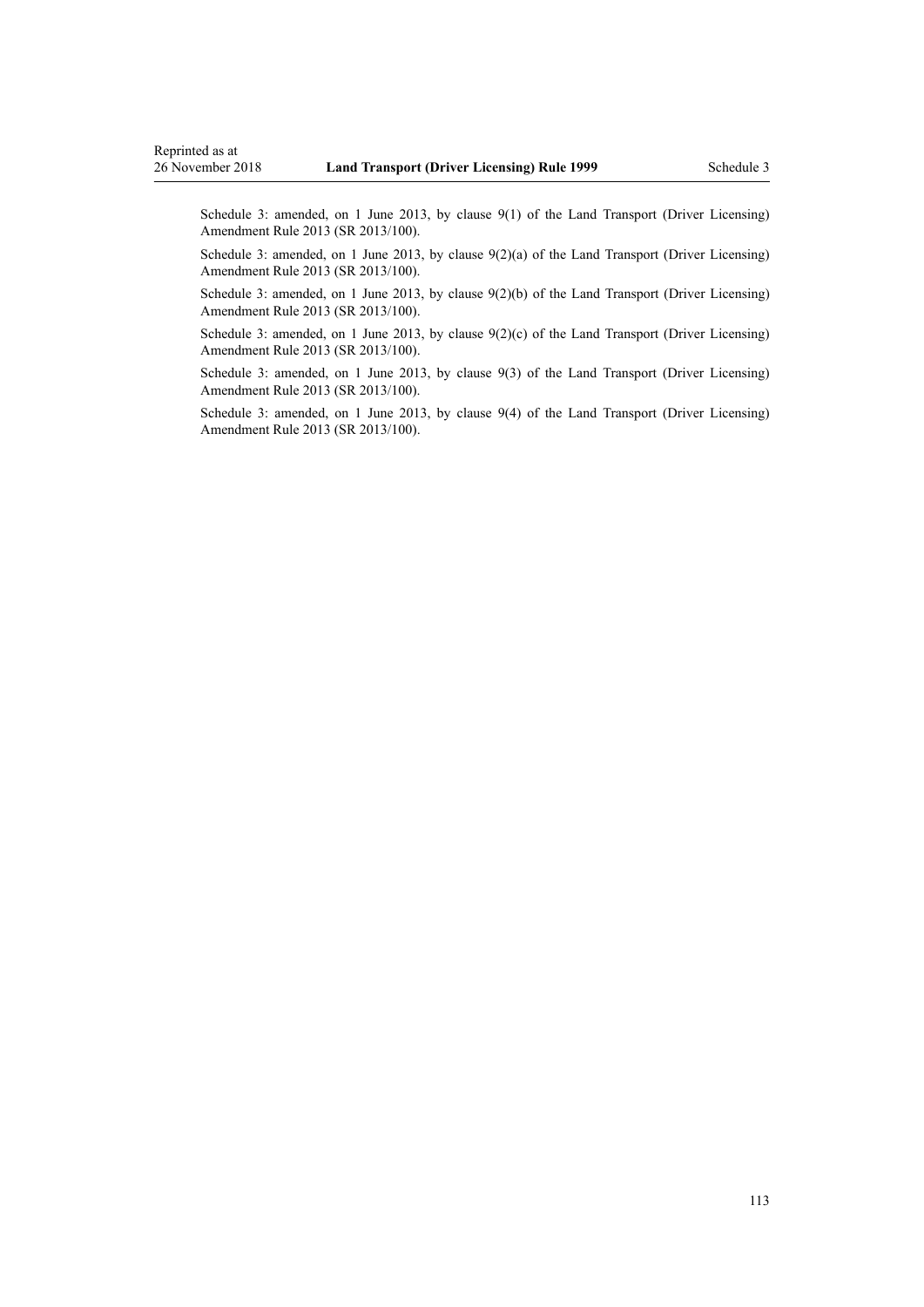## **Schedule 4 Types of licence endorsement**

[cl 8](#page-20-0)

| <b>Identifying letter</b> | <b>Endorsement</b>                                                                                |
|---------------------------|---------------------------------------------------------------------------------------------------|
| D                         | Dangerous goods endorsement                                                                       |
| I                         | Driving instructor endorsement                                                                    |
| $\Omega$                  | Testing officer endorsement                                                                       |
| P                         | Passenger endorsement                                                                             |
| F                         | Forklift endorsement for use with special-type vehicles that are forklifts                        |
| R                         | Roller endorsement for use with special-type vehicles that run on rollers                         |
| T                         | Tracks endorsement for use with special-type vehicles that run on self-<br>laying tracks          |
| W                         | Wheels endorsement for use with special-type vehicles that run on wheels<br>and are not forklifts |
| V                         | Vehicle recovery endorsement                                                                      |

# **Schedule 5 Theory tests**

*[Revoked]*

[cl 45](#page-54-0)

Schedule 5: revoked, on 16 January 2006, by [section 95\(12\)](http://legislation.govt.nz/pdflink.aspx?id=DLM353501) of the Land Transport Amendment Act 2005 (2005 No 77).

# **Schedule 6 Practical driving tests**

*[Revoked]*

[cl 48](#page-55-0)

Schedule 6: revoked, on 1 August 2011, by [section 100\(4\)](http://legislation.govt.nz/pdflink.aspx?id=DLM3231293) of the Land Transport (Road Safety and Other Matters) Amendment Act 2011 (2011 No 13).

### **Schedule 7**

### **Certification test for testing officer**

*[Revoked]*

[cl 54](#page-57-0)

Schedule 7: revoked, on 1 August 2011, by [section 100\(4\)](http://legislation.govt.nz/pdflink.aspx?id=DLM3231293) of the Land Transport (Road Safety and Other Matters) Amendment Act 2011 (2011 No 13).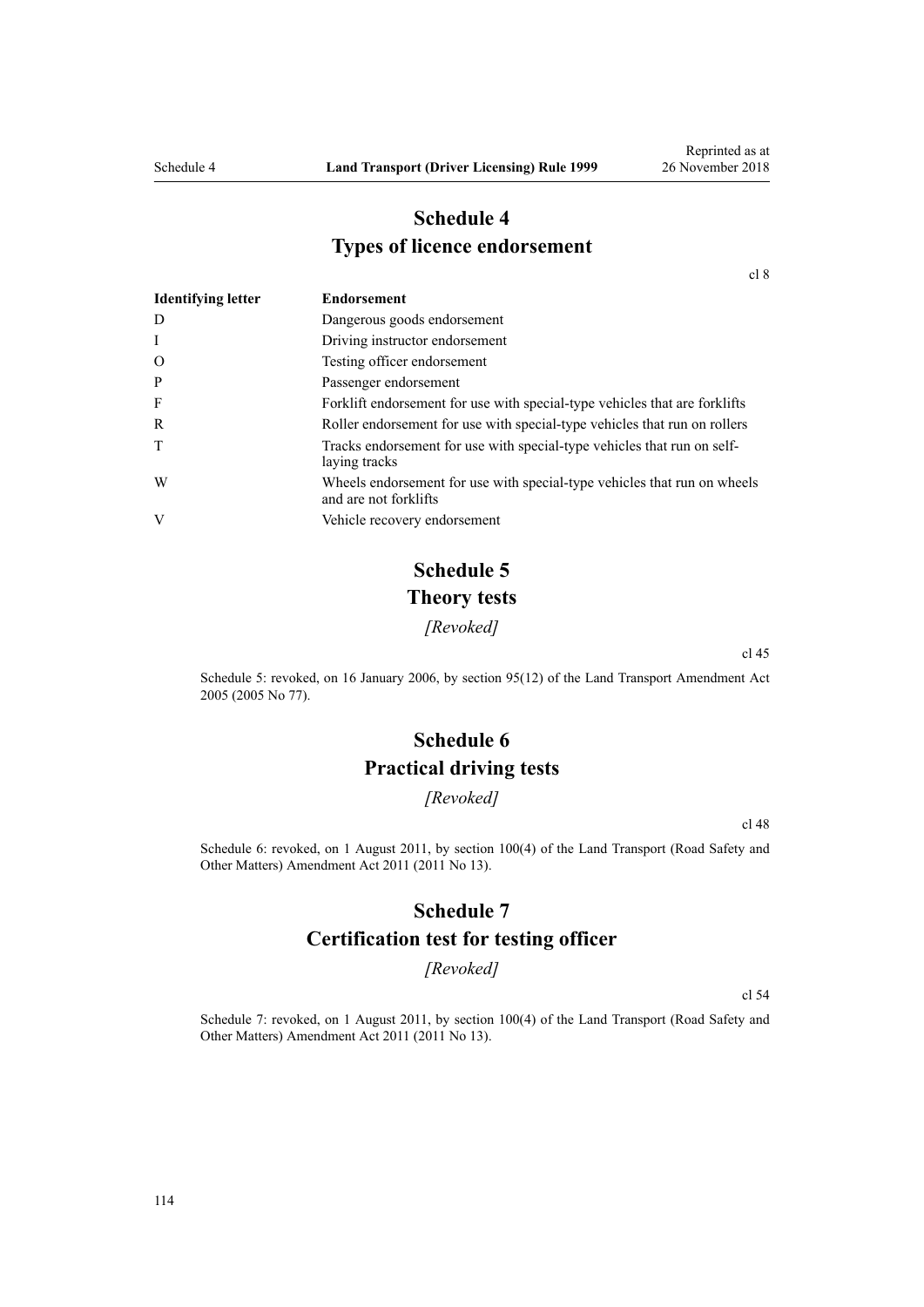## **Schedule 7A**

# **Countries from which holders of driver licence or permit not required to sit theory test for Class 1 or 6 licence**

[cl 89A\(3\)](#page-89-0)

Schedule 7A: inserted, on 1 September 2008, by [clause 15](http://legislation.govt.nz/pdflink.aspx?id=DLM1317922) of the Land Transport (Driver Licensing) Amendment Rule 2008 (SR 2008/119).

Australia

Austria

Belgium

Canada

Denmark

Finland

France

Germany

**Greece** 

Hong Kong Special Administrative Region of the People's Republic of China

Ireland

Italy

Japan

Luxembourg

Norway

Portugal

Republic of Korea

South Africa

Spain

Sweden

Switzerland

The Netherlands

United Kingdom

United States of America

Schedule 7A: amended, on 1 July 2013, by [clause 8](http://legislation.govt.nz/pdflink.aspx?id=DLM5159813) of the Land Transport (Driver Licensing) Amendment Rule (No 2) 2013 (SR 2013/131).

Schedule 7A: amended, on 1 April 2009, by [clause 7](http://legislation.govt.nz/pdflink.aspx?id=DLM1783613) of the Land Transport (Driver Licensing) Amendment Rule (No 2) 2008 (SR 2009/1).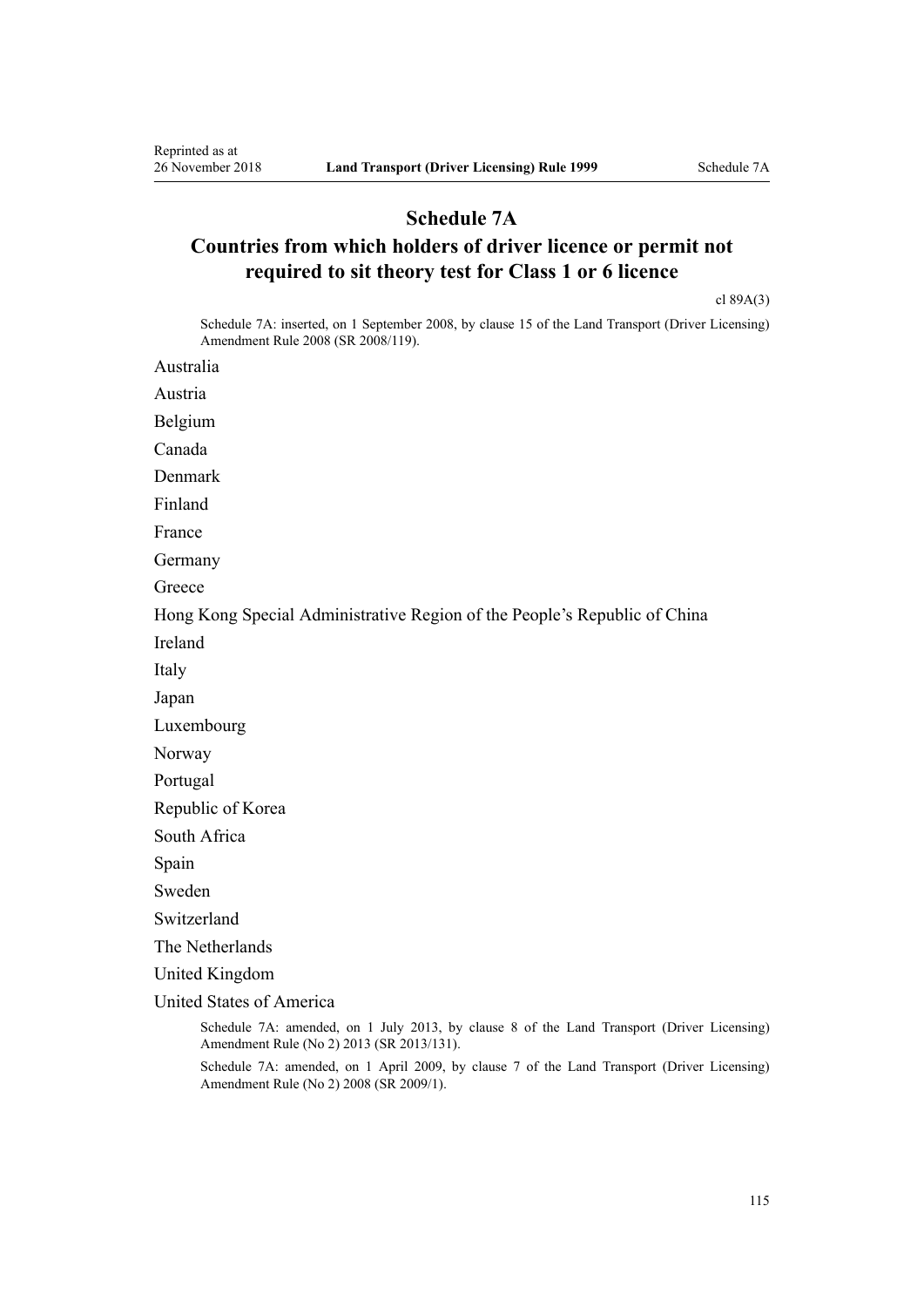### **Schedule 8**

## **Countries from which holders of driver licence or permit not required to sit practical driving test**

[cl 89A\(4\)](#page-89-0)

Schedule 8: added, on 1 June 2006, by [clause 43](http://legislation.govt.nz/pdflink.aspx?id=DLM376146) of the Land Transport (Driver Licensing) Amendment Rule 2006 (SR 2006/84).

Schedule 8 heading: amended, on 1 September 2008, by [clause 16](http://legislation.govt.nz/pdflink.aspx?id=DLM1317923) of the Land Transport (Driver Licensing) Amendment Rule 2008 (SR 2008/119).

### **Part 1**

### **Holders may apply for any equivalent class of driver licence**

Schedule 8 Part 1 heading: inserted, on 1 July 2013, by [clause 9\(1\)](http://legislation.govt.nz/pdflink.aspx?id=DLM5159814) of the Land Transport (Driver Licensing) Amendment Rule (No 2) 2013 (SR 2013/131).

Australia

Austria

Belgium

Canada

Denmark

Finland

France

Germany

**Greece** 

Ireland

Italy

Japan

Luxembourg

Norway

Portugal

South Africa

Spain

Sweden

Switzerland

The Netherlands

United Kingdom

United States of America

Schedule 8 Part 1: amended, on 1 April 2009, by [clause 8](http://legislation.govt.nz/pdflink.aspx?id=DLM1783614) of the Land Transport (Driver Licensing) Amendment Rule (No 2) 2008 (SR 2009/1).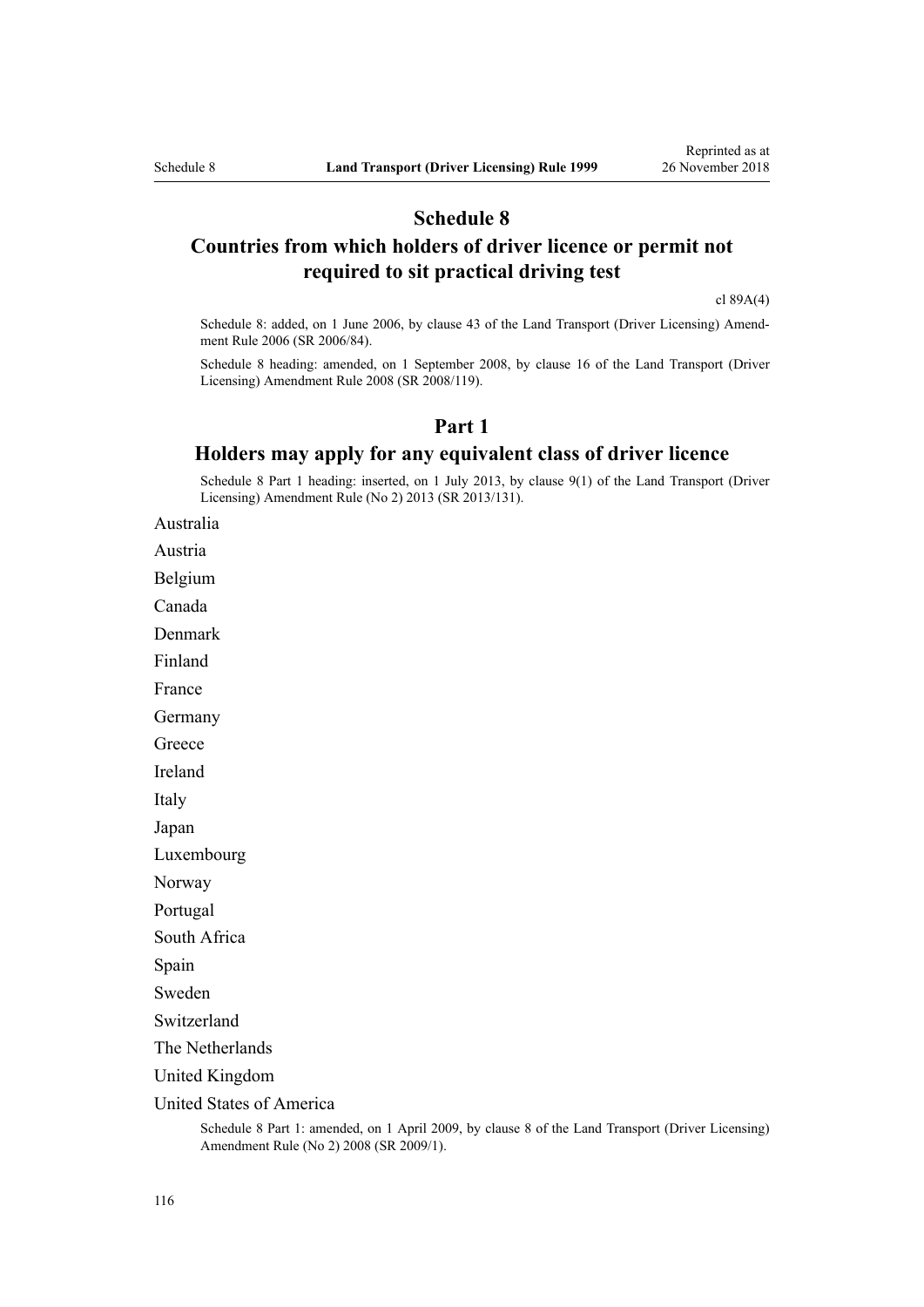# **Part 2 Holders may apply for equivalent Class 1 or Class 6 driver licence only**

Schedule 8 Part 2: inserted, on 1 July 2013, by [clause 9\(2\)](http://legislation.govt.nz/pdflink.aspx?id=DLM5159814) of the Land Transport (Driver Licensing) Amendment Rule (No 2) 2013 (SR 2013/131).

Hong Kong Special Administrative Region of the People's Republic of China Republic of Korea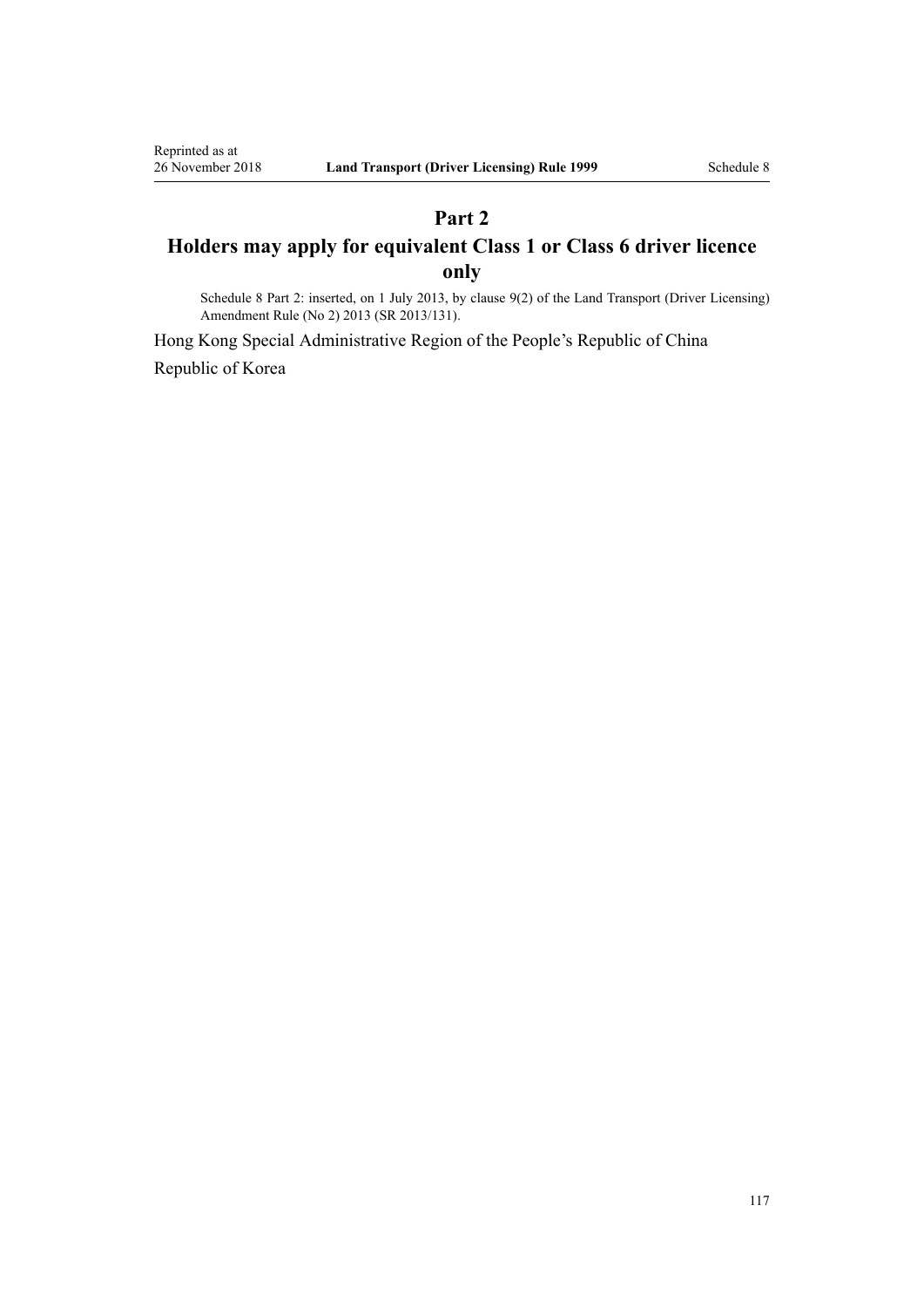## **Schedule 9 Evidence of identity**

[cl 11](http://legislation.govt.nz/pdflink.aspx?id=DLM6216924)

Schedule 9: inserted, on 1 December 2014, by [clause 37](http://legislation.govt.nz/pdflink.aspx?id=DLM6216951) of the Land Transport (Driver Licensing) Amendment Rule 2014 (LI 2014/265).

# **Part 1 Primary evidence of identity documents**

#### **Evidence of identity type Issuing agency** New Zealand passport Department of Internal Affairs (identity services) Overseas passport (may include New Zealand immigration visa or permit issued by Department of Labour) Overseas authority New Zealand emergency travel document Department of Internal Affairs (identity services) New Zealand refugee travel document Department of Internal Affairs (identity services) New Zealand certificate of identity (issued under the [Passports Act 1992](http://legislation.govt.nz/pdflink.aspx?id=DLM277432) to non-New Zealand citizens who cannot obtain a passport from their country of origin) Department of Internal Affairs (identity services) New Zealand certificate of identity (issued under the [Immigration Act 1987](http://legislation.govt.nz/pdflink.aspx?id=DLM108017) issued to people who have refugee status) Department of Labour (Immigration) New Zealand firearms licence New Zealand Police New Zealand full birth certificate issued on or after 1 January 1998 carrying a unique identification number Department of Internal Affairs (identity services) New Zealand citizenship certificate Department of Internal Affairs (identity services)

## **Part 2 Supporting evidence of identity documents**

| <b>Issuing agency</b>                                     |  |
|-----------------------------------------------------------|--|
| Hospitality New Zealand Incorporated                      |  |
| Ministry of Social Development                            |  |
| Ministry of Social Development                            |  |
| Ministry of Social Development                            |  |
| New Zealand educational institution                       |  |
| Employer                                                  |  |
| Electoral Enrolment Centre of New Zealand Post<br>Limited |  |
| Inland Revenue Department                                 |  |
|                                                           |  |
|                                                           |  |

Overseas driver licence Overseas licensing authority Steps to freedom form Department of Corrections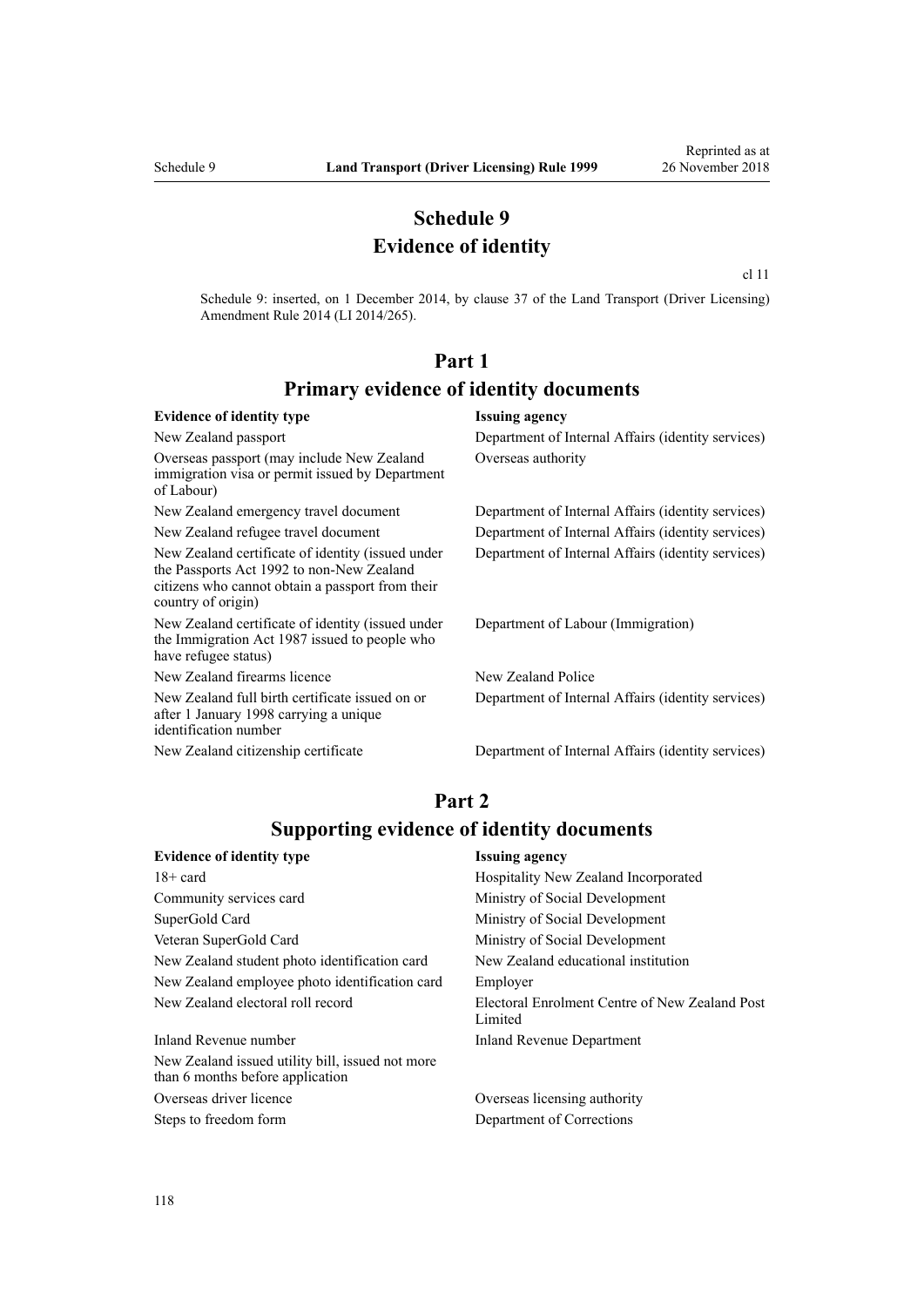# **Part 3 Documents to support name change**

| Document or record                                           | <b>Issuing agency or organisation</b>              |
|--------------------------------------------------------------|----------------------------------------------------|
| New Zealand birth certificate (issued for the<br>purpose)    | Department of Internal Affairs (identity services) |
| Change of name by statutory declaration                      | Department of Internal Affairs (identity services) |
| Change of name by deed poll                                  | Department of Internal Affairs (identity services) |
| New Zealand name change certificate                          | Department of Internal Affairs (identity services) |
| New Zealand marriage certificate                             | Department of Internal Affairs (identity services) |
| New Zealand civil union certificate                          | Department of Internal Affairs (identity services) |
| New Zealand dissolution of marriage or civil<br>union papers | Ministry of Justice                                |
| Certificate of annulment                                     | Ministry of Justice                                |

Dated at Wellington this 31st day of March 1999.

Maurice Williamson, Minister of Transport.

Issued under the authority of the [Legislation Act 2012](http://legislation.govt.nz/pdflink.aspx?id=DLM2997643). Date of notification in *Gazette*: 1 April 1999.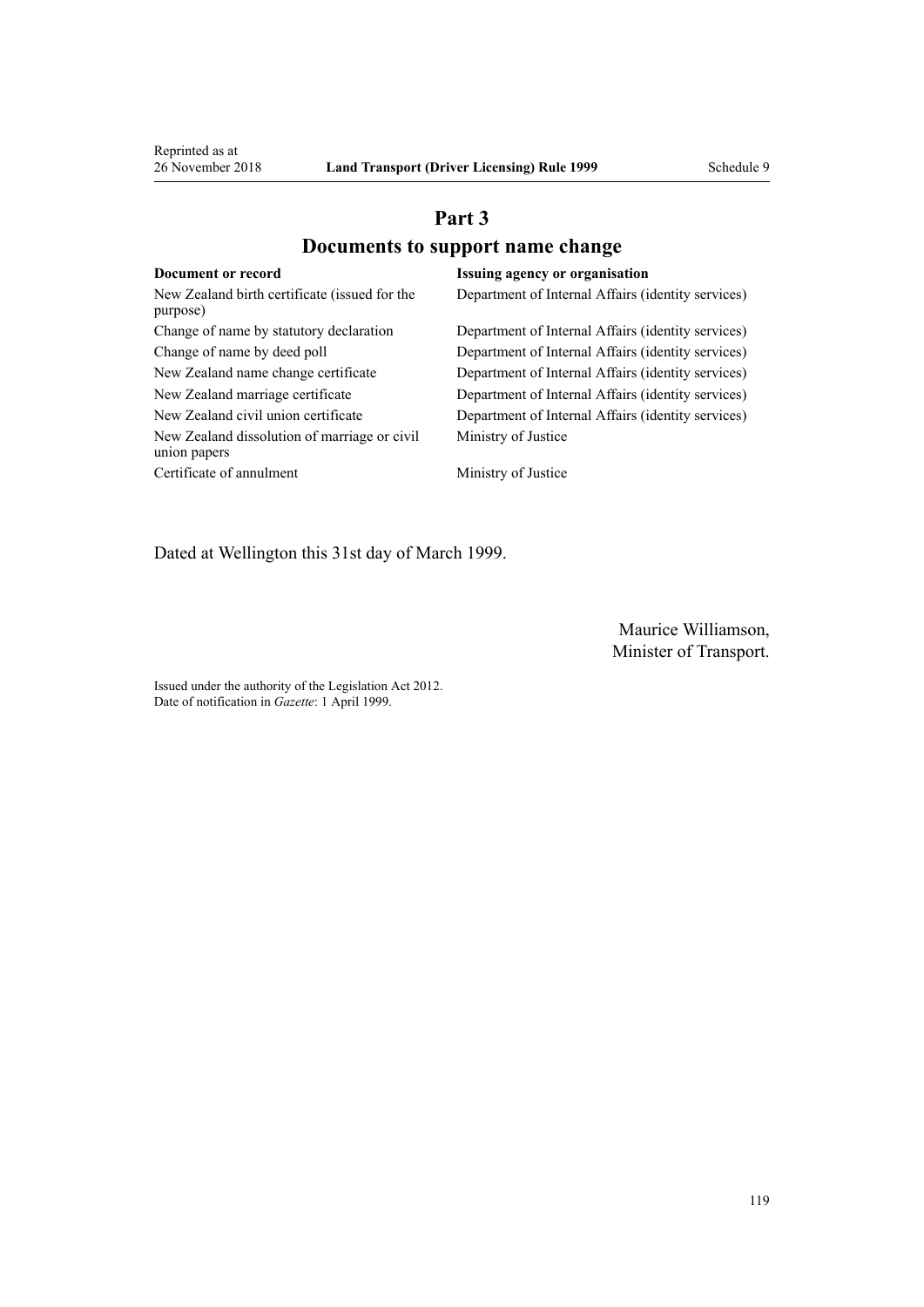# **Land Transport (Driver Licensing) Amendment Rule 2011**

(SR 2011/306)

Pursuant to the Land Transport Act 1998, the Minister of Transport makes the following ordinary rule.

### **Rule**

### **1 Title**

This rule is the [Land Transport \(Driver Licensing\) Amendment Rule 2011](http://legislation.govt.nz/pdflink.aspx?id=DLM3956573).

### **2 Commencement**

- (1) The following clauses come into force on 1 October 2012:
	- (a) clause 6(3) as far as it relates to the definition of approved motorcycle:
	- (b) *[Revoked]*
	- (c) clause 11:
	- (d) *[Revoked]*
	- (e) clause 13:
	- (f) clause 14:
	- (g) clause 16:
	- (h) clause 26:
	- (i) clause 27:
	- (j) clauses 39 and 40 as far as they relate to clause  $93(d)$ , (e), (j), and (k) of the principal rule (as amended by this rule).
- (2) Clause 44 comes into force on 1 April 2012.
- (3) The rest of this rule comes into force on 1 October 2011.

Clause 2(1)(b): revoked, on 7 October 2011, by [clause 7](http://legislation.govt.nz/pdflink.aspx?id=DLM4067013) of the Land Transport (Driver Licensing) Amendment Rule (No 2) 2011 (SR 2011/346).

Clause 2(1)(d): revoked, on 7 October 2011, by [clause 7](http://legislation.govt.nz/pdflink.aspx?id=DLM4067013) of the Land Transport (Driver Licensing) Amendment Rule (No 2) 2011 (SR 2011/346).

#### **45 Transitional provision**

A photographic driver licence issued by the Agency before the commencement of clause 28 of this rule remains valid until the licence is renewed even if that format of the licence does not comply with the requirements of clause 63 of the principal rule (as amended by this rule).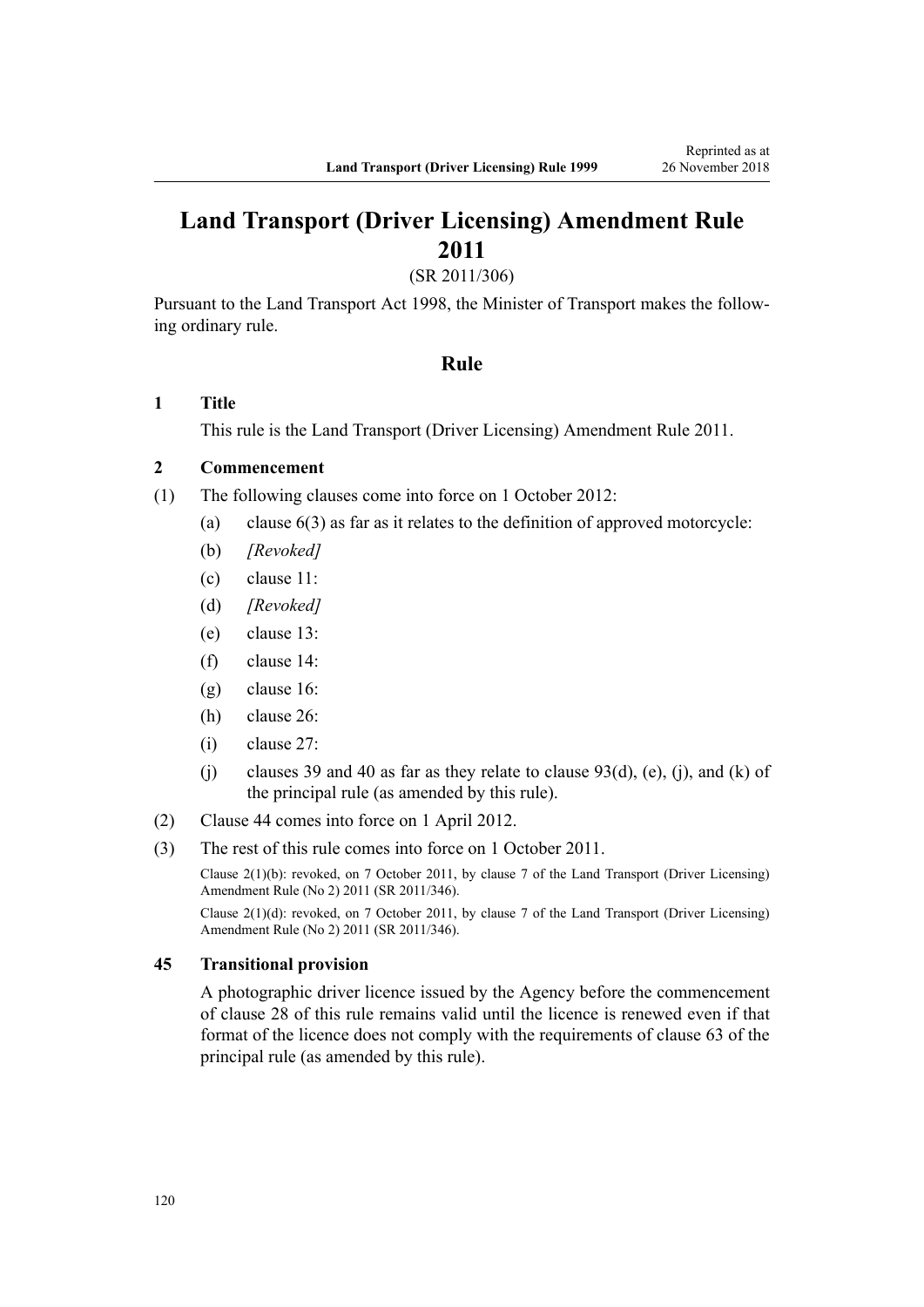Reprinted as at<br>26 November 2018

Dated at Wellington this 26th day of August 2011.

Steven Joyce, Minister of Transport.

Date of notification in *Gazette*: 1 September 2011.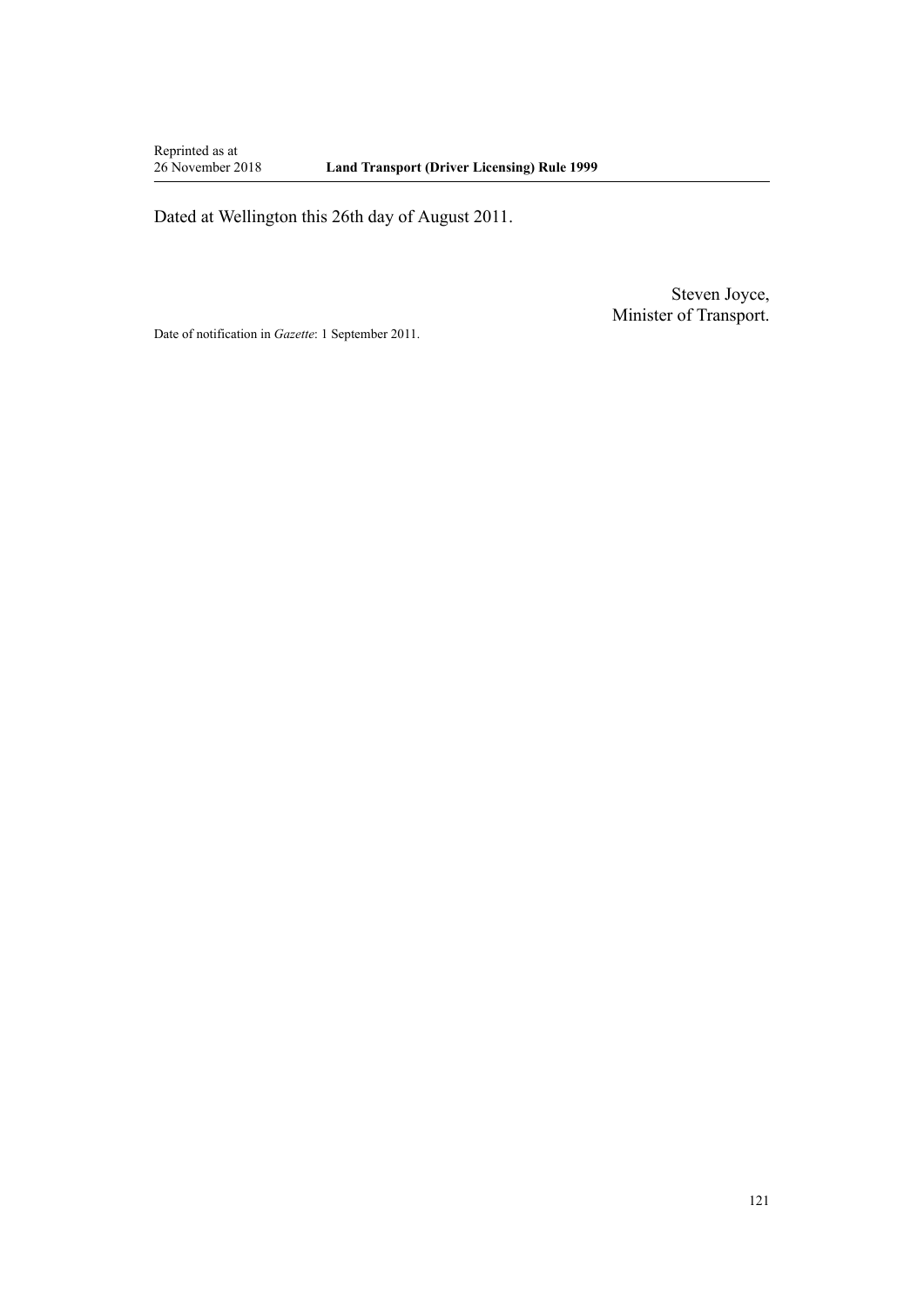# **Land Transport (Driver Licensing) Amendment Rule (No 2) 2013**

(SR 2013/131)

Pursuant to sections 152, 154, and 158 of the Land Transport Act 1998, and after having had regard to the criteria specified in section 164(2) of that Act, the Associate Minister of Transport makes the following ordinary rule.

### **Rule**

### **1 Title**

This rule is the [Land Transport \(Driver Licensing\) Amendment Rule \(No 2\)](http://legislation.govt.nz/pdflink.aspx?id=DLM5159800) [2013](http://legislation.govt.nz/pdflink.aspx?id=DLM5159800).

### **2 Commencement**

This rule comes into force on 1 July 2013.

### **3 Principal rule**

This rule amends the Land Transport (Driver Licensing) Rule 1999 (the **principal rule**).

### **10 Transitional provision for applicants holding licences issued in Hong Kong or Republic of Korea**

- (1) This clause applies to a person—
	- (a) who is the holder of a valid driver licence or permit issued in the Hong Kong Special Administrative Region of the People's Republic of China or in the Republic of Korea; and
	- (b) who, before the commencement of this clause, applied under clause 89 of the principal rule for a Class 1 or Class 6 driver licence, but had not passed all of the appropriate tests.
- (2) If, before the commencement of this clause, a person to whom this clause applies—
	- (a) passed the appropriate theory test under clause 45 of the principal rule and had not sat the appropriate practical driving test, that person is not required to sit the practical driving test:
	- (b) failed the appropriate theory test under clause 45 of the principal rule and had not sat the appropriate practical driving test, that person must pass that theory test but is not required to sit the appropriate practical driving test:
	- (c) failed the appropriate practical driving test, that person must pass that practical driving test.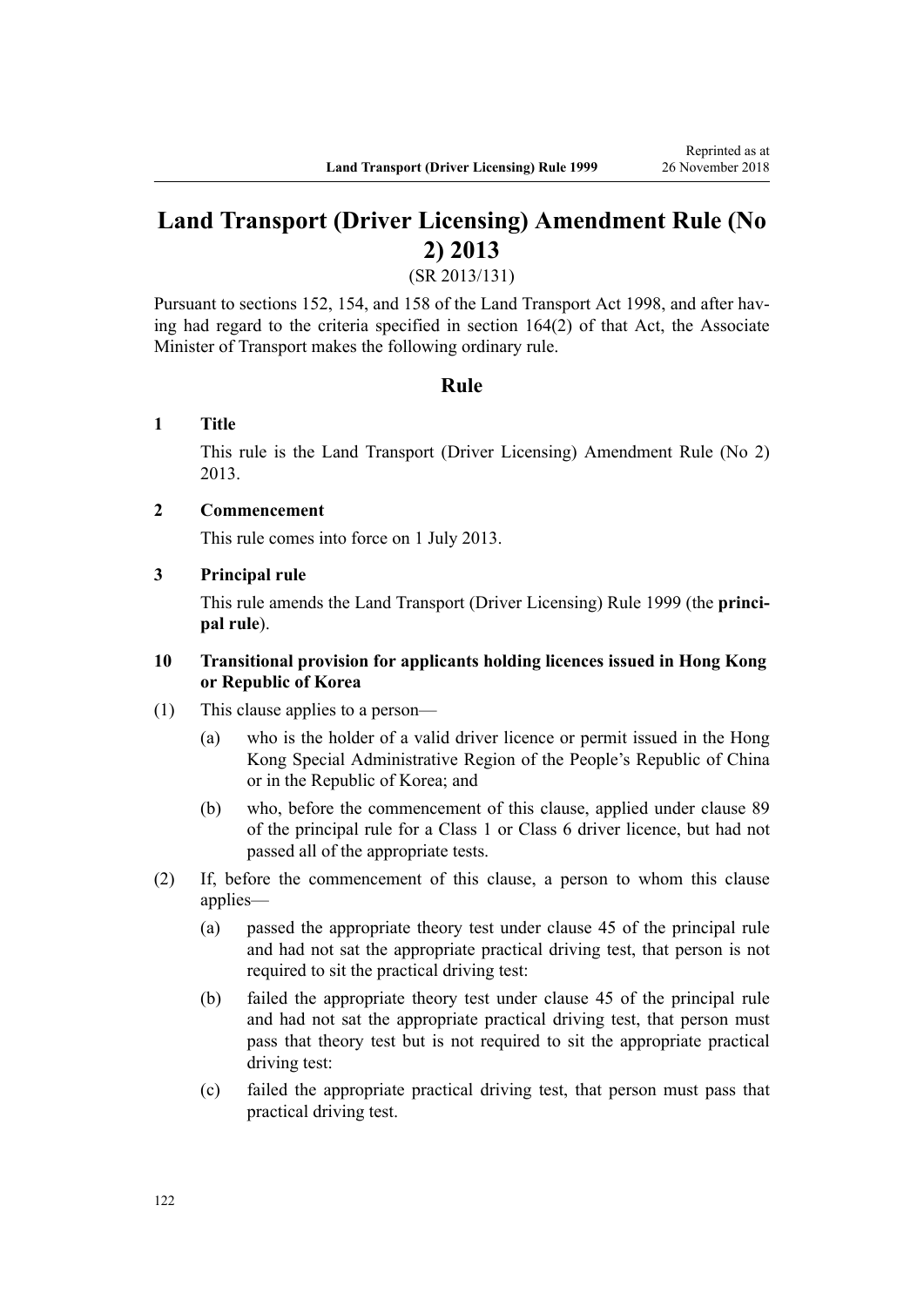Reprinted as at<br>26 November 2018

Dated at Wellington this 30th day of April 2013.

Michael Woodhouse, Associate Minister of Transport.

Date of notification in *Gazette*: 9 May 2013.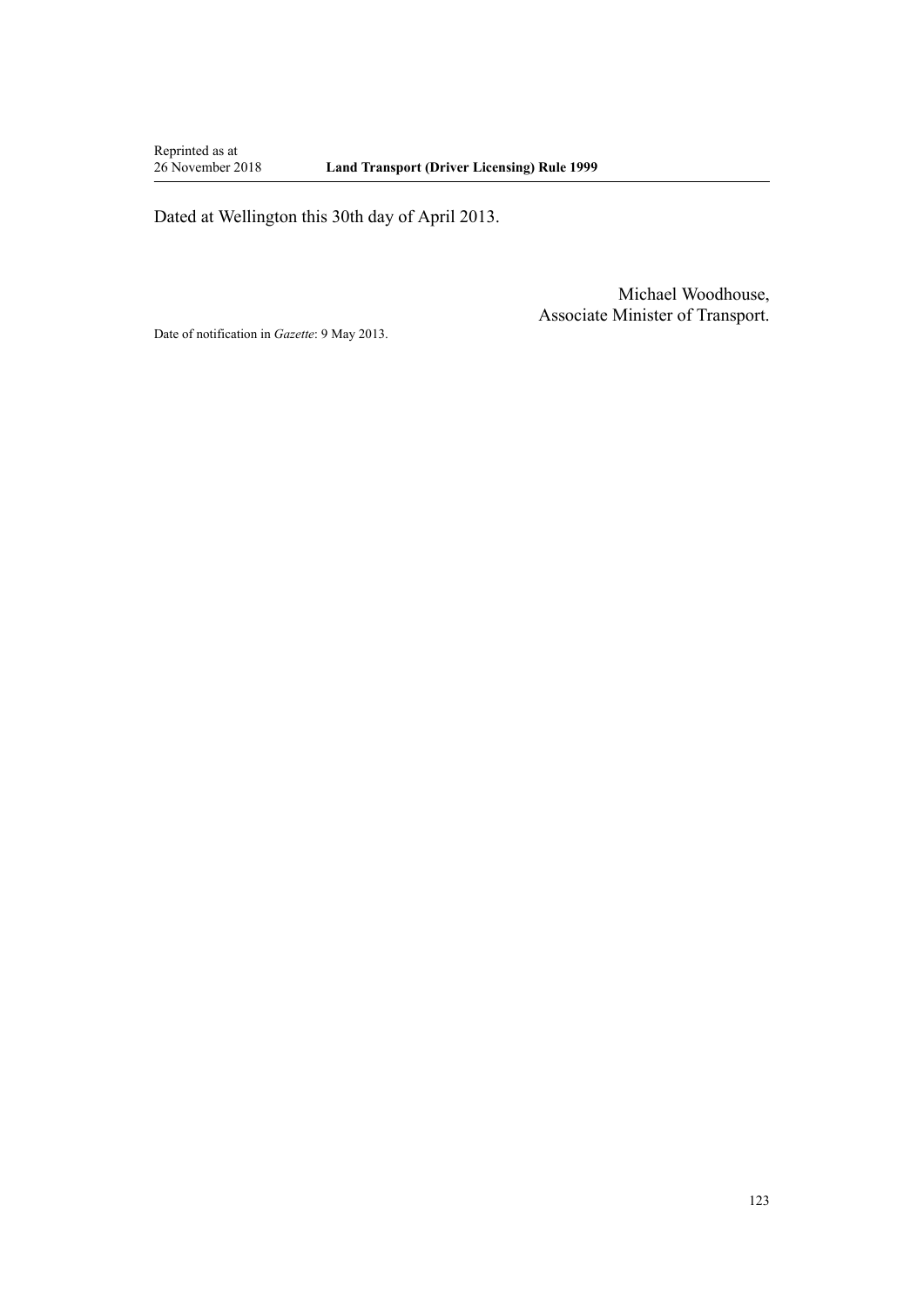#### **Reprints notes**

#### *1 General*

This is a reprint of the Land Transport (Driver Licensing) Rule 1999 that incorporates all the amendments to that rule as at the date of the last amendment to it.

#### *2 Legal status*

Reprints are presumed to correctly state, as at the date of the reprint, the law enacted by the principal enactment and by any amendments to that enactment. [Section 18](http://legislation.govt.nz/pdflink.aspx?id=DLM2998516) of the Legislation Act 2012 provides that this reprint, published in electronic form, has the status of an official version under [section 17](http://legislation.govt.nz/pdflink.aspx?id=DLM2998515) of that Act. A printed version of the reprint produced directly from this official electronic version also has official status.

#### *3 Editorial and format changes*

Editorial and format changes to reprints are made using the powers under [sec](http://legislation.govt.nz/pdflink.aspx?id=DLM2998532)[tions 24 to 26](http://legislation.govt.nz/pdflink.aspx?id=DLM2998532) of the Legislation Act 2012. See also [http://www.pco.parlia](http://www.pco.parliament.govt.nz/editorial-conventions/)[ment.govt.nz/editorial-conventions/](http://www.pco.parliament.govt.nz/editorial-conventions/).

#### *4 Amendments incorporated in this reprint*

Social Security Act 2018 (2018 No 32): [section 459](http://legislation.govt.nz/pdflink.aspx?id=DLM6784038) [Land Transport \(Driver Licensing\) Amendment Rule 2017](http://legislation.govt.nz/pdflink.aspx?id=DLM7420922) (LI 2017/265) Land Transport Amendment Act 2017 (2017 No 34): [section 110\(8\)](http://legislation.govt.nz/pdflink.aspx?id=DLM6960929) Children, Young Persons, and Their Families (Oranga Tamariki) Legislation Act 2017 (2017 No 31): [section 149](http://legislation.govt.nz/pdflink.aspx?id=DLM7287401) Land Transport Amendment Act 2016 (2016 No 77): [section 21](http://legislation.govt.nz/pdflink.aspx?id=DLM6984133) [Land Transport \(Driver Licensing\) Amendment Rule 2014](http://legislation.govt.nz/pdflink.aspx?id=DLM6216900) (LI 2014/265) [Land Transport \(Driver Licensing\) Amendment Rule \(No 2\) 2013](http://legislation.govt.nz/pdflink.aspx?id=DLM5159800) (SR 2013/131) [Land Transport \(Driver Licensing\) Amendment Rule 2013](http://legislation.govt.nz/pdflink.aspx?id=DLM5102226) (SR 2013/100) [Land Transport \(Driver Licensing\) Amendment Rule 2012](http://legislation.govt.nz/pdflink.aspx?id=DLM4773428) (SR 2012/302) [Land Transport \(Driver Licensing\) Amendment Rule \(No 2\) 2011](http://legislation.govt.nz/pdflink.aspx?id=DLM4067006) (SR 2011/346) [Land Transport \(Driver Licensing\) Amendment Rule 2011](http://legislation.govt.nz/pdflink.aspx?id=DLM3956573) (SR 2011/306) Land Transport (Road Safety and Other Matters) Amendment Act 2011 (2011 No 13): [section 100\(2\),](http://legislation.govt.nz/pdflink.aspx?id=DLM3231293)  $(3), (4)$ Private Security Personnel and Private Investigators Act 2010 (2010 No 115): [section 121\(2\)](http://legislation.govt.nz/pdflink.aspx?id=DLM1594656) [Land Transport \(Driver Licensing\) Amendment Rule 2010](http://legislation.govt.nz/pdflink.aspx?id=DLM2740170) (SR 2010/51) Land Transport Amendment Act 2009 (2009 No 17): [section 35\(6\)](http://legislation.govt.nz/pdflink.aspx?id=DLM2015063) [Land Transport \(Driver Licensing\) Amendment Rule \(No 2\) 2008](http://legislation.govt.nz/pdflink.aspx?id=DLM1783600) (SR 2009/1) Land Transport Management Amendment Act 2008 (2008 No 47): [section 50\(2\)](http://legislation.govt.nz/pdflink.aspx?id=DLM1313622) [Land Transport \(Driver Licensing\) Amendment Rule 2008](http://legislation.govt.nz/pdflink.aspx?id=DLM1317900) (SR 2008/119) [Land Transport \(Driver Licensing\) Amendment Rule \(No 2\) 2006](http://legislation.govt.nz/pdflink.aspx?id=DLM386132) (SR 2006/152) [Land Transport \(Driver Licensing\) Amendment Rule 2006](http://legislation.govt.nz/pdflink.aspx?id=DLM375672) (SR 2006/84)